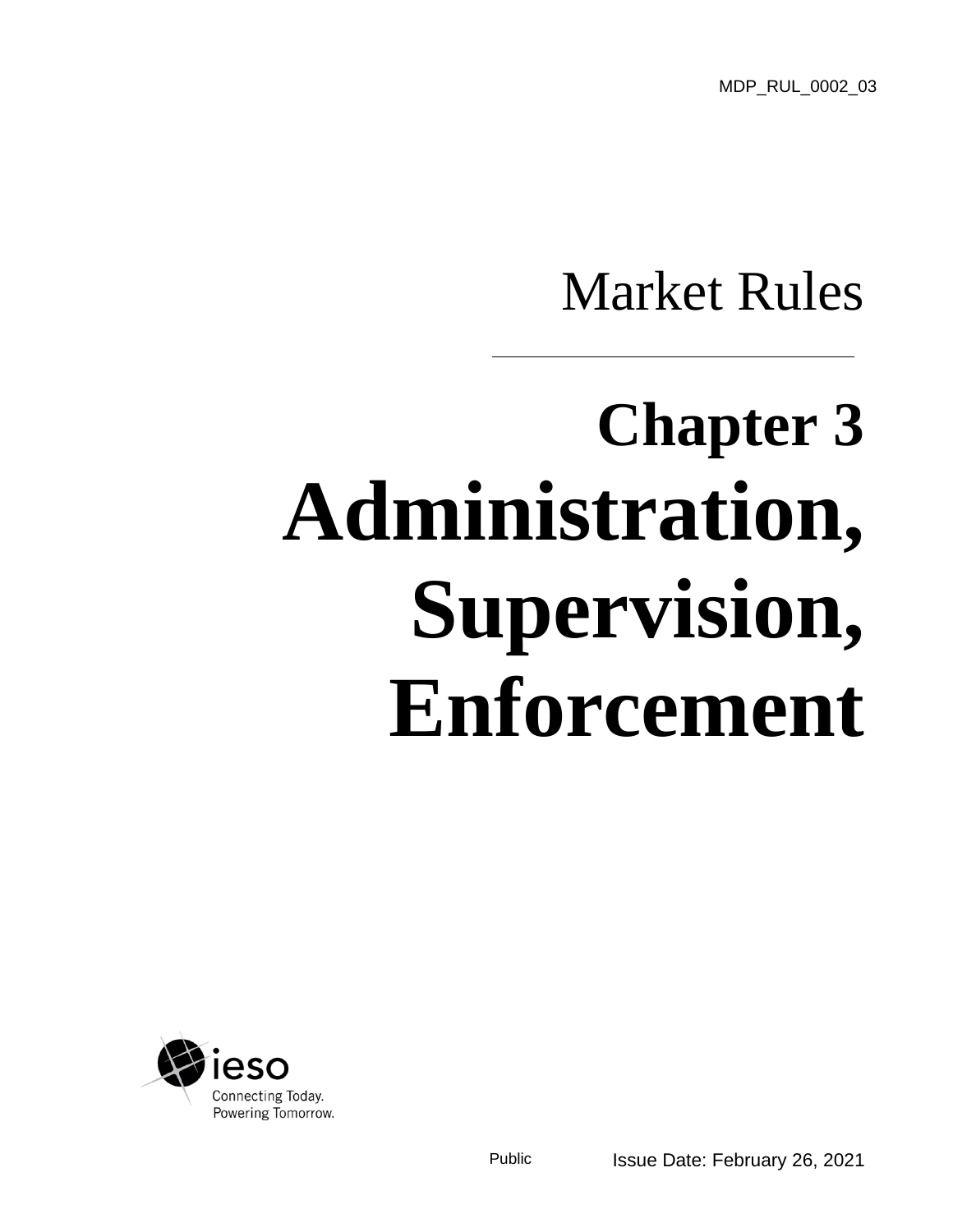**Library Record No.** MDP\_RUL\_0002\_03 **Issue** Issue 32.0 **Reason for Issue** Baseline 45.0 **Effective Date** February 26, 2021

**Document Name** Market Rules for the Ontario Electricity Market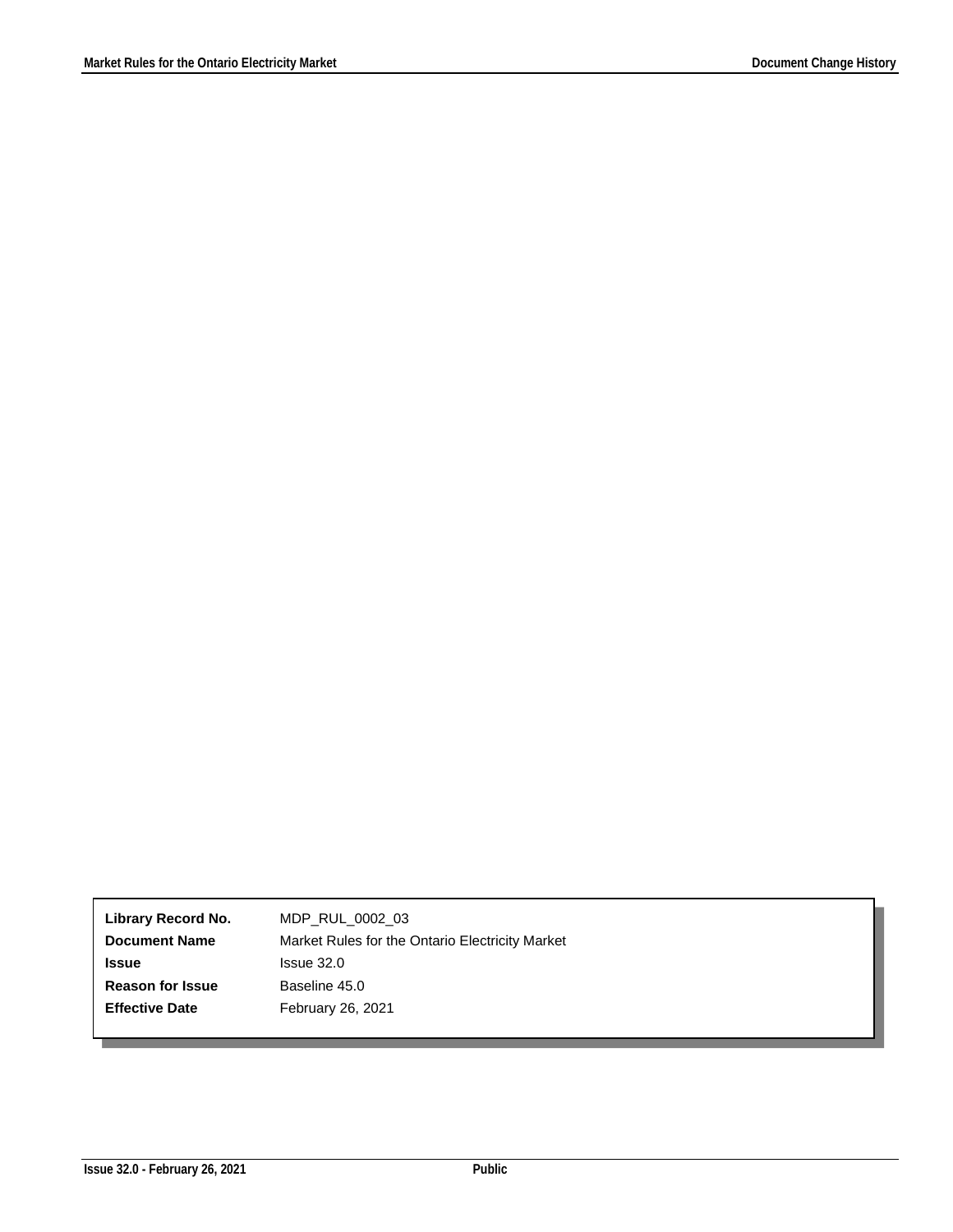#### **Document Control**

#### *Authorities*

**Prepared by** Market Rules

| <b>Reviewed by</b>     |
|------------------------|
| <b>Technical Panel</b> |
| Legal Affairs          |
|                        |

| <b>Approved by</b> |  |
|--------------------|--|
| <b>IESO</b> Board  |  |

#### *Distribution List*

| <b>Name</b> | Organization |  |  |
|-------------|--------------|--|--|
|             |              |  |  |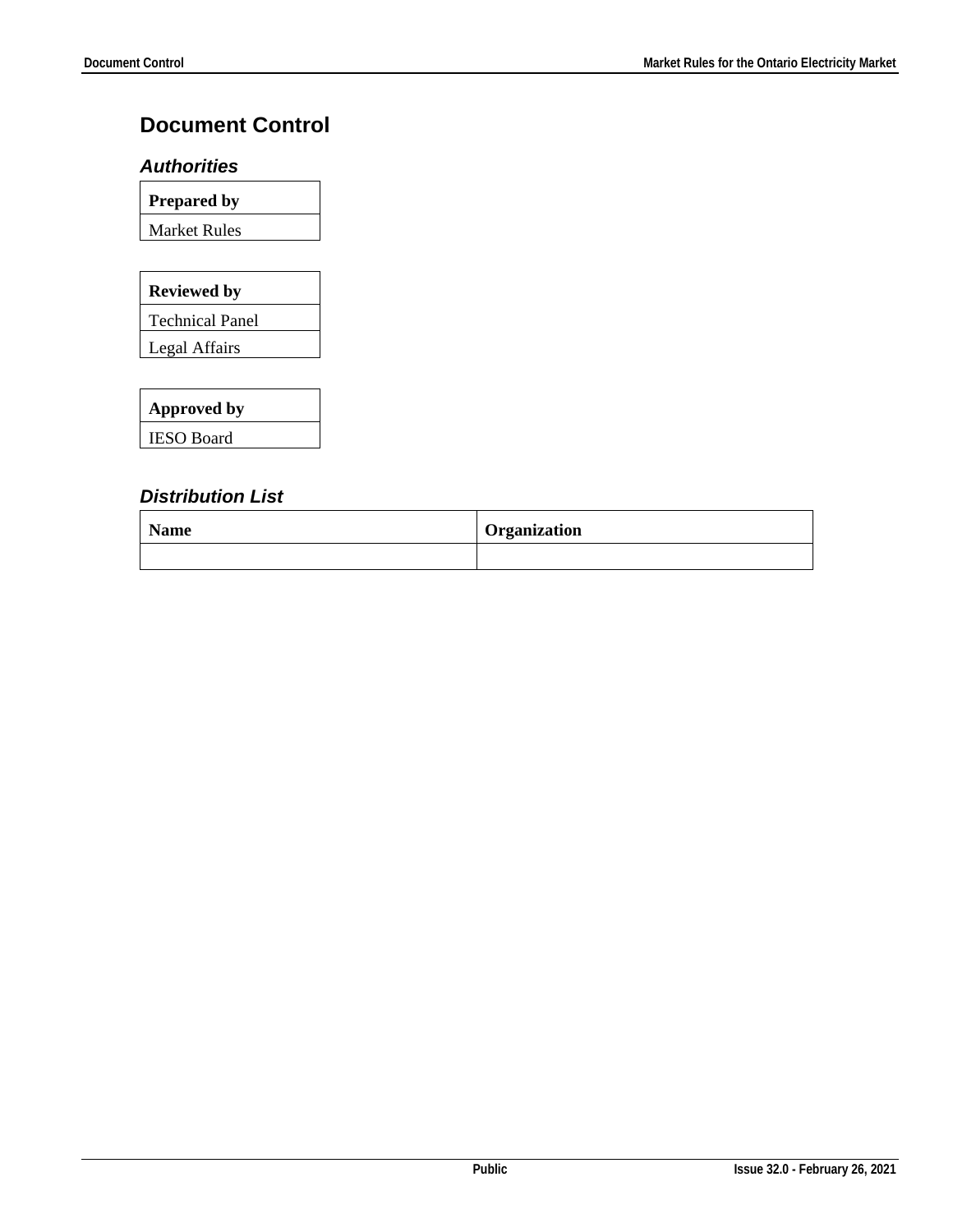| <b>Issue/Draft</b><br><b>Reason for Issue</b>                                                                            |               | <b>Date</b>        |  |  |
|--------------------------------------------------------------------------------------------------------------------------|---------------|--------------------|--|--|
| $I$ ssue $1.0$                                                                                                           | Baseline 8.0  | September 25, 2002 |  |  |
| Issue 2.0                                                                                                                | Baseline 9.0  | March 5, 2003      |  |  |
| Issue 3.0                                                                                                                | Baseline 9.1  | June 4, 2003       |  |  |
| Issue 4.0                                                                                                                | Baseline 12.0 | September 1, 2004  |  |  |
| Issue 5.0                                                                                                                | Baseline 12.1 | December 8, 2004   |  |  |
| Issue 6.0                                                                                                                | Baseline 13.0 | March 9, 2005      |  |  |
| Issue 7.0                                                                                                                | Baseline 14.0 | September 14, 2005 |  |  |
| Issue 8.0                                                                                                                | Baseline 15.0 | March 8, 2006      |  |  |
| Issue 9.0                                                                                                                | Baseline 15.1 | June 7, 2006       |  |  |
| Issue 10.0                                                                                                               | Baseline 17.0 | March 7, 2007      |  |  |
| Issue $11.0$                                                                                                             | Baseline 18.0 | September 12, 2007 |  |  |
| Issue $12.0$                                                                                                             | Baseline 19.1 | June 4, 2008       |  |  |
| Issue $13.0$                                                                                                             | Baseline 20.0 | September 10, 2008 |  |  |
| Issue $14.0$                                                                                                             | Baseline 20.1 | December 10, 2008  |  |  |
| $I$ ssue $15.0$                                                                                                          | Baseline 21.1 | June 3, 2009       |  |  |
| Issue $16.0$<br>Effective date for MR-00369                                                                              |               | May 8, 2010        |  |  |
| $I$ ssue 17.0<br>Baseline 23.1                                                                                           |               | June 2, 2010       |  |  |
| Issue 18.0<br>Effective date for MR-00378                                                                                |               | July 8, 2011       |  |  |
| Issue 19.0<br>Baseline 28.0                                                                                              |               | September 12, 2012 |  |  |
| Issue 20.0                                                                                                               | Baseline 29.1 | June 5, 2013       |  |  |
| Issue $21.0$<br>Baseline 32.0                                                                                            |               | September 10, 2014 |  |  |
| Issue $22.0$<br>Baseline 33.0                                                                                            |               | March 4, 2015      |  |  |
| Issue $23.0$                                                                                                             | Baseline 33.1 | June 3, 2015       |  |  |
| Issue $24.0$                                                                                                             | Baseline 34.1 | December 2, 2015   |  |  |
| Issue $25.0$                                                                                                             | Baseline 35.1 | June 1, 2016       |  |  |
| Issue $26.0$                                                                                                             | Baseline 36.0 | September 14, 2016 |  |  |
| Issue $27.0$                                                                                                             | Baseline 37.1 | June 7, 2017       |  |  |
| Issue 28.0<br>Baseline 38.1                                                                                              |               | December 6, 2017   |  |  |
| Issue $29.0$                                                                                                             | Baseline 42.1 | December 4, 2019   |  |  |
| Issue 30.0<br>Issued in advance of BL 43.0 to<br>include MR00439-R00-R05 that<br>became effective on October 15,<br>2019 |               | January 28, 2020   |  |  |
| Issue $31.0$                                                                                                             | Baseline 43.1 | June 3, 2020       |  |  |
| Issue 32.0                                                                                                               | Baseline 45.0 | February 26, 2021  |  |  |

#### **Document Change History**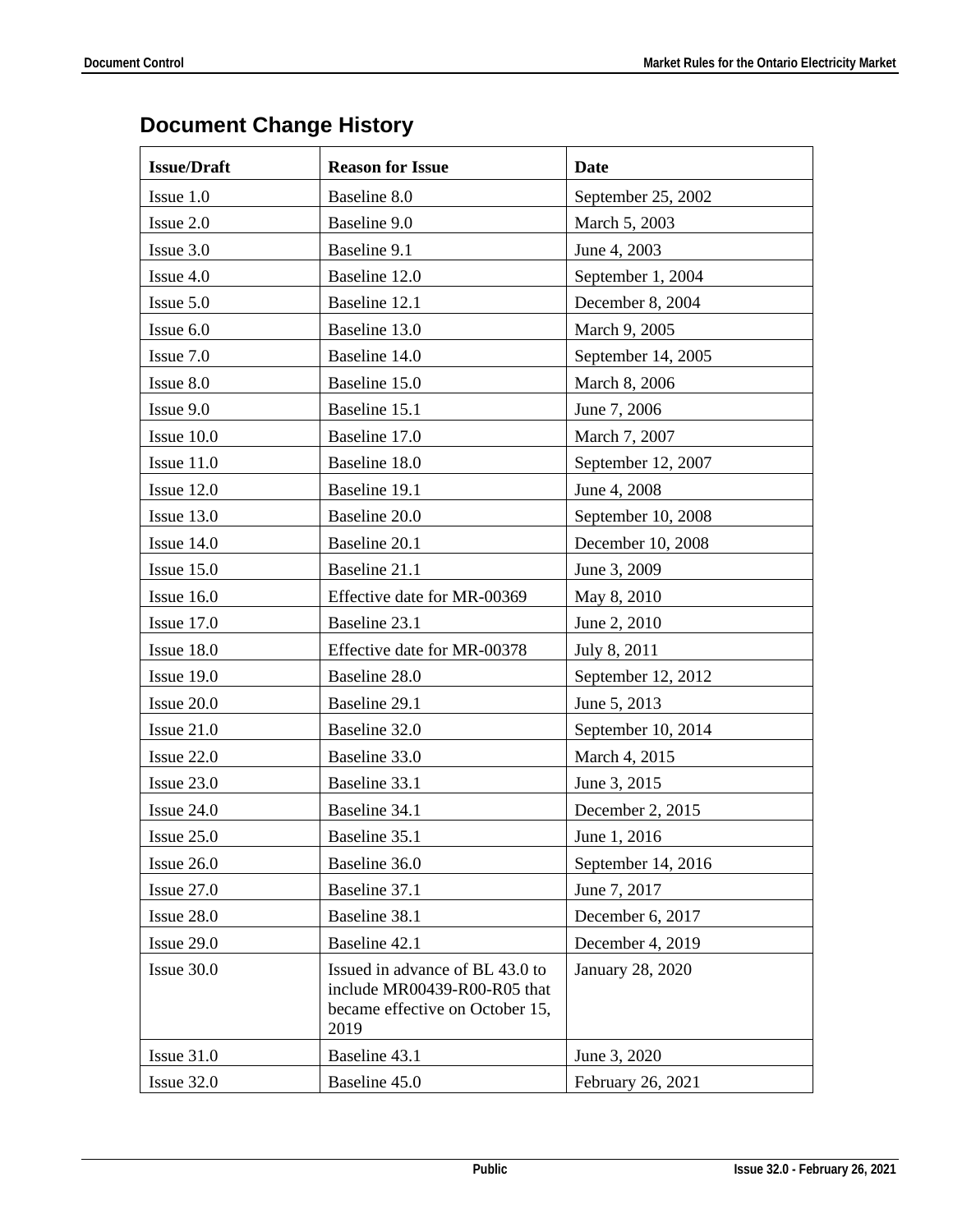#### **Related Documents**

| <b>Library Record No.</b> | Document Title               | <b>Version</b> |  |  |
|---------------------------|------------------------------|----------------|--|--|
| MDP RUL 0002              | Market Rules for the Ontario | 76.0           |  |  |
|                           | <b>Electricity Market</b>    |                |  |  |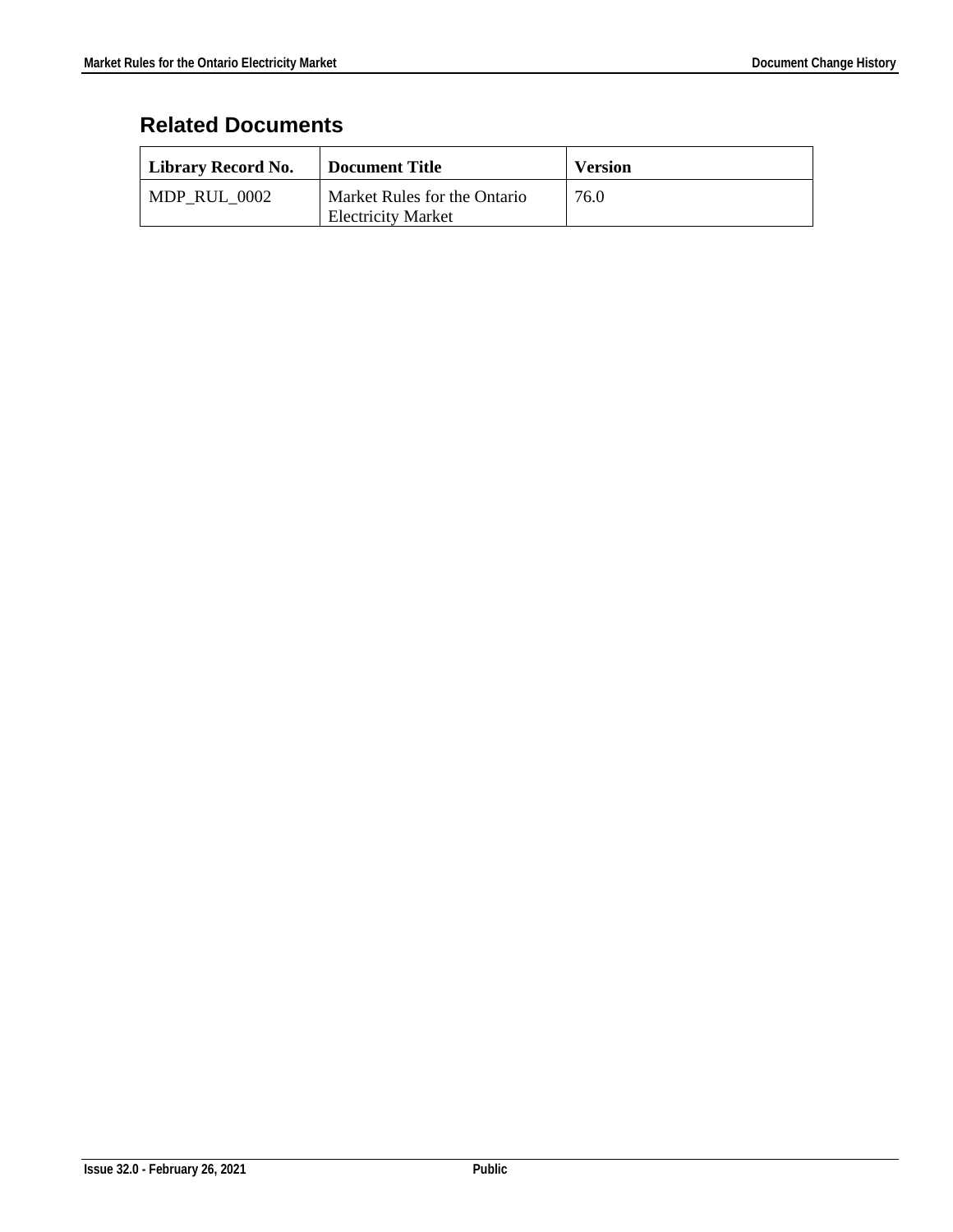### **Table of Contents**

| 1. |      |                                                         |  |
|----|------|---------------------------------------------------------|--|
|    | 1.1  |                                                         |  |
| 2. |      |                                                         |  |
|    | 2.1  | Interpretation and General Procedural Provisions 1      |  |
|    | 2.2  |                                                         |  |
|    | 2.3  |                                                         |  |
|    | 2.4  |                                                         |  |
|    | 2.5  |                                                         |  |
|    | 2.6  |                                                         |  |
|    | 2.7  |                                                         |  |
|    | 2.8  |                                                         |  |
|    | 2.9  |                                                         |  |
|    | 2.10 |                                                         |  |
| 3. |      |                                                         |  |
|    | 3.1  |                                                         |  |
|    | 3.2  | Establishment and Staffing of Market Assessment Unit 28 |  |
|    | 3.3  |                                                         |  |
|    | 3.4  |                                                         |  |
|    | 3.5  |                                                         |  |
|    | 3.6  |                                                         |  |
|    | 3.7  |                                                         |  |
|    | 3.8  |                                                         |  |
|    | 3.9  |                                                         |  |
|    | 3.10 |                                                         |  |
| 4. |      |                                                         |  |
|    | 4.1  |                                                         |  |
|    | 4.2  |                                                         |  |
|    | 4.2A | Rule Amendments Initiated by the IESO Board 31          |  |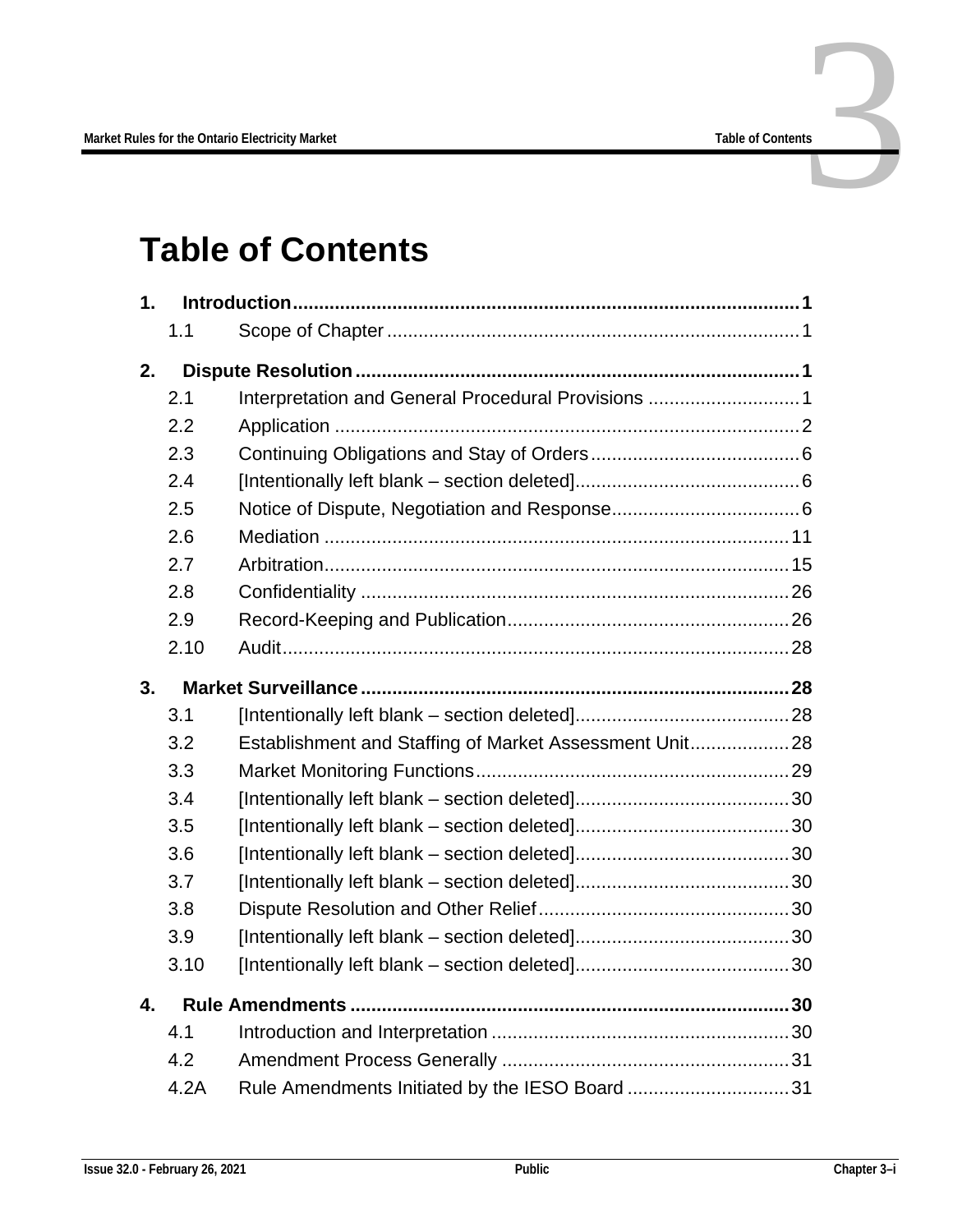|  | <b>Table of Contents</b> |
|--|--------------------------|
|  |                          |

|    |      | <b>Table of Contents</b>                                      | MDP_RUL_0002_03 |
|----|------|---------------------------------------------------------------|-----------------|
|    |      |                                                               |                 |
|    | 4.3  | Requests for Review or Amendment of Market Rules32            |                 |
|    | 4.4  | Rule Amendments Initiated by the Technical Panel37            |                 |
|    | 4.5  |                                                               |                 |
|    | 4.6  |                                                               |                 |
|    | 4.7  |                                                               |                 |
|    | 4.8  | Amendments Subject to Order of the Ontario Energy Board 40    |                 |
|    | 4.9  |                                                               |                 |
|    | 4.10 |                                                               |                 |
|    | 4.11 |                                                               |                 |
|    | 4.12 |                                                               |                 |
| 5. |      |                                                               |                 |
|    | 5.1  |                                                               |                 |
|    | 5.2  |                                                               |                 |
|    | 5.3  |                                                               |                 |
|    | 5.4  |                                                               |                 |
|    | 5.5  |                                                               |                 |
|    | 5.6  |                                                               |                 |
|    | 5.7  |                                                               |                 |
| 6. |      |                                                               |                 |
|    | 6.1  |                                                               |                 |
|    | 6.2  | Procedures Concerning Alleged Breaches of the Market Rules 57 |                 |
|    | 6.2A |                                                               |                 |
|    | 6.2B |                                                               |                 |
|    | 6.3  |                                                               |                 |
|    | 6.3A |                                                               |                 |
|    | 6.4  |                                                               |                 |
|    | 6.5  | De-Registration of a Market Participant's Facilities69        |                 |
|    | 6.5A |                                                               |                 |
|    | 6.6  | Non-compliance Letters and Financial Penalties 70             |                 |
|    |      |                                                               |                 |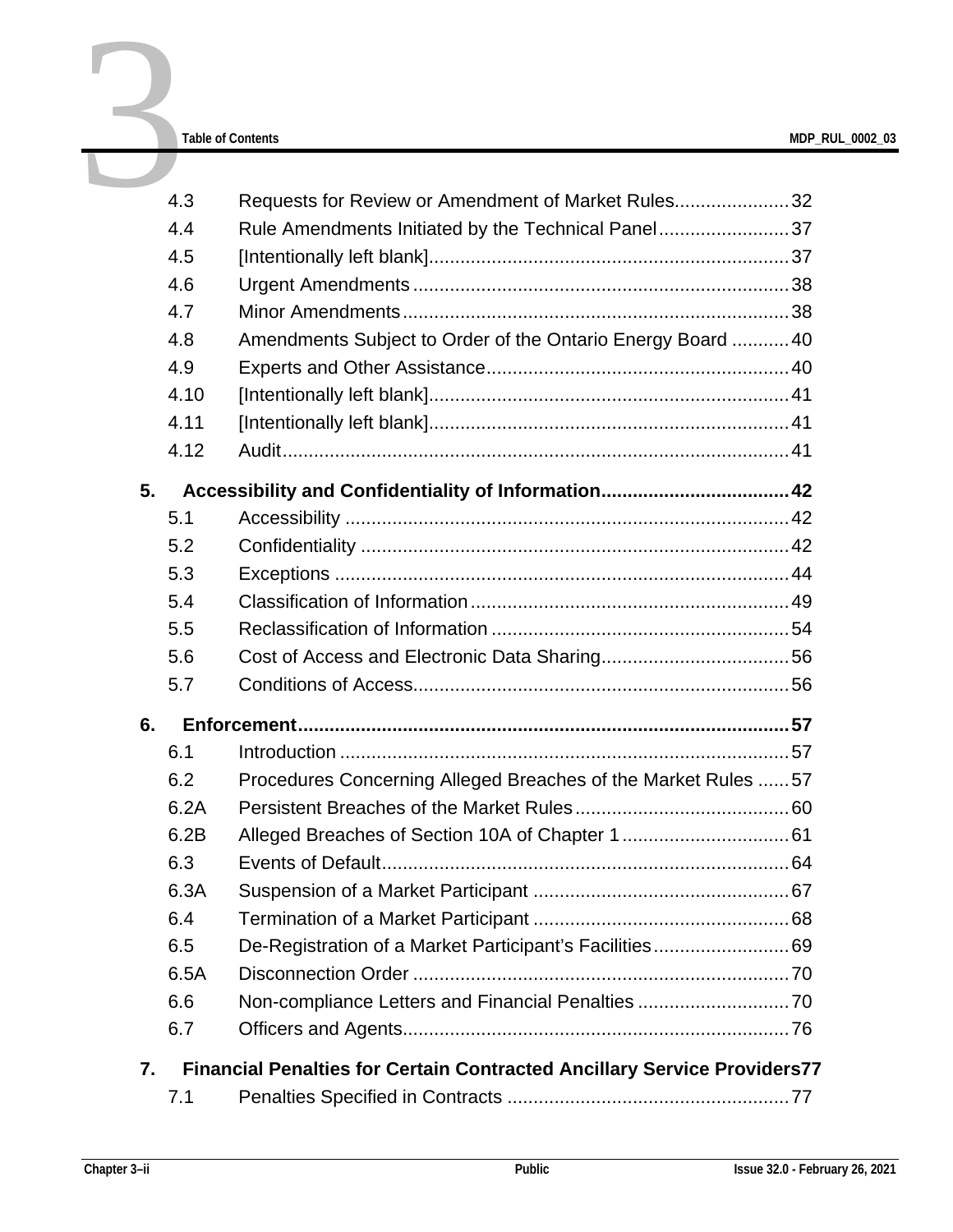### **1. Introduction**

#### **1.1 Scope of Chapter**

1.1.1 This Chapter sets forth:

- 1.1.1.1 the dispute resolution mechanism applicable to certain disputes arising under the *market rules*;
- 1.1.1.2 the manner in which market monitoring and surveillance responsibilities will be carried out;
- 1.1.1.3 the procedures pursuant to which the *market rules* may be amended;
- 1.1.1.4 the procedures which govern the protection, use and disclosure of *confidential information* by the *IESO* and *market participants*; and
- 1.1.1.5 the manner in which the *IESO* will monitor, assess and enforce compliance with the *market rules*.

### **2. Dispute Resolution**

#### **2.1 Interpretation and General Procedural Provisions**

- 2.1.1 The provisions of this section 2 shall be liberally construed to secure the most expeditious, just and least expensive determination on its merits of every proceeding conducted hereunder.
- 2.1.2 Where no procedures are provided for in this section 2 or the applicable *market manual*, a *mediator* or an *arbitrator* may do whatever is reasonably necessary and permitted by law to enable the effective mediation or adjudication of any matter before the *mediator* or the *arbitrator*.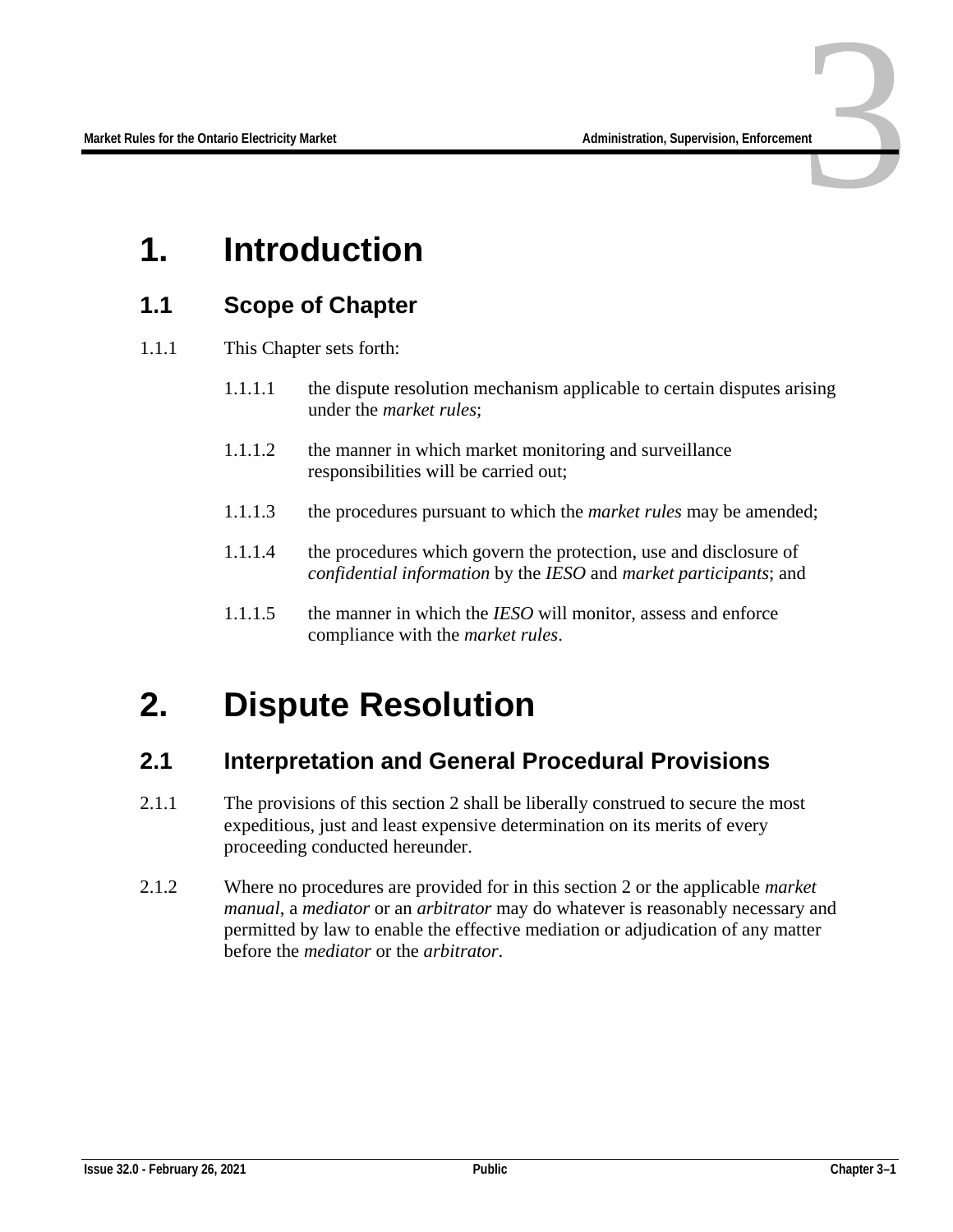- Administration, Supervision, Enforcement<br>
2.1.3 The parties to a dispute may agree to dispense with, supplement or vary the<br>
application of all or any part of the provisions of sections 2.5.3A to 2.7. A 2.1.3 The parties to a dispute may agree to dispense with, supplement or vary the application of all or any part of the provisions of sections 2.5.3A to 2.7. A *mediator,* an *arbitrator* or the *secretary* may, in the context of the resolution or the attempted resolution of a specific dispute pursuant to this section 2, dispense with, supplement or vary the application of all or any part of the provisions of sections 2.5.3A to 2.7, including as to any prescribed time periods, if special circumstances or the public interest require, or with the consent of the parties to the dispute. The *secretary's* authority to dispense with, supplement or vary the application of all or any part of the provisions of sections 2.5.3A to 2.7 lapses with respect to a particular dispute once a *mediator* or *arbitrator* is appointed in respect of that dispute.
	- 2.1.4 The *IESO* shall from time to time *publish* and notify *market participants* of the address of the *secretary* for filing purposes.
	- 2.1.5 Unless otherwise specified in this section 2 or otherwise directed by the *secretary*, a *mediator* or an *arbitrator*, only one copy of any document is required to be served or filed.
	- 2.1.6 The following provisions of the *Arbitration Act, 1991* do not apply to any proceeding conducted under this section:
		- 2.1.6.1 subsection  $10(1)(b)$ ;
		- 2.1.6.2 subsection 13(1)2;
		- 2.1.6.3 subsection 23(1);
		- 2.1.6.4 section 24;
		- 2.1.6.5 subsections 25(3) to 25(5);
		- 2.1.6.6 sections 34, 37, 39, 45, 48 and 53;
		- 2.1.6.7 subsections 54(5) and 54(6); and
		- 2.1.6.8 sections 55 and 56, insofar as they may be applicable to the fees payable to an *arbitrator* and to the extent that such fees have been approved by the *Ontario Energy Board*.

#### **2.2 Application**

2.2.1 Subject to sections 2.2.3 and 3.8 and to section 8.8.1 of Chapter 2, the dispute resolution regime provided for in this section 2 shall apply to: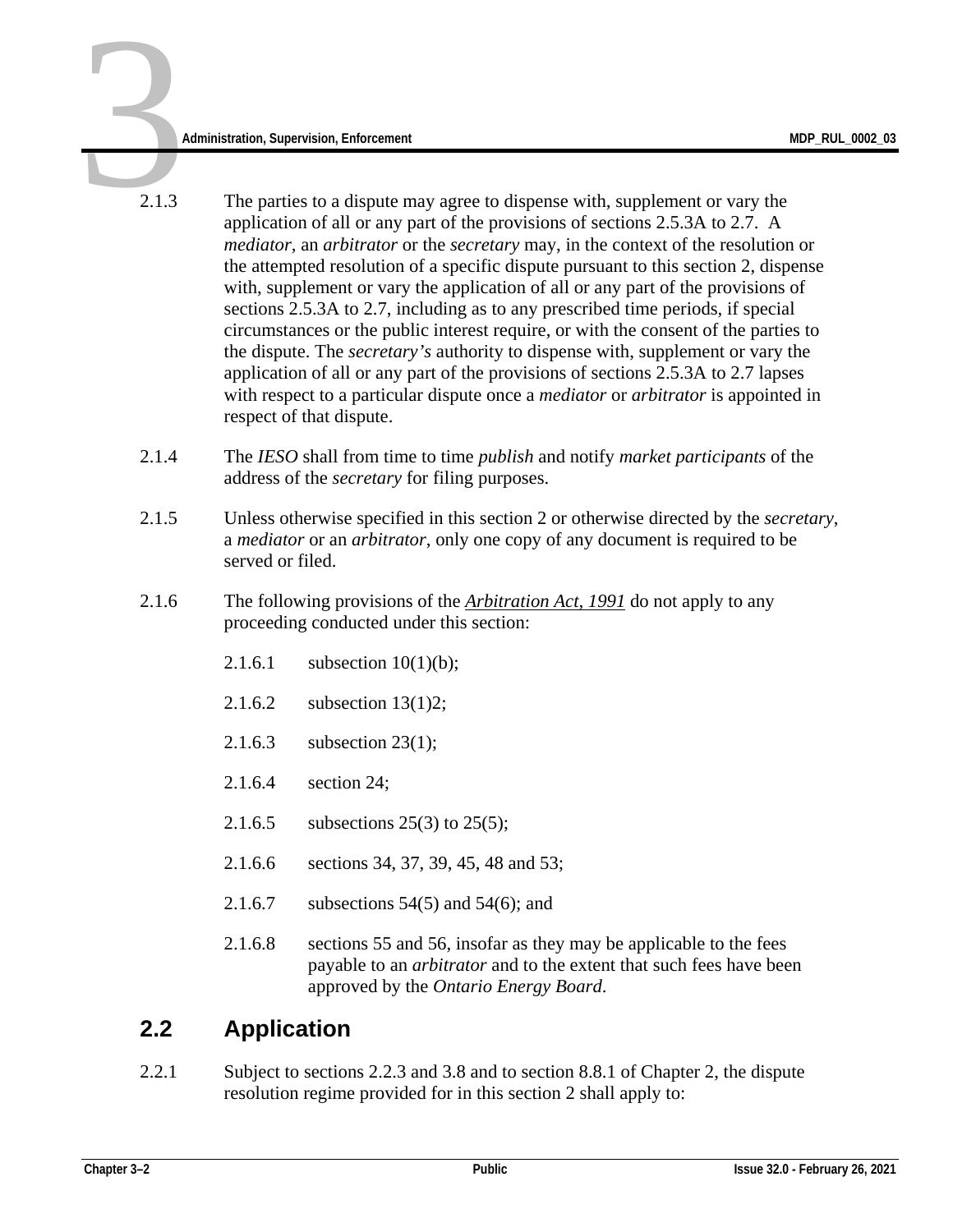- Market Rules for the Ontario Electricity Market<br>
2.2.1.3 an application by a *generator* or *electricity storage participant* for<br>
2.2.1.3 an application by a *generator* or *electricity storage participant* for<br>
compensat 2.2.1.3 an application by a *generator* or *electricity storage participant* for compensation pursuant to section 6.7.5 of Chapter 5 in respect of an *outage* rejected by the *IESO*;
	- 2.2.1.1 any dispute between the *IESO* and any *market participant* which arises under the *market rules*, *market manuals* or any standard, policy or procedure established by the *IESO* pursuant to these *market rules*, including with respect to any alleged violation or breach thereof, whether or not specifically identified in the *market rules* as a dispute to which this section 2 applies;
	- 2.2.1.1A a contested matter pursuant to section 6.2B.5 and section 6.2B.9, except as otherwise provided in section 6.2B;
	- 2.2.1.1B a dispute involving an order of the *IESO* issued pursuant to section 6.2B.15, except as otherwise provided in section 6.2B;
	- 2.2.1.2 any denial by the *IESO* of authorization to any person to participate in the *IESO-administered markets* or to cause or permit electricity to be conveyed into, out of or through the *IESO-controlled grid*, as to the denial of such authorization;
	- 2.2.1.3 an application by a *generator* for compensation pursuant to section 6.7.5 of Chapter 5 in respect of an *outage* rejected by the *IESO*;
	- 2.2.1.4 a reviewable decision;
	- 2.2.1.5 a request by a *market participant* for a *settlement statement recalculation* pursuant to section 6.8.2A or section 6.8.9 of Chapter 9;
	- 2.2.1.6 a dispute referred to in section 6.8.2B or section 6.8.9 of Chapter 9 with respect to which a *settlement statement re-calculation* is not requested;
	- 2.2.1.7 any dispute between the *IESO*, on the one hand, and any *market participant*, *connection applicant* or *metering service provider*, on the other hand, pursuant to the terms of any agreement or contract referred to in these *market rules* or in any policy, guideline or other document referred to in section 7.7 of Chapter 1 or any *market manual*, unless in respect of a given dispute the agreement or contract or the *licence* of a party to the dispute either provides for an alternative dispute resolution mechanism or provides that the dispute resolution regime provided in this section 2 shall not be applicable;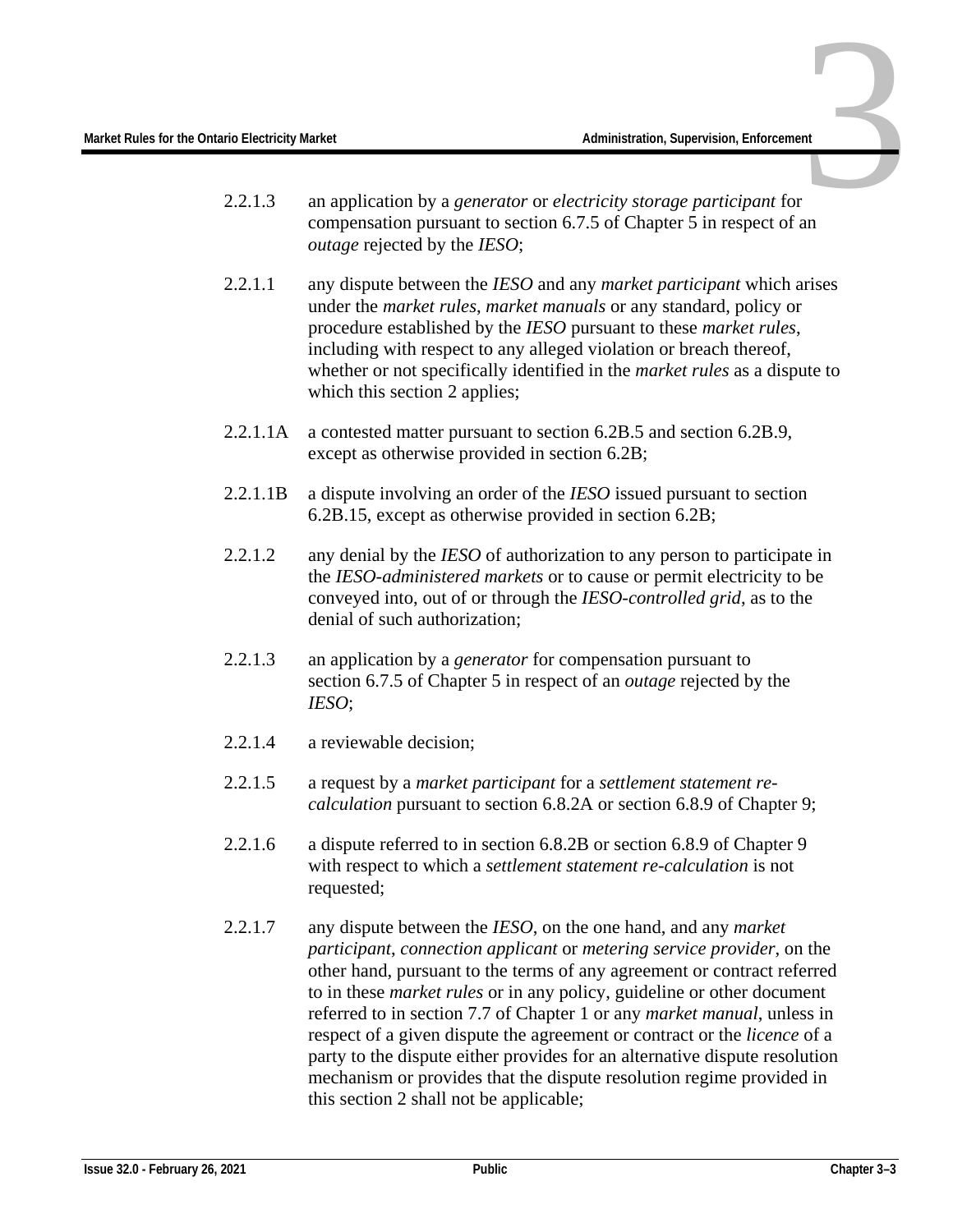- Administration, Supervision, Enforcement<br>
2.2.1.8 a dispute between *market participants* referred to in section 2.1A.6A<br>
of Chapter 9 in respect of the apportionment of *energy* associated with 2.2.1.8 a dispute between *market participants* referred to in section 2.1A.6A of Chapter 9 in respect of the apportionment of *energy* associated with *connection station service* and with site specific losses; and
	- 2.2.1.9 the *IESO's* determination under sections 3.2.5, 3.2.6, and 3.2.7 of Chapter 5 regarding the applicability of *reliability standards*.
	- 2.2.2 The dispute resolution regime provided for in this section 2:
		- 2.2.2.1 shall apply to a dispute between *market participants* referred to in section 2.1A.6A of Chapter 9 and section 8.4.3 of Chapter 5; and
		- 2.2.2.2 may also apply to any other disputes between *market participants* where all of the *market participants* which are party to the dispute consent in writing to the application thereof.
	- 2.2.2A A *market participant* that has, pursuant to section 2.2.2.2, consented to the application of the dispute resolution regime provided for in this section 2 may, prior to the date on which the *secretary* takes the action referred to in section 2.6.2.1 or 2.6.2.2, as the case may be, withdraw its consent in the event that a *respondent* to a crossclaim objects to the application of such regime.
	- 2.2.3 The dispute resolution process provided for in this section 2 shall not apply to the following:
		- 2.2.3.1 applications by any person to review a *market rule*, which applications shall be governed by section 4;
		- 2.2.3.2 disputes with respect to a proposal to *amend* or not to *amend* any provision of the *market rules*;
		- 2.2.3.3 disputes between the *IESO* and a *market participant* relating to the quantum of the fees chargeable by the *IESO* to the *market participant* to the extent that such fees have been approved by the *Ontario Energy Board*, unless the dispute relates to the manner of calculation of the fees payable by the *market participant* in any given case;
		- 2.2.3.4 [Intentionally left blank]
		- 2.2.3.5 disputes between the *IESO* and a *market participant* relating to a *suspension order* issued by the *IESO* or to a *termination order* issued by the *IESO*, in respect of which an appeal may be filed with the *Ontario Energy Board* pursuant to section 36 of the *Electricity Act, 1998*;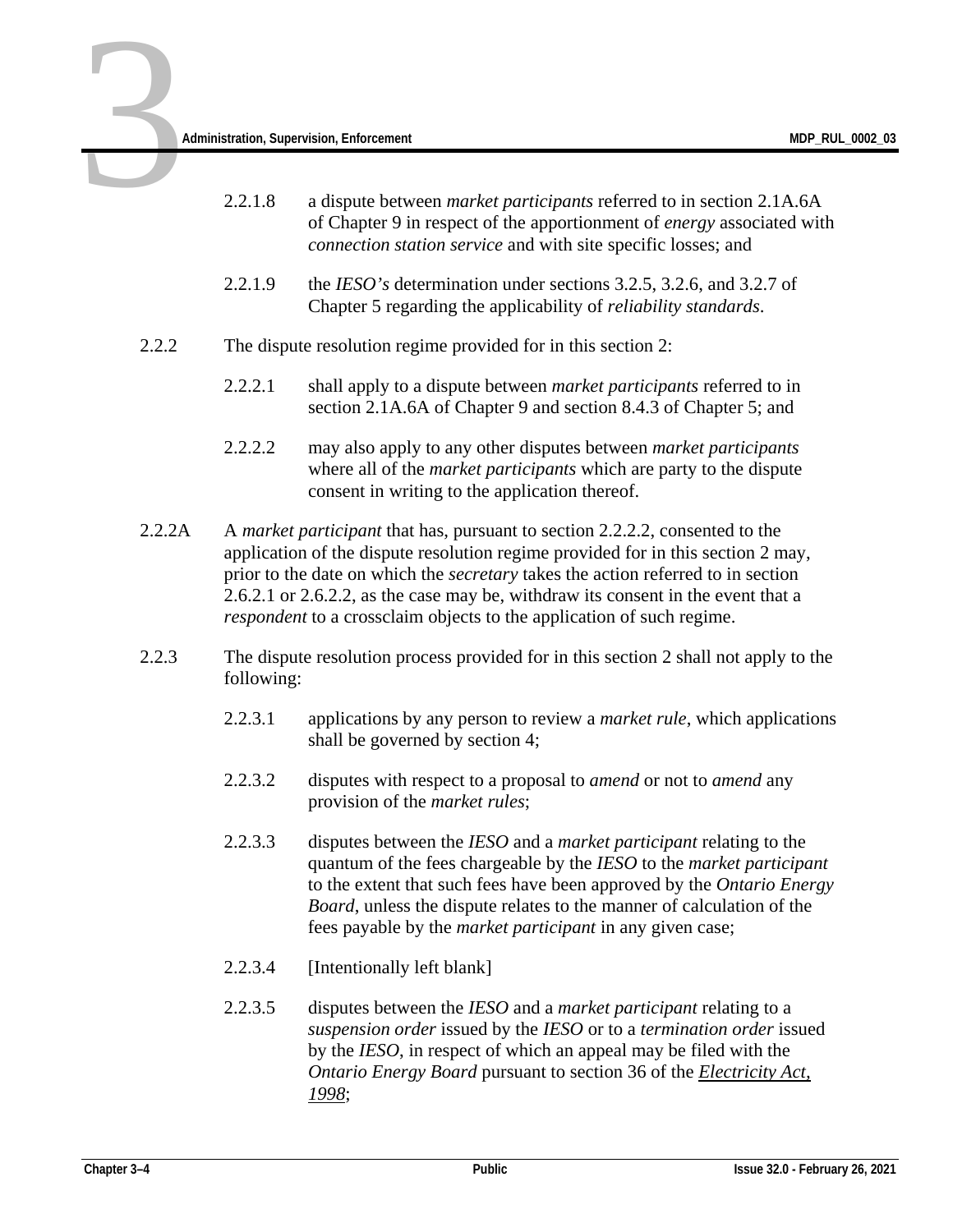- **Market Rules for the Ontario Electricity Market**<br>
2.2.3.6 disputes between the *IESO* and a market participant to the extent that<br>
the *licence* of the *IESO* or of the relevant market participant provides 2.2.3.6 disputes between the *IESO* and a *market participant* to the extent that the *licence* of the *IESO* or of the relevant *market participant* provides for an alternative dispute resolution mechanism;
	- 2.2.3.7 disputes between the *IESO* and a *market participant* relating to the standards, criteria or requirements established by a *standards authority* to the extent that an agreement with the relevant *standards authority* provides for an alternative dispute resolution mechanism;
	- 2.2.3.8 an award of an *arbitrator* made pursuant to this section 2;
	- 2.2.3.9 any dispute with respect to which these *market rules,* other than this section 2, provide for an alternative dispute resolution mechanism;
	- 2.2.3.10 any dispute with respect to which these *market rules,* other than this section 2, provide for the non-application of the dispute resolution process provided for in this section 2;
	- 2.2.3.11 a decision of a panel of the *IESO Board*:
		- (a) granting or rejecting an *exemption application*;
		- (b) respecting the terms and conditions of an *exemption*, other than with respect to the quantum of the costs payable by the *exemption applicant* or one or more *market participants* pursuant to Chapter 1, section 14.5;
		- (c) removing or amending an *exemption* or the terms and conditions thereof, other than with respect to the quantum of the costs referred to in Chapter 1, section 14.5;
		- (d) approving or denying the transfer of an *exemption*; or
		- (e) respecting *confidential information* provided to the *IESO* as part of or in respect of an *exemption application* including, without limitation the disclosure thereof; and
	- 2.2.3.12 when considering an *exemption application*, including for certainty a reconsideration or transfer of an *exemption*, a determination or decision by a panel of the *IESO Board* regarding the interpretation of the provisions of any *market rule, market manual* or any standard, policy or procedure established by the *IESO* pursuant to the *market rules*.
	- 2.2.3.13 [Intentionally left blank section deleted]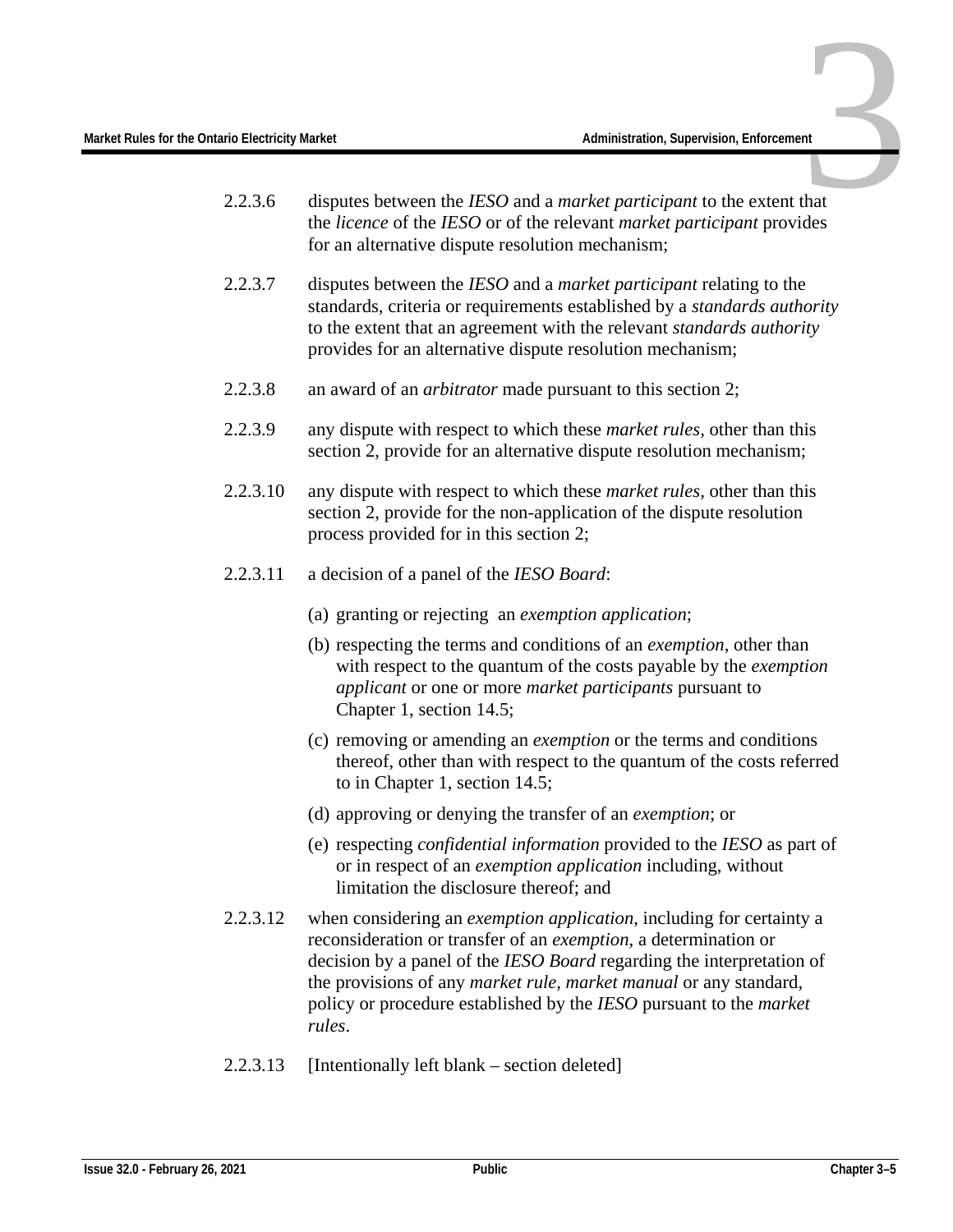- Administration, Supervision, Enforcement<br>
2.2.4 Subject to such rights of appeal or review as may be prescribed by *applicable law*,<br>
an award of an *arbitrator* made pursuant to this section 2 is final and binding on 2.2.4 Subject to such rights of appeal or review as may be prescribed by *applicable law,*  an award of an *arbitrator* made pursuant to this section 2 is final and binding on the parties. Without limiting the generality of the foregoing, but subject to sections 2.2.5 and 3.8 and to section 8.8.1 of Chapter 2, where any dispute of a kind described in section 2.2.1 or 2.2.2 arises, the parties concerned shall comply with the procedures set forth in this section 2 before commencing a civil or other proceeding in relation to the dispute, including but not limited to the filing of an appeal pursuant to subsection 36(1) of the *Electricity Act, 1998*.
	- 2.2.5 Nothing in this section 2 shall prevent a party to a dispute from making application to a court of competent jurisdiction in the Province of Ontario for urgent interlocutory or interim injunctive relief.

#### **2.3 Continuing Obligations and Stay of Orders**

- 2.3.1 Subject to section 2.3.3, where a dispute involves the payment or recovery of monetary amounts due under the *market rules*, the amount shall be due and payable at the time specified for payment under the *market rules* notwithstanding initiation of the dispute resolution process.
- 2.3.2 Subject to section 2.3.3, initiation of the dispute resolution process referred to in this section 2 does not stay implementation of an order made or a direction given to a *market participant* by the *IESO* pursuant to the *market rules*.
- 2.3.3 Where a dispute in respect of which the dispute resolution process has been initiated involves the payment of a financial penalty imposed upon a *market participant* by the *IESO* under section 6.2, the obligation of the *market participant* to pay the financial penalty shall be stayed pending the outcome of the dispute resolution process.

#### **2.4 [Intentionally left blank – section deleted]**

#### **2.5 Notice of Dispute, Negotiation and Response**

- 2.5.1 The complaining person (the "*applicant*") shall, within the time specified in section 2.5.1A, serve a written notice of the dispute (the "*notice of dispute*") on any *respondent*.
- 2.5.1A A *notice of dispute* shall be served:
	- 2.5.1A.1 in the case of an application referred to in section 2.2.1.3, within 20 *business days* of the date of receipt of notice by the *generator* or *electricity storage participant* of rejection by the *IESO* of the *outage* in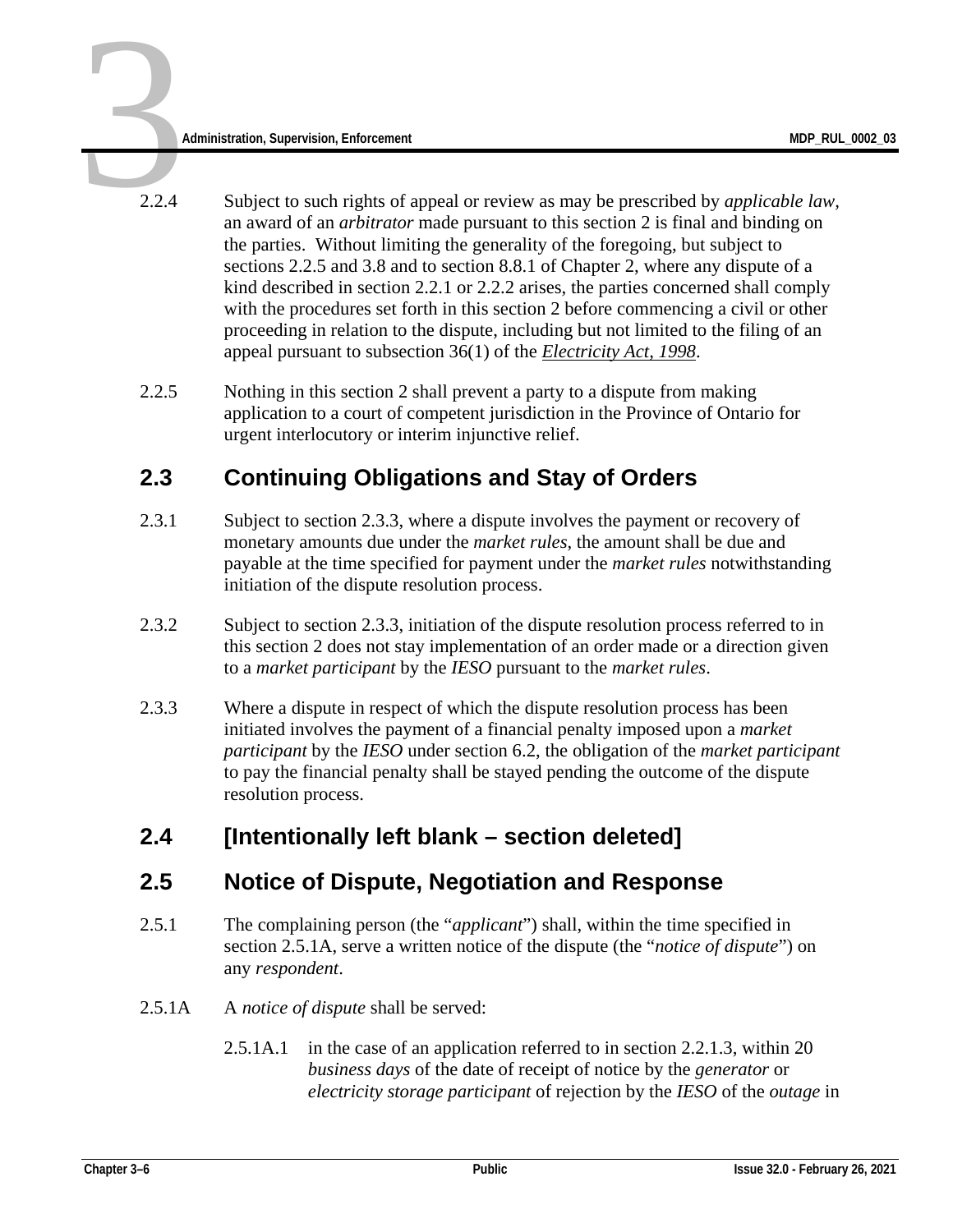Market Rules for the Ontario Electricity Market<br> **Administration, Supervision, Enforcement**<br> **Administration, Supervision, Enforcement**<br> **Prespect of which compensation is claimed pursuant to section 6.7.5 of**<br> **Chapter 5;** respect of which compensation is claimed pursuant to section 6.7.5 of Chapter 5;

- 2.5.1A.2 in the case of a dispute that involves a *reviewable decision* referred to in section 5.3.9 of Chapter 6, within 20 *business days* of the date of receipt by the *metering service provider* of notice of the revocation of its registration by the *IESO*;
- 2.5.1A.3 in the case of a request or dispute referred to in section 6.8.2A or 6.8.2B of Chapter 9, within the time specified in section 6.8.8 of Chapter 9;
- 2.5.1A.4 in the case of a dispute referred to in section 6.8.9 of Chapter 9, within the time specified in section 6.8.10 of Chapter 9;
- 2.5.1A.4A in the case of a dispute referred to in section 2.1A.6A of Chapter 9, within 20 *business days* of the date of receipt of the first *invoice* that reflects the apportionment that is the subject-matter of the dispute;
- 2.5.1A.4B in the case of a dispute involving an order, direction, instruction or decision of the *IESO* issued prior to January 1, 2004 not otherwise addressed by subsections 2.5.1A.1 to 2.5.1A.4A, within six years of the date of receipt of the order, direction, instruction or decision;
- 2.5.1A.4C in the case of a dispute involving an order, direction, instruction or decision of the *IESO* issued on or after January 1, 2004 not otherwise addressed by subsections 2.5.1A.1 to 2.5.1A.4A, within two years of the date of receipt of the order, direction, instruction or decision;
- 2.5.1A.4D in the case where the *market participant* contests the *notice of intention* under section 6.2B.3, within the timelines set out in section 6.2B.3 and the *response to the notice of intention* shall be deemed to constitute the *notice of dispute*;
- 2.5.1A.4E in the case of a dispute involving one or more orders referred to in section 6.2B.15, within the timelines set out in section 6.2B.16; and
- 2.5.1A.5 in all other cases, within the applicable limitation period set out in the *Limitations Act, 2002*.
- 2.5.1B [Intentionally left blank section deleted]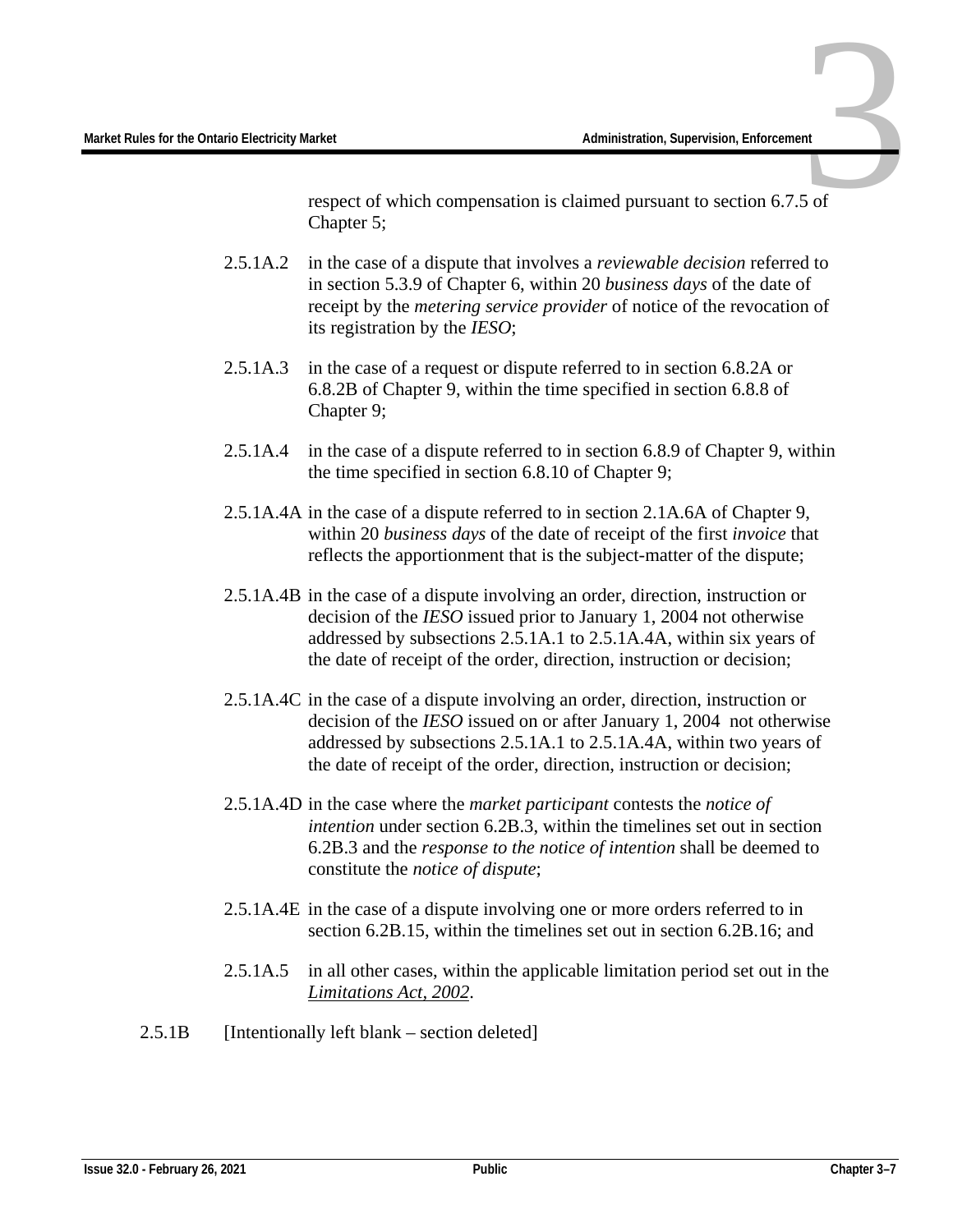- Administration, Supervision, Enforcement<br>
2.5.2 The *notice of dispute* shall be in such form as may be established by the *IESO*,<br>
shall be signed by a person with authority to bind the *applicant* and shall specify, 2.5.2 The *notice of dispute* shall be in such form as may be established by the *IESO,*  shall be signed by a person with authority to bind the *applicant* and shall specify, in reasonable detail and to the best of the *applicant*'s knowledge:
	- 2.5.2.1 the nature of and basis for the complaint;
	- 2.5.2.2 the *market rules* in issue;
	- 2.5.2.3 the parties to the dispute and the name of any person having knowledge of or who may be directly affected by the dispute;
	- 2.5.2.4 a concise summary of the facts underlying the dispute;
	- 2.5.2.5 the relief sought and a summary of the grounds for such relief; and
	- 2.5.2.6 any documentation upon which the *applicant* intends to rely in support of its complaint.
	- 2.5.3 [Intentionally left blank section deleted]
	- 2.5.3A Upon service of a *notice of dispute,* the *applicant* and the *respondent* to a *notice of dispute* shall make good faith efforts to negotiate for a minimum period of thirty days to resolve the dispute between them. Each person who is a party to a dispute shall, to this end, designate an individual with authority to negotiate the matter in dispute and to participate in such negotiations. The parties to the dispute may conduct the good faith negotiations in any manner they so agree.
	- 2.5.3B Communications made in the course of negotiations are confidential, are made without prejudice and are not subject to voluntary disclosure in any subsequent proceeding or to be voluntarily produced into evidence for any purpose other than as reflected in a settlement agreement.
	- 2.5.3C In the event that a dispute is not settled through good faith negotiations, a party may file with the *secretary,* on written notice served on each other party, a copy of the *notice of dispute,* together with proof of service of the *notice of dispute* on each other party. The *notice of dispute* shall be accompanied by a summary of the *notice of dispute* for *publication* in accordance with section 2.9.2.1.
	- 2.5.4 A *respondent* shall, within ten *business days* of the filing of a *notice of dispute* with the *secretary* under section 2.5.3C, serve a written response (the "*response*") on the *applicant* and on any *respondent* to a counterclaim or crossclaim identified in the *response*, and shall file with the *secretary* a copy of the *response,* together with proof of service of the *response* on the *applicant* and on any such *respondent*.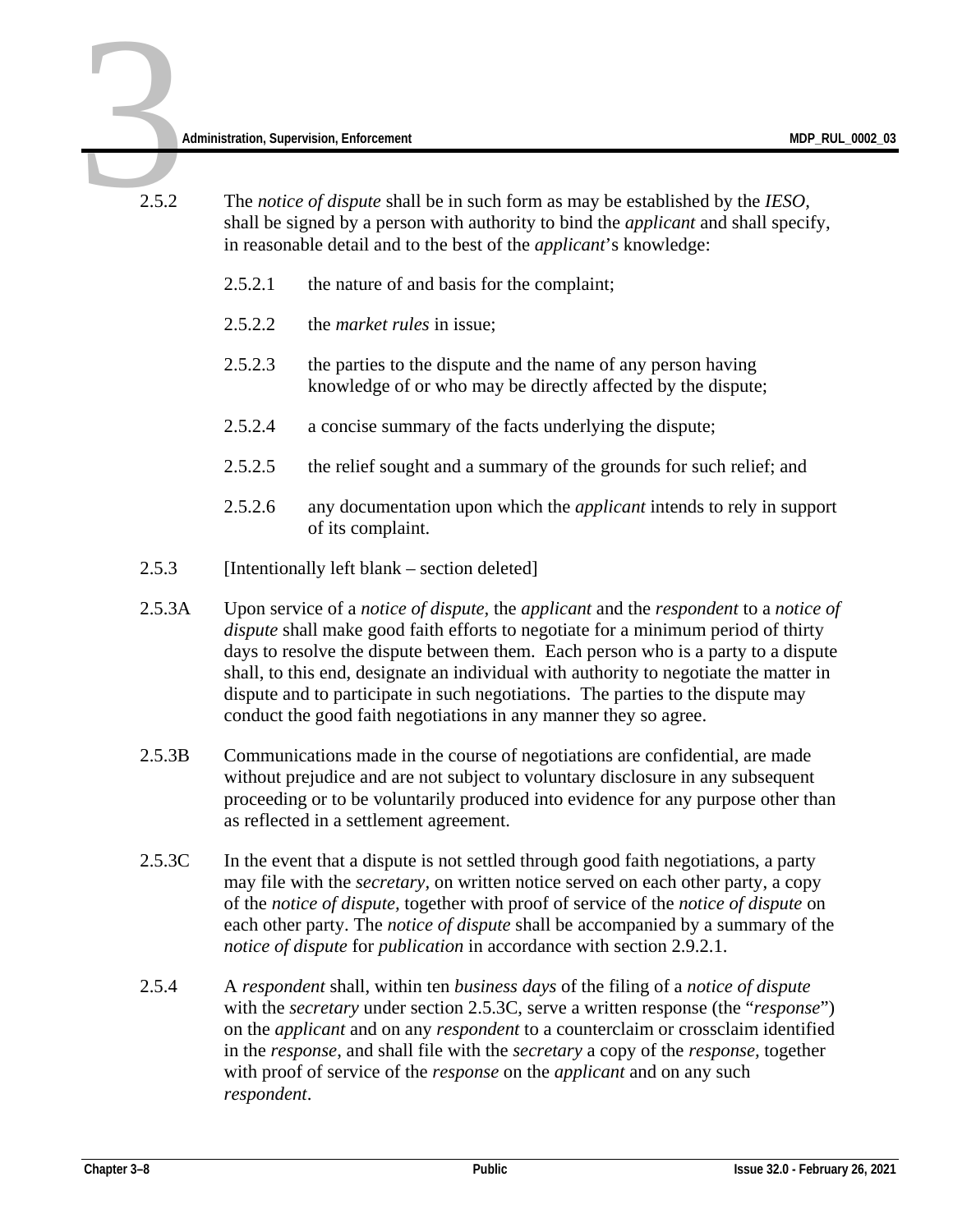- Market Rules for the Ontario Electricity Market<br>
2.5.5 The *response* shall be in such form as may be established by the *IESO*, shall be<br>
signed by a person with authority to bind the *respondent* and shall specify, in 2.5.5 The *response* shall be in such form as may be established by the *IESO*, shall be signed by a person with authority to bind the *respondent* and shall specify, in reasonable detail and to the best of the *respondent's* knowledge:
	- 2.5.5.1 the information referred to in sections 2.5.2.1 to 2.5.2.4, to the extent that the *respondent* disagrees with the information relating thereto set forth in the *notice of dispute*;
	- 2.5.5.2 a concise *response* to the allegations made against the *respondent* in the *notice of dispute*;
	- 2.5.5.3 the relief sought, a summary of the grounds for such relief and, where the relief sought includes a counterclaim or crossclaim against the *applicant* or against any other *respondent*, the information referred to in sections 2.5.2.1 to 2.5.2.4 as it pertains specifically to such counterclaim or crossclaim; and
	- 2.5.5.4 any documentation upon which the *respondent* intends to rely in support of its *response*, including as to any counterclaim or crossclaim, and which was not identified by the *applicant*.
	- 2.5.6 The *response* shall be accompanied by a summary of the *response* for *publication* in accordance with section 2.9.2.1.
	- 2.5.6A A *respondent* to a counterclaim or crossclaim shall, within ten *business days* of service of a *response* or of a response to a counterclaim or crossclaim, serve a written response to the counterclaim or crossclaim on the *applicant* and on any other *respondent* and shall file with the *secretary* a copy of the response to the counterclaim or crossclaim, together with proof of service of the response to the counterclaim or crossclaim on the *applicant* and on any other *respondent*, including a *respondent* to a counterclaim or crossclaim identified in the response to the counterclaim or crossclaim.
	- 2.5.6B The response to the counterclaim or crossclaim shall be in such form as may be established by the *IESO*, shall be signed by a person with authority to bind the *respondent* and shall specify, in reasonable detail and to the best of the *respondent's* knowledge:
		- 2.5.6B.1 the information referred to in sections 2.5.2.1 to 2.5.2.4, to the extent that the *respondent* disagrees with the information relating thereto set forth in the *response* containing the counterclaim or crossclaim;
		- 2.5.6B.2 a concise response to the allegations made against the *respondent* in the *response* containing the counterclaim or crossclaim;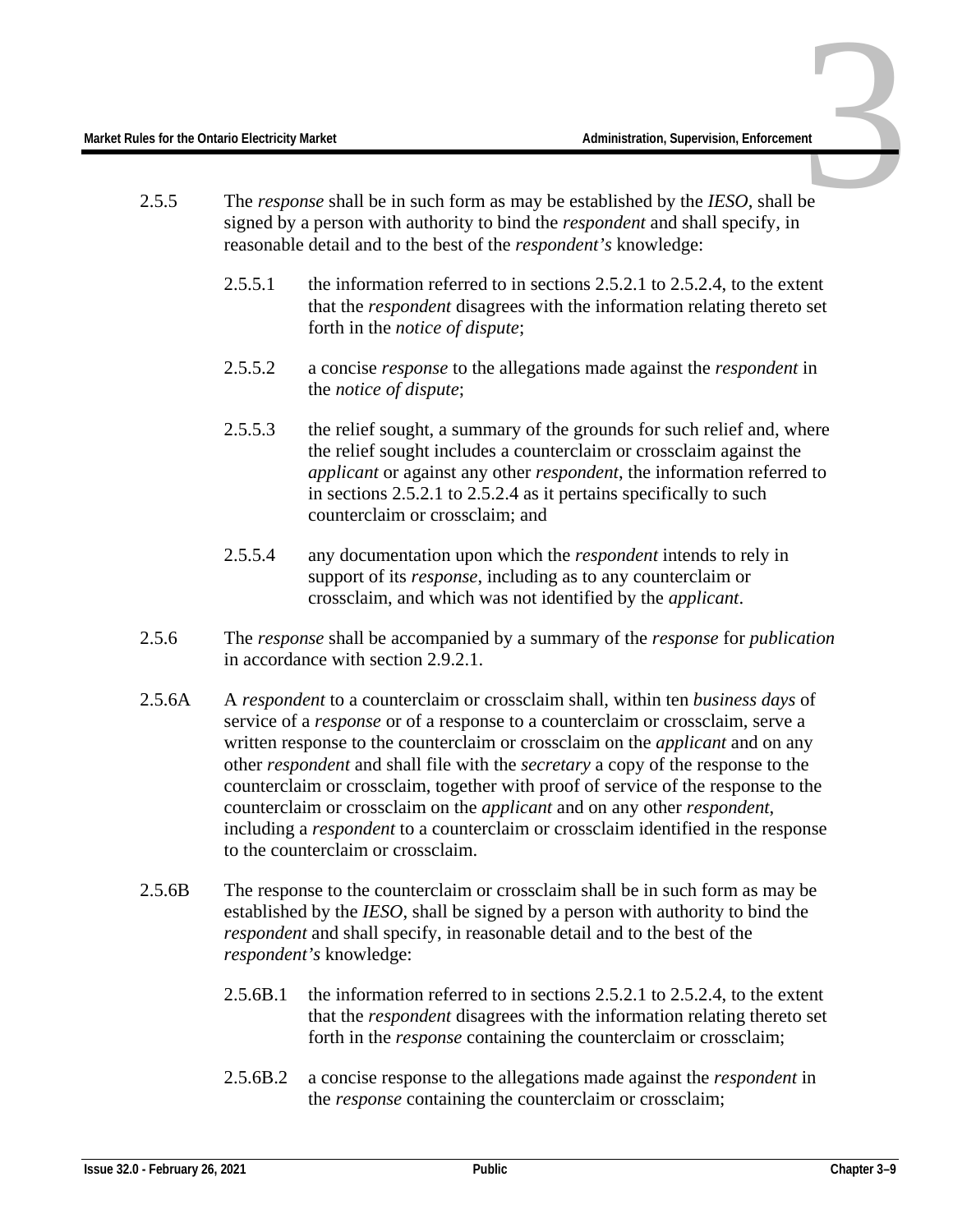- Administration, Supervision, Enforcement<br>
2.5.6B.3 the relief sought, a summary of the grounds for such relief and, where<br>
the relief sought includes a counterclaim or a crossclaim against the 2.5.6B.3 the relief sought, a summary of the grounds for such relief and, where the relief sought includes a counterclaim or a crossclaim against the *applicant* or another *respondent*, the information referred to in sections 2.5.2.1 to 2.5.2.4 as it pertains specifically to such counterclaim or crossclaim; and
	- 2.5.6B.4 any documentation upon which the *respondent* intends to rely in support of its response to the counterclaim or crossclaim, including as to any counterclaim or crossclaim, and which was not identified by the *applicant* or by the *respondent* whose *response* contains the counterclaim or crossclaim.
	- 2.5.6C The response to a counterclaim or crossclaim shall be accompanied by a summary of the response for *publication* in accordance with section 2.9.2.1.
	- 2.5.7 Subject to sections 2.1.3 and 2.5.9, the *secretary* shall reject and shall not take any further action with respect to a *notice of dispute*, a *response*, or a response to a counterclaim or crossclaim that does not comply with the provisions of this section 2.5.
		- 2.5.7.1 [Intentionally left blank section deleted]
		- 2.5.7.2 [Intentionally left blank section deleted]

Where the *secretary* rejects a *notice of dispute*, a *response* or a response to a counterclaim or crossclaim pursuant to this section 2.5.7, the *secretary* shall so notify the *applicant* and the *respondent* filing the *response* or the response to the counterclaim or crossclaim, as the case may be, and shall provide written reasons for the rejection.

- 2.5.8 [Intentionally left blank section deleted]
- 2.5.9 Where the *secretary* rejects a *response* or a response to a counterclaim or crossclaim pursuant to section 2.5.7:
	- 2.5.9.1 such rejection shall be without prejudice to the right of the *applicant* or the *respondent* whose *response* includes the counterclaim or crossclaim, as the case may be, to proceed with the resolution of the dispute in accordance with section 2; and
	- 2.5.9.2 where such rejection relates to a *response*, section 2.6.1 shall not apply to the dispute and the *applicant* may following receipt of the notice referred to in section 2.5.7 request that the *secretary* take the action referred to in section 2.7.1.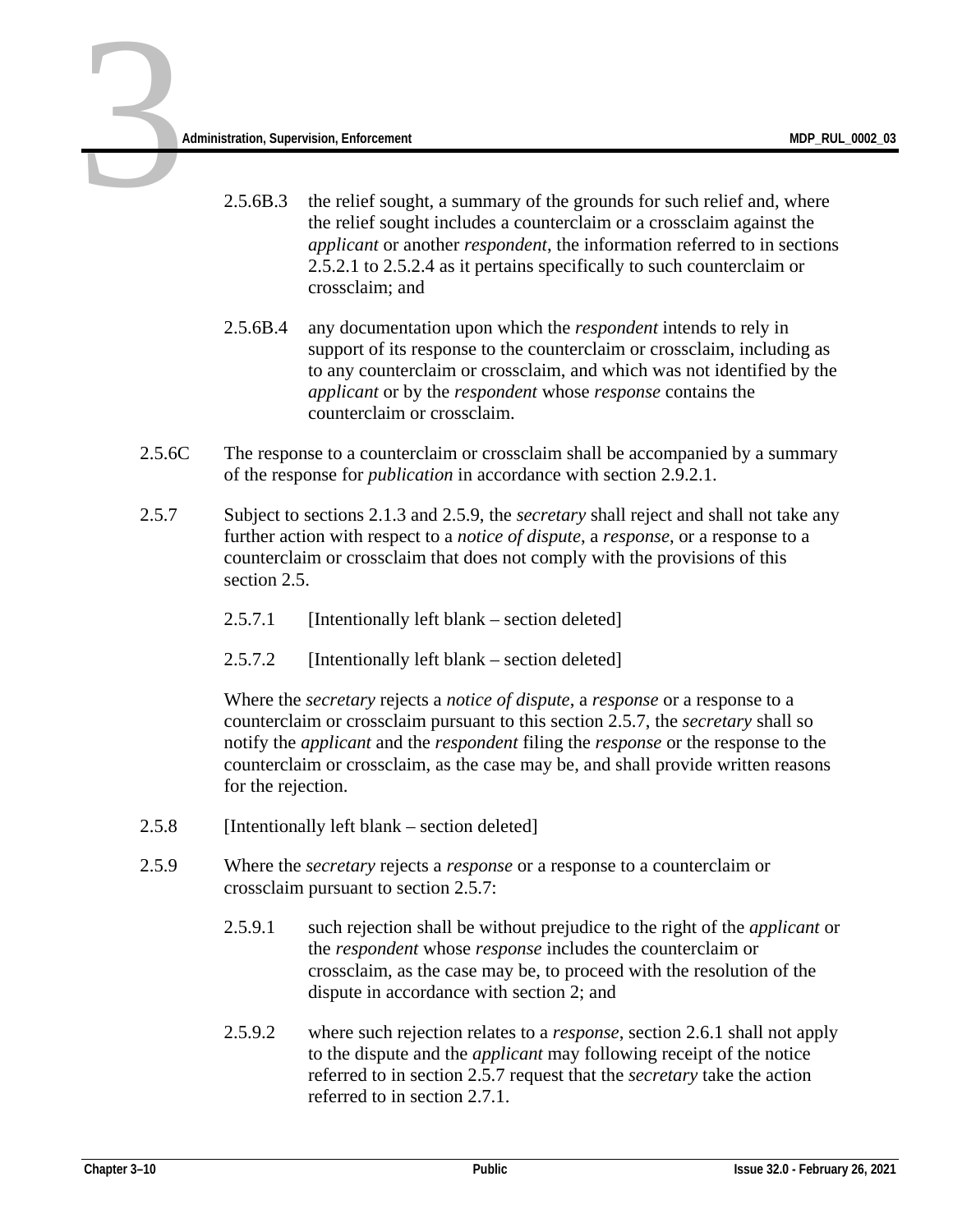# Market Rules for the Ontario Electricity Market<br> **2.6** Mediation<br> **Mediation 2.6 Mediation**

- 2.6.1 Subject to sections 2.6.1A and 2.6.1B, no party to a dispute may proceed to arbitration of the dispute until such time as the mediation process described in this section 2.6 has been terminated in accordance with section 2.6.14.
- 2.6.1A Absent agreement of the parties, section 2.6.1 shall not apply to:
	- 2.6.1A.1 an application by a *generator* or *electricity storage participant* for compensation pursuant to section 6.7.5 of Chapter 5 in respect of an *outage* rejected by the *IESO*;
	- 2.6.1A.2 a request by a *market participant* for a *settlement statement recalculation* or other dispute referred to in section 6.8.2A, 6.8.2B or 6.8.9 of Chapter 9;
	- 2.6.1A.3 a dispute that involves a *reviewable decision* referred to in section 5.3.9 of Chapter 6; or
	- 2.6.1A.4 a dispute referred to in section 2.5.9.2.
- 2.6.1B Where all of the parties to a dispute so agree, the parties may dispense with mediation in respect of the dispute. In such a case, the parties shall file with the *secretary* a notice of intent to dispense with mediation in such form as may be established by the *IESO*.
- 2.6.2 Subject to section 2.6.2C, within five *business days* of the filing of a *notice of dispute* in respect of an application to which section 2.6.1A.1 applies or of the earlier of the filing of a *response* or of the expiry of the time for filing a *response*  pursuant to section 2.5.4 in all other cases, the *secretary* shall, provided that the *secretary* is satisfied that the dispute is one to which section 2.2.1 or 2.2.2 applies and that the dispute has not been resolved:
	- 2.6.2.1 in the case of a dispute referred to in section 2.6.1A, upon receipt of the notice referred to in section 2.6.1B or upon receipt of the request referred to in section 2.5.9.2, take the action referred to in section 2.7.1 or 2.7.1D, as the case may be; or
	- 2.6.2.2 in any other case, subject to section 2.6.2A, assign one member of the *dispute resolution panel* who is independent of the parties to inquire into and act as *mediator* in respect of the dispute and shall advise the parties to the dispute as to the identity and address for service of the *mediator*.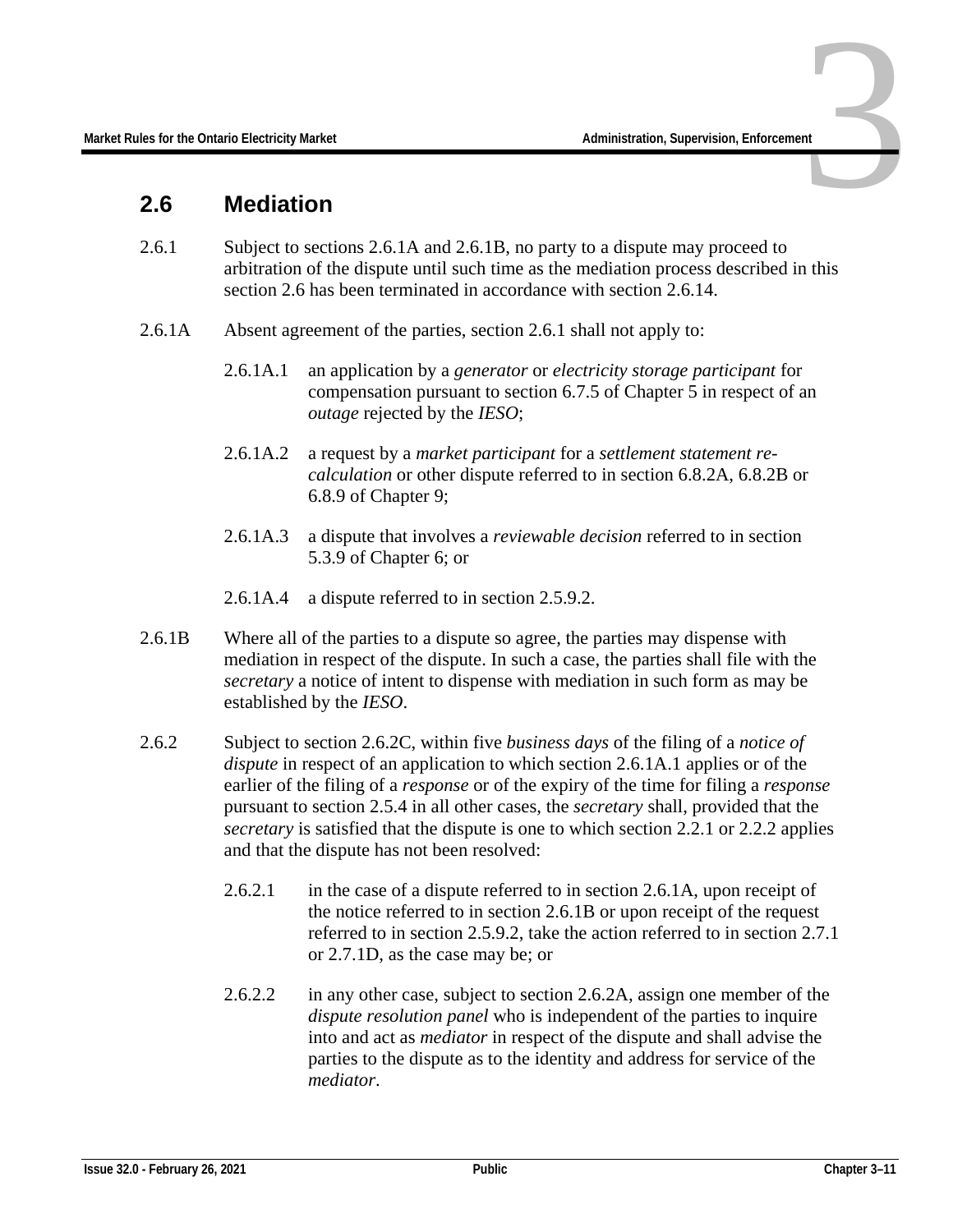Administration, Supervision, Enforcement<br>
Where the *secretary* is not satisfied that the dispute is one to which section 2.2.1<br>
or 2.2.2 applies, the *secretary* shall so advise the parties. Where the *secretary* is not satisfied that the dispute is one to which section 2.2.1 or 2.2.2 applies, the *secretary* shall so advise the parties.

- 2.6.2A Where all of the parties to a dispute so agree, they may appoint a qualified person that is not a member of the *dispute resolution panel* to mediate the dispute. In such a case, the parties shall advise the *secretary* as to the identity and address for service of the *mediator*.
- 2.6.2B A *mediator* appointed under section 2.6.2A shall not be required in any proceeding to give testimony with respect to information obtained in the course or resolving or attempting to resolve the dispute.
- 2.6.2C Where a *response* or a response to a counterclaim or crossclaim contains a counterclaim or crossclaim against another *respondent*, the *secretary* shall not take the action referred to in section 2.6.2.1 or 2.6.2.2 until five *business days*  following:
	- 2.6.2C.1 the filing of the response to a counterclaim or crossclaim in respect of the last counterclaim or crossclaim filed in the same dispute; or
	- 2.6.2C.2 the expiry of the time for filing a response to a counterclaim or crossclaim pursuant to section 2.5.6A in respect of the last counterclaim or crossclaim filed in the same dispute,

whichever is the earlier.

- 2.6.3 The *mediator* shall fix a date, time and place for the mediation session, which date shall be no more than seven *business days* from the date of notice of his or her appointment or such later date as may be agreed by each party to the dispute, and shall attempt to assist the parties to resolve their dispute. The *mediator* may continue the mediation session at such times and places as the *mediator*  determines in an effort to assist the parties in resolving their dispute.
- 2.6.4 Each party shall send to the mediation session a representative who has the authority to bind the party.
- 2.6.5 Prior to participating in a mediation session, the parties must sign and file with the *secretary* an agreement that statements made at a mediation session are confidential, are made without prejudice and are not subject to voluntary disclosure in any subsequent proceeding or to be voluntarily produced into evidence for any purpose.
- 2.6.6 Mediation sessions shall be private and there shall be no stenographic record of any mediation session. The parties and their representatives may attend mediation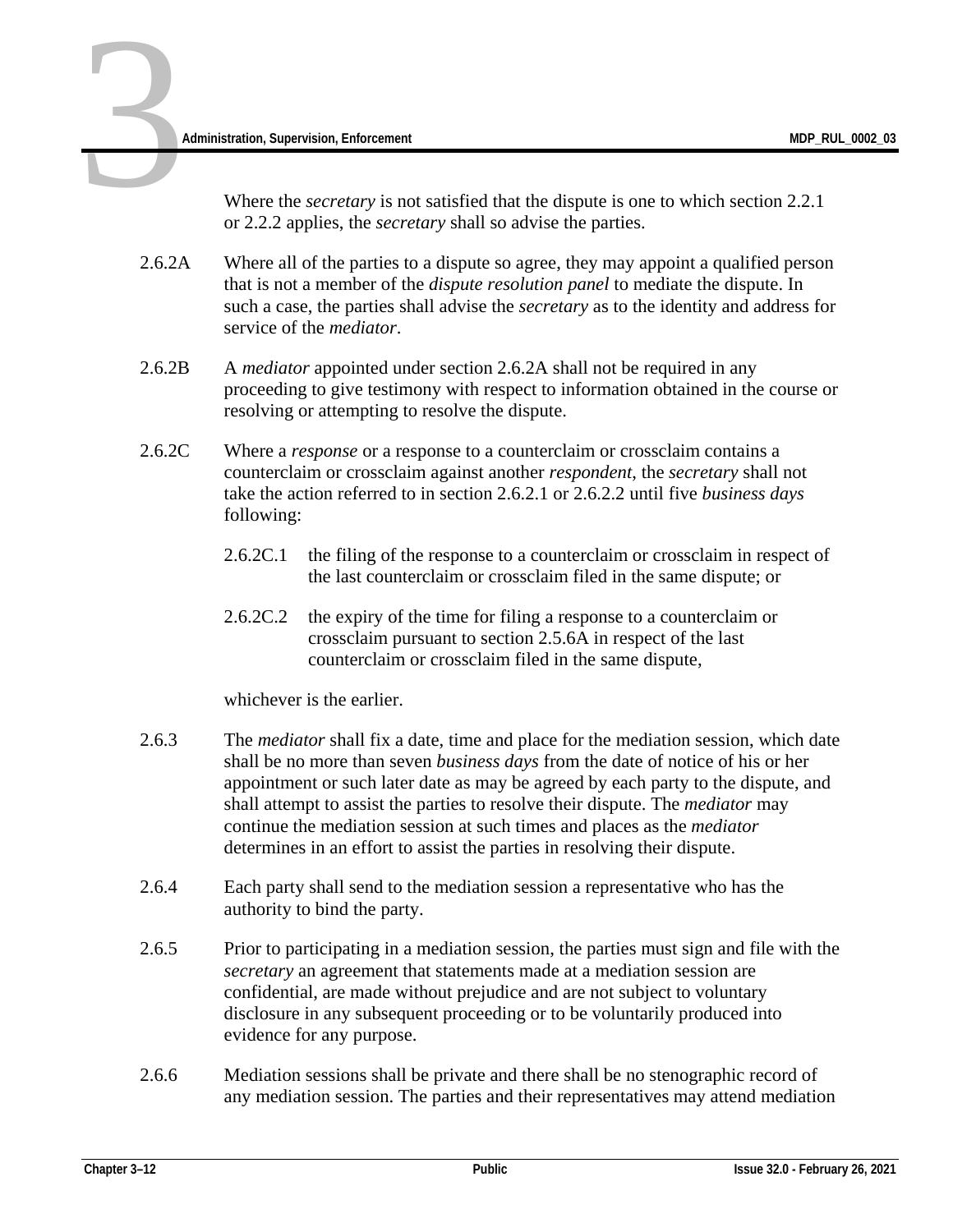Market Rules for the Ontario Electricity Market<br>
Sessions. Other persons may attend only with the permission of all of the parties,<br>
with the consent of the *mediator* and upon such conditions including, but not sessions. Other persons may attend only with the permission of all of the parties, with the consent of the *mediator* and upon such conditions including, but not limited to, conditions relating to confidentiality, as the *mediator* determines appropriate.

- 2.6.7 *Confidential information* disclosed to a *mediator* by the parties or by other persons in the course of the mediation shall not be divulged by the *mediator*. All records, reports or other documents prepared for the mediation and received by a *mediator* while serving in that capacity shall be treated as confidential unless all of the parties to the dispute otherwise agree.
- 2.6.8 The *mediator* may conduct joint and separate meetings with the parties and make oral and written recommendations for settlement. Recommendations for settlement made, and views expressed by, the *mediator* at such meetings or at a mediation session are confidential and are not subject to voluntary disclosure in any subsequent proceeding and are not voluntarily to be produced into evidence for any purpose.
- 2.6.9 The *mediator* may, with the consent of the parties, request an agent, employee, officer or director of the *IESO*, or a member of a panel established by the *IESO*, to provide him or her with any information or documentation which is not *confidential information* and which the *mediator* considers relevant to the conduct of the mediation, and the *mediator* shall provide any such information or documentation to the parties in advance of the mediation session at which such information or documentation is to be considered.
- 2.6.10 The *mediator* may, with the consent of the parties, request an agent, employee, officer or director of the *IESO*, or a member of a panel established by the *IESO*, to provide him or her with any information or documentation pertaining to a party to the dispute which is *confidential information* and which the *mediator* considers relevant to the conduct of the mediation. Such *confidential information* shall not, without the consent of the party to whom the *confidential information* relates, be disclosed by the *mediator* to the other parties to the dispute.
- 2.6.11 Whenever he or she considers necessary, the *mediator* may, with the consent of the parties and upon such conditions relating to confidentiality as the *mediator* determines appropriate, obtain expert advice concerning technical aspects of the dispute. Arrangements for obtaining such advice shall be made by the *mediator* or a party, as the *mediator* shall determine.
- 2.6.12 If an agreement to resolve the dispute is reached through mediation, it shall be reduced to writing, signed by the parties and filed with the *secretary*. The terms of the agreement shall be confidential, provided that if, in the case of a dispute referred to in section 2.2.1, the agreement consists of, embodies or reflects an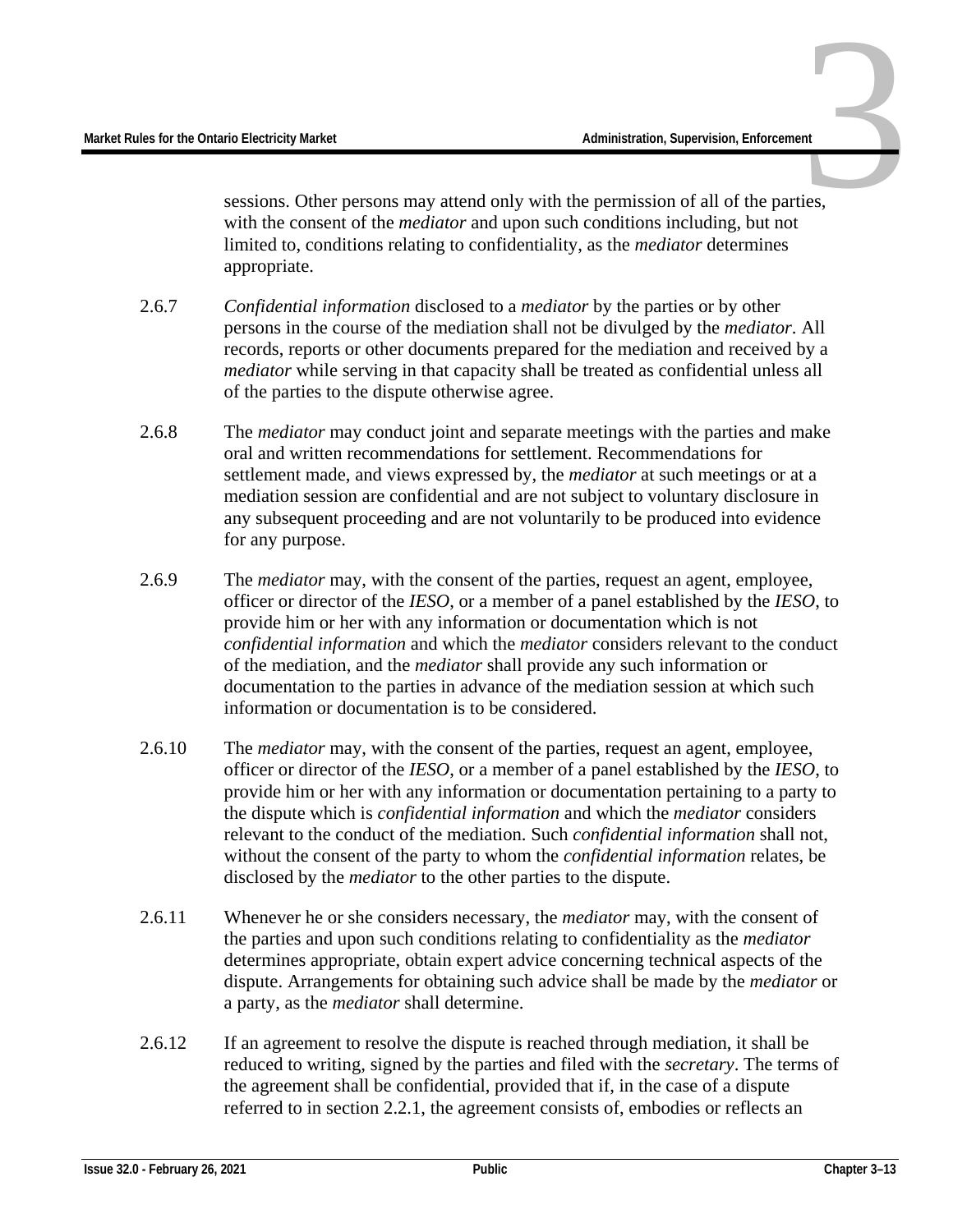Administration, Supervision, Enforcement<br>
element which, in the opinion of the *IESO Board*, is an important matter of public<br>
policy or interest having regard to the provisions of the <u>Electricity Act, 1998</u>, the element which, in the opinion of the *IESO Board*, is an important matter of public policy or interest having regard to the provisions of the *Electricity Act, 1998*, the *IESO* shall *publish* a statement describing such important matter of public policy or interest.

- 2.6.13 The *mediator* may terminate the mediation by written notice of termination whenever, in the judgement of the *mediator*, further efforts at mediation would not contribute to a resolution of the dispute between the parties. The *mediator* shall provide each party with a copy of the written notice of termination and shall file a copy of the notice of termination with the *secretary*, in each case together with a copy of any agreed statement of fact and/or of issues referred to in section 2.6.15.
- 2.6.14 The mediation shall be terminated on the earlier of:
	- 2.6.14.1 the date of execution by the parties of the agreement referred to in section 2.6.12;
	- 2.6.14.2 the date of the notice of termination referred to in section 2.6.13; or
	- 2.6.14.3 the date that is ten *business days*, or such longer period as may be agreed by each party to the dispute, from the date of the first mediation session.
- 2.6.15 If the parties are unable to reach any agreement to resolve the dispute on or prior to the date referred to in section 2.6.14.2 or 2.6.14.3 they shall nonetheless make good faith efforts to arrive at an agreed statement of fact and/or of issues relating to the dispute.
- 2.6.16 If the parties are unable to reach any agreement to resolve the dispute on or prior to the date referred to in section 2.6.14.3, the *mediator* shall issue a written notice of termination unless the *mediator* has, prior to that date, issued the written notice of termination referred to in section 2.6.13. The *mediator* shall provide each party with a copy of the notice of termination issued pursuant to this section 2.6.16, together with a copy of any agreed statement of fact and/or of issues referred to in section 2.6.15, and file a copy of the foregoing with the *secretary*.
- 2.6.17 The parties are responsible for their own costs and legal expenses incurred in respect of the mediation. The parties must bear equally the *costs of the mediation*  unless otherwise agreed to by the parties.
- 2.6.18 Upon termination of the mediation, the *mediator* shall file with the *secretary* an invoice containing an itemized statement of the *costs of the mediation*, together with all bills and other supporting documentation relating thereto.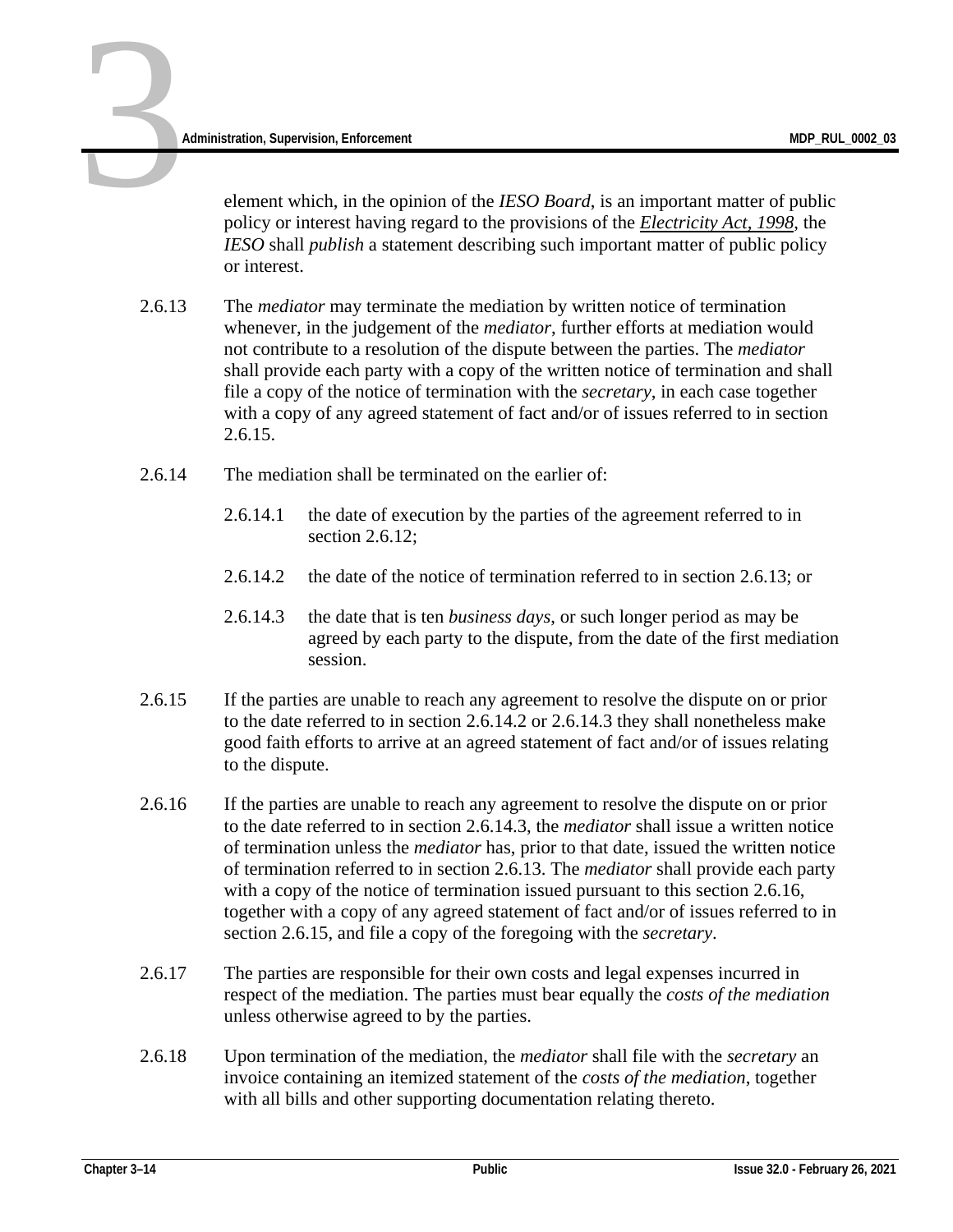- **Market Rules for the Ontario Electricity Market**<br>
2.6.19 Upon receipt of the invoice referred to in section 2.6.18, the *secretary* shall<br>
provide a copy of the invoice to the *IESO* and the *IESO* shall submit an invoice 2.6.19 Upon receipt of the invoice referred to in section 2.6.18, the *secretary* shall provide a copy of the invoice to the *IESO* and the *IESO* shall submit an invoice to each of the parties to the mediation in respect of their respective shares of the *costs of the mediation*. Each party shall, within *ten business days* of the date of receipt of such invoice, pay to the *IESO* the amount owing thereunder. Such invoice shall be considered to create an obligation under the *market rules* to pay the amount specified in the invoice and such amount may, without prejudice to any other manner of recovery available at law, be recovered accordingly.
	- 2.6.20 Where a *mediator* dies, resigns or otherwise becomes incapable of acting as *mediator* in respect of a dispute prior to termination of the mediation, subject to section 2.6.2A, the *secretary* shall assign another member of the *dispute resolution panel* to inquire into and act as *mediator* in respect of the dispute. With the consent of the parties to the mediation, the new *mediator* may continue the mediation. In the absence of such consent, the *mediator* shall commence the mediation anew and the time period prescribed in section 2.6.14.3 shall be extended accordingly.

#### **2.7 Arbitration**

- 2.7.1 Subject to section 2.7.1C, within five *business days* of:
	- 2.7.1.1 the earlier of the filing of a *response* or of the expiry of the time for filing a *response* pursuant to section 2.5.4, where the dispute is one to which section 2.6.1A.1, 2.6.1A.2 or 2.6.1A.3 applies;
	- 2.7.1.1A the filing of the request referred to in section 2.5.9.2, where the dispute is one to which that section applies;
	- 2.7.1.2 the filing of a notice of intent to dispense with mediation pursuant to section 2.6.1B, where the dispute is one to which that section applies;
	- 2.7.1.2A the filing of the *notice to elect* referred to section 6.2B.7 electing subsection 6.2B.7.1; or
	- 2.7.1.3 the filing of the notice of termination referred to in section 2.6.13 or 2.6.16, in any other case,

the *secretary* shall, subject to section 2.7.1A, in accordance with the *Governance and Structure By-law* provide the parties with a list of at least three names of members of the *dispute resolution panel* available to arbitrate the dispute. No person who acted as a *mediator* in respect of a dispute may be included on the list of members available to arbitrate the same dispute.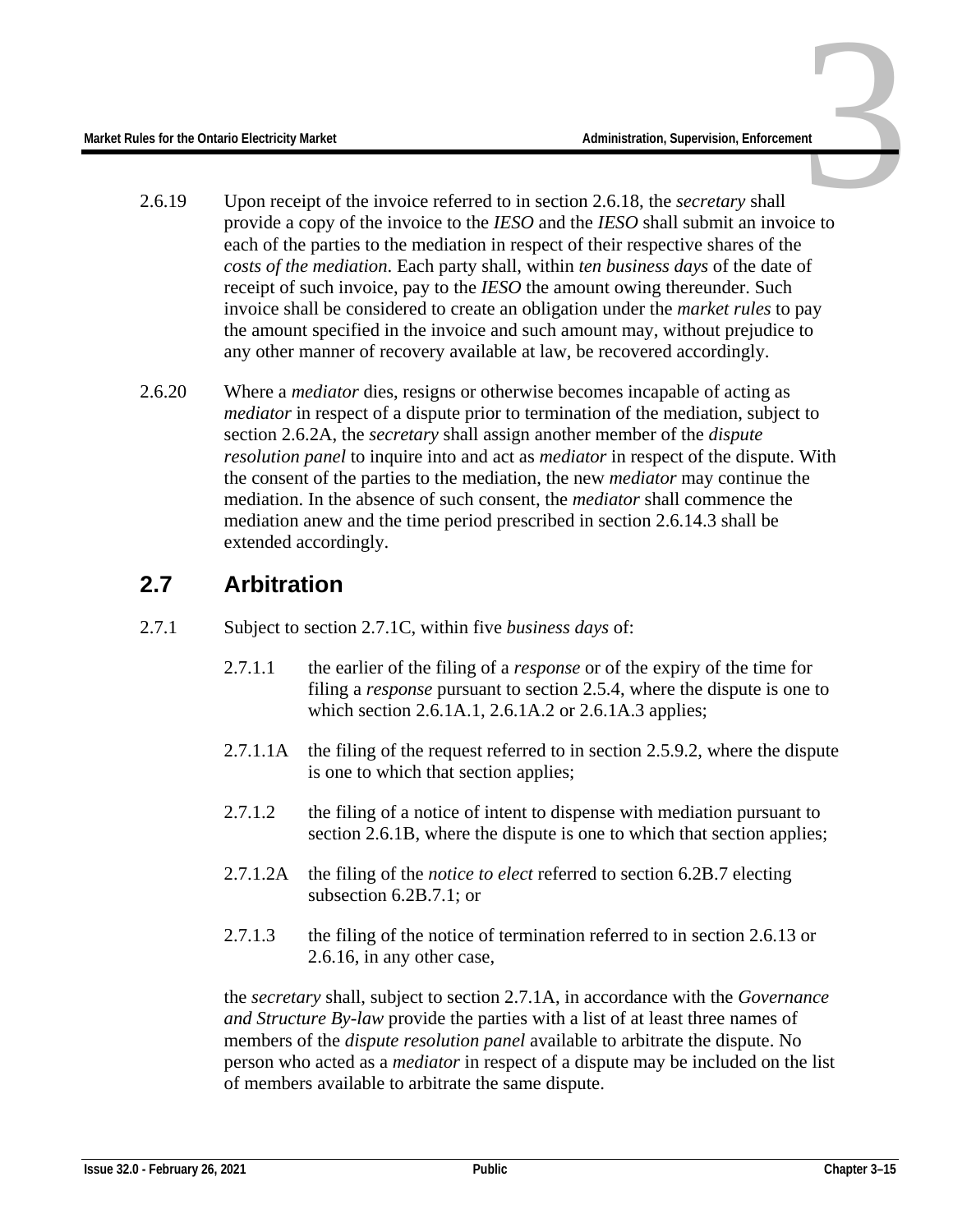- Administration, Supervision, Enforcement<br>
2.7.1A Where all the parties to a dispute so agree, they may appoint a qualified person<br>
that is not a member of the *dispute resolution panel* to arbitrate the dispute. In 2.7.1A Where all the parties to a dispute so agree, they may appoint a qualified person that is not a member of the *dispute resolution panel* to arbitrate the dispute. In such a case, the parties shall advise the *secretary* as to the identity and address for service of the *arbitrator*.
	- 2.7.1B An *arbitrator* appointed under section 2.7.1A shall not be required in any proceeding to give testimony with respect to information obtained in the course or resolving or attempting to resolve the dispute.
	- 2.7.1C Where a *response* or a response to a counterclaim or crossclaim filed in respect of a dispute to which section 2.6.1A applies contains a counterclaim or crossclaim against another *respondent*, the *secretary* shall not take the action referred to in section 2.7.1.1 until five *business days* following:
		- 2.7.1C.1 the filing of the response to a counterclaim or crossclaim in respect of the last counterclaim or crossclaim filed in the dispute; or
		- 2.7.1C.2 the expiry of the time for filing a response to a counterclaim or crossclaim pursuant to section 2.5.6A in respect of the last counterclaim or crossclaim filed in the dispute,

whichever is the earlier.

- 2.7.1D Within five *business days* of the filing of a *notice of dispute* in respect of an application to which section 2.6.1A.1 applies, subject to section 2.7.1A, the *secretary* shall in accordance with the *Governance and Structure By-law* provide the *applicant* with a list of at least three names of members of the *dispute resolution panel* available to determine the amount of any compensation payable to the *applicant*. Where the *applicant* fails to select an *arbitrator* within ten *business days* of receipt of such list, subject to section 2.7.1A, the *secretary* shall, in accordance with the *Governance and Structure By-law*, appoint one member of the *dispute resolution panel* to be the *arbitrator* in respect of the application and shall by written notice so advise the *applicant*. The *arbitrator* shall be deemed to have been appointed as of the date of such notice.
- 2.7.1E In the case of an application referred to in section 2.7.1D:
	- 2.7.1E.1 sections 2.7.2, 2.7.8, 2.7.9, 2.7.10 and 2.7.32 shall not apply; and
	- 2.7.1E.2 all other sections of this section 2.7 shall be read:
		- a. without regard to references to a *respondent*; and
		- b. by replacing all references to the word "party" or "parties" with the word "*applicant*".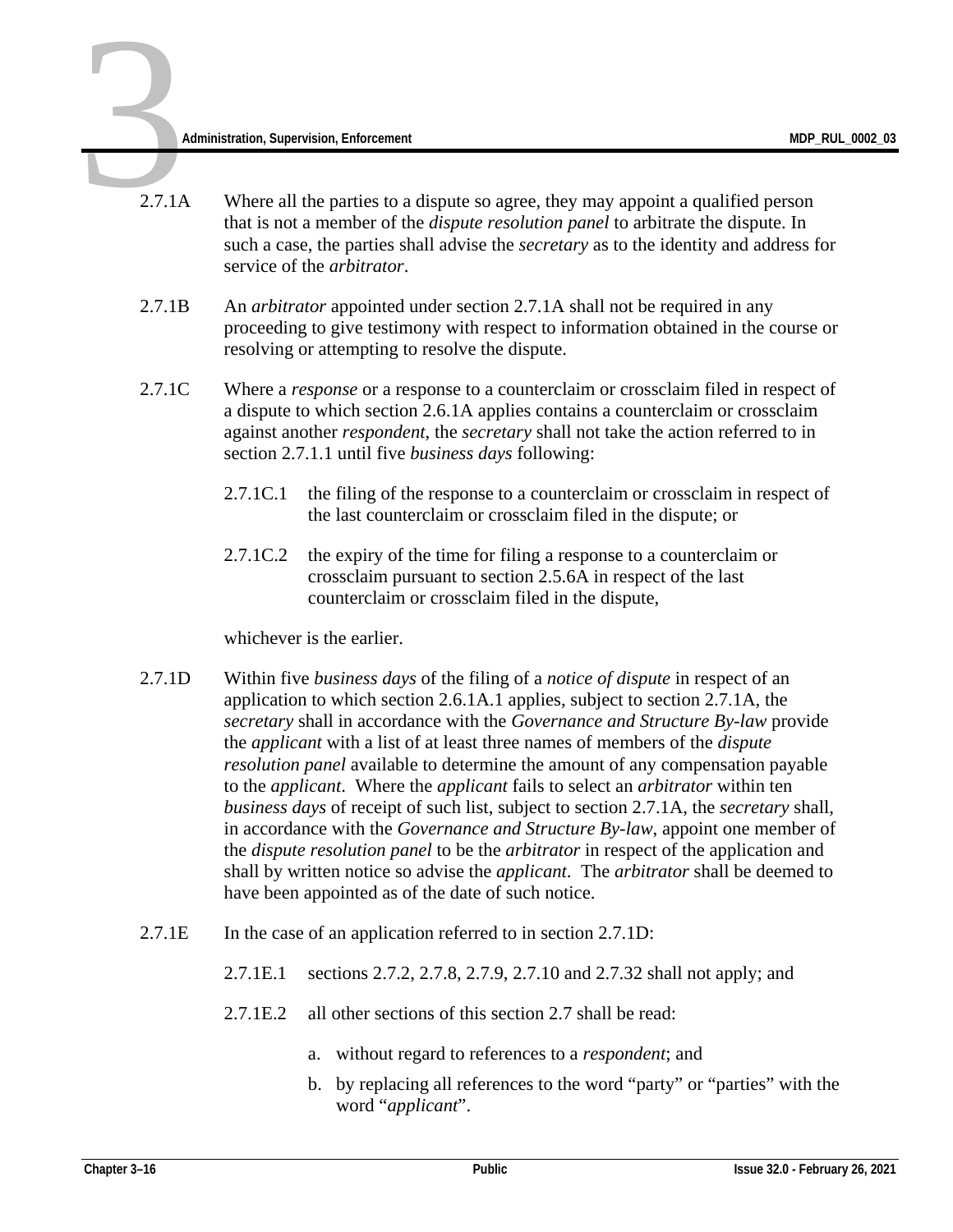- Market Rules for the Ontario Electricity Market<br>
2.7.2 The parties shall make good faith efforts to agree on the appointment of one of the<br>
members named on the list referred to in section 2.7.1 as the arbitrator to hear t 2.7.2 The parties shall make good faith efforts to agree on the appointment of one of the members named on the list referred to in section 2.7.1 as the arbitrator to hear the dispute. Where the parties so agree, they shall by written notice so advise the *secretary*. Such member shall be the *arbitrator* for purposes of the resolution of the dispute and shall be deemed to have been appointed as of the date of such notice.
	- 2.7.3 [Intentionally left blank]
	- 2.7.4 [Intentionally left blank]
	- 2.7.5 Where the parties to a dispute have failed to select an *arbitrator* within ten *business days* of receipt of the list referred to in section 2.7.1, or advise the *secretary* in accordance with section 2.7.1A, the *secretary* shall, in accordance with the *Governance and Structure By-law*, appoint one member of the *dispute resolution panel* to be the *arbitrator* in respect of the dispute and shall by written notice so advise the parties. The *arbitrator* shall be deemed to have been appointed as of the date of such notice.
	- 2.7.6 An *arbitrator* shall be independent of the parties and shall act impartially. An *arbitrator* who is or becomes aware of circumstances that may give rise to a reasonable apprehension of bias shall promptly disclose them to the *secretary* and the parties.
	- 2.7.7 An *applicant* shall, within thirty days of the appointment of the *arbitrator*, serve on any *respondent*, and file with the *arbitrator*, a written statement containing its submissions on each issue in dispute. At the same time, the *applicant* shall serve and file a list of all documents which it intends to file at the arbitration, copies of all such documents, and a list of witnesses intended to be called or to provide written evidence-in-chief at the hearing of the arbitration together with a concise written summary of the anticipated evidence of each witness. The *applicant* must indicate if it will be represented by legal counsel or some other representative and provide such person's name and address for service.
	- 2.7.8 A *respondent* shall, within thirty days of the date of receipt of the *applicant's* materials referred to in section 2.7.7, serve on an *applicant* and on any other *respondent*, and file with the *arbitrator*, a written statement containing its submissions on each issue in dispute. At the same time, the *respondent* shall serve and file a list of all documents which it intends to file at the arbitration, copies of all such documents, and a list of witnesses intended to be called or to provide written evidence-in-chief at the hearing of the arbitration together with a concise written summary of the anticipated evidence of each witness. A *respondent* must indicate if it will be represented by legal counsel or some other representative and provide such person's name and address for service.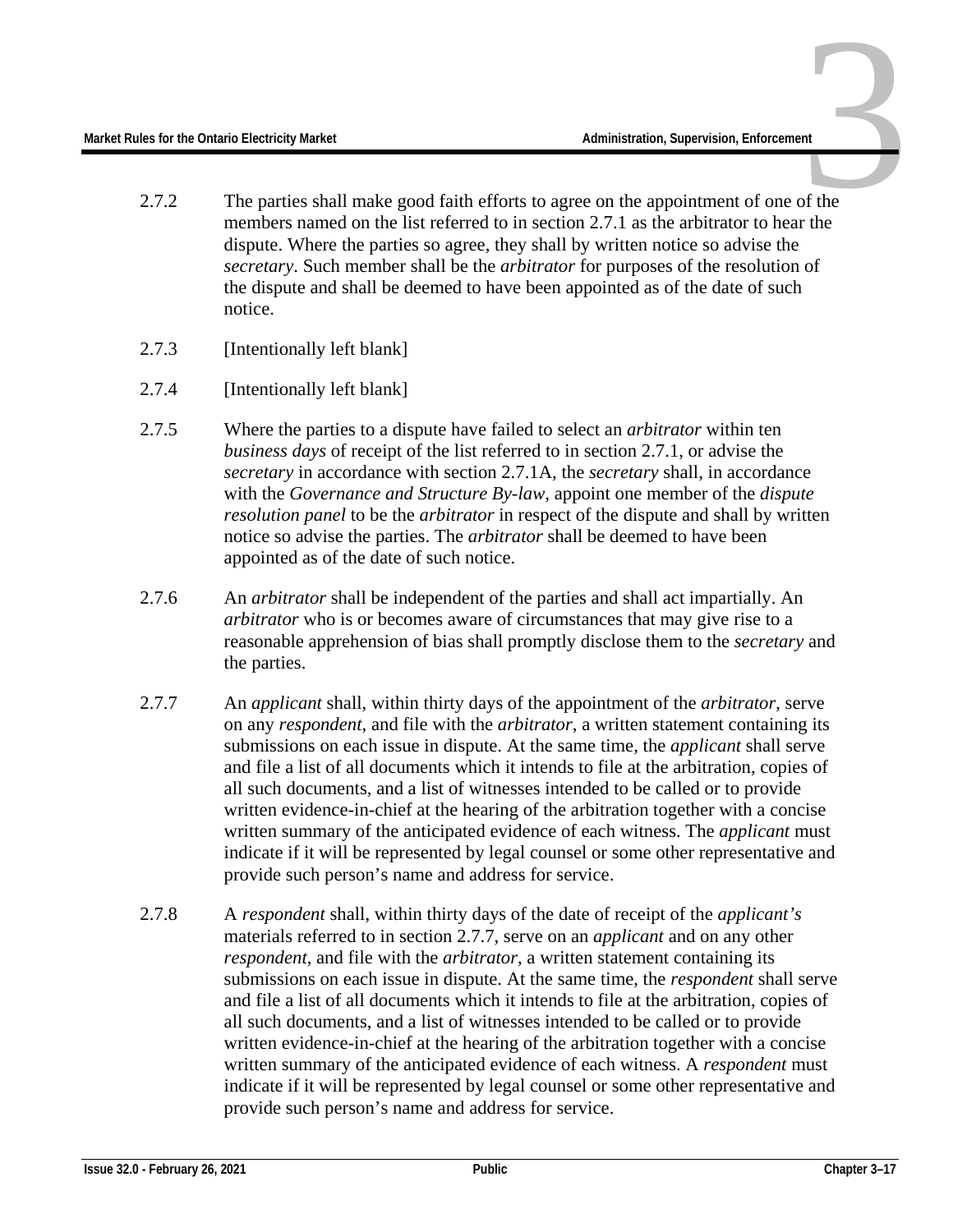- referred to in section 2.7.8, serve and file written reply submissions. 2.7.10 Where a *respondent* has made a counterclaim or a crossclaim in his or her
- *response*, the *respondent* shall, for purposes of the application of sections 2.7.7 to 2.7.9 and, where appropriate, of section 2.7.19, be treated as an *applicant* and the person against whom the counterclaim or the crossclaim has been made shall be treated as a *respondent* in respect of the counterclaim or crossclaim.
- 2.7.11 The *arbitrator* shall fix a date, time and place for the hearing following:
	- 2.7.11.1 in the case of an application referred to in section 2.7.1B, the filing of the *applicant's* materials referred to in section 2.7.7; and
	- 2.7.11.2 in all other cases, the service and filing of the *respondent's* materials referred to in section 2.7.8 or, where applicable, the materials of a *respondent* to the counterclaim or crossclaim referred to in section 2.7.10, which date shall be no more than sixty days from the date of the service and filing referred to in section 2.7.8 or, where applicable, of the service and filing referred to in section 2.7.10, whichever is the later, or such later date as may be agreed by each party to the arbitration. The *arbitrator* shall file with the *secretary* a notice of the date, time and place so fixed.
- 2.7.12 A *market participant* who might be directly affected by the award of the *arbitrator* in a dispute referred to in section 2.2.1 or 2.2.2.1 and, in the case of an application referred to in section 2.7.1D or of a dispute referred to in section 2.2.2.1, the *IESO*, may apply to the *arbitrator*, on notice to the parties, no less than five *business days* prior to the date of the hearing, for leave to intervene at the hearing. Parties may make submissions on the application for leave to intervene. The *arbitrator* may, in his or her sole discretion, grant leave to intervene to any *market participant* who demonstrates that it has an interest in the subject matter of the arbitration and may be directly affected by the decision in the arbitration, on such terms and subject to such rights of participation as the *arbitrator* considers reasonable.
- 2.7.13 The procedures governing the arbitration shall be determined by the *arbitrator*, except as provided for herein and by sections 19 to 22, 25 (other than 25(3) to 25(5)) to 33, 36, 36 and 40 to 44 of the *Arbitration Act, 1991*.
	- 2.7.13.1 In the case of a dispute referred to in section 6.8.9 of Chapter 9, the *arbitrator* shall dismiss the *notice of dispute* and take no further action with respect to the *notice of dispute* if the element of the *final settlement statement* that is the subject-matter of the *notice of dispute*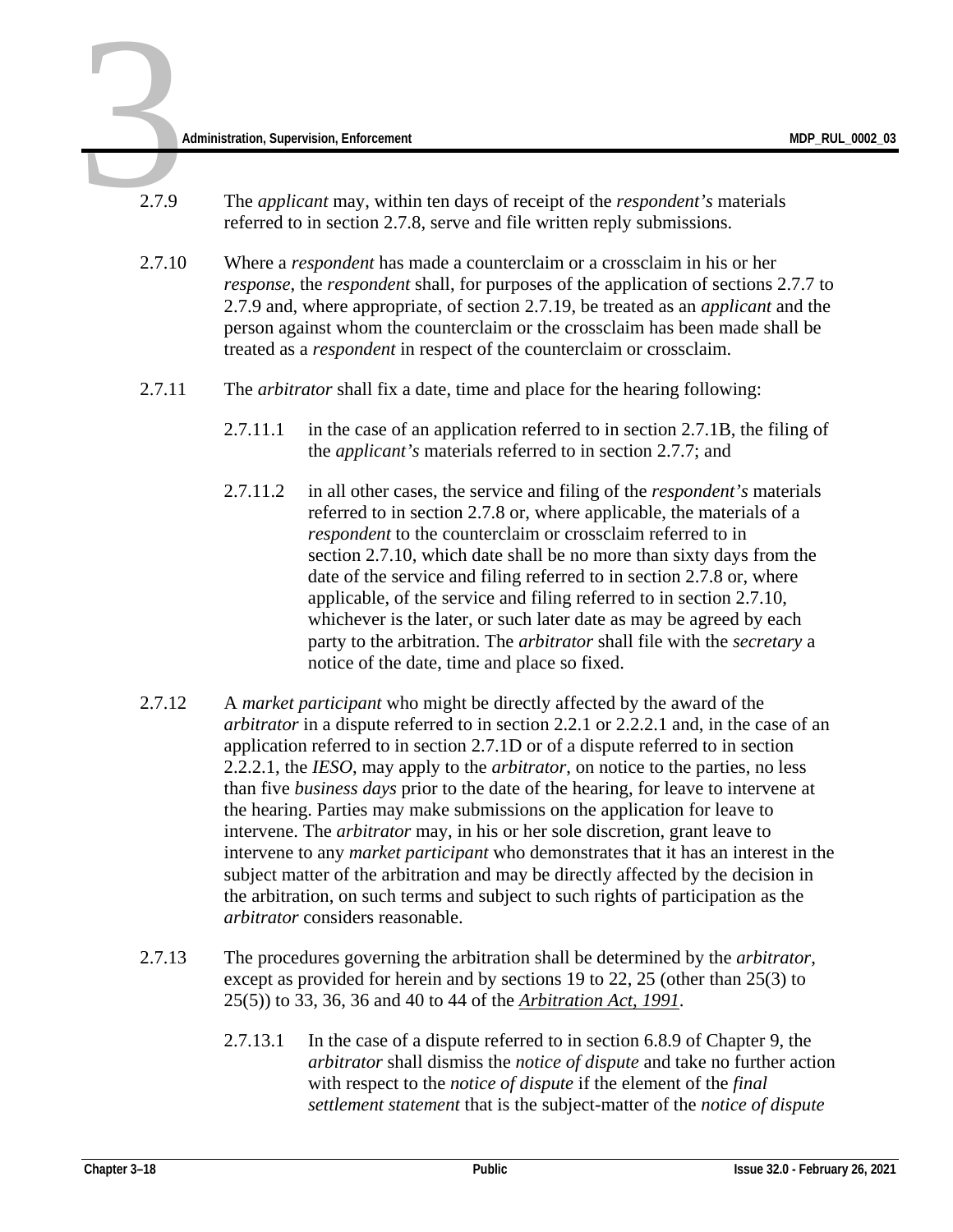**Market Rules for the Ontario Electricity Market**<br>
is identical to the same element in the corresponding *preliminary*<br> *settlement statement* unless the *market participant* demonstrates that it is identical to the same element in the corresponding *preliminary settlement statement* unless the *market participant* demonstrates that it could not, with the exercise of due diligence, have filed a *notice of disagreement* in respect of that *preliminary settlement statement*.

- 2.7.14 Nothing in writing shall be accepted in evidence at the hearing nor any witness be permitted to give evidence at the hearing, in both cases by or on behalf of an *applicant* or a *respondent*, except with leave of the *arbitrator*, unless the party has complied with the requirements set forth in section 2.7.7 or 2.7.8, as the case may be.
- 2.7.15 Any party to a dispute may apply to the *arbitrator* for, and the *arbitrator* may order, such further and other production as the *arbitrator* sees fit, provided that the *arbitrator* may not order the production by the *market surveillance panel* or the *market assessment unit* of *confidential information* which relates to a person who is not a party to the dispute. Evidence may be admitted by the *arbitrator*  even if not admissible as evidence in a court of law.
- 2.7.16 The *arbitrator* may, with the consent of all parties, request an agent, employee, officer or director of the *IESO*, or a member of a panel established by the *IESO*, to provide him or her with any information or documentation which is not *confidential information* and which the *arbitrator* considers relevant to the conduct of the arbitration, and the *arbitrator* shall provide any such information or documentation to the parties in advance of the hearing at which such information or documentation is to be considered.
- 2.7.17 The *arbitrator* may, with the consent of the parties, request an agent, employee, officer or director of the *IESO*, or a member of a panel established by the *IESO*, to provide him or her with any information or documentation pertaining to a party which is *confidential information* and which the *arbitrator* considers relevant to the conduct of the arbitration. Subject to section 2.8.1, the *arbitrator* shall provide any such information or documentation to the parties in advance of the hearing at which such information or documentation is to be considered.
- 2.7.18 Whenever he or she considers necessary, the *arbitrator* may, upon such conditions as to confidentiality as the *arbitrator* determines appropriate and upon notice to the parties, obtain expert advice concerning technical aspects of the dispute. Arrangements for obtaining such advice shall be made by the *arbitrator*  or a party, as the *arbitrator* shall determine, provided that where such arrangements are made by the *arbitrator*, the *arbitrator* shall provide to the parties advance notice of the identity of the expert advisor.
- 2.7.19 At the hearing, the *applicant* shall provide its case in chief, followed by the *respondent* in response, and then the *applicant* in reply.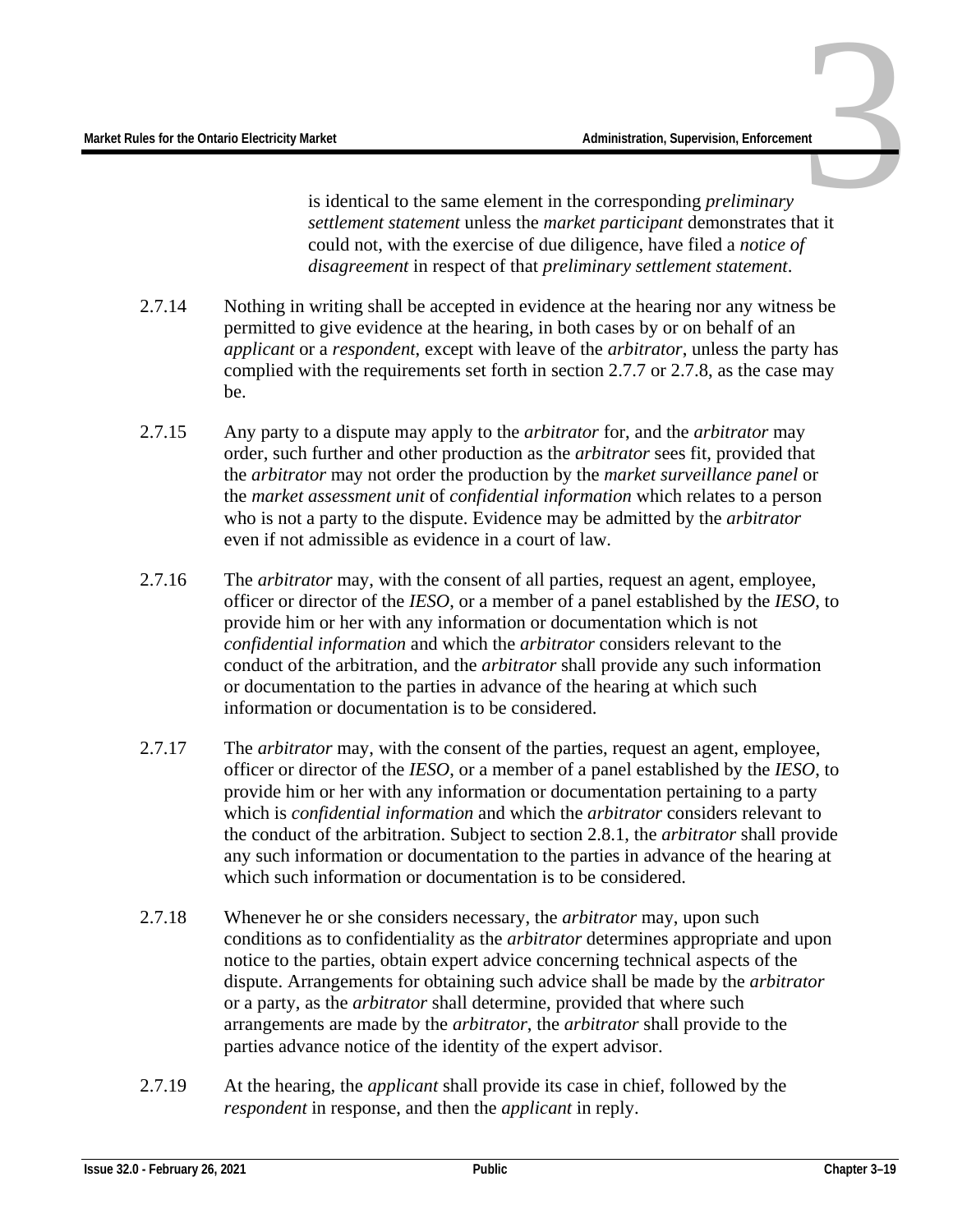- Administration, Supervision, Enforcement<br>
2.7.20 Witnesses shall be examined under oath or affirmation and shall be made<br>
available for cross-examination. Nothing in this section 2.7.20 shall preclude the 2.7.20 Witnesses shall be examined under oath or affirmation and shall be made available for cross-examination. Nothing in this section 2.7.20 shall preclude the *arbitrator* from dispensing with the oral examination-in-chief of a witness provided that a written statement of the witness's evidence is provided in such form as the *arbitrator* determines appropriate.
	- 2.7.21 Subject to section 2.8.1, the arbitration shall be open to the public and all documents filed will form part of the public record of the proceedings.
	- 2.7.22 The *arbitrator* shall deliver his or her award in writing, with reasons, within 30 days of completion of the hearing or within such longer period as may be agreed by each party to the dispute.
	- 2.7.23 The *arbitrator* shall file a copy of his or her award with the *secretary*.
	- 2.7.24 Where, in the case of a dispute referred to in section 2.2.1.1 or 2.2.1.1A, the *arbitrator* concludes that a *market participant* has violated a provision of the *market rules*, the *arbitrator* may in his or her award impose such financial penalties, assess such damages or make such further and other orders or directions as the *arbitrator* considers just and reasonable, provided that:
		- 2.7.24.1 no financial penalty shall be imposed on a *market participant* unless the *arbitrator* determines that the breach of the *market rules* could have been avoided by the exercise of due diligence by the *market participant* or that the *market participant* acted intentionally; and
		- 2.7.24.2 in fixing the amount of the penalty, the *arbitrator* shall have regard to the criteria set forth in section 6.6.7.

An award of the *arbitrator* under this section shall be deemed to be a decision or order of the *IESO* for purposes of the *market rules* and the application of the appeal provisions of section 36 of the *Electricity Act, 1998.*

2.7.25 Where, in the case of a dispute referred to in section 2.2.1.1 the *arbitrator*  concludes that the *IESO* has violated, misinterpreted or misapplied a *market rule*, the *arbitrator* may, subject to section 13 of Chapter 1 and to any other provision of these *market rules* pertaining specifically to liability, assess such damages or make such further and other orders or directions as the *arbitrator* considers just and reasonable. Without limiting the generality of the foregoing, where the *arbitrator* determines that the breach, misinterpretation or misapplication of a *market rule* by the *IESO* was intentional or could have been avoided by the exercise of due diligence by the *IESO*, the *arbitrator* shall direct the *IESO* to comply with the *market rules* or to interpret or apply the *market rules* in a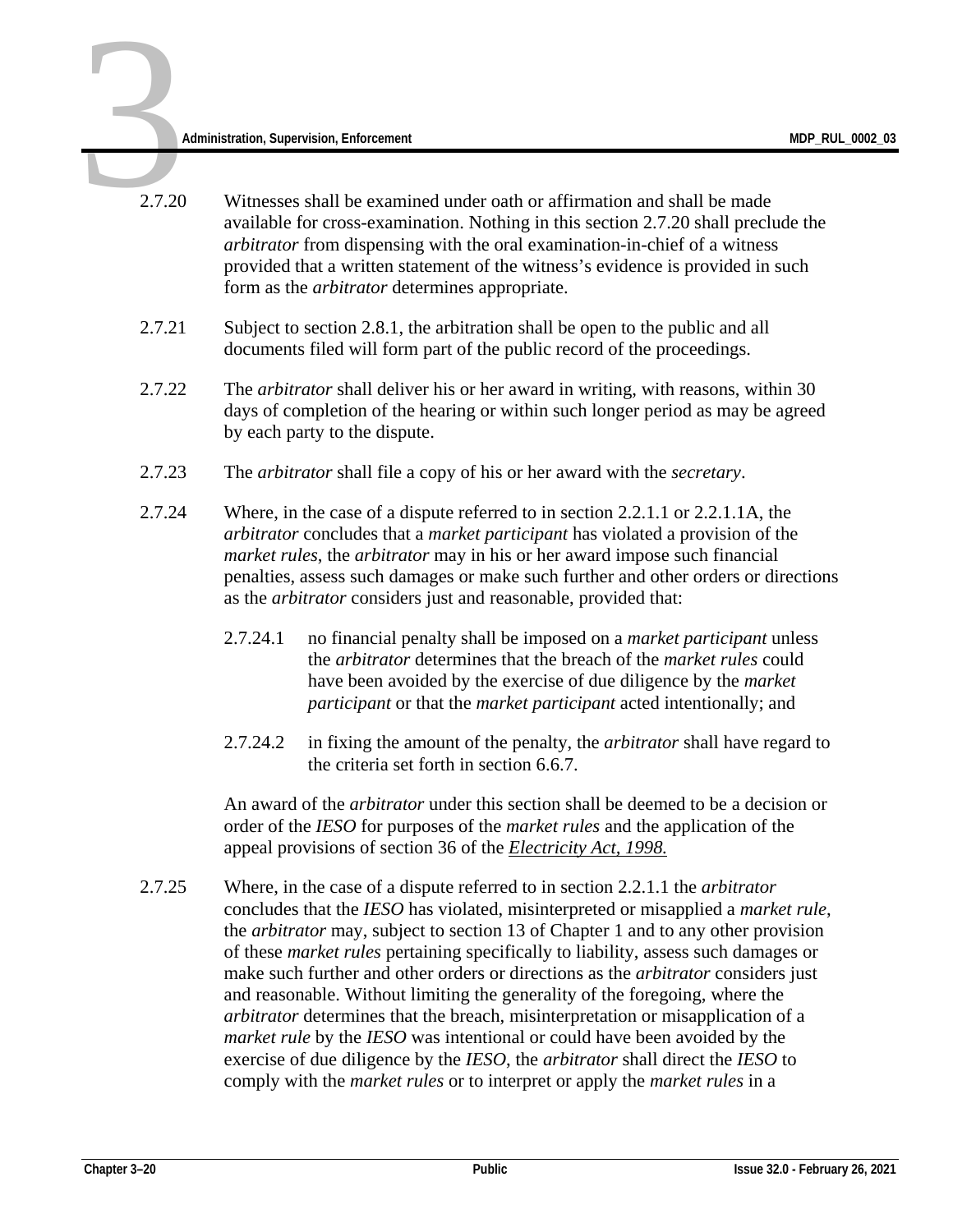Market Rules for the Ontario Electricity Market<br>
particular manner. Any such direction may be included in the summary referred to<br>
in section 2.9.2.4. particular manner. Any such direction may be included in the summary referred to in section 2.9.2.4.

- 2.7.25A Subject to section 13 of Chapter 1 and to any other provision of these *market rules* pertaining specifically to liability, the *arbitrator* may, in the case of a dispute referred to in section 2.2.1.2, 2.2.1.4 or 2.2.1.5, in addition to the orders referred to in section 2.7.26, 2.7.27 or 2.7.29, as the case may be, assess such damages or make such further and other orders or directions as the *arbitrator*  considers just and reasonable.
- 2.7.26 Where a dispute referred to in section 2.2.1.1 relates to the terms and conditions upon which the *IESO* has authorized a person to participate in the *IESOadministered markets* or to cause or permit electricity to be conveyed into, through or out of the *IESO-controlled grid*, the *arbitrator* may confirm the order of the *IESO* or set aside the order of the *IESO* and order the *IESO* to authorize the person to participate in the *IESO-administered markets* or to cause or permit electricity to be conveyed into, through or out of the *IESO-controlled grid* on such other terms and conditions, if any, which the *arbitrator* determines are just and reasonable. An award of the *arbitrator* under this section 2.7.26 may include the direction to the *IESO* referred to in section 2.7.25 and shall be deemed to be a decision or order of the *IESO* for purposes of the *market rules* and the application of the appeal provisions of section 36 of the *Electricity Act, 1998*.

#### 2.7.27 The *arbitrator* may:

- 2.7.27.1 in the case of a dispute referred to in section 2.2.1.2, confirm the order of the *IESO* or set aside the order of the *IESO* and order the *IESO* to authorize the person to participate in the *IESO-administered markets* or to cause or permit electricity to be conveyed into, through or out of the *IESO-controlled grid*, on such terms and conditions, if any, which the *arbitrator* determines are just and reasonable;
- 2.7.27.2 in the case of a dispute referred to in section 2.2.1.5, confirm that no *settlement statement re-calculation* is required or order the *IESO* to effect a *settlement statement re-calculation;* or
- 2.7.27.3 in the case of a dispute referred to in section 2.2.1.6, make such orders or directions as the *arbitrator* considers just and reasonable,

and an award of the *arbitrator* under this section 2.7.27 may include the direction to the *IESO* referred to in section 2.7.25 and shall be deemed to be a decision or order of the *IESO* for purposes of the *market rules* and the application of the appeal provisions of section 36 of the *Electricity Act, 1998*.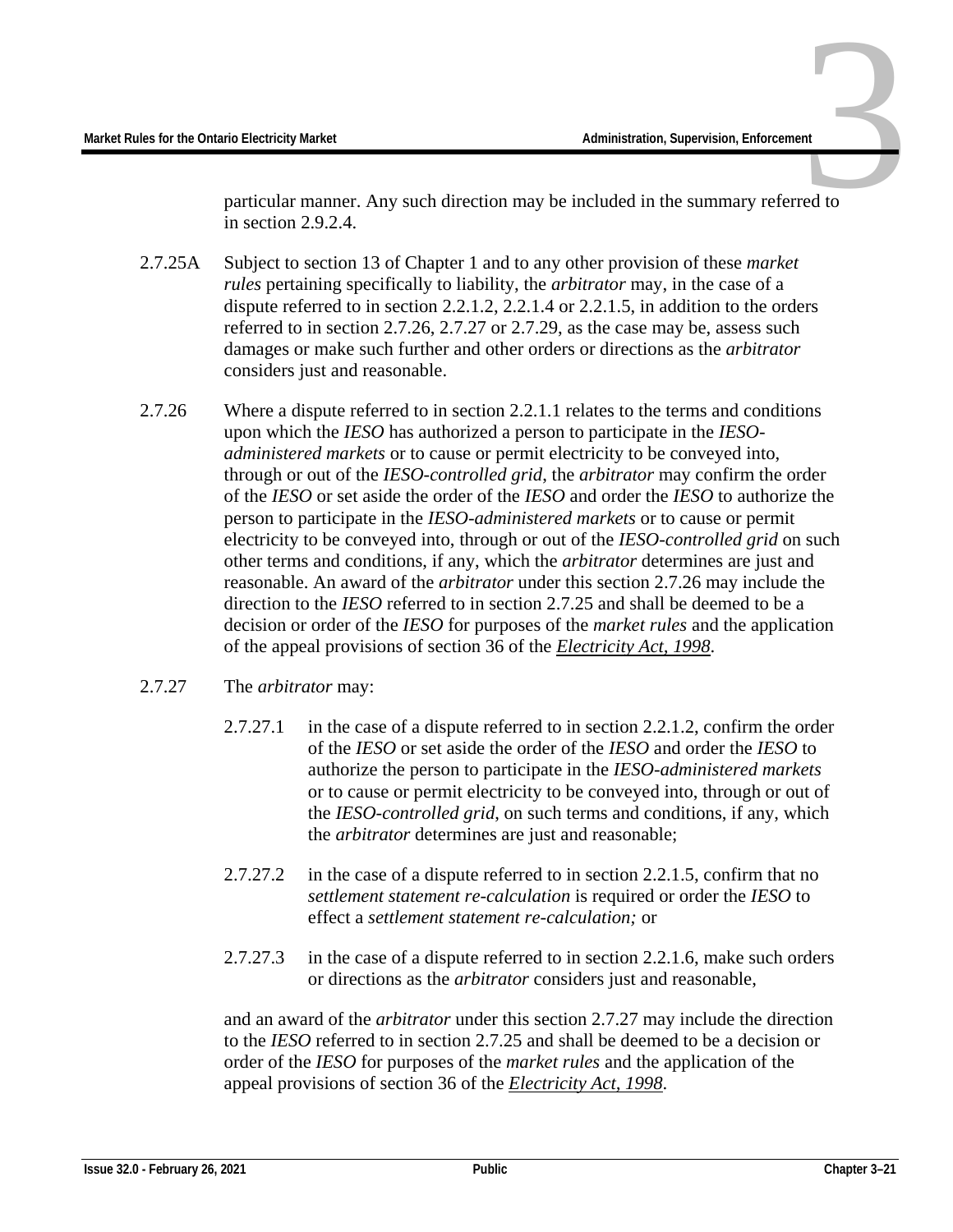- Administration, Supervision, Enforcement<br>
2.7.28 In the case of an application referred to in section 2.2.1.3, the *arbitrator* may<br>
determine that no compensation is payable to the *applicant* or may order the *IESO* 2.7.28 In the case of an application referred to in section 2.2.1.3, the *arbitrator* may determine that no compensation is payable to the *applicant* or may order the *IESO* to pay compensation to the *applicant* in such amount and within such time as may be fixed by the *arbitrator* in accordance with any applicable provisions of section 6.7.5 of Chapter 5.
	- 2.7.29 In the case of a dispute referred to in section 2.2.1.4:
		- 2.7.29.1 where the dispute relates to the *reviewable decision* referred to in section 2.1.2 of Chapter 6, the *arbitrator* may confirm the order of the *IESO* or set aside the order of the *IESO* and order the *IESO* to authorize the person to participate in the *IESO-administered markets* or to cause or permit electricity to be conveyed into, through or out of the *IESO-controlled grid* in respect of the relevant *connection point* on such terms and conditions, if any, which the *arbitrator* determines are just and reasonable, and such award of the *arbitrator* may include the direction to the *IESO* referred to in section 2.7.25 and shall be deemed to be a decision or order of the *IESO* for purposes of the *market rules* and the application of the appeal provisions of section 36 of the *Electricity Act, 1998*;
		- 2.7.29.2 where the dispute relates to the *reviewable decision* referred to in section 5.3.9 of Chapter 6, the *arbitrator* may confirm the order or decision of the *IESO* or set aside the order or decision of the *IESO* and order the *IESO* to reinstate the registration of the *metering service provider* on such terms and conditions, if any, which the *arbitrator*  determines are just and reasonable and the award of the *arbitrator* may include the direction to the *IESO* referred to in section 2.7.25;
		- 2.7.29.3 where the dispute relates to the *reviewable decision* referred to in section 5.1.12 of Chapter 6, the *arbitrator* may confirm the order or decision of the *IESO* or set aside the order or decision of the *IESO* and order the *IESO* to register the person as a *metering service provider* on such terms and conditions, if any, which the *arbitrator* determines are just and reasonable, and such award of the *arbitrator* may include the direction to the *IESO* referred to in section 2.7.25; or
		- 2.7.29.4 where the dispute relates to the *reviewable decision* referred to in section 4.4.3 or 6.1.5 of Chapter 6, the *arbitrator* may confirm the order or decision of the *IESO* or set aside the order or decision of the *IESO* and order the *IESO* to register the *metering installation* on such terms and conditions, if any, which the *arbitrator* determines are just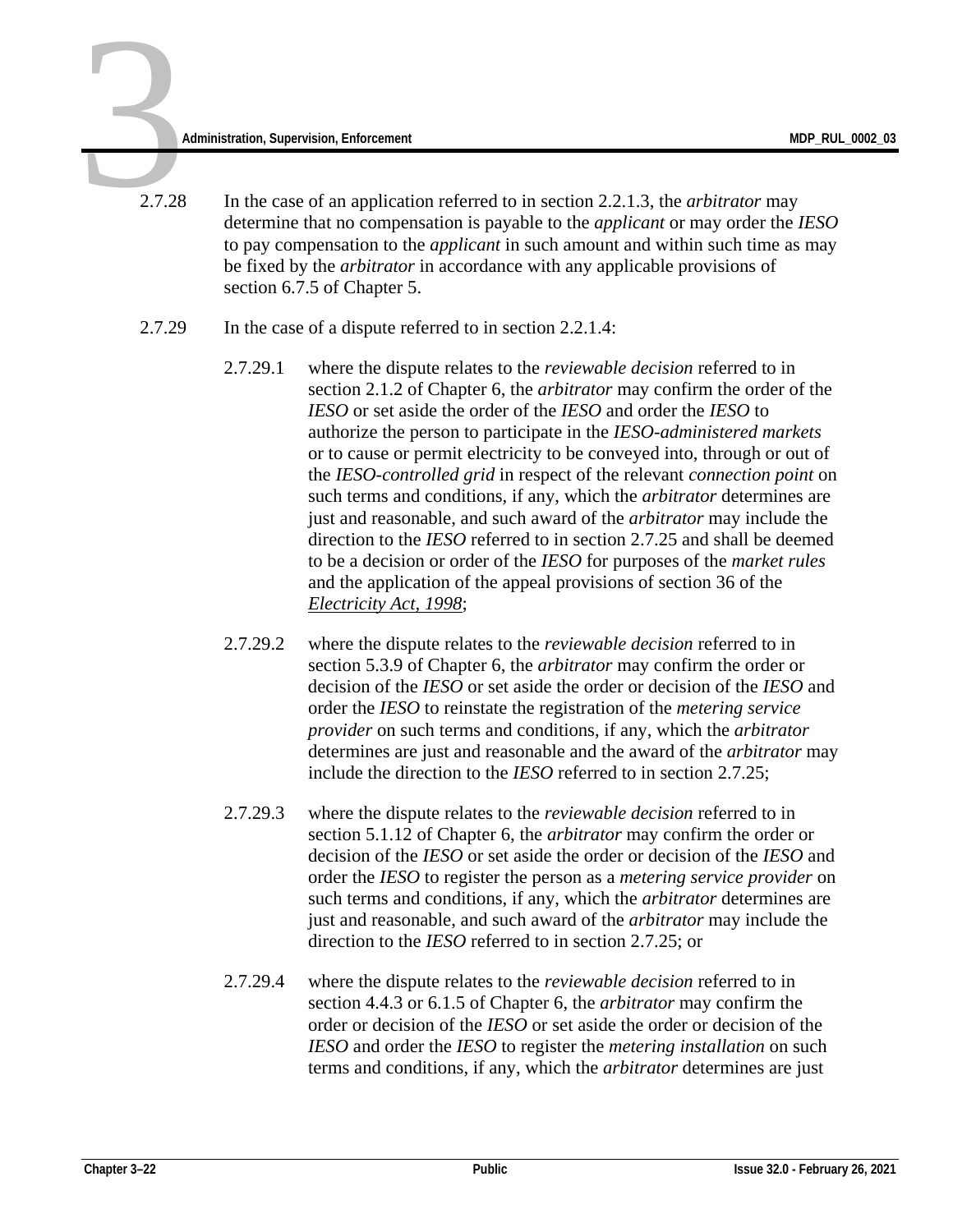Market Rules for the Ontario Electricity Market<br>
and reasonable, and such award of the *arbitrator* may include the<br>
direction to the *IESO* referred to in section 2.7.25. and reasonable, and such award of the *arbitrator* may include the direction to the *IESO* referred to in section 2.7.25.

- 2.7.29A In the case of a dispute referred to in section 2.2.2.1, the *arbitrator* may:
	- 2.7.29A.1 determine an alternative apportionment of the *energy* associated with *connection station service* and with site specific losses amongst all applicable *market participants*; and
	- 2.7.29A.2 determine whether, and the extent to which, any such alternative apportionment should be applied, by means of payments amongst the applicable *market participants*, to any period prior to the date on which the *IESO* gives effect to the proportions filed pursuant to section 2.1A.6B of Chapter 9.
- 2.7.29B In the case of a dispute referred to in section 6.8.2A or section 6.8.9 of Chapter 9, the *arbitrator* may, in considering whether to approve a request for a *settlement statement re-calculation*, take into account:
	- 2.7.29B.1 the dollar amount that is the subject-matter of the dispute;
	- 2.7.29B.2 the time elapsed since the event that is the subject-matter of the dispute took place; and
	- 2.7.29B.3 the *IESO's* ability to perform such a *settlement statement recalculation*.
- 2.7.30 In the case of a dispute referred to in section 2.2.2.2, the *arbitrator* may make such award, including but not limited to an award of damages, as is just and reasonable in the circumstances.
- 2.7.31 [Intentionally left blank]
- 2.7.32 Subject to section 2.7.32A, the *arbitrator* may make such award as to costs as he or she determines just and reasonable provided that, except in exceptional cases:
	- 2.7.32.1 where in the context of a dispute referred to in section 2.2.1 the award consists of damages for breach of the *market rules*, costs, including the *costs of the arbitration*, shall be awarded to the successful party;
	- 2.7.32.2 where the award consists of the imposition of penalties on a *market participant*, costs, including the *costs of the arbitration*, shall be awarded to the *IESO*; and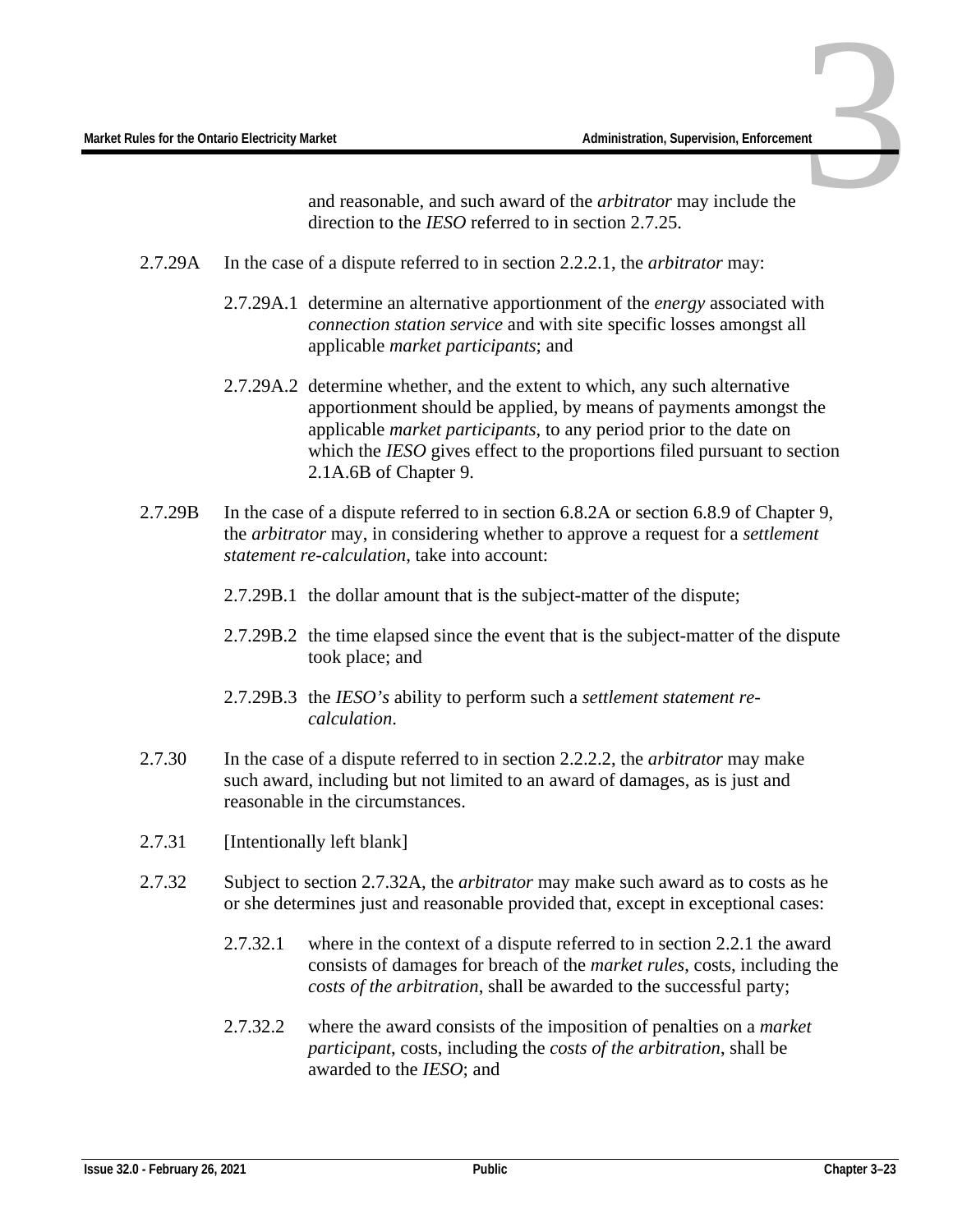- Administration, Supervision, Enforcement<br>
2.7.32.3 where the award consists of the direction to the *IESO* to comply with<br>
the *market rules* or to interpret or apply a *market rule* in a particular 2.7.32.3 where the award consists of the direction to the *IESO* to comply with the *market rules* or to interpret or apply a *market rule* in a particular manner pursuant to section 2.7.25, costs, including the *costs of the arbitration*, shall be awarded to the *market participant* seeking the direction.
	- 2.7.32A Where an award relates to an application referred to in section 2.7.1D and:
		- 2.7.32A.1 the award consists of a determination by the *arbitrator* that the *applicant* is not entitled to any compensation pursuant to section 6.7.5 of Chapter 5; or
		- 2.7.32A.2 no award as to costs is made pursuant to section 2.7.32B,

the *applicant* shall be responsible for his or her own costs and legal expenses associated with his or her participation in the arbitration and, subject to any determination of the *arbitrator* pursuant to section 2.7.33, shall bear the *costs of the arbitration*.

- 2.7.32B Where an award relates to an application referred to in section 2.7.1D and the award consists of a determination by the *arbitrator* that the *applicant* is entitled to compensation pursuant to section 6.7.5 of Chapter 5, the *arbitrator* may determine that some or all of:
	- 2.7.32B.1 the *applicant's* costs and legal expenses associated with his or her participation in the arbitration; and
	- 2.7.32B.2 the applicant's share of the costs of the arbitration,

be recovered by the *applicant*. Where the *arbitrator* makes such an award as to costs, the amount of such recoverable costs shall be paid by the *IESO* and recovered by the *IESO* in the same manner as the compensation referred to in section 6.7.5 of Chapter 5.

- 2.7.33 A person who intervenes in an arbitration shall be responsible for his or her own costs and legal expenses associated with his or her participation in the arbitration. The *arbitrator* may, in appropriate circumstances, require that an intervenor bear a portion of the *costs of the arbitration*.
- 2.7.34 An award of the *arbitrator* shall be enforceable in the manner provided in the *Arbitration Act, 1991*.
- 2.7.35 Where, in the case of a dispute referred to in section 2.2.1, the award consists of the payment of monies to the *IESO* or to a *market participant*, such award shall be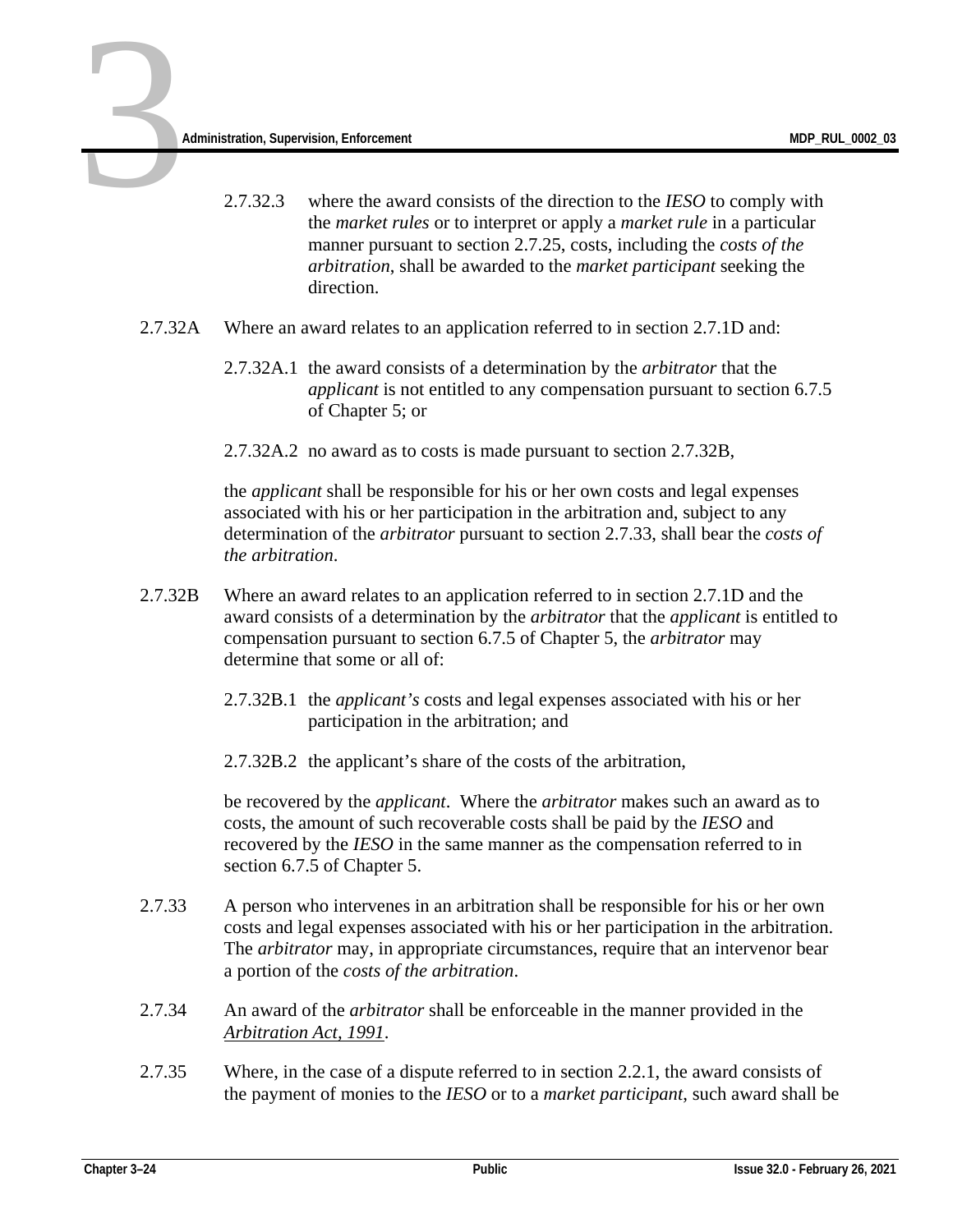Market Rules for the Ontario Electricity Market<br>
considered to create an obligation under the *market rules* to pay the amount stated<br>
in the award and such amount may, without prejudice to any other manner of considered to create an obligation under the *market rules* to pay the amount stated in the award and such amount may, without prejudice to any other manner of recovery available at law, be recovered accordingly. Except as may otherwise be provided in the award, any monies payable pursuant to an award shall be payable within 30 days of the date of the award.

- 2.7.36 Failure to comply with an award of an *arbitrator* in respect of a dispute referred to in section 2.2.1 constitutes a breach of the *market rules*.
- 2.7.37 Upon completion of an arbitration, the *arbitrator* shall file the record of the arbitration proceedings with the *secretary*. Where such record contains *confidential information* in respect of which a claim for confidentiality has been confirmed by the *arbitrator* pursuant to section 2.8.1, the *confidential information*, together with the stenographic record of any in camera hearings relating thereto, shall be sealed in an envelope clearly marked "CONFIDENTIAL" or otherwise identified as confidential and protected from disclosure prior to filing with the *secretary*.
- 2.7.38 Upon completion of the arbitration, the *arbitrator* shall file with the *secretary* an invoice containing an itemized statement of the *costs of the arbitration*, together with copies of all bills and other supporting documentation relating thereto.
- 2.7.39 Upon receipt of the invoice referred to in section 2.7.38, the *secretary* shall submit a copy of the invoice to the *IESO* and the *IESO* shall submit an invoice to each of the parties to the arbitration and, where applicable, each intervenor, in respect of their respective shares of the *costs of the arbitration*. Each such person shall, within ten *business days* of receipt of such invoice, pay to the *IESO* the amount owing thereunder. Such invoice shall be considered to create an obligation under the *market rules* to pay the amount specified in the invoice and such amount may, without prejudice to any other manner of recovery available at law, be recovered accordingly.
- 2.7.40 Where an *arbitrator* dies, resigns, is removed or otherwise becomes incapable of acting as an *arbitrator* in respect of a dispute prior to completion of the arbitration, a replacement shall, with the consent of all of the parties to the arbitration, be selected by the *secretary* from among the remaining members of the *dispute resolution panel* in accordance with the *Governance and Structure Bylaw*. In the absence of such consent, subject to section 2.7.1A, the *secretary* shall forthwith provide the parties with a revised list of at least three names of members of the *dispute resolution panel* available to fill the vacancy and the parties shall make good faith efforts to agree on the appointment of one of the members named in the list as the replacement *arbitrator*. Where the parties so agree, they shall so advise the *secretary*.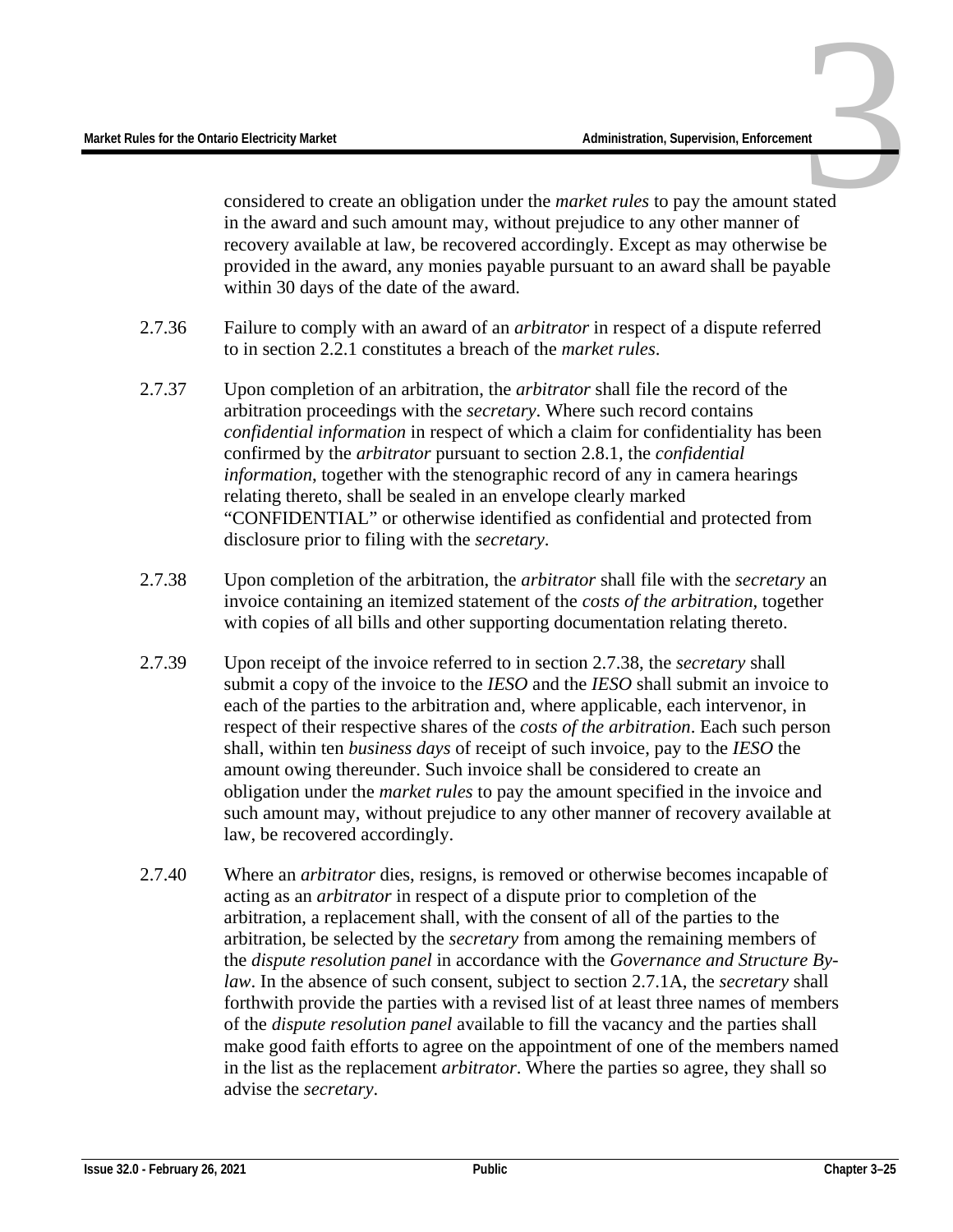# Administration, Supervision, Enforcement<br>
2.7.41 [Intentionally left blank] 2.7.41 [Intentionally left blank]

- 2.7.42 Where the parties have failed to select a replacement *arbitrator* within ten *business days* of receipt of the list referred to in section 2.7.40, subject to section 2.7.1A, the *secretary* shall, in accordance with the *Governance and Structure Bylaw*, appoint one member of the *dispute resolution panel* to be the replacement *arbitrator* and shall by written notice so advise the parties.
- 2.7.43 With the consent of the parties to the arbitration, once the *arbitrator* has been replaced, the *arbitrator* may continue the arbitration. In the absence of such consent, the replacement *arbitrator* shall commence the arbitration anew.

#### **2.8 Confidentiality**

- 2.8.1 Any party may claim that a document, or information contained in a document, to be produced in the context of the arbitration of a dispute is *confidential information*. The party making such a claim shall provide to the *arbitrator* in writing the basis for its assertion. If the claim of confidentiality is confirmed by the *arbitrator*, having regard, where applicable, to the provisions of section 5, the *arbitrator* shall establish requirements for the protection of such document or information as may be necessary to protect the confidentiality and commercial value of such document or information, including requirements for disclosure of same only to counsel and/or other independent advisor who has filed an undertaking as to confidentiality satisfactory to the *arbitrator* and for in camera hearings at which only representatives of the disclosing party and such counsel and/or other independent advisor may be present.
- 2.8.2 Members of the *dispute resolution panel* shall enter into such confidentiality agreement as may be required by the *IESO Board*.

#### **2.9 Record-Keeping and Publication**

- 2.9.1 Subject to section 2.9.1A, the *secretary* shall maintain a record of all dispute resolution proceedings conducted under this section 2. Upon the completion of a given dispute resolution proceeding, the *secretary* shall transfer the record to the *IESO*, addressed to the Chair of the Board of Directors of the *IESO* for archiving. The Chair shall be responsible for ensuring that all measures are taken to prohibit access by any other person to any portion of such record which may be sealed and marked "CONFIDENTIAL" or otherwise identified as being confidential, except as may be required by *applicable law* or permitted by the provisions of section 5.
- 2.9.1A For the purposes of section 2.9.1, the record referred to therein shall not include any record pertaining to or arising from the mediation of a dispute other than: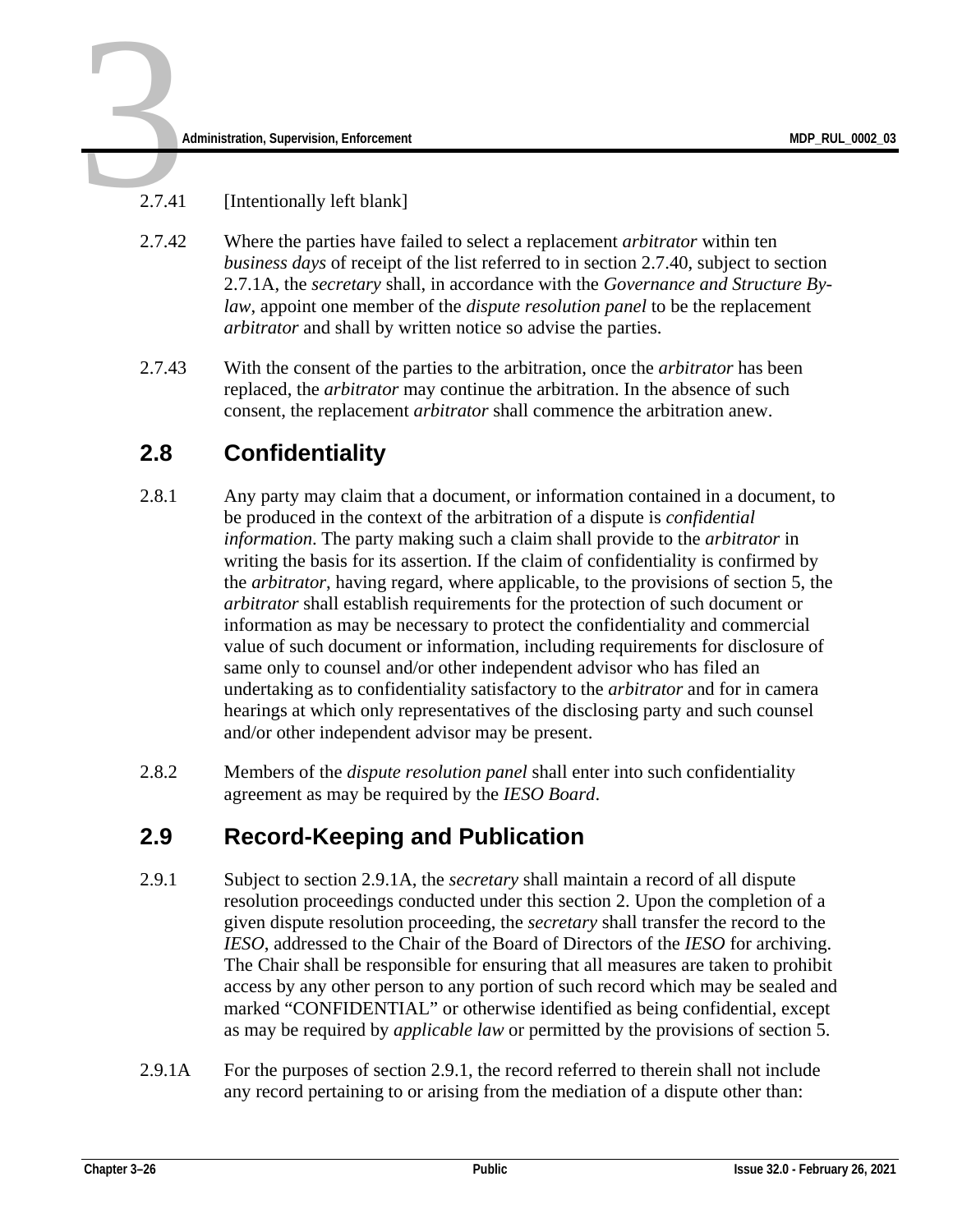- **Market Rules for the Ontario Electricity Market**<br>
2.9.1A.1 the name and address for service of the person appointed to act as the<br> *mediator* in respect of the dispute; 2.9.1A.1 the name and address for service of the person appointed to act as the *mediator* in respect of the dispute;
	- 2.9.1A.2 the agreement referred to in section 2.6.5;
	- 2.9.1A.3 the settlement agreement referred to in section 2.6.12;
	- 2.9.1A.4 the notice of termination of mediation referred to in section 2.6.13 or 2.6.16;
	- 2.9.1A.5 the agreed statement of fact and/or issues referred to in section 2.6.13 or 2.6.16; and
	- 2.9.1A.6 information and documentation pertaining to the *costs of the mediation*, including the invoice referred to in section 2.6.18.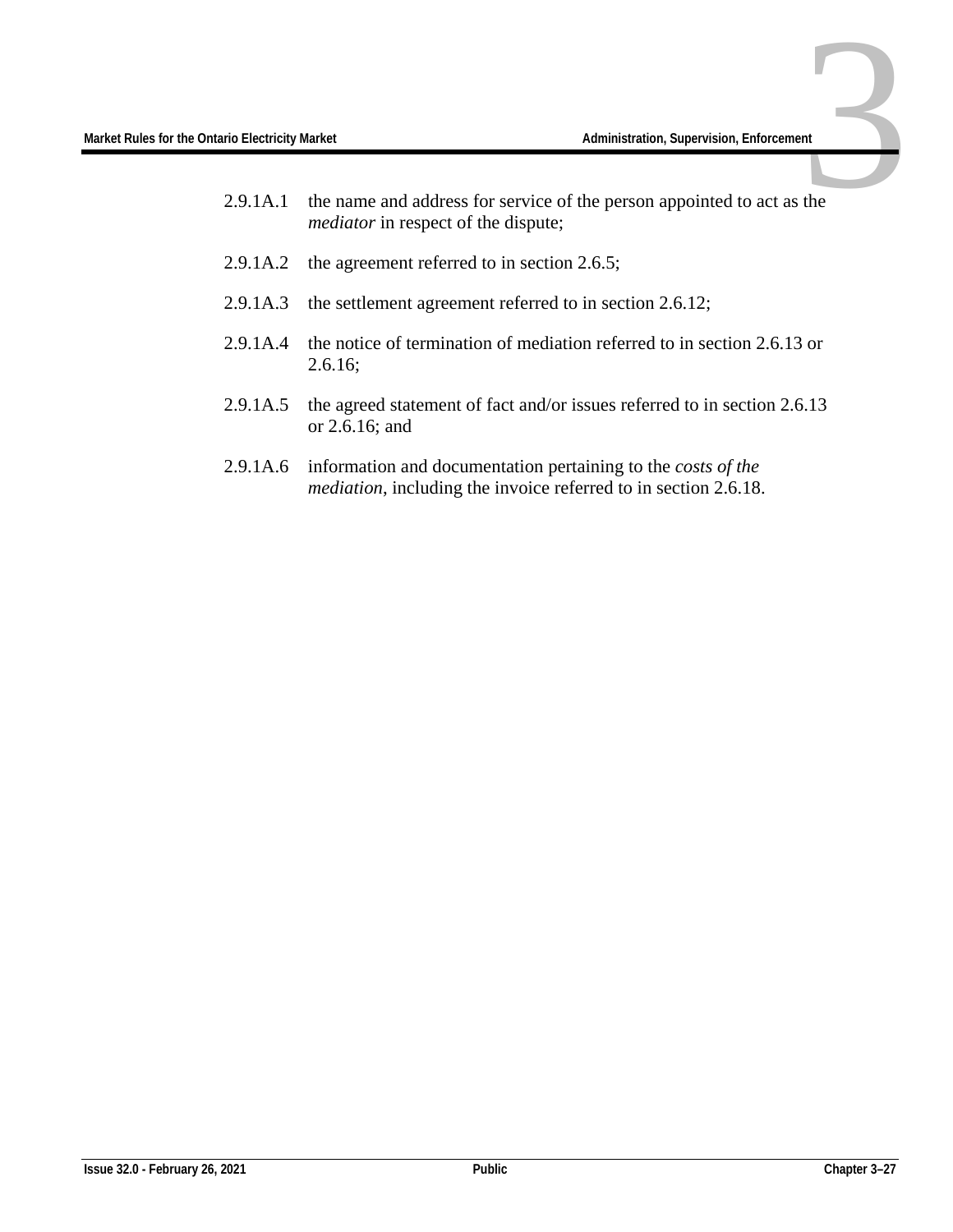- Administration, Supervision, Enforcement<br>
3.9.2 The *secretary* shall arrange for *publication* by the *IESO* of the following: 2.9.2 The *secretary* shall arrange for *publication* by the *IESO* of the following:
	- 2.9.2.1 the summaries referred to in sections 2.5.3C, 2.5.6 and 2.5.6C as may be applicable upon the appointment of the *arbitrator*;
	- 2.9.2.2 notice of the appointment of an *arbitrator* and the address for service of the *arbitrator*;
	- 2.9.2.3 notice of the date, time and place fixed for hearing pursuant to section 2.7.11; and
	- 2.9.2.4 a summary of the award of an *arbitrator* filed pursuant to section 2.7.23, which may include the information required by section 2.7.25.
	- 2.9.3 The *IESO* shall *publish* the fees payable to members of the *dispute resolution panel* involved in the resolution or the attempted resolution of a dispute pursuant to this section 2, as such fees may from time to time be fixed in accordance with the provisions of the *Governance and Structure By-law*.

#### **2.10 Audit**

2.10.1 The activities of the *dispute resolution panel* shall be audited in accordance with procedures adopted from time to time by the *IESO*.

### **3. Market Surveillance**

#### **3.1 [Intentionally left blank – section deleted]**

#### **3.2 Establishment and Staffing of Market Assessment Unit**

- 3.2.1 A *market assessment unit* shall be established by the *IESO* to perform the functions given to it under the *market rules* and to support, in the manner agreed to by the *IESO* and the *OEB*, the *market surveillance panel.*
- 3.2.2 [Intentionally left blank section deleted]
- 3.2.3 [Intentionally left blank section deleted]
- 3.2.4 [Intentionally left blank section deleted]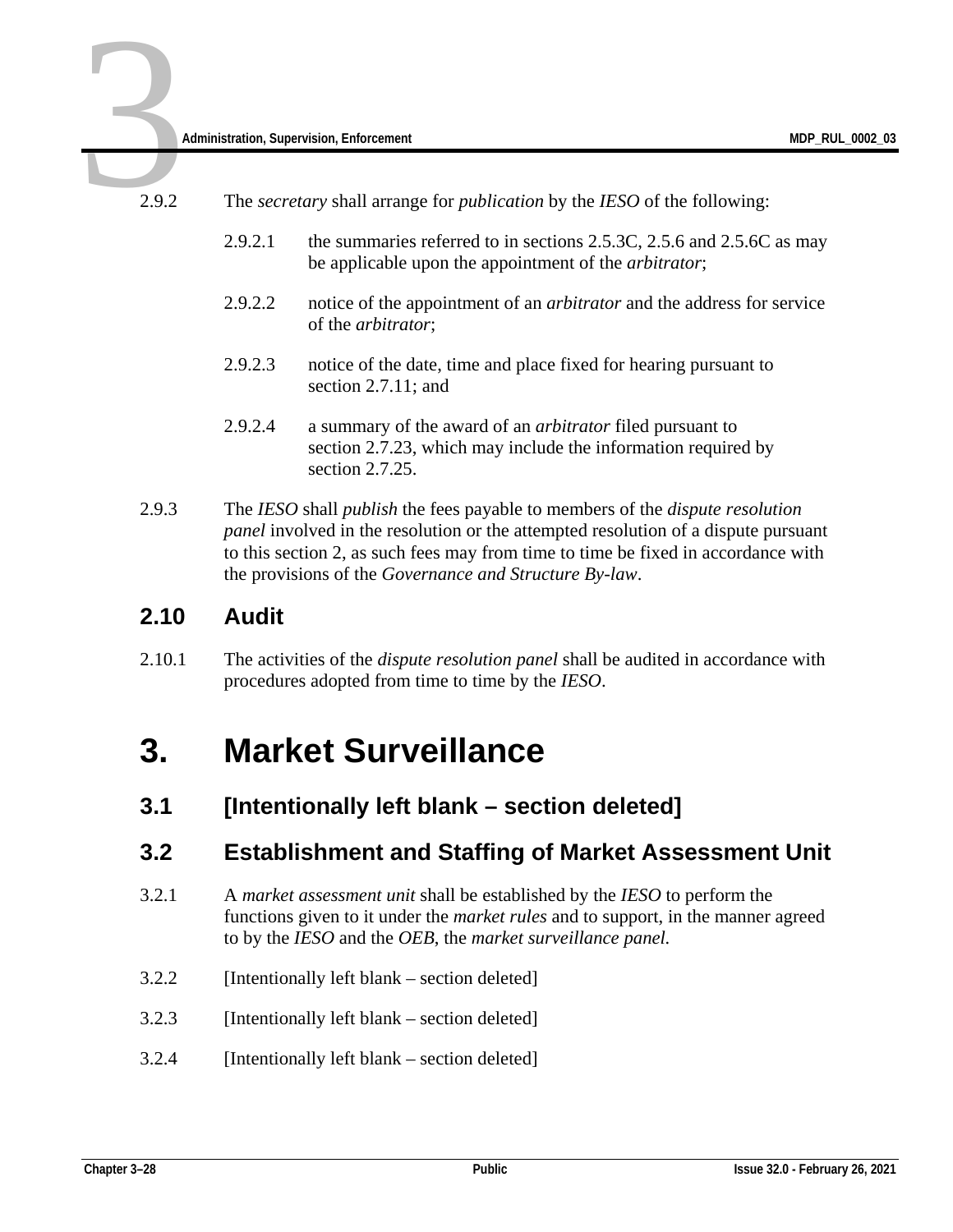# Market Rules for the Ontario Electricity Market<br> **Administration, Supervision, Enforcement**<br> **3.3 Market Monitoring Functions 3.3 Market Monitoring Functions**

- 3.3.1 The *market assessment unit* shall conduct such monitoring, evaluation, analysis and reporting activities in support of the work of the *market surveillance panel* as may be agreed between the *IESO* and the *OEB*.
	- 3.3.1.1 [Intentionally left blank section deleted]
	- 3.3.1.2 [Intentionally left blank section deleted]
	- 3.3.1.3 [Intentionally left blank section deleted]
- 3.3.1A Notwithstanding any other provision of Chapter 3, the *IESO* shall provide the *market surveillance panel* with such information as it may require from time to time.
- 3.3.2 [Intentionally left blank section deleted]
- 3.3.2A [Intentionally left blank section deleted]
- 3.3.3 [Intentionally left blank section deleted]
- 3.3.3A [Intentionally left blank section deleted]
- 3.3.4 [Intentionally left blank section deleted]
- 3.3.5 [Intentionally left blank section deleted]
- 3.3.5A *Market participants* shall provide the *market assessment unit* with the data identified in the detailed catalogue adopted and published by the *market surveillance panel* in accordance with the *OEB* by-laws.
- 3.3.6 [Intentionally left blank section deleted]
- 3.3.7 [Intentionally left blank section deleted]
- 3.3.8 [Intentionally left blank section deleted]
- 3.3.8A [Intentionally left blank section deleted]
- 3.3.8B [Intentionally left blank section deleted]
- 3.3.9 [Intentionally left blank section deleted]
- $3.3.10$  [Intentionally left blank section deleted]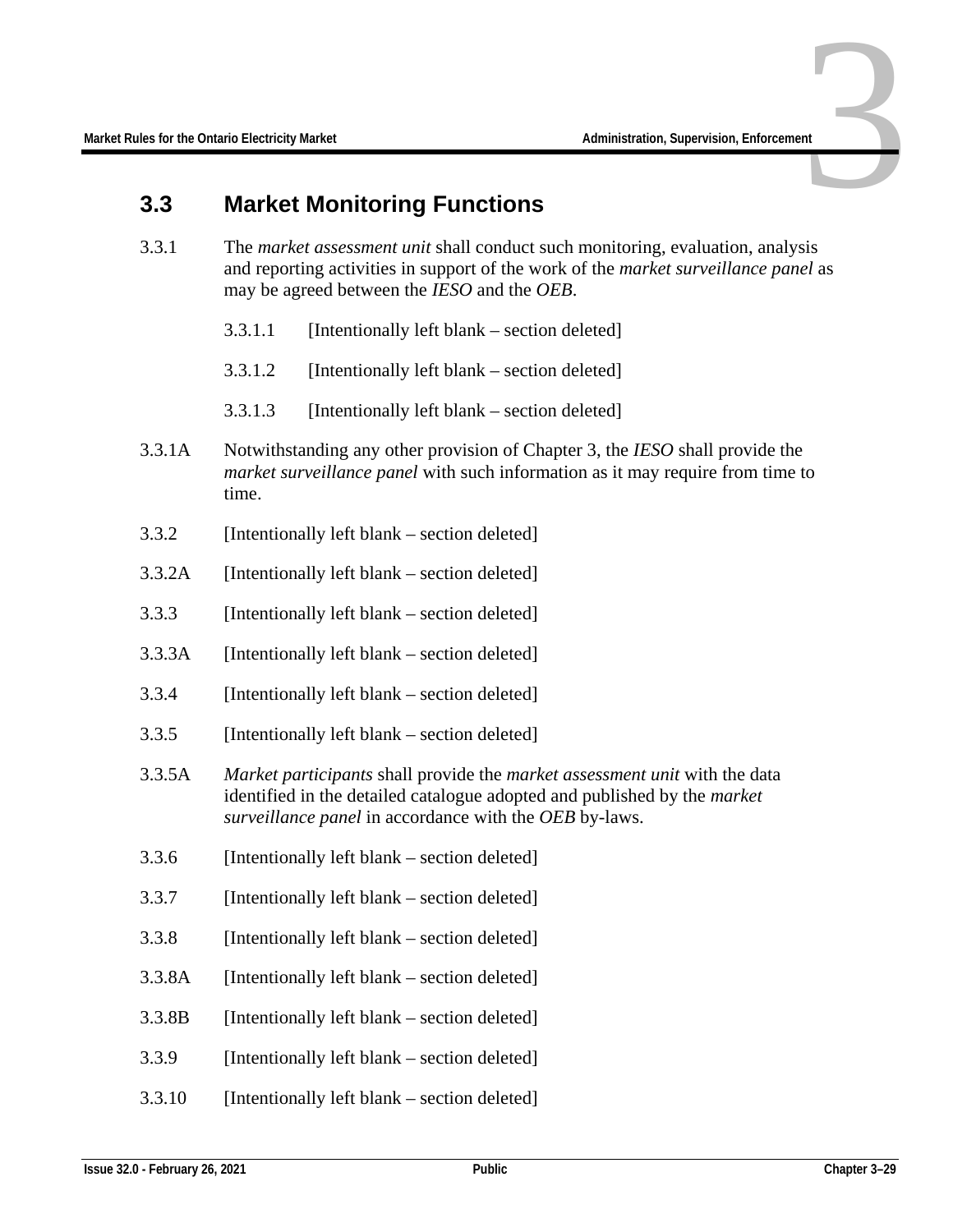- Administration, Supervision, Enforcement<br>
3.3.10A [Intentionally left blank section deleted] 3.3.10A [Intentionally left blank – section deleted]  $3.3.11$  [Intentionally left blank – section deleted] 3.3.12 [Intentionally left blank – section deleted] 3.3.13 [Intentionally left blank – section deleted] **3.4 [Intentionally left blank – section deleted] 3.5 [Intentionally left blank – section deleted] 3.6 [Intentionally left blank – section deleted] 3.7 [Intentionally left blank – section deleted] 3.8 Dispute Resolution and Other Relief** 3.8.1 The dispute resolution procedures under section 2 shall not apply to the activities of the *market assessment unit* under this section 3. 3.8.2 Nothing in this section 3 shall prevent the *IESO* or any other person from asserting any rights they may have under any *applicable law* or under the *market rules*.
	- **3.9 [Intentionally left blank section deleted]**
	- **3.10 [Intentionally left blank section deleted]**

### **4. Rule Amendments**

#### **4.1 Introduction and Interpretation**

- 4.1.1 This section 4 sets forth the procedures pursuant to which *amendments* to the *market rules* may be made by the *IESO* and embodies the mechanism for review of the *market rules* for purposes of the application of subsection 35(4) of the *Electricity Act, 1998*.
- 4.1.2 This section 4 must be read and construed subject to the *Governance and Structure By-law.*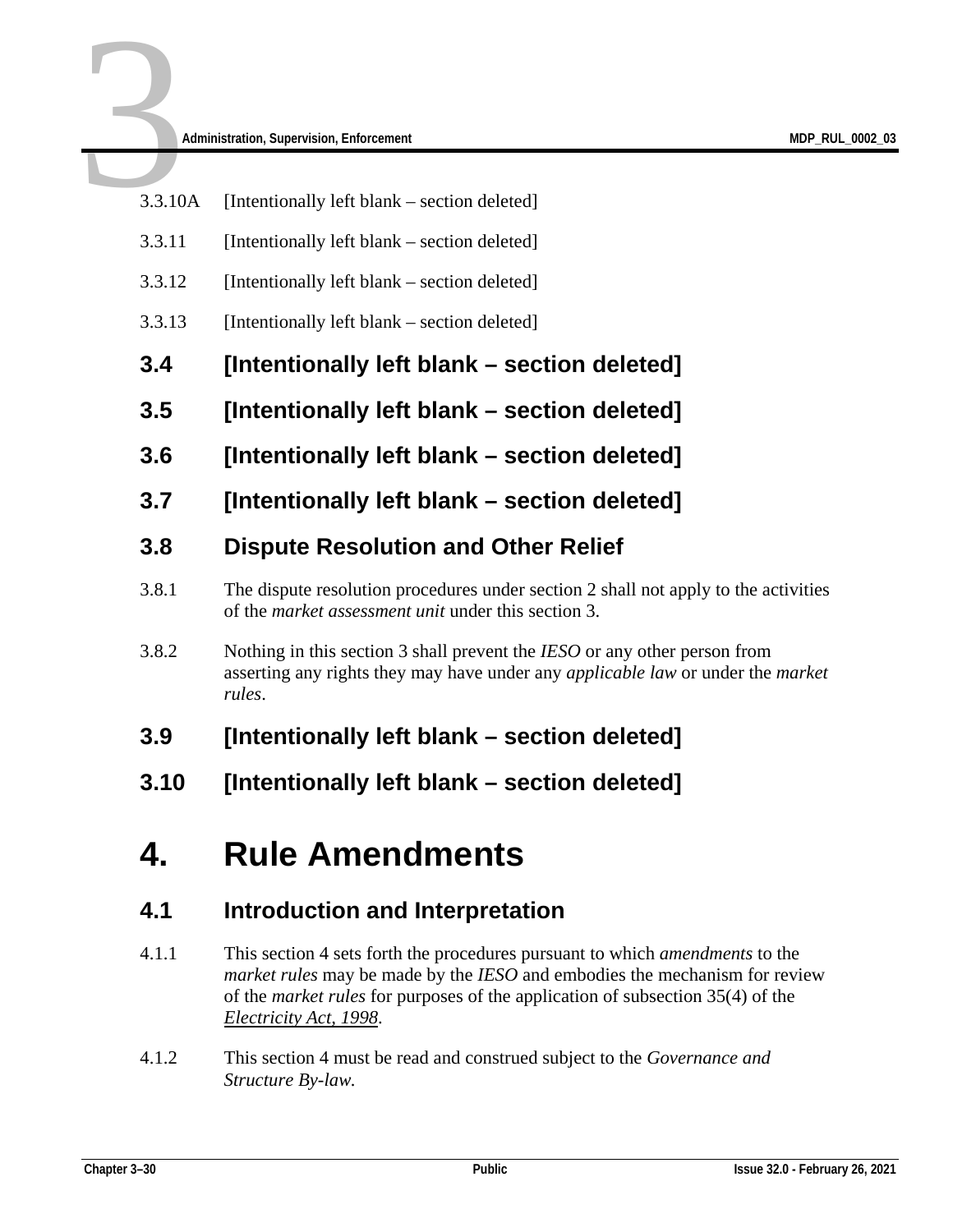# Market Rules for the Ontario Electricity Market<br> **4.2** Amendment Process Generally<br> **Administration, Supervision, Enforcement 4.2 Amendment Process Generally**

- 4.2.1 Under section 32 of the *Electricity Act, 1998*, the *IESO Board* has the authority and responsibility to *amend* these *market rules*. The *technical panel* is authorized, through the *Governance and Structure By-law*, to support the *IESO Board* in the development and consideration of *amendments* to the *market rules*. The *urgent rule amendment committee* is authorized, through the *Governance and Structure By-law*, to support the *IESO Board* in the development, consideration and making of *urgent rule amendments*.
- 4.2.2 In formulating *amendments* to the *market rules*, the *IESO Board*, the *technical panel* and the *urgent rule amendment committee* shall take into consideration the objects of the *IESO* as set forth in the *Electricity Act*, *1998*.
- 4.2.3 The *IESO Board* may review, from time to time, the work and proceedings of the *technical panel* and issue to the *technical panel* such directions as the *IESO Board* from time to time determines appropriate. Such directions may relate to one or more proceedings respecting particular proposed *amendments* to or reviews of the *market rules* or may be of more general application. For certainty, such directions may include termination of the consideration of a particular proposed *amendment* to, or review of, the *market rules.* The *technical panel* shall comply with such directions. In addition, nothing in this section 4 shall prohibit the *technical panel* from consulting with the *IESO Board* regarding the role the *technical panel* will play in reviewing a request for an *amendment* or review of the *market rules*.
- 4.2.4 A *market participant* or any other interested person may file a written submission (the **"***amendment submission*") with the *IESO*, at such address as may be *published* by the *IESO* from time to time, to propose one or more *amendments* to the *market rules* or to identify any provision of the *market rules* in respect of which the *market participant* or the other interested person considers that an *amendment* or review may be necessary or desirable. The *amendment submission* shall include a statement of the reasons for which an *amendment* to or review of the *market rules* may be necessary or desirable.

#### **4.2A Rule Amendments Initiated by the IESO Board**

- 4.2A.1 The *IESO Board* may at any time determine on its own initiative or at the request of any person that an *amendment*, including a *minor amendment*, to or a review of a *market rule* may be necessary or desirable and shall *publish* and give notice of its intention to consider such *amendment* or review, together with a statement of the reason for which such *amendment* or review may be necessary or desirable:
	- 4.2A.1.1 to all market participants;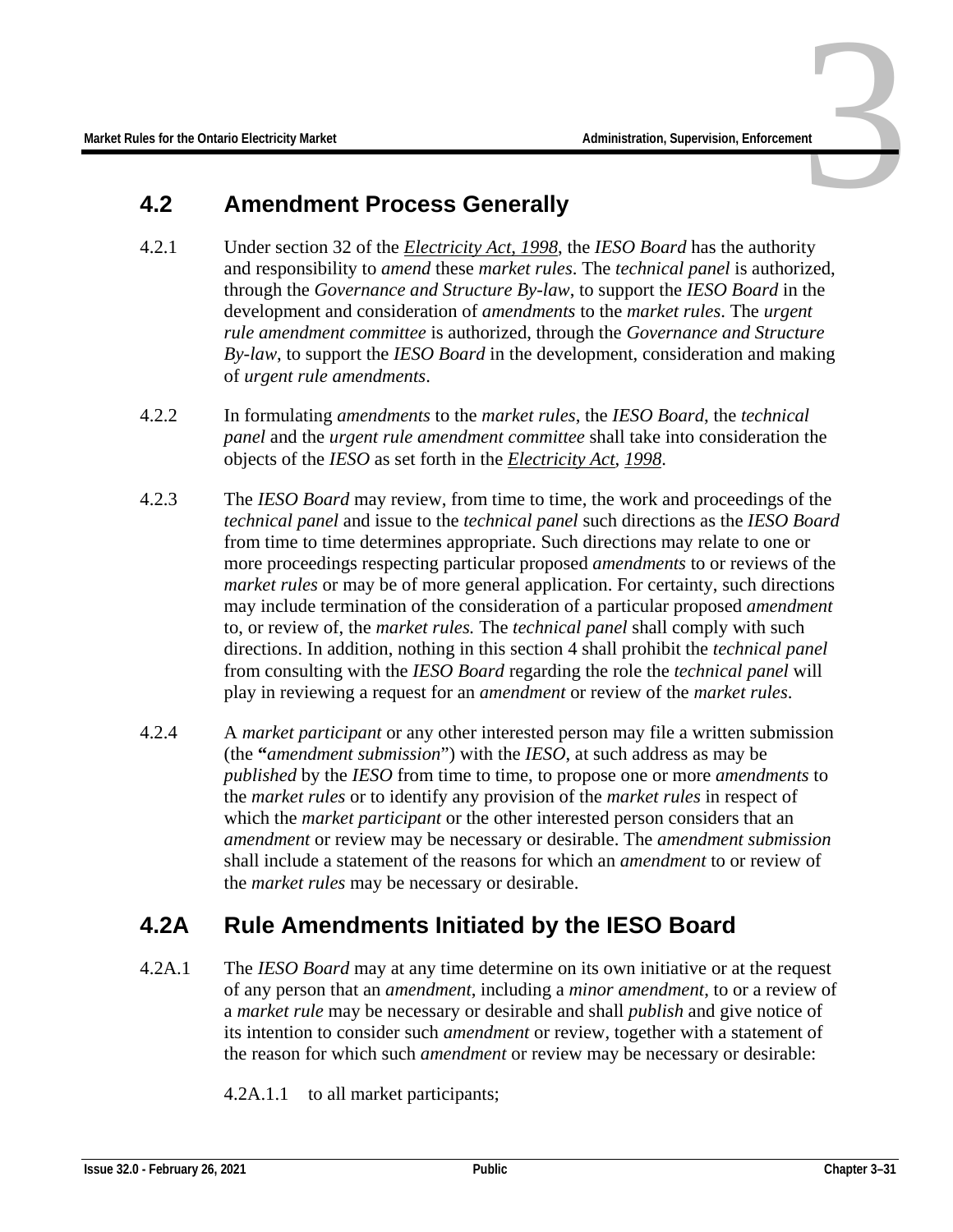# Administration, Supervision, Enforcement<br>4.2A.1.2 to the *technical panel*; 4.2A.1.2 to the *technical panel*;

- 4.2A.1.3 where such *amendment* or review relates to or may affect any provision of section 2, to the *secretary* of the *dispute resolution panel*; and
- 4.2A.1.4 where such *amendment* or review relates to or may affect any provision of section 3, to the Chair of the *market surveillance panel*,

inviting such persons to make, within such reasonable period as shall be specified in the notice, written submissions to the *IESO Board* concerning the matter. The reasonable period shall not be less than 7 days.

- 4.2A.2 Sections 4.3.9 to 4.3.11 and 4.3.13 to 4.3.20 shall apply, with such modifications as the context may require, to consideration by the *IESO Board* of a proposed *amendment*, other than a *minor amendment* which shall be made in accordance with section 4.7, or review pursuant to this section 4.2A, it being understood that the references in those sections to the *technical panel* shall be considered references to the *IESO Board*, unless and to the extent that the *IESO Board* directs the *technical panel* to participate in the matter.
- 4.2A.3 Sections 4.7.1 to 4.7.6, other than sections 4.7.1.1 and 4.7.1.2, apply with such modifications as the context may require to consideration by the *IESO Board* of a *minor amendment* pursuant to this section 4.2A, it being understood that the references in those sections to the *technical panel* shall be considered references to the *IESO Board*, unless and to the extent that the *IESO Board* directs the *technical panel* to participate in the matter.

#### **4.3 Requests for Review or Amendment of Market Rules**

- 4.3.1 The provisions of this section 4.3 apply to requests made by the *IESO Board*, and *amendment submissions* made by a *market participants* or any other interested person for an *amendment* or review of the *market rules*, and do not apply:
	- 4.3.1.1 except as expressly provided in section 4.4.3 or 4.2A.2, to proposed *amendments* to which sections 4.4 or 4.2A, respectively, apply;
	- 4.3.1.2 to *urgent amendments* to the *market rules*, which shall be made in accordance with section 4.6; and
	- 4.3.1.3 to *amendments* to the *market rules* which are required to be made or reconsidered further to an order of the *Ontario Energy Board* pursuant to the provisions of the *Electricity Act, 1998*, which shall be made in accordance with section 4.8.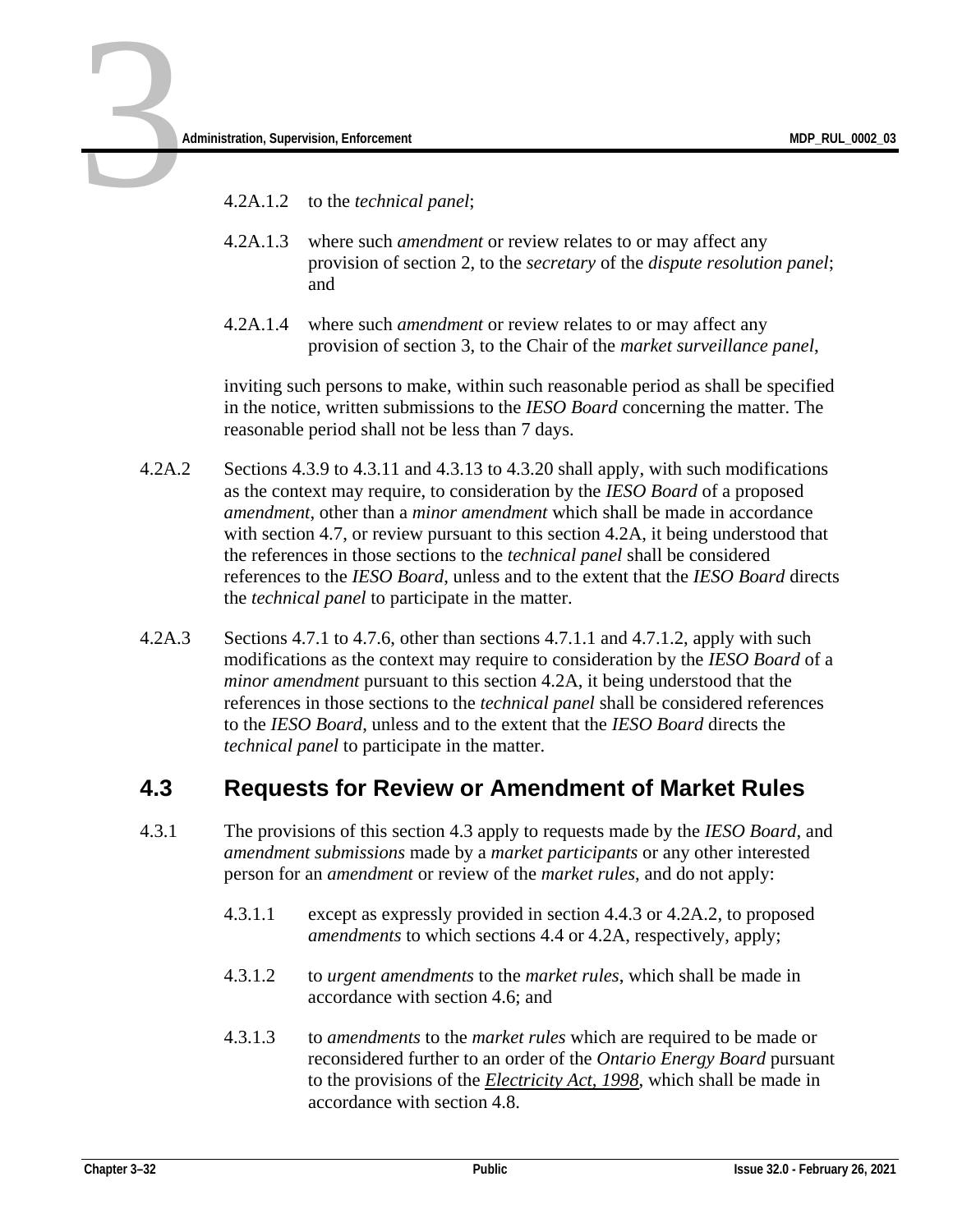- **Market Rules for the Ontario Electricity Market**<br>
4.3.2 Upon receipt of the *amendment submission*, the *technical panel* may request that<br>
the person submitting the *amendment submission* provide further particulars with 4.3.2 Upon receipt of the *amendment submission, t*he *technical panel* may request that the person submitting the *amendment submission* provide further particulars with respect to the *amendment submission*.
	- 4.3.3 [Intentionally left blank]
	- 4.3.4 [Intentionally left blank]
	- 4.3.5 The *technical panel* shall report to the *IESO Board* and, where applicable, give notice to the *market participant* or other interested person who made an *amendment submission* as to whether the proposed *amendment* or the request for consideration of an *amendment* or review is, in the opinion of the *technical panel*:
		- 4.3.5.1 of such a nature that consideration of the *amendment submission* is warranted and the extent of the consultation that the *technical panel* intends to take with *market participants* and other interested persons in the consideration of the *amendmen*t;
		- 4.3.5.1A of such a nature that it raises only a *minor amendment*, in which case the *amendment submission* shall be dealt with in accordance with the provisions of section 4.7;
		- 4.3.5.1B of such a nature that a clarification or interpretation of the applicable *market rule* is warranted, in which case the *amendment submission* shall be dealt with in accordance with the provisions of section 12 of Chapter 1; or
		- 4.3.5.2 with reasons specified in the report and notice, of such a nature that no consideration of the *amendment submission* is warranted,

provided that the *technical panel* shall not make the determination referred to in section 4.3.5.2 where the request was made by the *IESO Board* unless the *IESO Board*, in its request, so permits.

- 4.3.6 The *technical panel* shall nonetheless further consider or not consider the *amendment submission*, as the case may be, if it is directed to do so by the *IESO Board.*
- 4.3.7 Where the *technical panel* decides or is required to further consider an *amendment submission* pursuant to section 4.3.5 or 4.3.6, the *IESO* shall *publish*and give notice to all *market participants* and to any person who made the *amendment submission,* of the particulars of the *amendment submission* and of any comments which the *technical panel* may wish to make in respect of the *amendment submission*. The notice and *publication* may, at the request of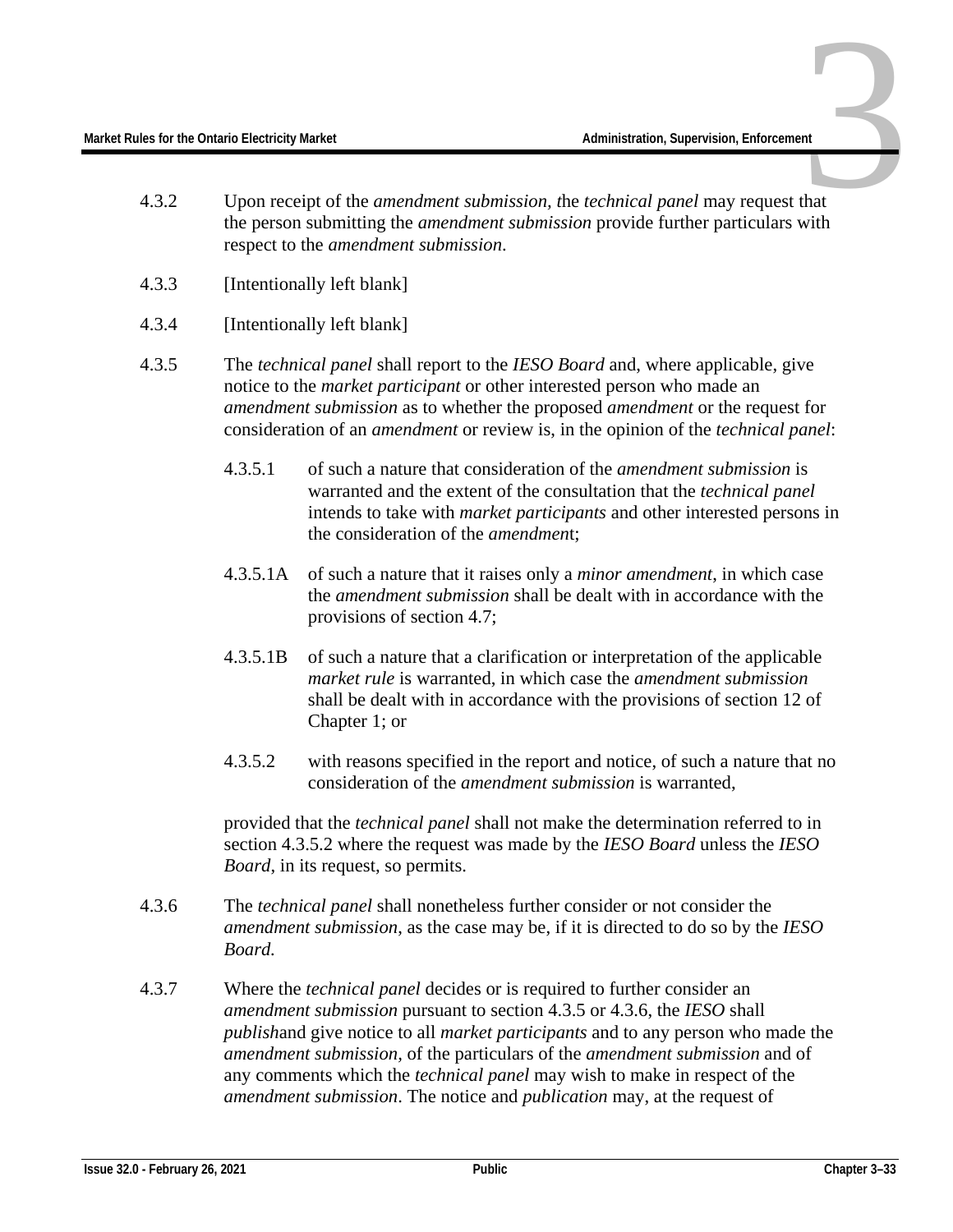Administration, Supervision, Enforcement<br> *Administration, Supervision, Enforcement*<br> *Administration, invite market participants* and other interested persons to make<br>
written submissions to the *technical panel* concerni *technical panel*, invite *market participants* and other interested persons to make written submissions to the *technical panel* concerning the *amendment submission*, within such reasonable period as shall be determined by the *technical panel*, and as specified in the *publication* and notice. This reasonable period shall not be less than 7 days.

- 4.3.8 The written submissions referred to in section 4.3.7 must be filed with the *technical panel* within the time specified in the notice and *publication* and may indicate whether the *market participant* or the other interested person considers that a meeting is necessary or desirable in connection with the *amendment submission* and, if so, the reasons why such meeting is necessary or desirable.
- 4.3.9 The *technical panel* may at any time give notice, and invite *market participants* or other interested persons, to make such additional written submissions within such reasonable time as the *technical panel* determines appropriate.
- 4.3.10 The *technical panel* shall consider all written submissions received within the prescribed time pursuant to section 4.3.8 or 4.3.9 and may, where the *technical panel* considers it necessary or desirable, schedule and hold meetings in accordance with section 4.3.11.
- 4.3.10A In its consideration of an *amendment submission*, the *technical panel* shall also consider any unsolicited written submissions that are received in time for the *technical panel* meeting at which the applicable *amendment submission* is being considered.
- 4.3.11 The *technical panel* shall advise the *IESO Board* of the date, time and place scheduled for any meeting referred to in section 4.3.10 and the *IESO* shall, no less than seven days prior to the date fixed for a meeting, *publish* and give notice of same to *market participants* and to any person who filed written submissions pursuant to section 4.3.8 or 4.3.9. Any *market participant* and any other interested person may attend and, at the discretion of the *technical panel,* participate in any such meetings.
- 4.3.12 Where the *amendment submission* relates to or may affect:
	- 4.3.12.1 any provision of section 2, the *technical panel* shall, prior to conducting any meetings pursuant to section 4.3.11 or, in the absence of such meetings, prior to voting on the matter, consult with the *secretary* of the *dispute resolution panel* with respect to the matter; and
	- 4.3.12.2 any provision of section 3, the *technical panel* shall, prior to conducting any meetings pursuant to section 4.3.11 or, in the absence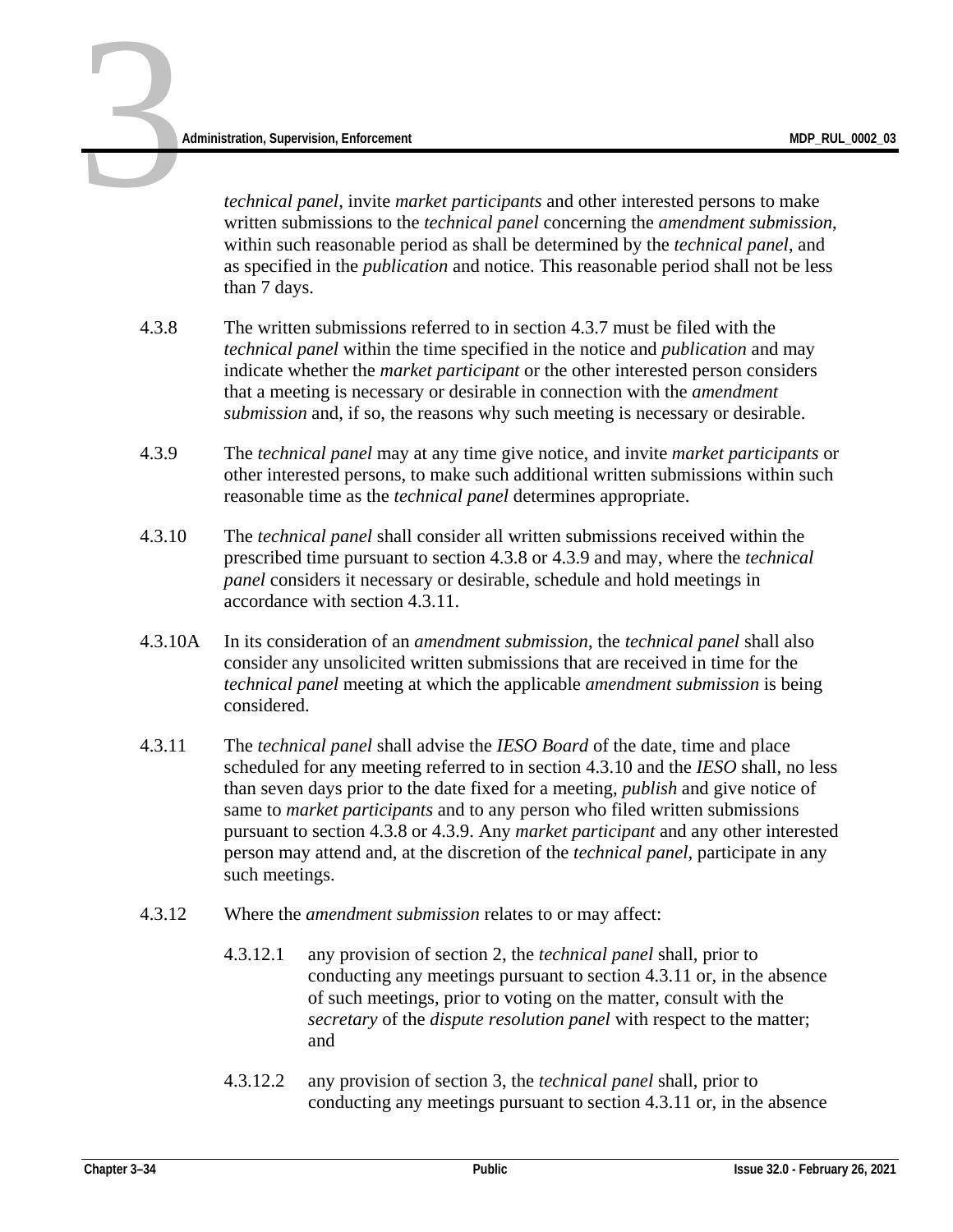**Market Rules for the Ontario Electricity Market**<br> **Administration, Supervision, Enforcement**<br>
of such meetings, prior to voting on the matter, consult with the Chair<br>
of the *market surveillance panel* with respect to the of such meetings, prior to voting on the matter, consult with the Chair of the *market surveillance panel* with respect to the matter.

- 4.3.13 The *technical panel* shall, as soon as reasonably practicable following any meetings and consultations which may have been held pursuant to sections 4.3.11 and 4.3.12, or any other consultations that the *technical panel* decides are appropriate, convene on one or more occasions as may be necessary to consider and vote on the *amendment* resulting from an *amendment submission*. Prior to the *technical panel* voting on an *amendment*, the *IESO* shall, at the request of *technical panel*, *publish,* and give notice to all *market participants* and to any person who made the *amendment submission* or written submission to which the proposed *amendment* relates, of the proposed *amendment* that will be the subject of the *technical panel's* vote. The notice and *publication* shall, at the request of the *technical panel*, invite *market participants* and other interested persons to make written submission to the *technical panel* concerning the subject *amendment*, within such reasonable period as shall be determined by the *technical panel* and specified in the notice and *publication*. This reasonable period shall not be less than 7 days.
- 4.3.14 Following the conclusion of the deliberations referred to in section 4.3.13, the *technical panel* shall submit a written report to the *IESO Board* setting out:
	- 4.3.14.1 the recommendations of the *technical panel* and the reasons for its recommendations;
	- 4.3.14.2 where the recommendations of the *technical panel* include a proposal to *amend* the *market rules*, a copy of the proposed text of the amendment and a summary of any objections to the *amendment submission* which may have been contained in the written submissions referred to in section 4.3.8, 4.3.9, 4.3.10A or 4.3.13 or brought to the attention of the *technical panel* during any meetings held pursuant to section 4.3.11 or otherwise;
	- 4.3.14.3 a summary of the procedure followed by the *technical panel* in considering the matter;
	- 4.3.14.4 a summary of the views of the *secretary* of the *dispute resolution panel* or the Chair of the *market surveillance panel*, as the case may be, provided during the consultations referred to in section 4.3.12;
	- 4.3.14.5 a record of the vote of each member of the *technical panel* in respect of each of the recommendations made in the report;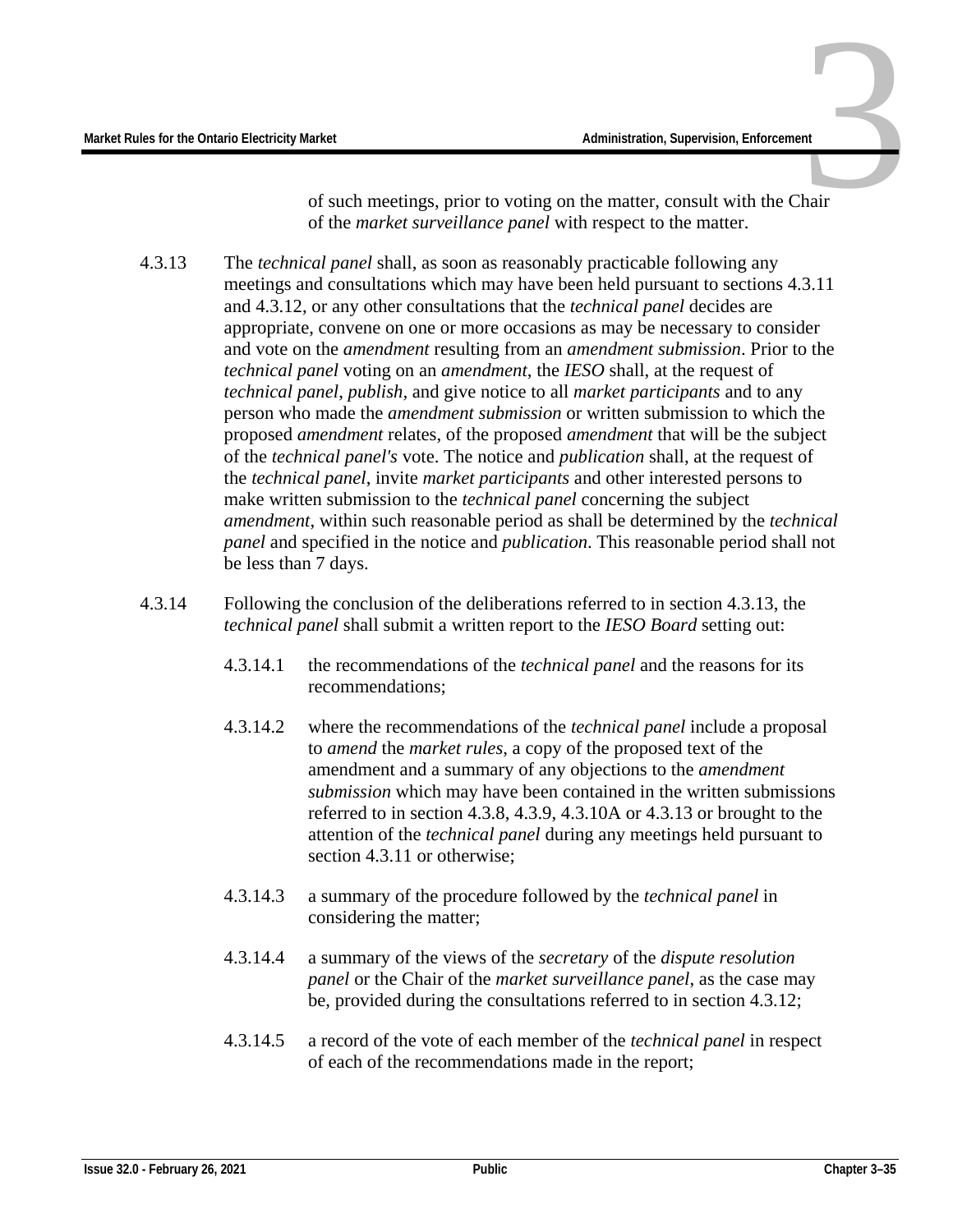- Administration, Supervision, Enforcement<br>3.14.6 a summary of any objections raised by any member of the *technical*<br>3.14.6 a summary of any objections raised by any member of the *technical*<br>3.14.6 a summary of any objecti 4.3.14.6 a summary of any objections raised by any member of the *technical panel* to the recommendations, if such objecting member so requests; and
	- 4.3.14.7 a statement of the objects of the *IESO* considered by the *technical panel* in formulating the *amendment* as required by section 4.2.2.
	- 4.3.15 The *IESO* shall *publish* the recommendations contained in the report of the *technical panel* referred to in section 4.3.14 and give notice thereof to all *market participants* and to any person who made an *amendment submission* or written submission to which the recommendations relate. In this notice and *publication*, the *IESO* shall, at the request of the *technical panel*, invite *market participants*  and other interested persons to make written submissions to the *IESO Board* concerning the subject *amendment*, within seven *business days* of the date of giving of notice, objecting to the *technical panel's* recommendation and setting forth the reasons for the objection. At the request of the *IESO Board*, the *technical panel* shall provide to the *IESO Board* copies of all written submissions received pursuant to section 4.3.8, 4.3.9, 4.3.10A or 4.3.13, together with particulars of any written submissions which were made before the *technical panel* during the course of any meetings that may have been held pursuant to section 4.3.11.
	- 4.3.16 [Intentionally left blank]
	- 4.3.17 As soon as reasonably practicable following receipt of the report of the *technical panel* referred to in section 4.3.14 or, where written submissions have been requested pursuant to section 4.3.15, following the expiry of the deadline for written submissions referred to in that section, the *IESO Board* shall convene on one or more occasions as may be necessary to consider the report of the *technical panel*, together with any written submissions received pursuant to section 4.3.15, and shall vote on the matter in accordance with the provisions of the *Governance and Structure By-law*.
	- 4.3.18 Where the *IESO Board* decides against the adoption of an *amendment* to the *market rules*, the *IESO* shall *publish*such decision and shall give notice of the decision to all *market participants* and to any person who made an *amendment submission* or written submission to which the decision relates. Where the *IESO Board* decides in favour of the adoption of the *amendment* to the *market rules,*  either as recommended by the *technical panel* or with changes made by the *IESO Board* in its consideration of the *amendment*, the *IESO* shall publish such decision, together with a copy of the *amendment*, in accordance with the provisions of the *Governance and Structure By-law* and the *Electricity Act, 1998*, and shall give notice of the decision to all *market participants* the *Ontario Energy*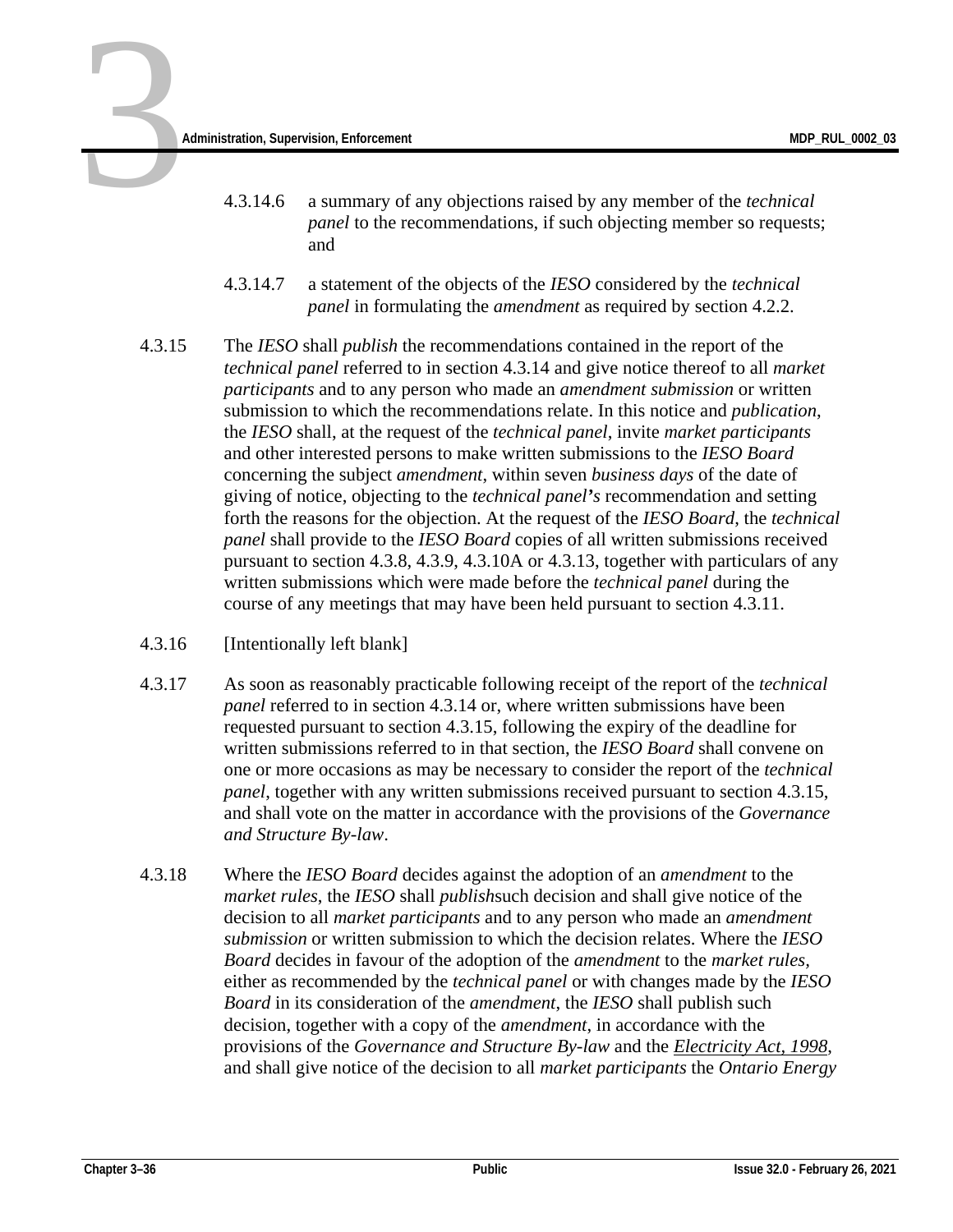**Market Rules for the Ontario Electricity Market**<br> **Administration, Supervision, Enforcement**<br> **Board and to any person who made the** *amendment submission* **or written<br>
submission to which the decision relates.** *Board* and to any person who made the *amendment submission* or written submission to which the decision relates.

- 4.3.19 Where, in accordance with the *Governance and Structure By-law*, the *IESO Board* refers a recommendation contained in a report of the *technical panel* either back to the *technical panel* for further consideration and vote, or to any other person that the *IESO Board* deems appropriate, the *IESO Board* shall so advise the *technical panel*, with reasons, and shall *publish*such decision and give notice of the decision to all *market participants* and to any person who filed an *amendment submission* or written submission to which the decision relates. The *technical panel* shall, as soon as reasonably practicable following receipt of the decision of the *IESO Board*, convene to reconsider its recommendation. The *technical panel* may enter into such further consultations with such persons, and conduct such meetings, as it determines appropriate for purposes of its reconsideration.
- 4.3.20 Sections 4.3.14 to 4.3.18 shall apply, with such modifications as may be required by the context, to the reconsideration of a recommendation pursuant to section 4.3.19.

#### **4.4 Rule Amendments Initiated by the Technical Panel**

- 4.4.1 The provisions of this section 4.4 do not apply to *minor amendments* proposed by the *technical panel*, which shall be made in accordance with section 4.7.
- 4.4.2 Where the *technical panel* on its own initiative determines at any time that an *amendment* to or a review of a *market rule* may be necessary or desirable, it shall submit a report of its intention to consider such *amendment* or review to the *IESO Board*, together with the reasons for its determination.
- 4.4.3 Sections 4.3.7 to 4.3.20 shall apply, with such modifications as the context may require, to consideration of the matter raised in the *review notice*, it being understood that the reference in those sections to an *amendment submission* shall be a reference to the *review notice*.

#### **4.5 [Intentionally left blank]**

- 4.5.1 [Intentionally left blank]
- 4.5.2 [Intentionally left blank]
- 4.5.3 [Intentionally left blank]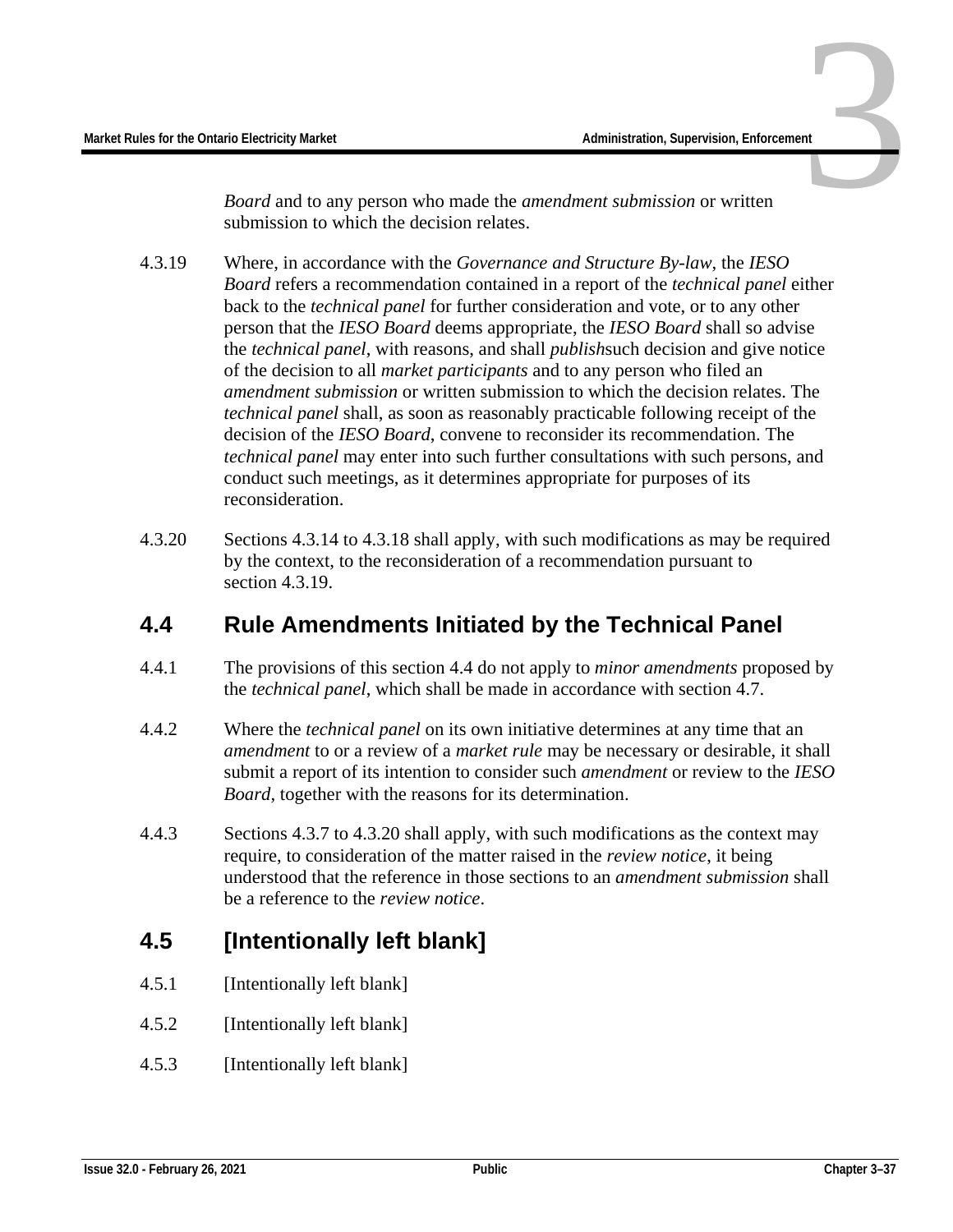# Administration, Supervision, Enforcement<br> **4.6 Urgent Amendments 4.6 Urgent Amendments**

- 4.6.1 *Urgent amendments* to the *market rules* shall be made by the *IESO Board* or the *urgent rule amendment committee*, if so authorized by the *IESO Board* pursuant to the *Governance and Structure By-law*, following such consultations with such persons as the *urgent rule amendment committee* or the *IESO Board*, as the case may be, considers appropriate.
- 4.6.2 Where an *urgent amendment* is made pursuant to section 4.6.1 by the *urgent rule amendment committee*, such *amendment* shall forthwith be reported to the *IESO Board*.
- 4.6.3 The *IESO Board* shall, in accordance with the provisions of the *Governance and Structure By-law*, convene on one or more occasions as may be necessary to consider the report and vote to either:
	- 4.6.3.1 confirm the *urgent amendment*, in the form made by the *urgent rule amendment committee* or in such form as the *IESO Board* deems appropriate; or
	- 4.6.3.2 reject the *urgent amendment* and stay the implementation thereof.
- 4.6.4 Where an *urgent amendment* is made by the *IESO Board* or the *urgent rule amendment committee* pursuant to section 4.6.1, the *IESO* shall forthwith *publish* and give notice, including the effective date and time, of such *urgent amendment* and shall give notice thereof to all *market participants*.
- 4.6.5 Where an *urgent amendment* is confirmed by the *IESO Board* pursuant to section 4.6.3.1 in a form other than that made by the *urgent rule amendment committee*, the *IESO* shall forthwith *publish* and give notice, including the effective date and time, of such *urgent amendment* and shall give notice thereof to all *market participants*.
- 4.6.6 Where the *IESO Board* rejects and stays the implementation of an *urgent amendment* pursuant to section 4.6.3.2, the *IESO* shall forthwith *publish* and give notice, including the effective date and time, of its decision to all *market participants*.

#### **4.7 Minor Amendments**

4.7.1 If the *technical panel* considers that it is necessary or desirable to make a *minor amendment* to the *market rules*, either on its own initiative or upon receipt of an *amendment submission,* the *technical panel* shall hold such consultations with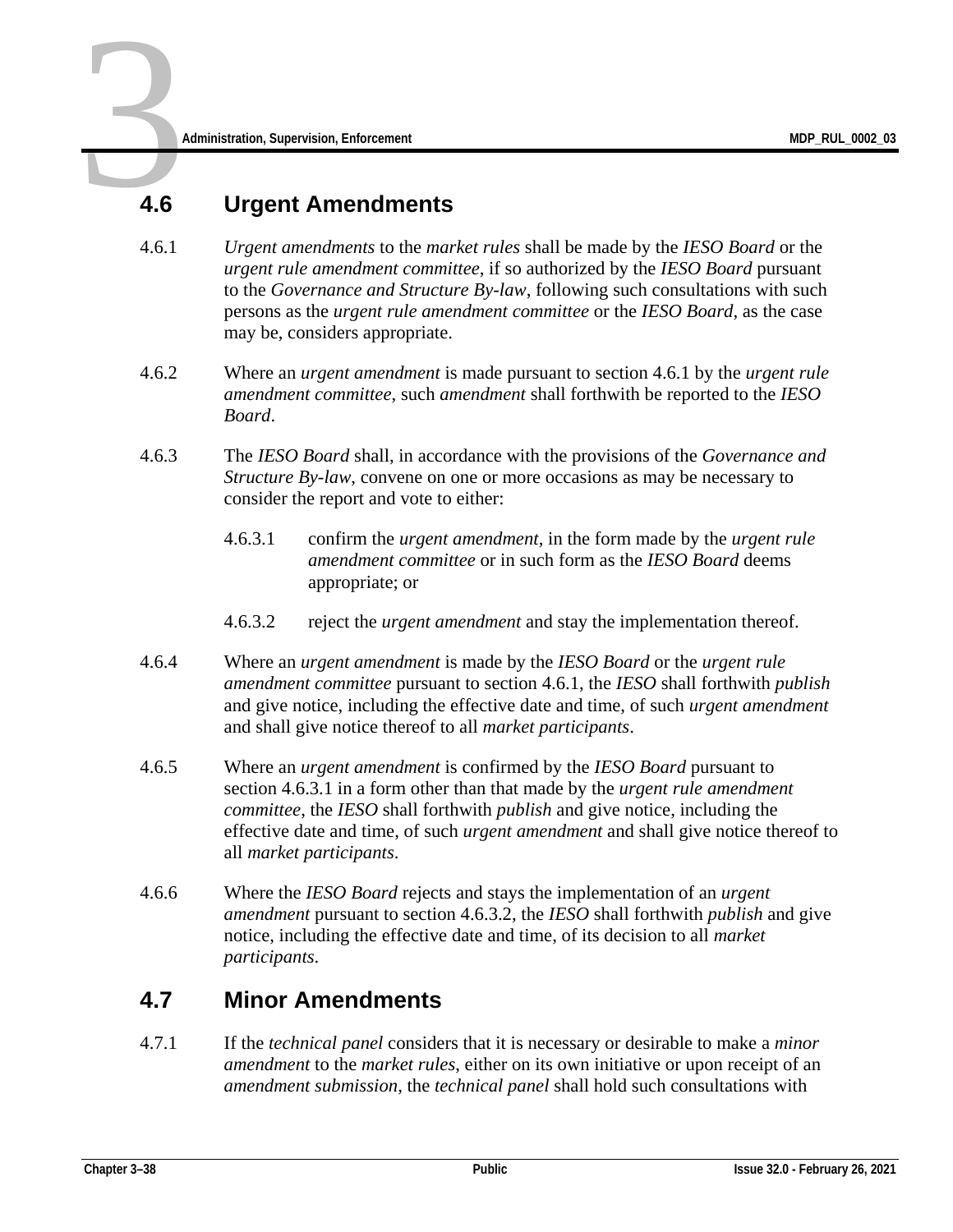Market Rules for the Ontario Electricity Market<br>
Such persons, or ask for written submissions only from such *market participants*,<br>
if any, as the *technical panel* considers appropriate and shall: such persons, or ask for written submissions only from such *market participants*, if any, as the *technical panel* considers appropriate and shall:

- 4.7.1.1 where such *minor amendment* relates to or may affect any provision of section 2, consult with the *secretary* of the *dispute resolution panel*; or
- 4.7.1.2 where such *minor amendment* relates to or may affect any provision of section 3, consult with the Chair of the *market surveillance panel*,

and each of the *secretary* and the Chair shall consult such members of their respective panels as they determine appropriate prior to consulting with the *technical panel.*

- 4.7.2 After holding any consultations or receiving any written submissions pursuant to section 4.7.1, the *technical panel* shall convene on one or more occasions as may be necessary to consider and vote on the matter and shall thereafter submit a written report to the *IESO Board* containing the information set forth in section 4.3.14.
- 4.7.3 [Intentionally left blank]
- 4.7.4 [Intentionally left blank]
- 4.7.5 As soon as reasonably practicable following the receipt of the report of the *technical panel* referred to in section 4.7.2 the *IESO Board* shall convene on one or more occasions as may be necessary to consider and vote on the *minor amendment* in accordance with the *Governance and Structure By-law* and shall:
	- 4.7.5.1 approve the *minor amendment* as submitted by the *technical panel* or with any changes that the *IESO Board* determines are appropriate; or
	- 4.7.5.1A reject the *minor amendment*, or
	- 4.7.5.2 refer the matter back to the *technical panel.*
- 4.7.5A The *IESO* shall *publish* the *IESO Board* decision made pursuant to section 4.7.5, together with a copy of the *amendment*, in accordance with the provisions of the *Governance and Structure By-law* and the *Electricity Act, 1998*, and shall give notice of the decision to all *market participants,* the *Ontario Energy Board* and to any person who made the *amendment submission* or made a written submission to which the decision relates.
- 4.7.6 Sections 4.3.7 to 4.3.20 shall, unless and to the extent that the *IESO Board* directs otherwise, apply with such modifications as the context may require to the further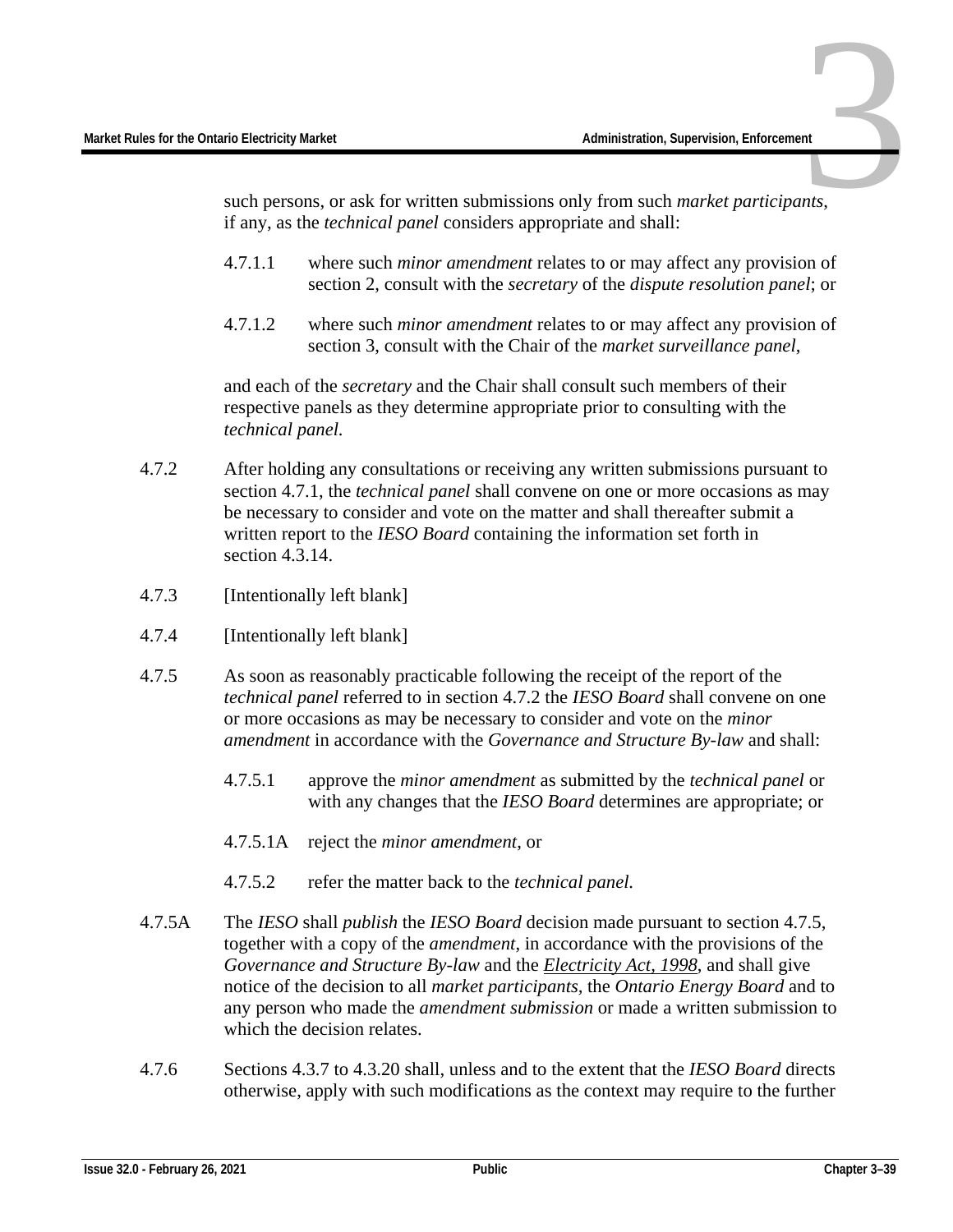Administration, Supervision, Enforcement<br>
consideration by the *technical panel* of a matter referred to it under<br>
section 4.7.5.2. consideration by the *technical panel* of a matter referred to it under section 4.7.5.2.

#### **4.8 Amendments Subject to Order of the Ontario Energy Board**

- 4.8.1 Upon receipt of an order of the *Ontario Energy Board* made pursuant to the provisions of the *Electricity Act, 1998* from which no appeal, review or petition to the Lieutenant Governor in Council can or has been taken, the *IESO Board* shall either:
	- 4.8.1.1 refer the matter, including consideration of any consequential *amendments* arising from the matter, to the *technical panel*, and the provisions of sections 4.3.7 to 4.3.20 shall, unless and to the extent that the *IESO Board* directs otherwise, apply with such modifications as the context may require to the reconsideration of the *amendment* to the *market rules* which is the subject of the order; or
	- 4.8.1.2 following such consultations as the *IESO Board* considers appropriate, make an *amendment* to the *market rules* including any consequential *amendments* arising from the matter. The *IESO* shall *publish* the *amendment* and shall give notice of the *amendment* to all *market participants* and the *Ontario Energy Board*.
- 4.8.2 Upon receipt of an order of the *Ontario Energy Board* made pursuant to subsection 35(6) or 38(4) of the *Electricity Act, 1998* from which no appeal, review or petition to the Lieutenant Governor in Council can or has been taken, the *IESO Board* shall make an *amendment* to the *market rules* in the manner and within the time specified by the *Ontario Energy Board* in its order, including any consequential *amendments* arising from the matter, following such consultations as the *IESO Board* considers appropriate. The *IESO* shall *publish* the *amendment*  and shall give notice of the *amendment* to all *market participants* and the *Ontario Energy Board*.

#### **4.9 Experts and Other Assistance**

4.9.1 The *technical panel* may, subject to the *Governance and Structure By-law* of the *IESO* and to budgetary approval of the Chief Executive Officer of the *IESO,* hire such consulting assistance and seek such expert external advice as may be necessary or desirable for the purpose of the fulfillment of its responsibilities under this section 4. Where the Chief Executive Officer of the *IESO* does not approve such request, the *technical panel* may appeal such decision to the Chair of the *IESO Board.*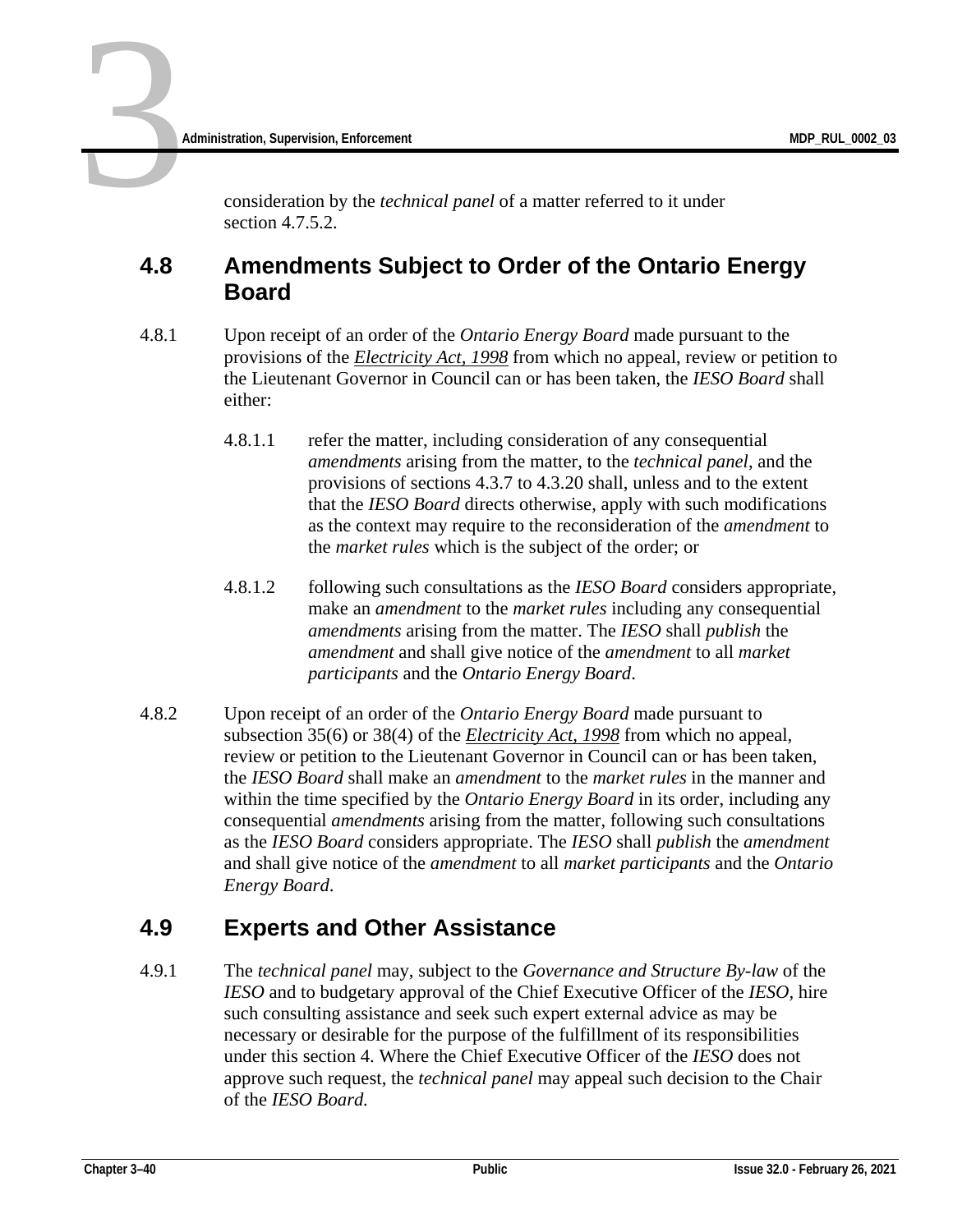- Market Rules for the Ontario Electricity Market<br>
4.9.1A Consultants and expert external advisors hired pursuant to section 4.9.1 shall enter<br>
into such confidentiality agreement as may be required by the Chair of the 4.9.1A Consultants and expert external advisors hired pursuant to section 4.9.1 shall enter into such confidentiality agreement as may be required by the Chair of the *technical panel*.
	- 4.9.2 In carrying out any of its responsibilities under this section 4, the *technical panel* may, through the Chief Executive Officer of the *IESO*, solicit the assistance of any director, officer or employee of the *IESO* and may use the facilities of the *IESO*.
	- 4.9.3 Where the *technical panel* at any time considers it necessary or desirable to do so, it may establish working groups to assist it in the fulfillment of its responsibilities under this section 4, which working groups shall operate in accordance with such terms and conditions, including as to the scope of their work and as to participation in such working groups, as the *technical panel* may reasonably determine to be appropriate. The *technical panel* shall notify the *IESO Board* of its intention to establish a working group and the *IESO* shall *publish* and give notice to all *market participants,* the person who made the *amendment submission*  and any other interested party that made written submissions in respect of the proposed *amendment* to which the working group relates of such intention.
	- 4.9.4 The *IESO Board* may, at any time in fulfilling its responsibilities under this section 4, including but not limited to for the purposes of section 4.8.2, call upon the assistance of the *technical panel*.

#### **4.10 [Intentionally left blank]**

- 4.10.1 [Intentionally left blank]
- 4.10.2 [Intentionally left blank]
- 4.10.3 [Intentionally left blank]

#### **4.11 [Intentionally left blank]**

4.11.1 [Intentionally left blank]

#### **4.12 Audit**

4.12.1 The activities of the *technical panel* shall be audited in accordance with procedures adopted from time to time by the *IESO*.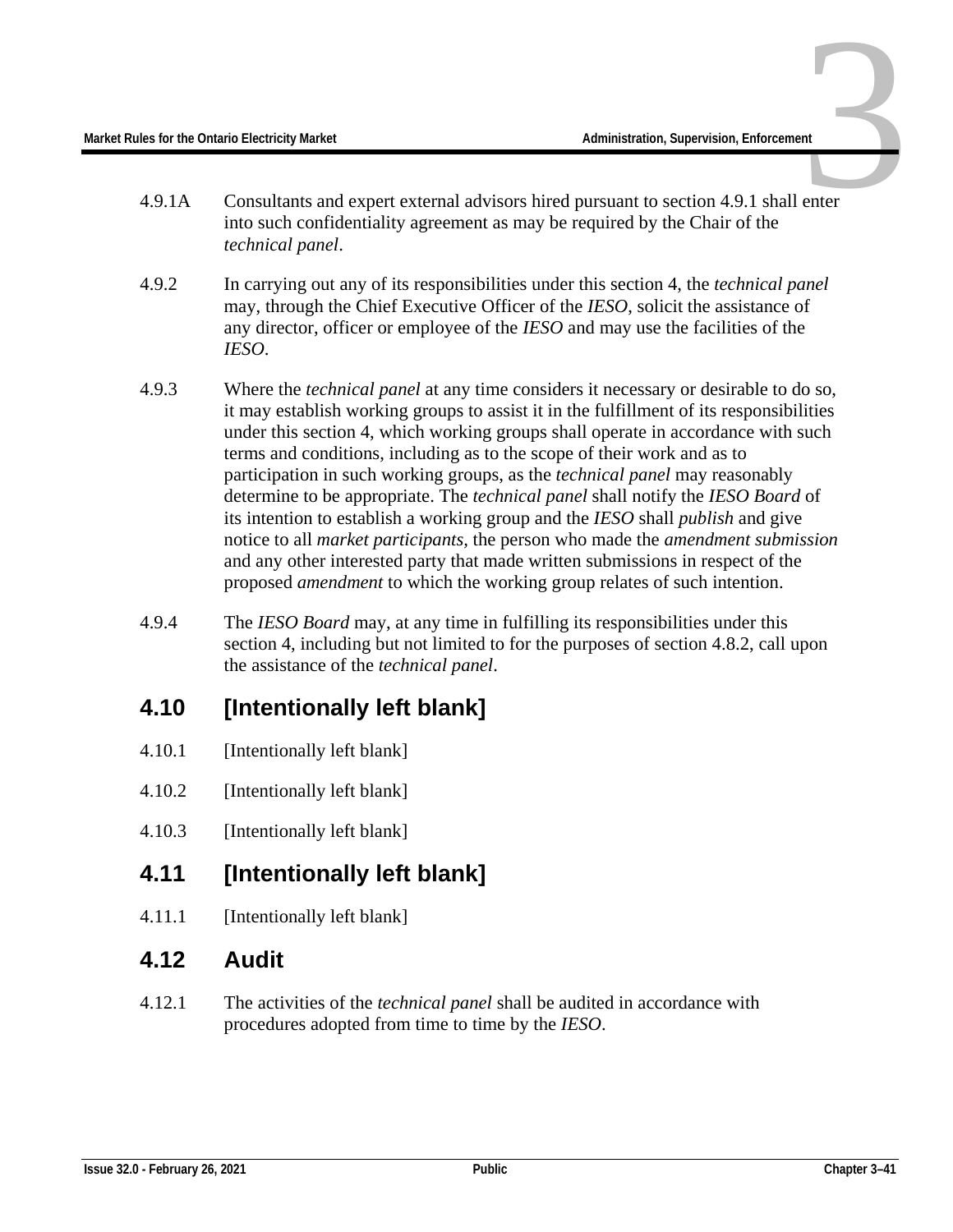### Administration, Supervision, Enforcement<br> **3. Accessibility and Confidentiality of 5. Accessibility and Confidentiality of Information**

#### **5.1 Accessibility**

- 5.1.1 Subject to section 5.7.1, all persons shall have an equal opportunity for open and non-discriminatory access to all information, other than *confidential information*, required by the *market rules* to be made available to *market participants*, the *IESO* or other persons.
- 5.1.2 Subject to section 5.7.1, all information, other than *confidential information*, required by the *market rules* to be made available to *market participants*, the *IESO* or other persons shall be *published* or otherwise made available in the manner and within the time prescribed in the *market rules*. Where no time is specified in respect of the provision of a particular piece of information, such information shall be made available within a reasonable time.
- 5.1.3 All *market participants* shall have an equal opportunity for access to information, other than *confidential information*, made available pursuant to the *market rules*.
- 5.1.3A Notwithstanding sections 5.1.1, 5.1.2, 5.1.3 or any other sections of the *market rules*, the *IESO* may withhold information that if disclosed may, in the reasonable opinion of the *IESO*, pose a security threat to the *reliable* operations of the *integrated power system*, the *IESO-administered markets*, or those of neighbouring jurisdictions.
- 5.1.4 In this section 5:
	- 5.1.4.1 a reference to the *IESO* shall include a reference to a panel established by the *IESO;* and
	- 5.1.4.2 a reference to information shall mean information however recorded, whether in printed form, on film, by electronic means or otherwise.

#### **5.2 Confidentiality**

- 5.2.1 Each *market participant* and the *IESO* shall keep confidential any *confidential information* which comes into the possession or control of that *market participant* or the *IESO* or of which the *market participant* or the *IESO* becomes aware.
- 5.2.2 No *market participant* or the *IESO* shall: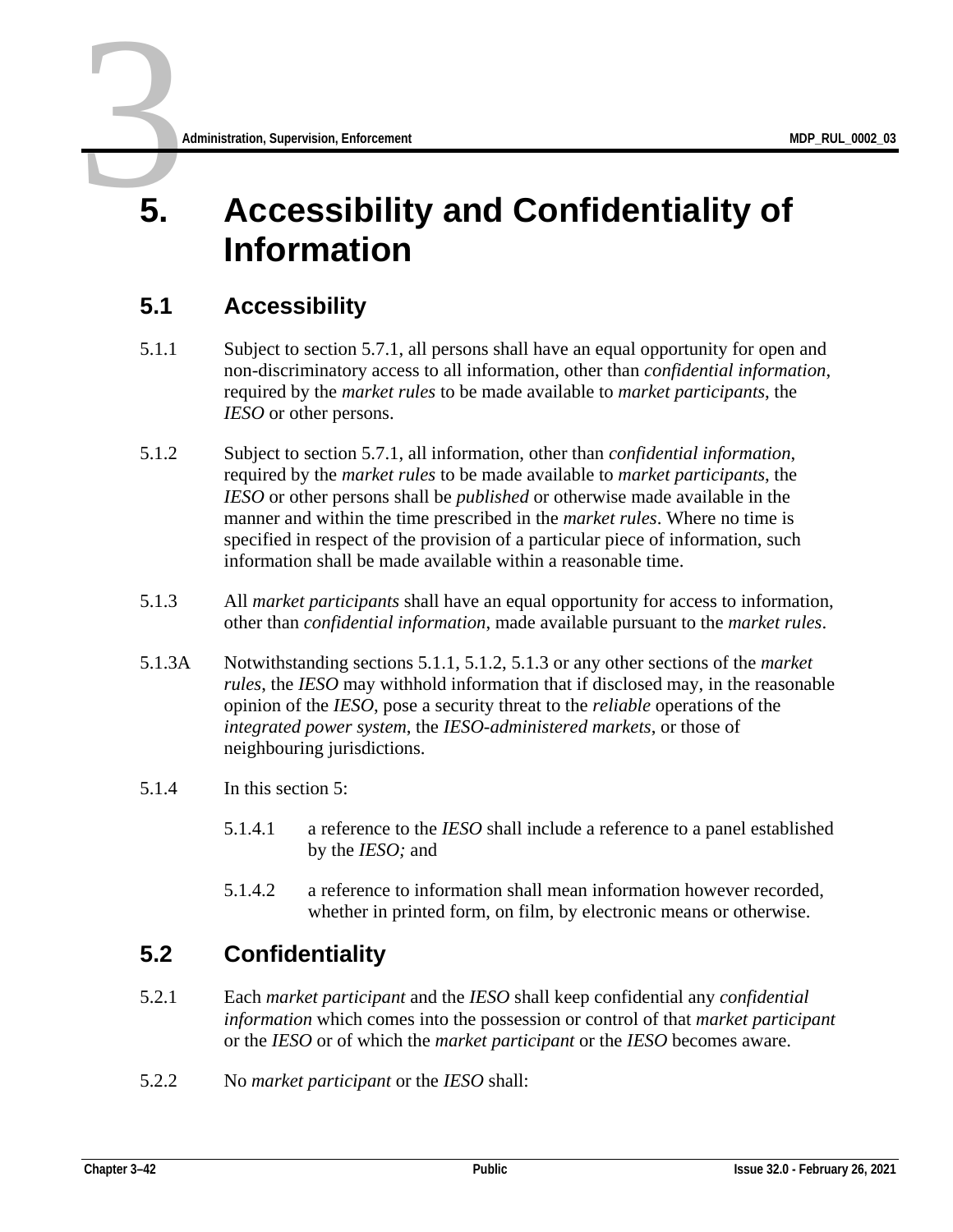- **Market Rules for the Ontario Electricity Market**<br>
5.2.2.1 disclose *confidential information* to any person except as permitted by<br>
the *market rules*; 5.2.2.1 disclose *confidential information* to any person except as permitted by the *market rules*;
	- 5.2.2.2 permit access to *confidential information* by any person not authorized to have such access pursuant to the *market rules*; or
	- 5.2.2.3 use or reproduce *confidential information* for a purpose other than the purpose for which it was disclosed or another purpose contemplated by the *market rules***.**
	- 5.2.3 Each *market participant* and the *IESO* shall:
		- 5.2.3.1 prevent access to *confidential information* which is in its possession or control by any person not authorized to have such access pursuant to the *market rules*, including by appropriate means of destruction or disposal in cases where the *confidential information* is not required or is at the relevant time no longer required to be retained by it pursuant to the *market rules*; and
		- 5.2.3.2 ensure that any person to whom it discloses *confidential information* observes the provisions of this section 5.2 in relation to that *confidential information*.
	- 5.2.4 Each *market participant* and the *IESO* shall, promptly upon becoming aware of a breach or a threatened breach of the provisions of this section 5 with respect to an item of *confidential information*:
		- 5.2.4.1 so notify any person to whom the *confidential information* relates or by whom it was provided;
		- 5.2.4.1A if a *market participant*, so notify the *IESO*; and
		- 5.2.4.2 take such reasonable steps as may be required to prevent or assist in the prevention of, as the case may be, the unauthorized disclosure, access to, use or reproduction of *confidential information* that may result from such breach or threatened breach.
	- 5.2.5 Each *market participant* shall maintain internal measures relating to the protection of *confidential information* that enable the *market participant* to comply and monitor compliance with its obligations under this section 5.
	- 5.2.6 The *IESO* shall maintain internal measures, including measures referred to in section 5.7.2, relating to the protection of *confidential information* that enable the *IESO* to comply and monitor compliance with its obligations under this section 5.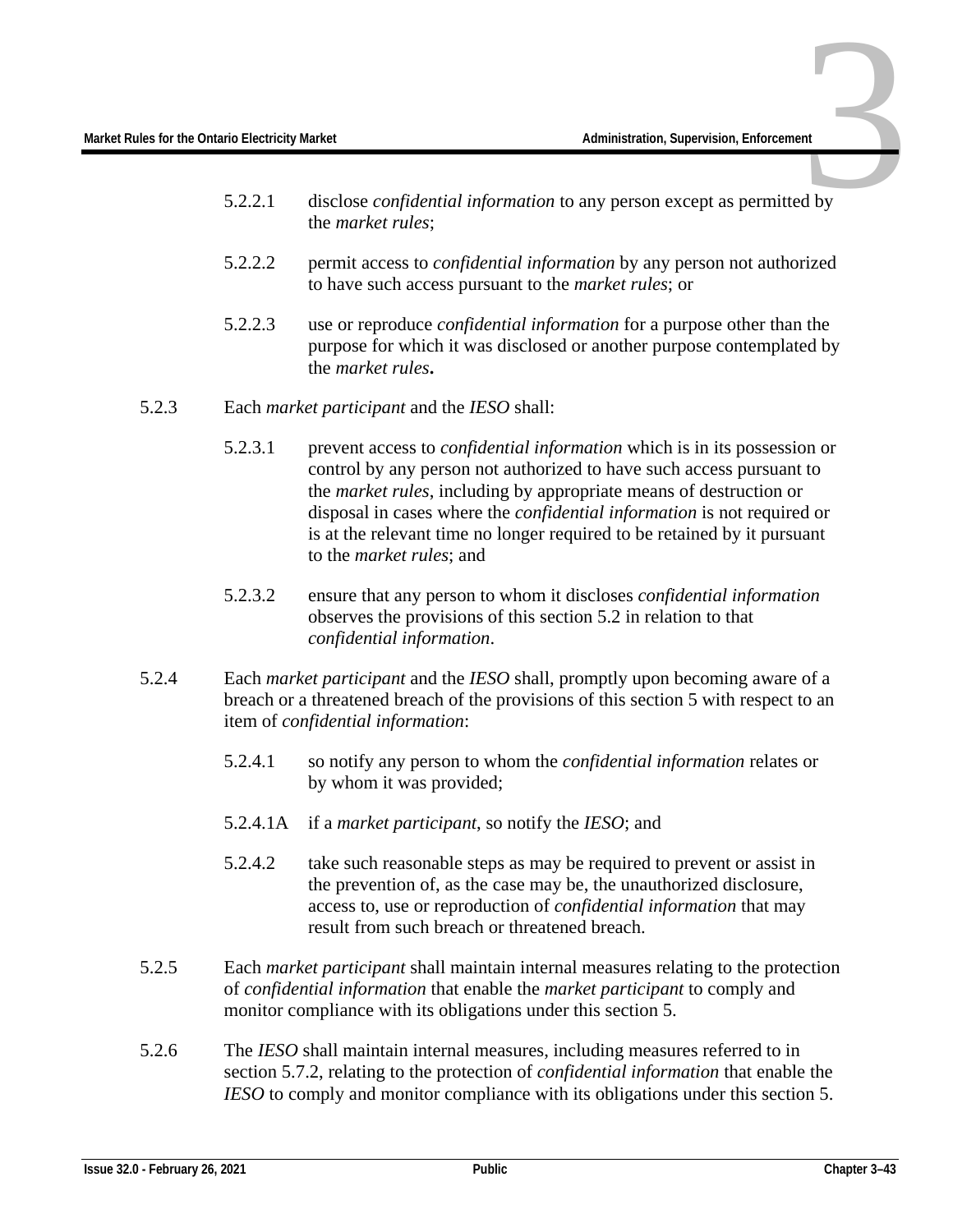# Administration, Supervision, Enforcement<br> **3.3**<br> **Exceptions 5.3 Exceptions**

- 5.3.1 Unless prohibited by *applicable law* or by the provisions of these *market rules* other than this section 5, nothing in sections 5.2, 5.4 or section 5.5.1A of Chapter 5 shall prevent:
	- 5.3.1.1 the disclosure, use or reproduction of information if the information is, at the time of disclosure, generally and publicly available other than as a result of a breach of confidence by the *market participant* or the *IESO* who wishes to disclose, use or reproduce the information or by any person to whom the *market participant* or the *IESO* has disclosed the information;
	- 5.3.1.2 the disclosure of confidential information by a market participant or the IESO to:
		- a. a director, officer or employee of the *market participant* or of the *IESO* where such person requires the *confidential information* for the due performance of that person's duties and responsibilities and, in the case of the *IESO* for information that is classified highly confidential pursuant to section 5.4.2.6, where the person has the required security clearance assigned by the *IESO*; or
		- b. a legal or other professional advisor, auditor or other consultant of the *market participant* or of the *IESO* where such persons require the information for purposes of the *market rules* or of an agreement entered into pursuant to the *market rules* or for the purpose of advising the *market participant* or the *IESO* in relation thereto;
	- 5.3.1.3 the disclosure, use or reproduction of *confidential information*:
		- a. by the *market participant* or person that provided the *confidential information* pursuant to the *market rules*;
		- b. with the consent of the *market participant* or person that provided the *confidential information* pursuant to the *market rules*; or
		- c. in the case of *settlement* data*, metering data* or data contained in the *metering registry*, by or with the consent of the *market participant* to whom such data relates;
	- 5.3.1.4 the disclosure, use or reproduction of *confidential information* to the extent required by *applicable law* or by a lawful requirement of: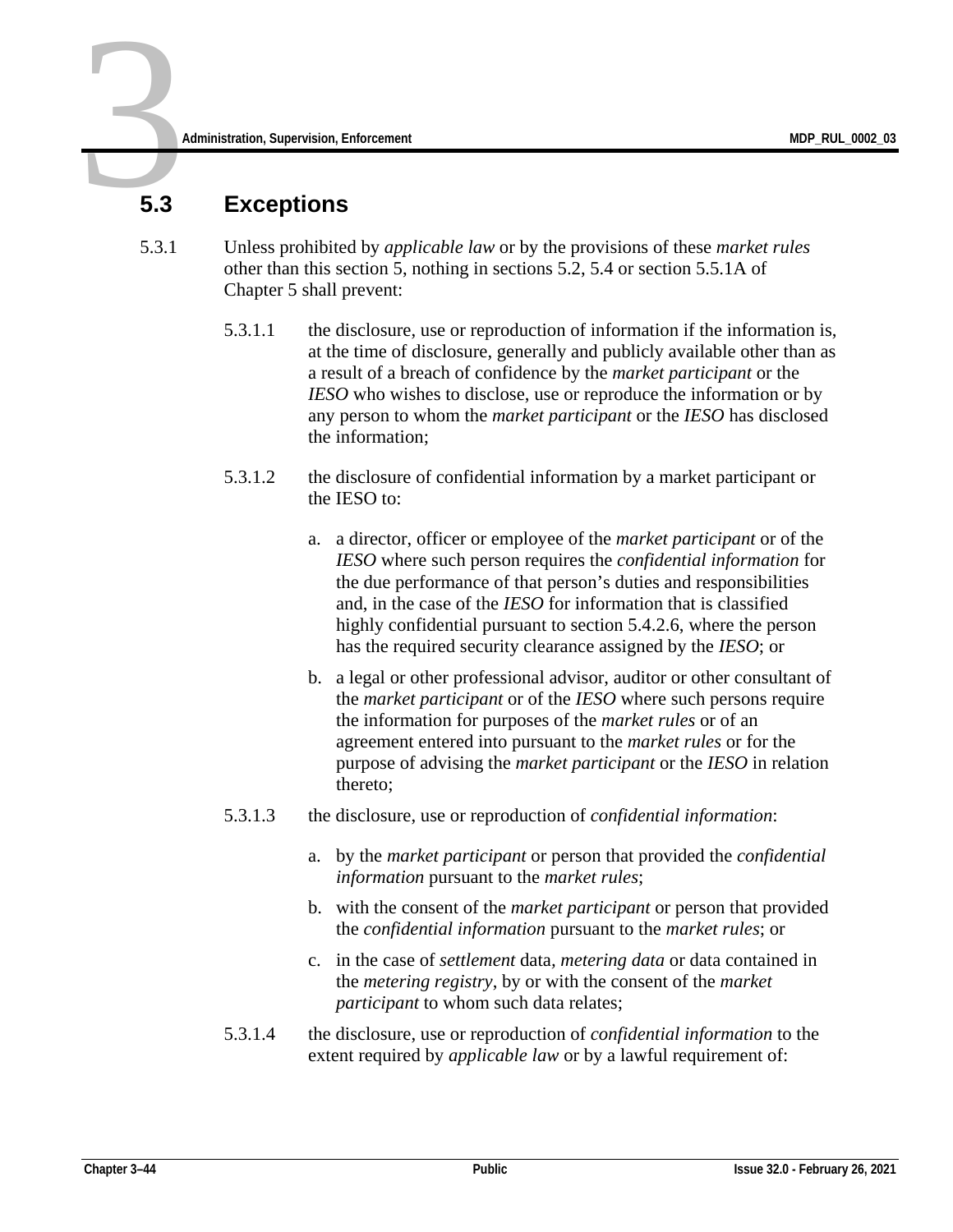- Market Rules for the Ontario Electricity Market<br>
a. any government or governmental body, regulatory body, authority<br>
or agency having jurisdiction over a *market participant* or the a. any government or governmental body, regulatory body, authority or agency having jurisdiction over a *market participant* or the *IESO* or an *affiliate* of a *market participant* or of the *IESO*; or
	- b. any stock exchange having jurisdiction over a *market participant*, the *IESO* or an *affiliate* of a *market participant* or the *IESO*;
	- 5.3.1.5 except as otherwise provided in section 2, the disclosure, use or reproduction of *confidential information* if required in connection with legal proceedings, mediation, arbitration, expert determination or other dispute resolution mechanism relating to the *market rules* or to an agreement entered into pursuant to the *market rules* or for the purpose of advising a person in relation thereto;
	- 5.3.1.5A if required by the *IESO Board* or a committee established by the *IESO Board*, the disclosure, use or reproduction of *confidential information* if required in connection with the issuance of *suspension*, *termination* or *disconnection orders* in respect of one or more *market participants* the revocation of the registration in respect of one or more *metering service providers* and any show cause hearings in respect thereof under section 5.3 of chapter 6 or section 6.2A;
	- 5.3.1.6 the disclosure of *confidential information* if required to ensure the safety of any person, prevent the damage of equipment, prevent the violation of any *applicable law*, or to maintain the *reliability* of the *IESO-controlled grid*;
	- 5.3.1.7 the disclosure, use or reproduction of *confidential information* as an unidentifiable component of an aggregate sum;
	- 5.3.1.8 the disclosure by the *IESO* of *confidential information* to a *transmitter* for the purposes of:
		- a. the safe and reliable management, operation and maintenance of its *transmission system* to the extent that *confidential information* is required pursuant to the terms of the *operating agreement*; or
		- b. the verification or reconciliation of the collection and administration of any applicable *transmission services charges*;
	- 5.3.1.9 the disclosure by the IESO of confidential information to a market participant:
		- a. during an *emergency* or where the *IESO-controlled grid* is in an *emergency operating state* or a *high-risk operating state*; or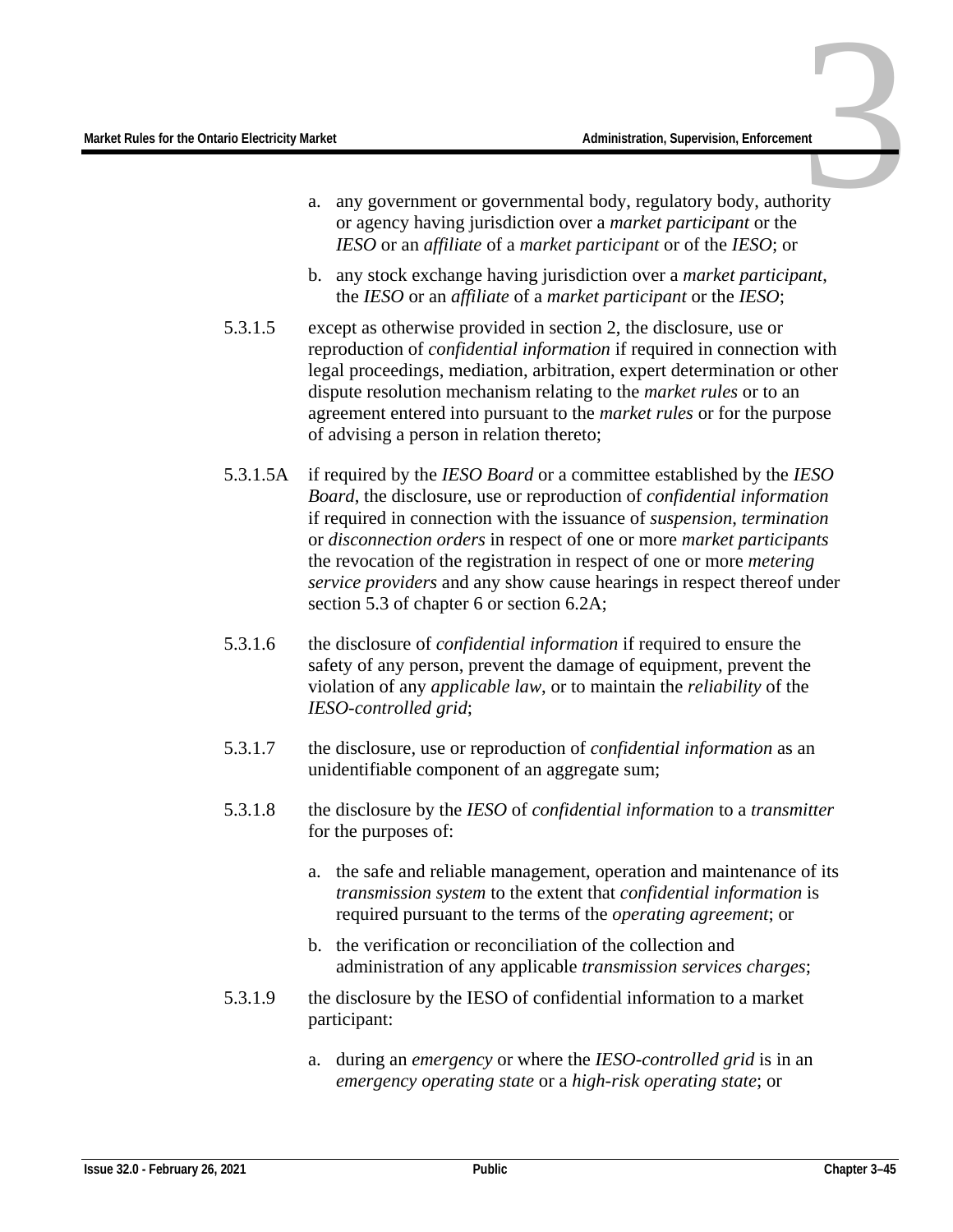Administration, Supervision, Enforcement<br>
3. Where an *emergency*, an *emergency operating state* or a *high-risk*<br> *operating state* is anticipated by the *IESO*; b. where an *emergency*, an *emergency operating state* or a *high-risk operating state* is anticipated by the *IESO*;

to the extent that such disclosure would, in the *IESO's* opinion:

- c. assist the *market participant* in responding to the conditions referred to in sections  $5.3.1.9(a)$  and  $5.3.1.9(b)$ ; or
- d. assist the *IESO* in restoring the *IESO-controlled grid* to a *normal operating state*;
- 5.3.1.10 disclosure by the IESO of confidential information to a standards authority, a control area operator, a security coordinator or an interconnected transmitter;
- 5.3.1.11 disclosure by the IESO of confidential information to the market surveillance panel;
- 5.3.1.12 subject to sections 5.3.7 and 5.3.8, disclosure by the *IESO* of *confidential information* to a *market monitoring unit* relating to an investigation regarding conduct or activities which may have an adverse impact on market efficiency or effective competition; or
- 5.3.1.13 subject to section 5.3.10 and at the sole discretion of the *IESO*, disclosure by the *IESO* of *confidential information* in the form of a *basecase,* for the purposes of conducting reliability based power system studies directly to, or to a consultant of, a *market participant*, a *connection applicant,* or to a person planning to construct or modify a *facility*.
- 5.3.2 Prior to making any disclosure pursuant to section 5.3.1.2(b), the person wishing to disclose the information shall inform the proposed recipient of the confidential nature of the *confidential information* to be disclosed and shall use all reasonable endeavours, including but not limited to the execution of an appropriate confidentiality agreement, to ensure that the recipient keeps the *confidential information* confidential in accordance with the provisions of section 5.2 and does not use the *confidential information* for any purpose other than that permitted under section 5.3.1.2(b).
- 5.3.3 Prior to making any disclosure pursuant to section 5.3.1.4, 5.3.1.5 or 5.3.1.5A, a person being requested or demanded to disclose the *confidential information* shall advise the person affected by the request or demand as soon as reasonably practicable so as where possible to permit the affected person to challenge such request or demand or seek terms and conditions in respect of any such disclosure.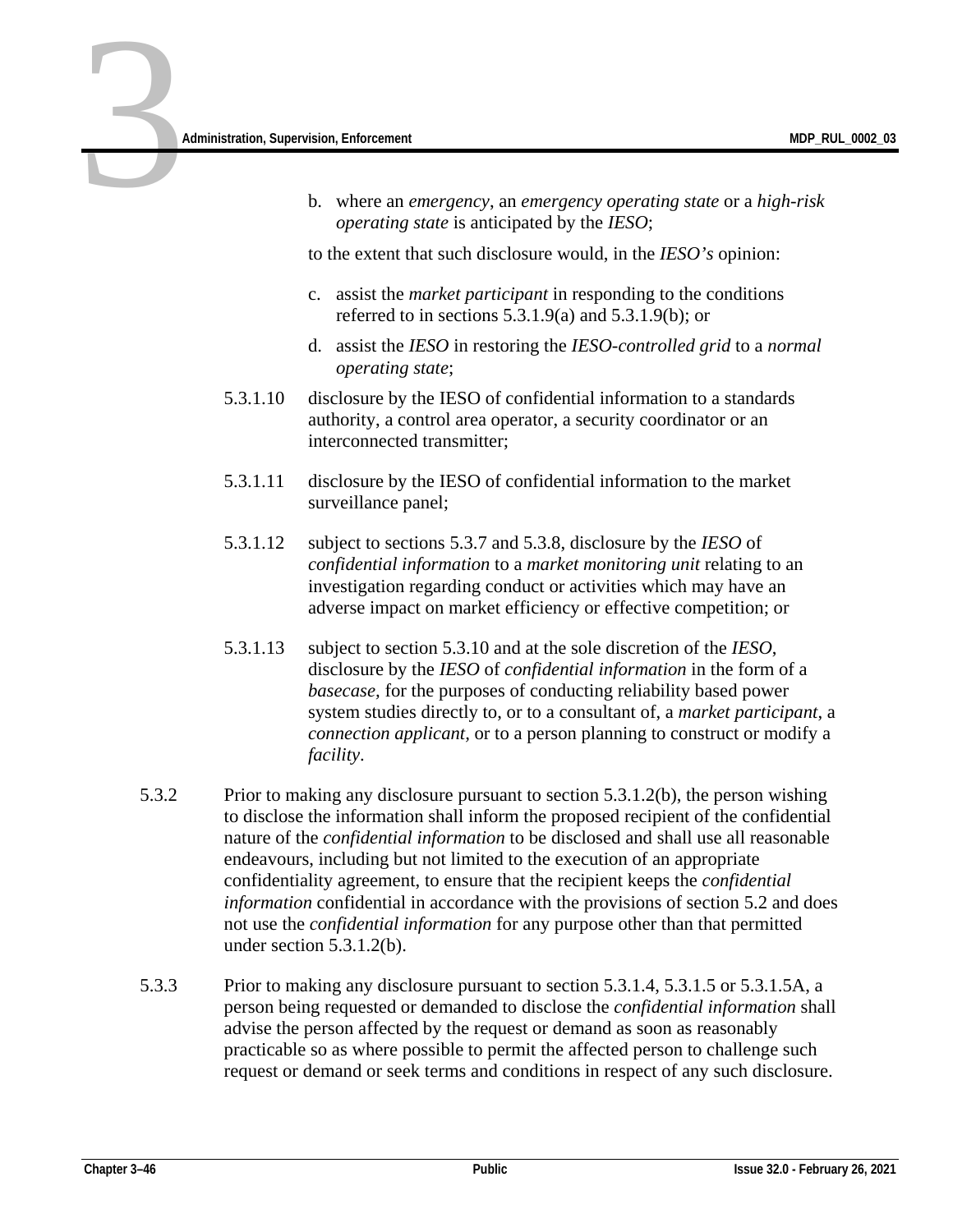- Market Rules for the Ontario Electricity Market<br> **Administration, Supervision, Enforcement**<br>
3.3.4 In making any disclosure pursuant to section 5.3.1.6, the disclosing person shall<br>
advise the person affected by the disclo 5.3.4 In making any disclosure pursuant to section 5.3.1.6, the disclosing person shall advise the person affected by the disclosure as soon as is reasonably practicable and shall use all reasonable endeavours to protect the confidentiality of the *confidential information* insofar as may be reasonably practicable in the circumstances.
	- 5.3.5 Where the *IESO* makes any disclosure pursuant to section 5.3.1.8:
		- 5.3.5.1 [Intentionally left blank section deleted]
		- 5.3.5.2 the *transmitter* to whom the disclosure is made shall use the *confidential information* so disclosed solely for the purposes referred to in section 5.3.1.8 and shall use all reasonable endeavours to protect the confidentiality of such *confidential information*.
	- 5.3.6 Where the *IESO* makes any disclosure pursuant to section 5.3.1.9:
		- 5.3.6.1 the *IESO* shall advise the *market participant* affected by the disclosure as soon as is reasonably practicable in the circumstances; and
		- 5.3.6.2 the *market participant* to whom the disclosure is made shall use the *confidential information* so disclosed solely for the purposes referred to in section 5.3.1.9 and shall use all reasonable endeavours to protect the confidentiality of such *confidential information* as may be reasonably practicable in the circumstances.
	- 5.3.7 Where the *IESO* proposes to disclose any *confidential information* pursuant to section 5.3.1.12 the *IESO* shall either require the *market monitoring unit* to demonstrate that their governing documents limit further disclosure, or enter into a non-disclosure agreement with the *market monitoring unit.* The *market monitoring unit's* governing documents or non-disclosure agreement shall:
		- 5.3.7.1 establish a legally enforceable obligation to treat *confidential information* provided by the *IESO* as confidential. Such obligation shall be of a continuing nature and survive the termination of any investigation for which the *confidential information* has been requested;
		- 5.3.7.2 require the *market monitoring unit* to whom the disclosure is made to promptly notify the *IESO* of any third party requests for additional disclosure of the *confidential information* and seek appropriate relief to prevent or, if it is not possible to prevent, to limit disclosure in the event that a subpoena or other compulsory process seeks to require disclosure of *confidential information* provided by the *IESO*;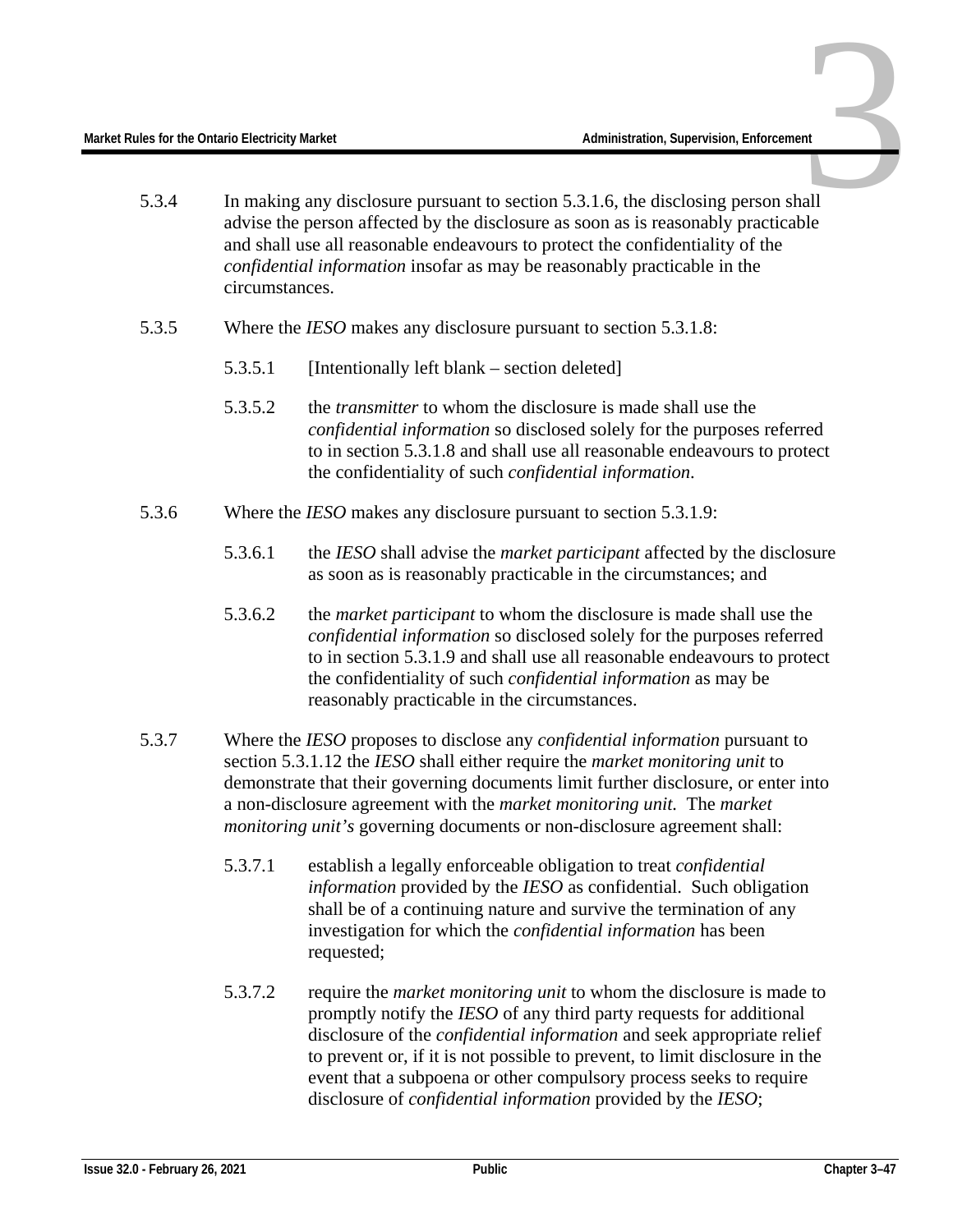- Administration, Supervision, Enforcement<br>
3.3.7.3 require the *market monitoring unit* to whom the disclosure is made to<br>
use the *confidential information* so disclosed solely for the purposes 5.3.7.3 require the *market monitoring unit* to whom the disclosure is made to use the *confidential information* so disclosed solely for the purposes referred to in section 5.3.1.12, and to use all reasonable endeavours to protect the confidentiality of such *confidential information* as may be reasonably practicable in the circumstances; and
	- 5.3.7.4 require the *market monitoring unit* to whom the disclosure is made to destroy or return *confidential information* provided by the *IESO* at the conclusion or resolution of the investigation or five *business days* after a request to destroy or return *confidential information* from the *IESO* is received by the *market monitoring unit*.
	- 5.3.8 Prior to making any disclosure pursuant to section 5.3.1.12, the *IESO* shall advise the *market participant* affected by the request as soon as reasonably practicable so as where possible to permit the affected *market participant* to challenge such request or seek terms and conditions in respect of any such disclosure. The *IESO* shall not be required to advise the affected *market participant* if the *IESO* reasonably determines that such notification will jeopardize the investigation.
		- 5.3.9 *Confidential information* provided by a *market monitoring unit* to the *IESO* shall be destroyed or returned to the *market monitoring unit* that provided the *confidential information* at the conclusion or resolution of the investigation or five *business days* after a request to destroy or return *confidential information* from the *market monitoring unit* is received by the *IESO.*
	- 5.3.10 Prior to making any disclosure pursuant to section 5.3.1.13, the *IESO* shall enter into a non-disclosure agreement directly with, or with the consultant of, a *market participant,* a *connection applicant,* or with a person planning to construct or modify a *facility*. The non-disclosure agreement shall:
		- 5.3.10.1 establish a legally enforceable obligation to treat *confidential information* provided by the *IESO* as confidential. Such obligation shall be of a continuing nature and survive the completion of any reliability based power system study for which the *confidential information* was required;
		- 5.3.10.2 require that the *confidential information* so disclosed is used solely for the purposes referred to in the non-disclosure agreement and in section 5.3.1.13, and to use all reasonable efforts to protect the confidentiality of such *confidential information*; and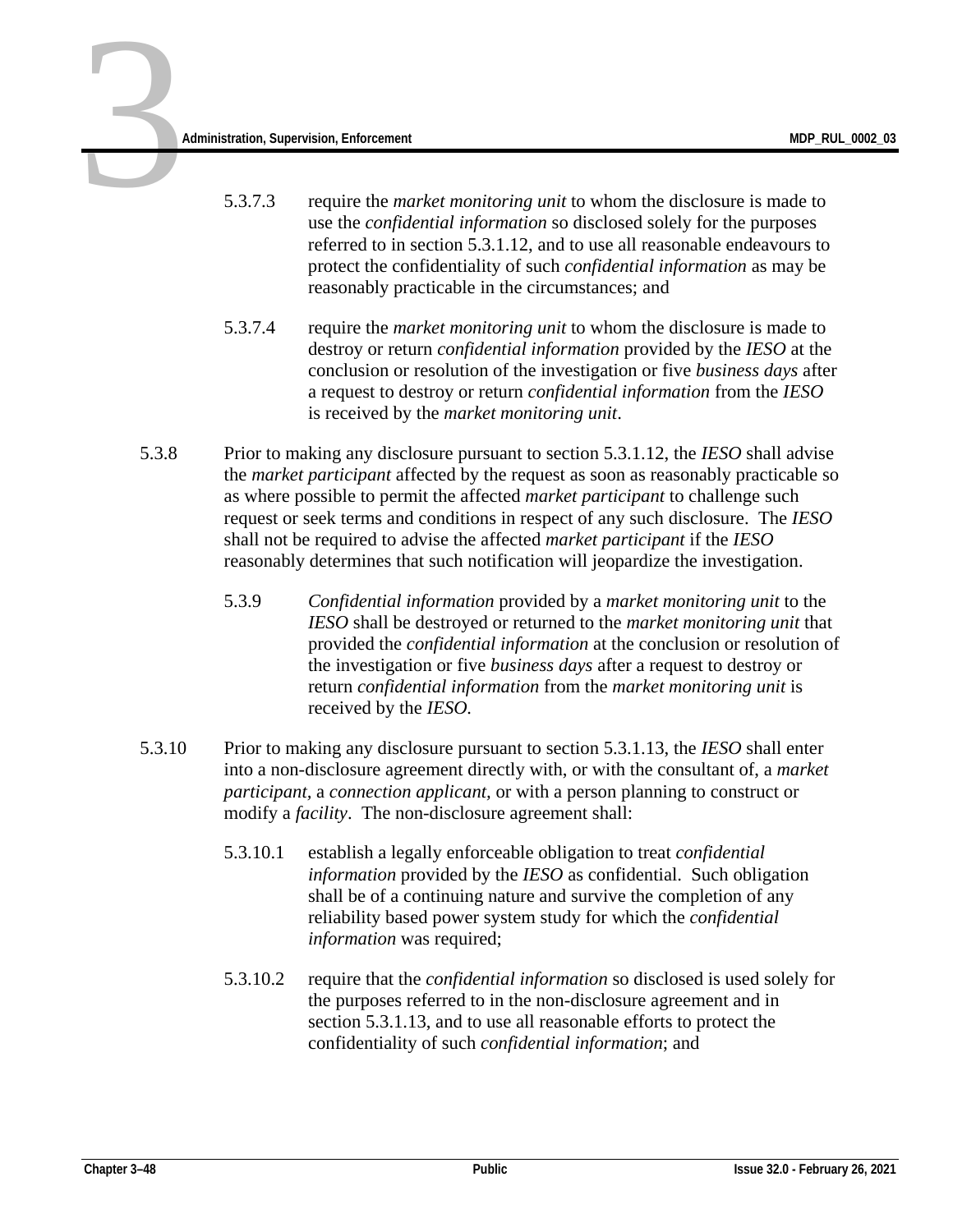5.3.10.3 require the destruction or return of the *confidential information* provided by the *IESO* at the conclusion of the reliability based power system study*,* or five *business days* after a request for the destruction or return of the *confidential information* from the *IESO* is received.

#### **5.4 Classification of Information**

- 5.4.1 The *IESO* shall establish the following three levels of *confidentiality classification* for information that may be in the possession or control of the *IESO*:
	- 5.4.1.1 public;
	- 5.4.1.2 [Intentionally left blank]
	- 5.4.1.3 [Intentionally left blank]
	- 5.4.1.4 [Intentionally left blank]
	- 5.4.1.5 confidential; and
	- 5.4.1.6 highly confidential.
- 5.4.2 Subject to section 5.4.3, information in the possession or control of the *IESO* that is listed in the *information confidentiality catalogue* and that is identified therein as:
	- 5.4.2.1 public is information that is not *confidential information* including, but not limited to, information required by the *market rules* or the *licence*  of the *IESO* to be *published*, and may be disclosed to, accessed by, reproduced or used by any person without restriction;
	- 5.4.2.2 [Intentionally left blank]
	- 5.4.2.3 [Intentionally left blank]
	- 5.4.2.4 [Intentionally left blank]
	- 5.4.2.5 confidential is confidential information that is provided to the IESO by a market participant, a standards authority, a security coordinator, a control area operator, an interconnected transmitter, or that is provided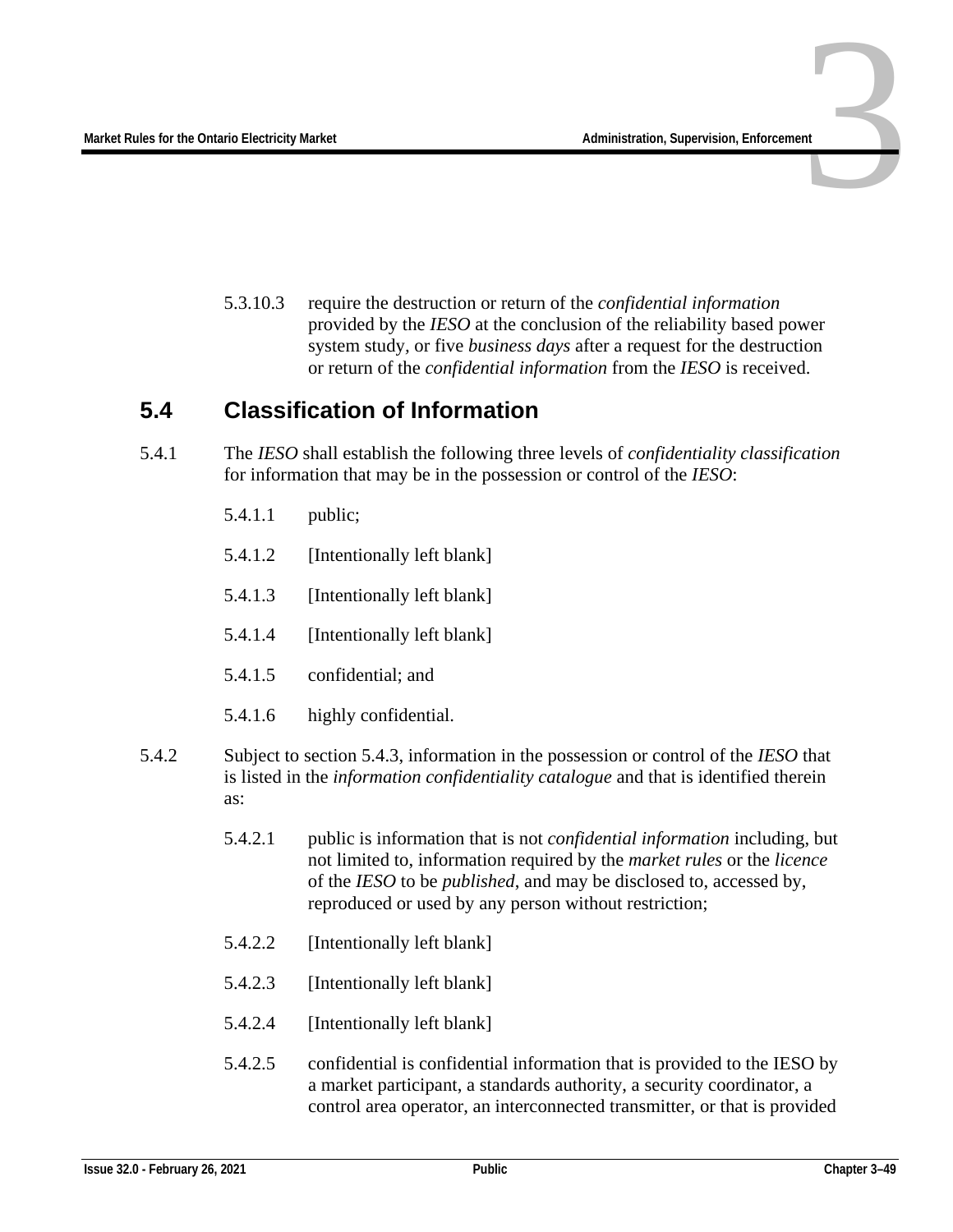Administration, Supervision, Enforcement<br>3<br>4 Administration, Supervision, Enforcement<br>3<br>4 Administration, Supervision, Enforcement<br>3<br>4 Administration of the IESO by a person other than a market participant and that relates to the IESO by a person other than a market participant and that relates to a market participant; or that originates with or is created by the IESO and that relates to a market participant, and may only be disclosed by the IESO to or accessed by:

- a. where the *confidential information* was provided to the *IESO* by a person, that person;
- b. any person that the *IESO* has reasonable grounds to believe has been authorized by the person referred to in section 5.4.2.5(a) to access or receive such *confidential information*;
- c. any authorized person within the *IESO*; and
- d. the *market participant* to whom the *confidential information* relates.
- 5.4.2.6 highly confidential is *confidential information* that is provided to the *IESO* by a *market participant,* or by a person other than a *market participant,* or that originated within or is created by the *IESO*, and requires restricted access within the *IESO*, and may only be disclosed by the *IESO* to or accessed by:
	- a. where the *confidential information* was provided to the *IESO* by a person, that person;
	- b. any person that the *IESO* has reasonable grounds to believe has been authorized by the person referred to in section 5.4.2.6(a) to access or receive such *confidential information*; and
	- c. any person within the *IESO* that has the required security clearance assigned by the *IESO* and requires the *confidential information* for the purpose of the due performance of that person's duties and responsibilities.

#### 5.4.3 Where:

5.4.3.1 the *information confidentiality catalogue* provides, in respect of any particular item of *confidential information*, that such *confidential information* is to be automatically re-classified within a different *confidentiality classification* following the expiry of the period of time identified in the *information confidentiality catalogue*, such *confidential information* shall be deemed for all purposes to be reclassified within such other *confidentiality classification* on and after the expiry of such period of time;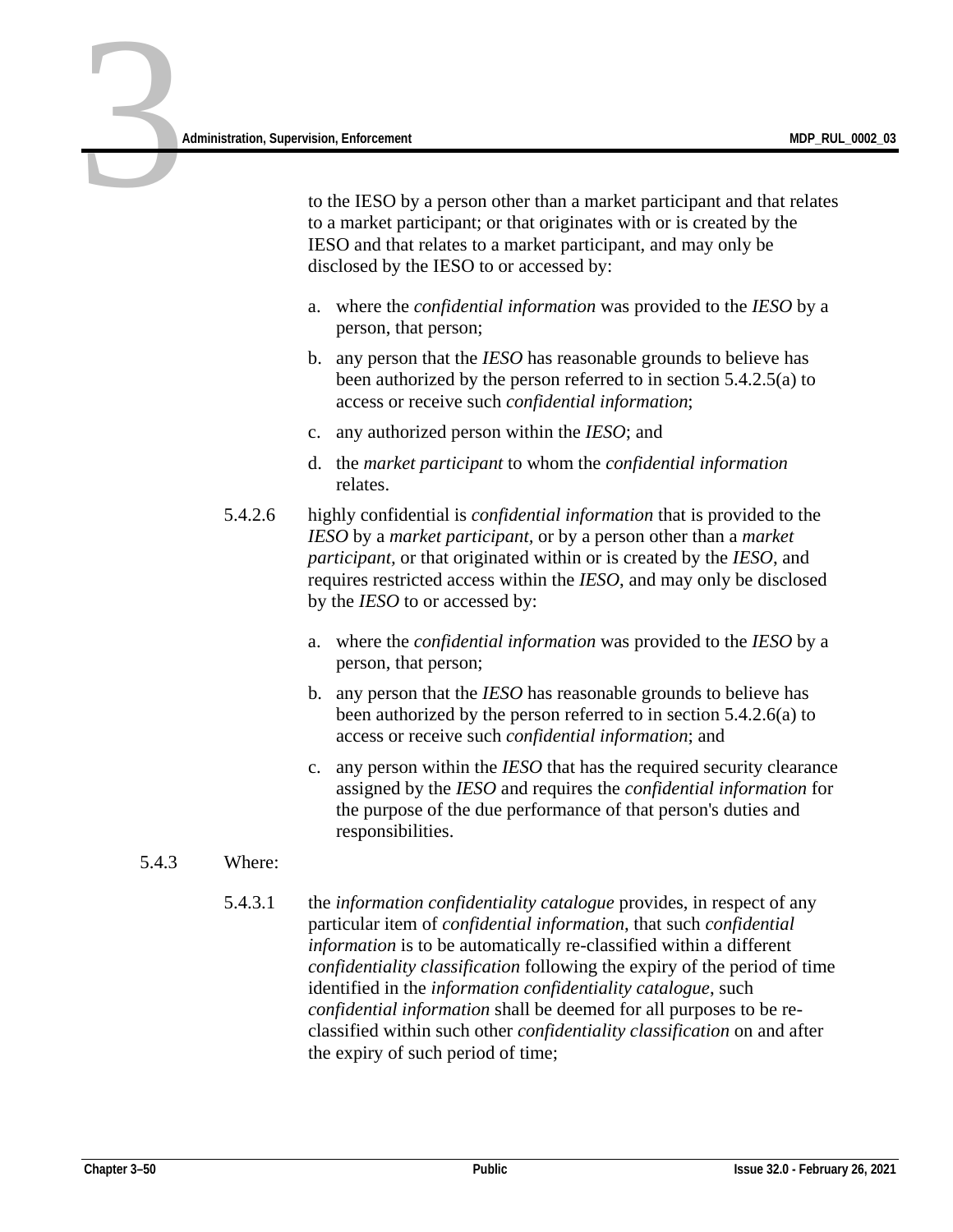- **Market Rules for the Ontario Electricity Market**<br>
5.4.3.2 *confidential information* is re-classified by the *IESO* within a different<br>
confidentiality classification in accordance with any one of 5.4.3.2 *confidential information* is re-classified by the *IESO* within a different *confidentiality classification* in accordance with any one of sections 5.5.3 to 5.5.6, such *confidential information* shall be deemed for all purposes to be re-classified within such other *confidentiality classification* on and after the date of such re-classification.
	- 5.4.4 Where the *IESO* amends the *information confidentiality catalogue* to include an additional item of information, the *IESO* shall classify such information within the *confidentiality classification* that is, in the *IESO's* opinion, appropriate having regard to:
		- 5.4.4.1 the adverse impact that disclosure of the information may reasonably be expected by the *IESO* to have on:
			- a. the person that provides the information;
			- b. the person to whom the information relates or such other person as the *IESO* has reasonable grounds to believe may be adversely affected by disclosure of the information;
			- c. the efficient operation of the *IESO-administered markets*;
			- d. the *reliable* operation of the *IESO-controlled grid*;
			- e. the *IESO*; and
			- f. the security of the *integrated power system*, the *IESO-administered markets* or those of neighbouring jurisdictions.
		- 5.4.4.2 [Intentionally left blank]
		- 5.4.4.3 [Intentionally left blank]
		- 5.4.4.4 [Intentionally left blank]
		- 5.4.4.5 [Intentionally left blank]
		- 5.4.4.6 the proprietary nature and degree of confidentiality of the information, to the extent known by the *IESO*; and
		- 5.4.4.7 the *IESO's* obligations relating to confidentiality of and access to information under the *market rules*, *applicable law* or any agreement to which the *IESO* is a party.
	- 5.4.5 Where a *market participant* provides to the *IESO* information that is not listed in the *information confidentiality catalogue*, the *IESO* shall: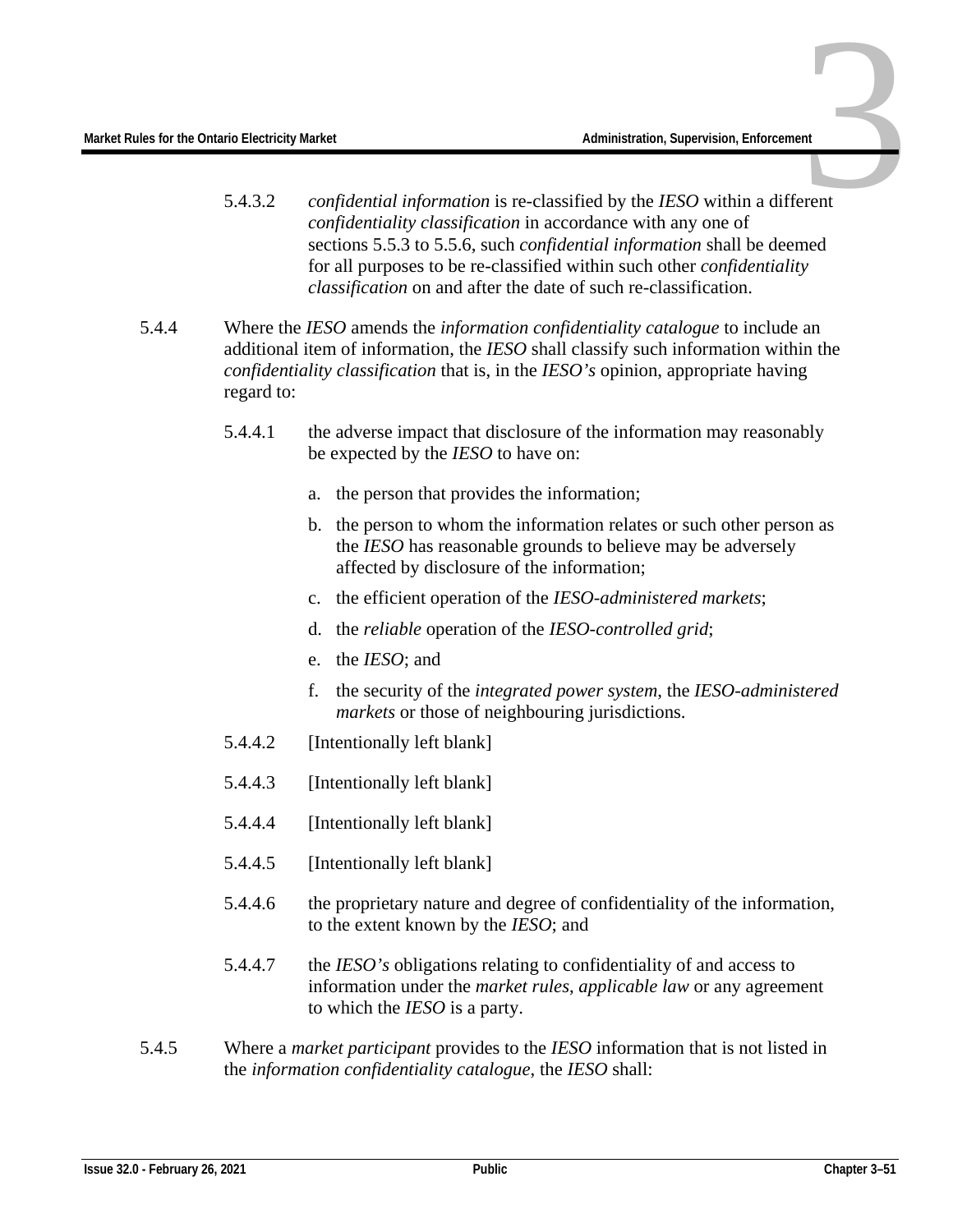- Administration, Supervision, Enforcement<br>
3.4.5.1 subject to sections 5.4.6, 5.4.7, 5.4.9.2 and 5.4.10, classify that<br>
information within the *confidentiality classification* designated by the 5.4.5.1 subject to sections 5.4.6, 5.4.7, 5.4.9.2 and 5.4.10, classify that information within the *confidentiality classification* designated by the *market participant* in accordance with section 5.4.11 at the time that it provides such information to the *IESO* or pursuant to section 5.4.9.2(b); and
	- 5.4.5.2 respect any restrictions requested by the person to be imposed in respect of the disclosure, use, reproduction or provision of access to such information that are additional to the restrictions pertaining to that *confidentiality classification* as described in section 5.4.2 unless, in the *IESO's* opinion, such additional restrictions:
		- a. would interfere with the ability of the *IESO* to maintain the *reliability* of the *IESO-controlled grid* or to operate the *IESOadministered markets* in an efficient manner; or
		- b. are inconsistent with the *IESO's* obligations relating to confidentiality of and access to information under the *market rules*, *applicable law* or any agreement to which the *IESO* is a party.
	- 5.4.6 Where the *IESO* disagrees with the *confidentiality classification* designated by a *market participant* pursuant to section 5.4.5.1, the *IESO* shall so notify the *market participant*, which notice shall specify:
		- 5.4.6.1 the grounds upon which the *IESO* disagrees with the *confidentiality classification* designated by the *market participant*;
		- 5.4.6.2 the *confidentiality classification* that the *IESO* considers to be appropriate for the information; and
		- 5.4.6.3 the time within which the *market participant* may make representations to the *IESO* in support of the *confidentiality classification* designated by it.
	- 5.4.7 Following the time noted in section 5.4.6.3, and after consideration of any representations made by the *market participant* pursuant to that section, the *IESO* shall:
		- 5.4.7.1 where it agrees with the *confidentiality classification* designated by the *market participant*, classify the information within such *confidentiality classification*; or
		- 5.4.7.2 where it continues to disagree with the *confidentiality classification* designated by the *market participant*, classify the information within the *confidentiality classification* referred to in section 5.4.6.2 or,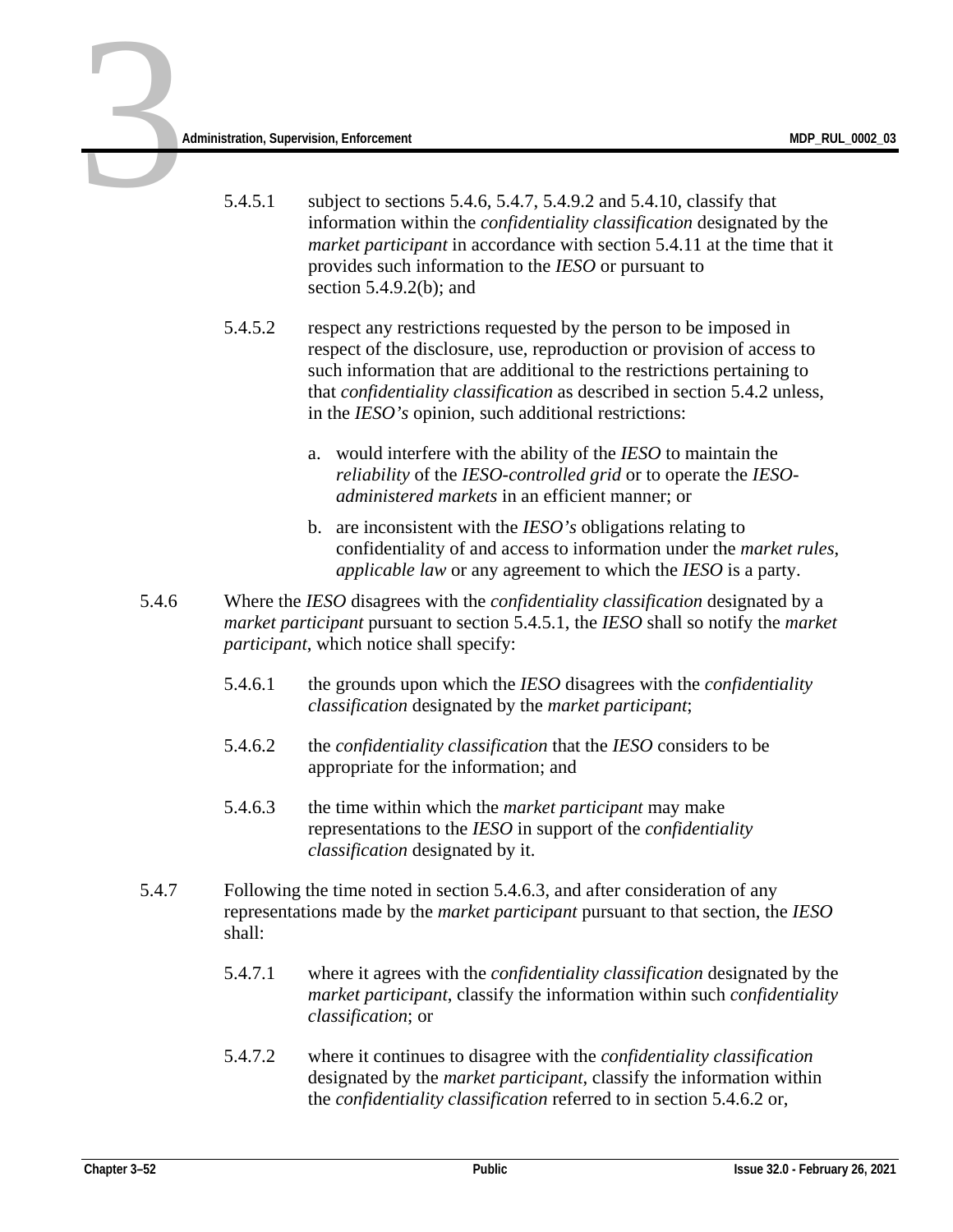Market Rules for the Ontario Electricity Market<br>
Subject to section 5.4.8, such other *confidentiality classification* that<br>
the *IESO* considers to be appropriate for the information, subject to section 5.4.8, such other *confidentiality classification* that the *IESO* considers to be appropriate for the information,

and shall so notify the *market participant*.

- 5.4.8 For the purposes of section 5.4.7.2, the *IESO* shall not classify the information within a *confidentiality classification* other than the *confidentiality classification* referred to in section 5.4.6.2 unless such other *confidentiality classification* has, pursuant to section 5.4.2, associated with it provisions relating to disclosure and access that are more restrictive than those associated with the *confidentiality classification* referred to in section 5.4.6.2.
- 5.4.9 Where a *market participant* fails to designate a *confidentiality classification* for information submitted to the *IESO* pursuant to section 5.4.5.1 at the time at which it submits such information to the *IESO*, the *IESO* shall:
	- 5.4.9.1 as soon as reasonably practicable following receipt of the information, notify the *market participant* that it must, within five *business days* of the date of receipt of the notice, designate a *confidentiality classification* for the information, failing which the *IESO* will classify the information within the confidential *confidentiality classification*; and
	- 5.4.9.2 temporarily classify the information within the confidential *confidentiality classification* until:
		- a. the expiry of the period referred to in section 5.4.9.1 or within such longer period of time as may be agreed between the *IESO* and the *market participant*; or
		- b. the date on which the *market participant* designates a *confidentiality classification* for the information,

whichever is the earlier.

- 5.4.10 Where a *market participant* fails to designate a *confidentiality classification* for information submitted to the *IESO* pursuant to section 5.4.5.1 within the time referred to in section 5.4.9.2(a), the *IESO* shall classify the information within the confidential *confidentiality classification*.
- 5.4.11 For the purposes of sections 5.4.5.1 and 5.4.9.2(b), a *market participant* shall designate the *confidentiality classification* for information submitted pursuant to those sections having regard to: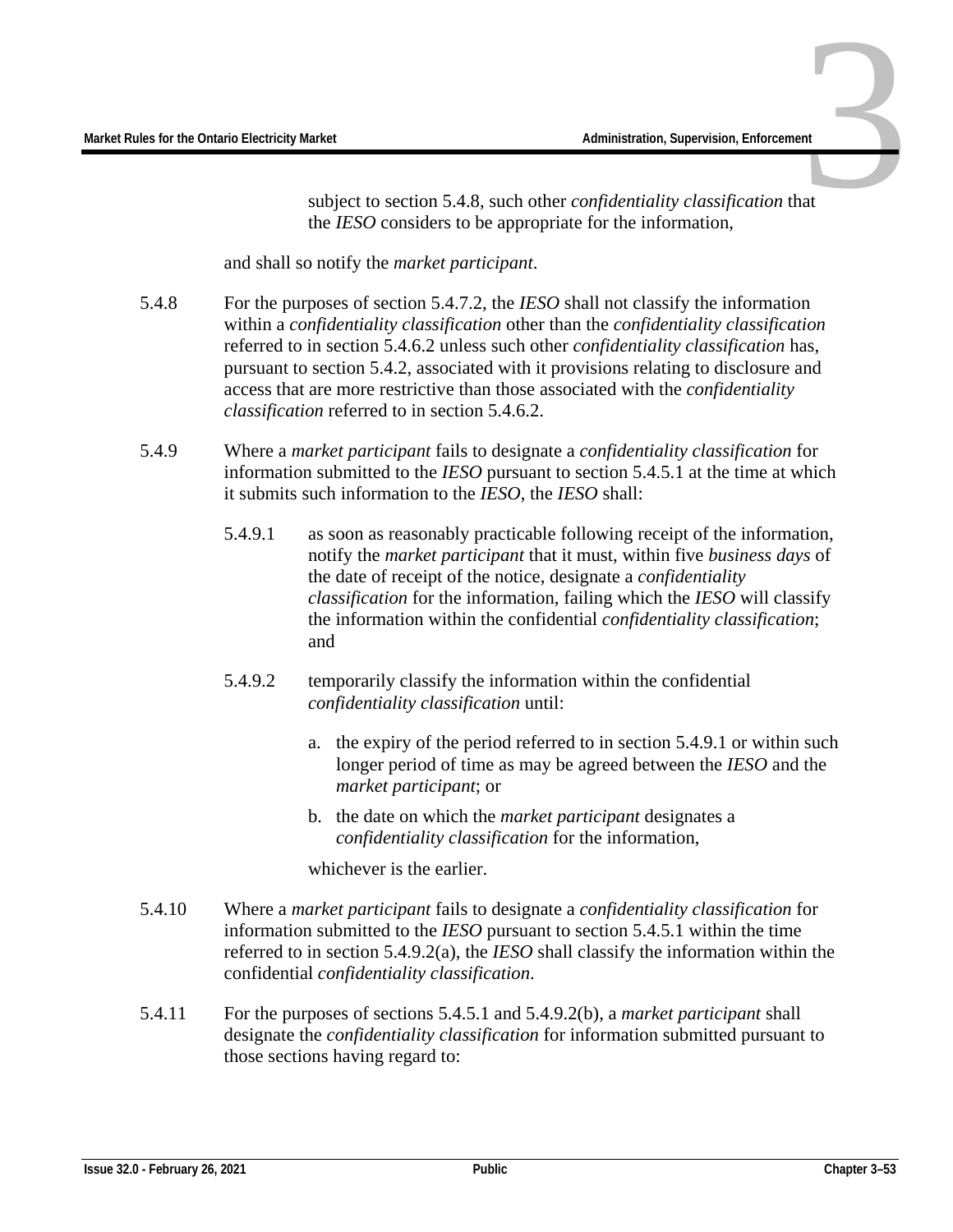- Administration, Supervision, Enforcement<br>
3.4.11.1 the adverse impact that disclosure of the information may reasonably<br>
be expected by the *market participant* to have on itself; 5.4.11.1 the adverse impact that disclosure of the information may reasonably be expected by the *market participant* to have on itself;
	- 5.4.11.2 the adverse impact that disclosure of the information may reasonably be expected by the *market participant* to have on any person to whom the information relates or on such other person as the *market participant* may have reasonable grounds to believe may be adversely affected by disclosure of the information;
	- 5.4.11.3 the proprietary nature and degree of confidentiality of the information; and
	- 5.4.11.4 the *market participant's* obligations relating to confidentiality of and access to information under the *market rules*, *applicable law* or any agreement to which the *market participant* is a party.

#### **5.5 Reclassification of Information**

- 5.5.1 The *confidentiality classification* of any *confidential information* that is referred to in the *information confidentiality catalogue*, that is in the possession or control of the *IESO* and that has not been automatically re-classified in accordance with section 5.4.3.1 shall be reviewed by the *IESO*:
	- 5.5.1.1 in the case of *confidential information* other than *confidential information* classified as highly confidential, no less than once in every three calendar years; and
	- 5.5.1.2 in the case of *confidential information* classified by the *IESO* as highly confidential, no less than once in every seven calendar years,

with a view to determining, in accordance with section 5.5.2, whether the *confidential information* can be re-classified within a *confidentiality classification*  that has, pursuant to section 5.4.2, associated with it provisions relating to disclosure or access that are less restrictive than those associated with the existing *confidentiality classification*.

- 5.5.2 The *IESO* shall make the determination referred to in section 5.5.1 having regard to the factors noted in section 5.4.4.
- 5.5.3 Where the *IESO* determines, in accordance with the review conducted pursuant to section 5.5.1 that *confidential information* can be re-classified within another *confidentiality classification* that has, pursuant to section 5.4.2, associated with it provisions relating to disclosure or access that are less restrictive than the existing *confidentiality classification*, the *IESO* shall: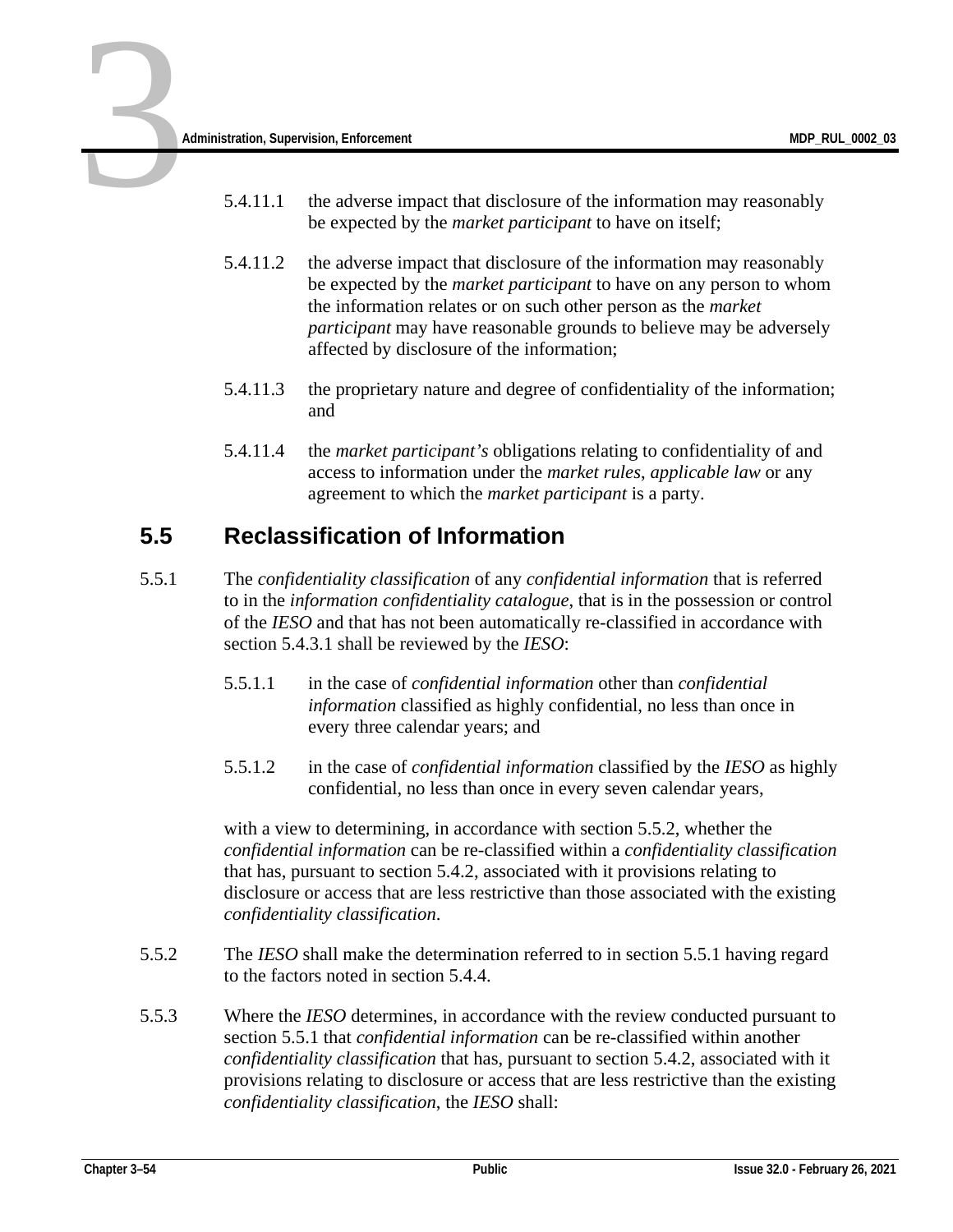- Market Rules for the Ontario Electricity Market<br>
5.5.3.1 [Intentionally left blank]<br> **Administration, Supervision, Enforcement** 5.5.3.1 [Intentionally left blank]
	- 5.5.3.2 [Intentionally left blank]
	- 5.5.3.3 where the *confidential information* was provided by a *market participant* or relates to a particular *market participant*, notify the *market participant* that provided the *confidential information* or to which the *confidential information* relates of its intention to re-classify the *confidential information*, which notice shall specify:
		- a. the grounds upon which the *IESO* has determined it appropriate to re-classify the *confidential information*;
		- b. the *confidentiality classification* that the *IESO* considers appropriate for purposes of the re-classification of the *confidential information*; and
		- c. the time within which the *market participant* may object to the reclassification of the *confidential information*.
	- 5.5.4 Where:
		- 5.5.4.1 a *market participant* fails, within the time referred to in section 5.5.3.3(c), to object to the re-classification of *confidential information* that relates to it but that was not provided by it to the *IESO*, the *IESO* may re-classify the information within the *confidentiality classification* referred to in section 5.5.3.3(b) or within such other *confidentiality classification* that has, pursuant to section 5.4.2, associated with it provisions relating to disclosure or access that are more restrictive than the *confidentiality classification* referred to in section 5.5.3.3(b), and shall notify the *market participant*  accordingly;
		- 5.5.4.2 a *market participant* fails, within the time referred to in section 5.5.3.3(c), to object to the re-classification of *confidential information* that was provided by it to the *IESO*, the *IESO* shall not reclassify the *confidential information*; or
		- 5.5.4.3 a *market participant* objects to the re-classification of *confidential information* within the time referred to in section 5.5.3.3(c), the *IESO* shall not re-classify the *confidential information* except as may be agreed between the *IESO* and the *market participant*.
	- 5.5.5 The *IESO* shall, at the request of a *market participant*, re-classify *confidential information* provided by that *market participant* within a *confidentiality*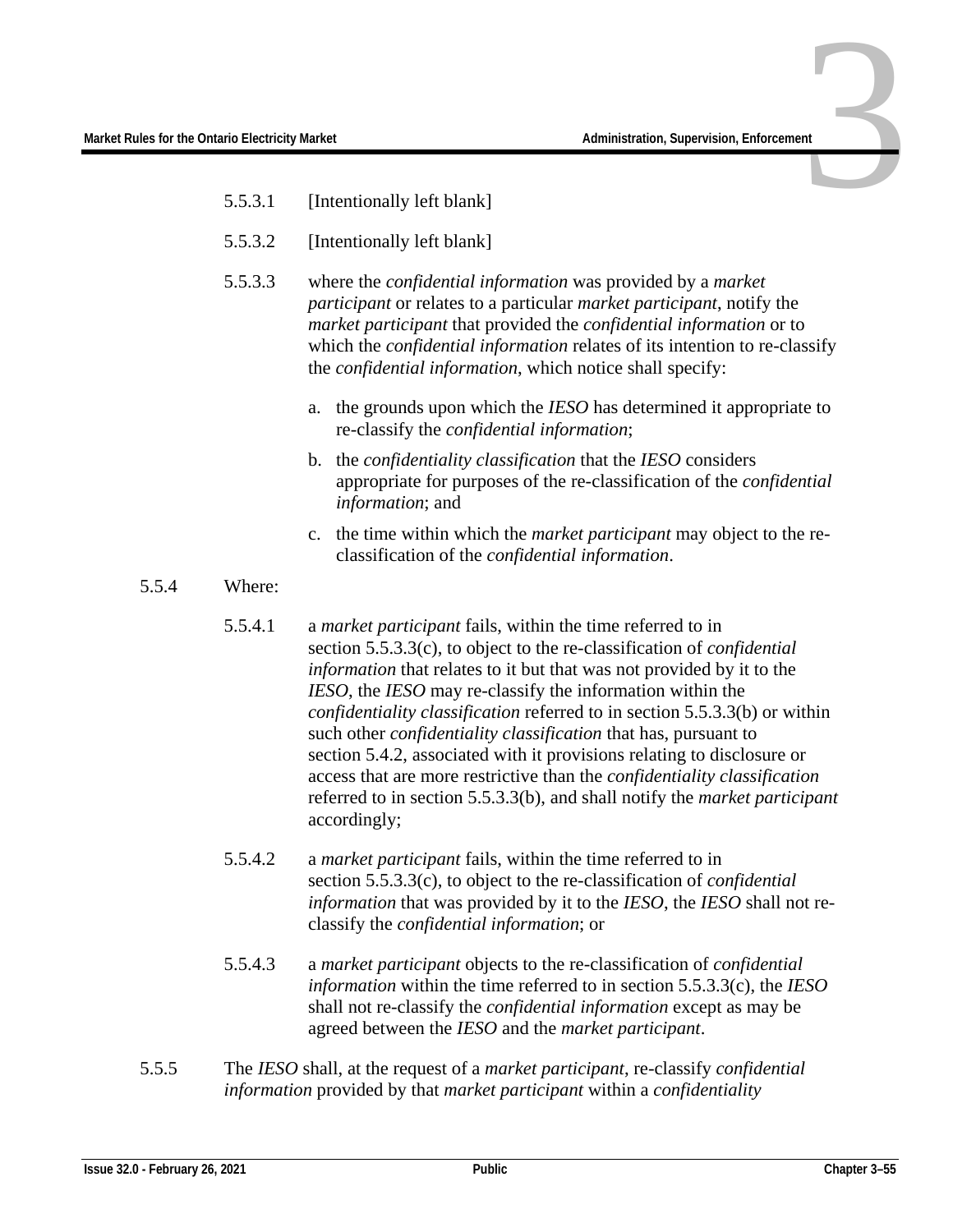Administration, Supervision, Enforcement<br> *Classification* that has, pursuant to section 5.4.2, associated with it provisions<br>
relating to disclosure or access that are less restrictive than the existing *classification* that has, pursuant to section 5.4.2, associated with it provisions relating to disclosure or access that are less restrictive than the existing *confidentiality classification* provided that the *IESO* is satisfied that such reclassification would not be inconsistent with the factors referred to in section 5.4.4.

- 5.5.6 Where a *market participant* indicates, at the time at which it designates a *confidentiality classification* for *confidential information* pursuant to section 5.4.5.1, that the *confidential information* may be automatically reclassified within a *confidentiality classification* that has, pursuant to section 5.4.2, associated with it provisions relating to disclosure or access that are less restrictive than the existing *confidentiality classification*, the *IESO* shall reclassify such *confidential information* accordingly provided that the *IESO* is satisfied that such re-classification would not be inconsistent with the factors referred to in section 5.4.4.
- 5.5.7 Amendments to the *information confidentiality catalogue* shall be subject to review by the *technical panel* and approval by the *IESO Board* until the end of 2003.

#### **5.6 Cost of Access and Electronic Data Sharing**

- 5.6.1 Nothing in this section 5 shall prevent information which is made available by means of electronic communications from being provided on a read-only basis.
- 5.6.2 Each *market participant* and any other person accessing, retrieving or storing information *published* or otherwise made available by the *IESO* shall be responsible for its own costs of accessing, retrieving or storing such information.

#### **5.7 Conditions of Access**

- 5.7.1 Where a request for access to or disclosure of information in the possession or control of the *IESO* is made by a *market participant* pursuant to these *market rules*, the *IESO* shall only provide such access or disclosure if:
	- 5.7.1.1 the *IESO* is satisfied that it is not precluded by these *market rules* from providing such access or disclosure to the *market participant;* and
	- 5.7.1.2 the provision of such access or disclosure would not impose a significant burden on the *IESO*, having regard to the *IESO's* resources.
- 5.7.2 Where the *IESO* makes *confidential information* accessible by means of electronic communications, the *IESO* shall implement access control protocols that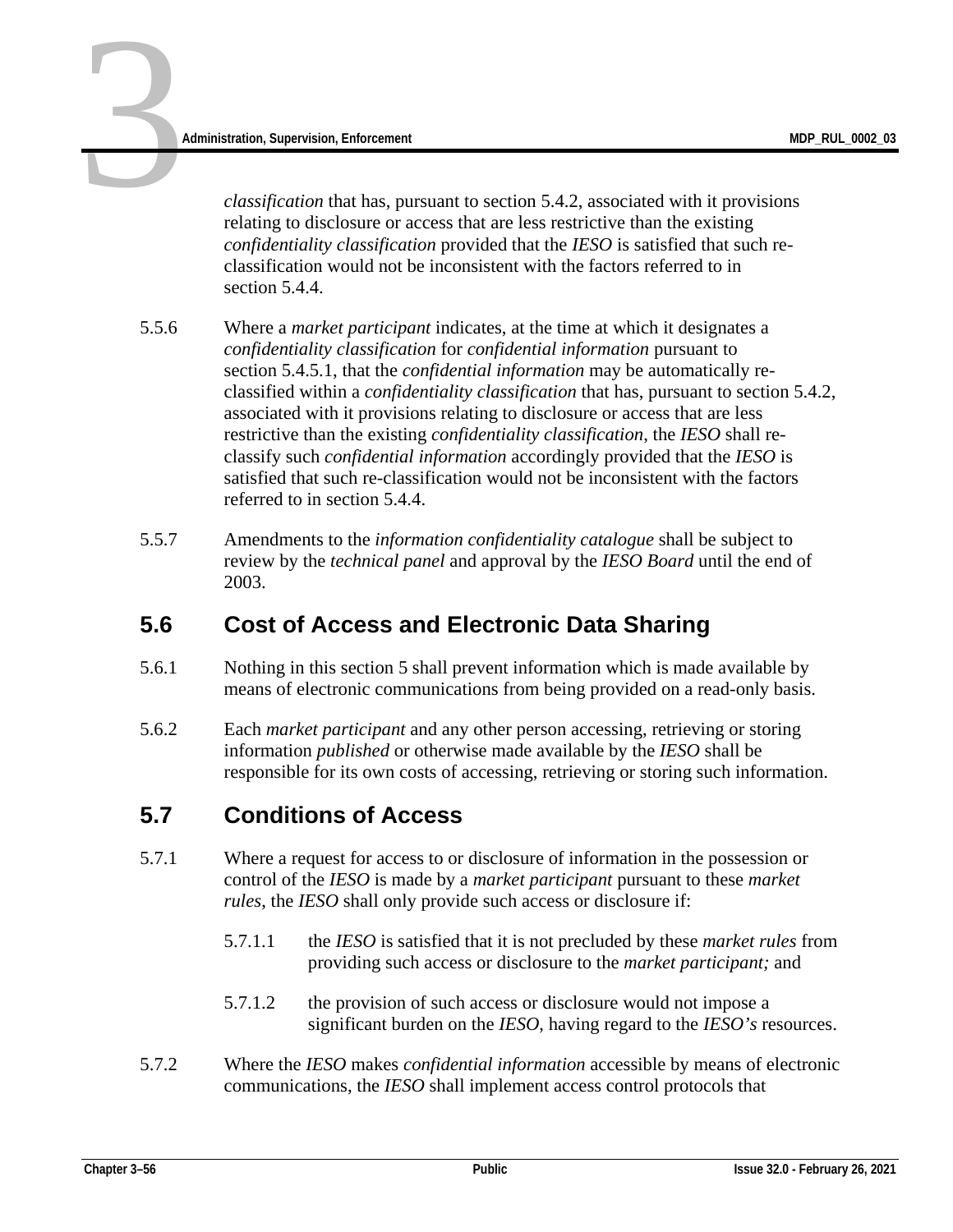**Market Rules for the Ontario Electricity Market**<br> **Administration, Supervision, Enforcement**<br>
differentiate between *market participants* but that need not differentiate between<br>
individuals, whether within the same *mark* differentiate between *market participants* but that need not differentiate between individuals, whether within the same *market participant* or otherwise.

### **6. Enforcement**

#### **6.1 Introduction**

- 6.1.1 This section sets forth the rules pursuant to which the *IESO* shall monitor, assess and enforce compliance with the *market rules*, including by means of the imposition of financial penalties, the issuance of non-compliance letters, *suspension orders, termination orders* and *disconnection orders* and the taking of such other enforcement actions as provided for in these *market rules*.
- 6.1.2 The *IESO* shall undertake such monitoring as it considers necessary to determine whether *market participants* are complying with the *market rules*.

#### **6.2 Procedures Concerning Alleged Breaches of the Market Rules**

- 6.2.1 This section shall not apply to the issuance by the *IESO* of a *suspension order* or *termination order*, which shall be governed by the provisions of section 6.3A or 6.4, respectively, or to the issuance by the *IESO* of an order referred to in section 6.2A.1, which shall be governed by the applicable provisions of section 6.2A and 6.5.
- 6.2.1A This section 6 shall not apply in respect of:
	- 6.2.1A.1 a breach of any performance standard set forth in the *market rules*; or
	- 6.2.1A.2 a failure to pass a test set forth in the *market rules* or, where applicable, the *Ontario power system restoration plan*,

by an *ancillary service provider* in the provision of *regulation* or *black start capability* under a *contracted ancillary service* contract, which shall be governed, by the provisions of section 7 and by the provisions of sections 4.10.2.1 and 4.10.2.2 of Chapter 5.

6.2.2 Where the *market rules* provide for consequences or sanctions in respect of a breach by a *market participant* of a particular *market rule* or *market rules*, those consequences or sanctions shall apply in the circumstances and in the manner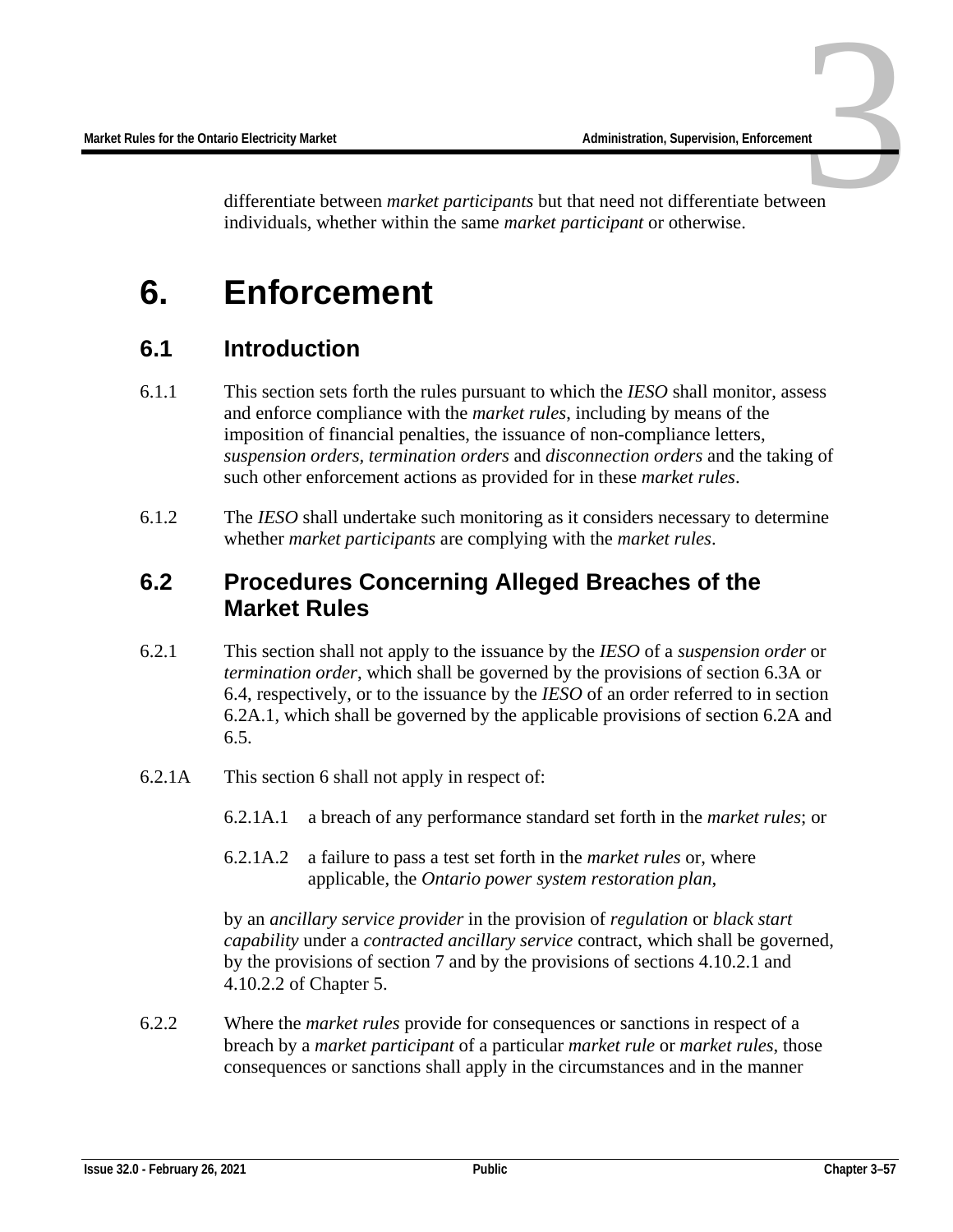Administration, Supervision, Enforcement<br>
provided for in the relevant sections of the *market rules* in addition to such<br>
sanctions as may be imposed pursuant to this section 6.2. provided for in the relevant sections of the *market rules* in addition to such sanctions as may be imposed pursuant to this section 6.2.

- 6.2.3 If the *IESO* considers, on its own initiative or upon receipt of written information from any person, that a *market participant* may have breached or may be breaching the *market rules* and that, in the circumstances and if the breach is established, it would be appropriate that a sanction or sanctions be imposed on that *market participant*, the *IESO* shall notify the *market participant* of:
	- 6.2.3.1 details of the alleged breach and of the time within which the breach must be remedied;
	- 6.2.3.2 details of the evidence on the basis of which the *IESO* considers that the *market participant* may have breached or may be breaching the *market rules*;
	- 6.2.3.3 details of the sanctions which may be imposed if the breach is established;
	- 6.2.3.4 the time within which the *market participant* may make written representations in response to the allegations; and
	- 6.2.3.5 the right of the *market participant* to request a meeting with the *IESO* to discuss the matter.
- 6.2.4 Following expiry of the time noted in section 6.2.3.4, and after consideration of any representations made by the *market participant* pursuant to that section, the *IESO* may:
	- 6.2.4.1 determine that the *market participant* has not breached the *market rules*;
	- 6.2.4.2 subject to section 6.2.5, determine that the *market participant* is in breach of the *market rules*;
	- 6.2.4.3 request that the *market participant* provide further information in relation to the alleged breach; or
	- 6.2.4.4 conduct such further investigation into the matter as the *IESO* determines appropriate.
- 6.2.5 Where a *market participant* has requested a meeting pursuant to section 6.2.3.5, the *IESO* shall provide the *market participant* with a reasonable opportunity to meet with the *IESO* to discuss the allegations. In such case, the *IESO* shall not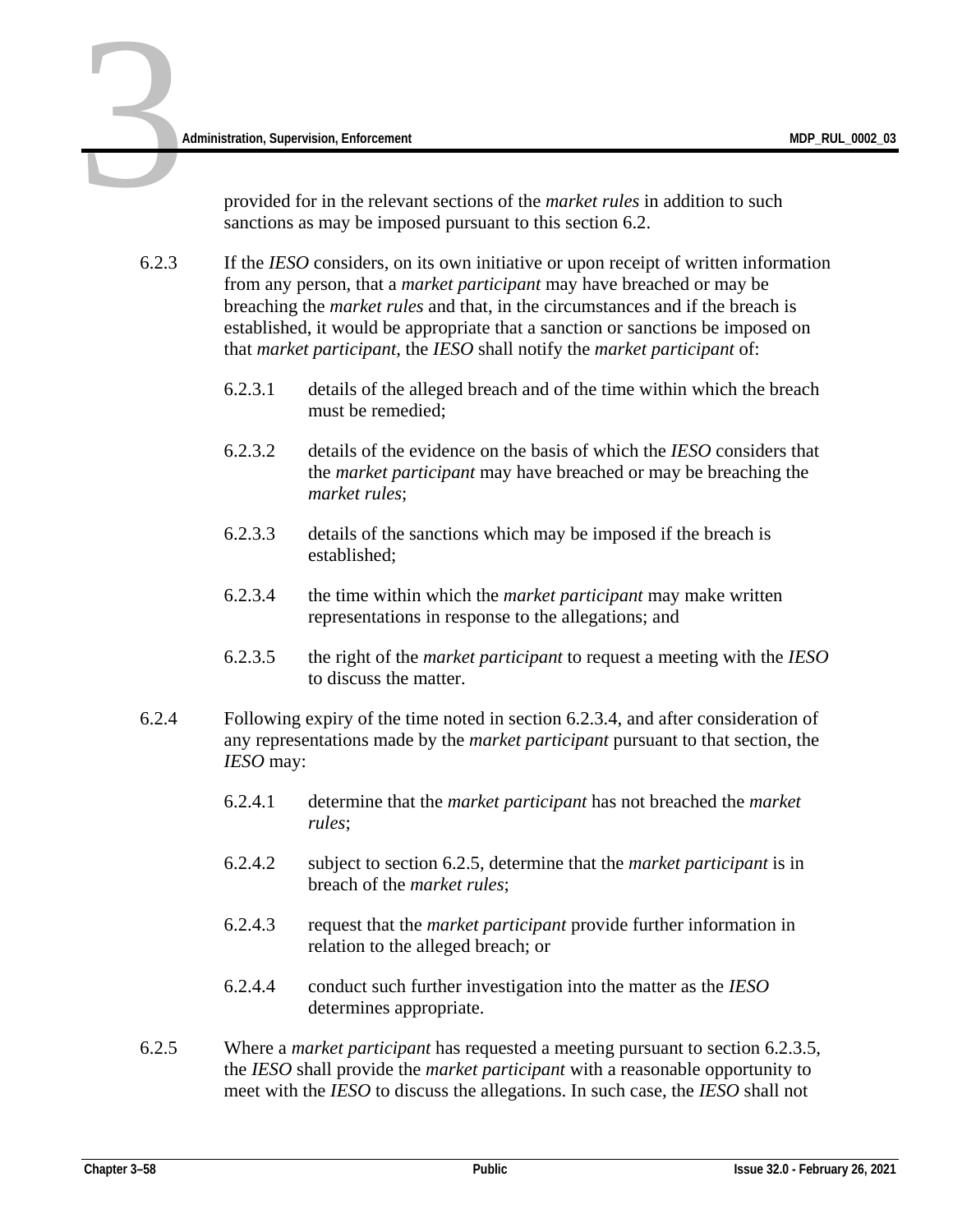Market Rules for the Ontario Electricity Market<br>
make the determination noted in section 6.2.4.2 until such reasonable opportunity<br>
has been given. make the determination noted in section 6.2.4.2 until such reasonable opportunity has been given.

- 6.2.6 A *market participant* shall comply with any request for information made by the *IESO* pursuant to section 6.2.4.3.
- 6.2.7 Subject to section 6.2.7A, where the *IESO* determines that a *market participant* has breached the *market rules*, the *IESO* may by order do any one or more of the following:
	- 6.2.7.1 direct the *market participant* to do, within a specified period, such things as may be necessary to comply with the *market rules*;
	- 6.2.7.2 direct the *market participant* to cease, within a specified period, the act, activity or practice constituting the breach;
	- 6.2.7.3 impose additional or more stringent record-keeping or reporting requirements on the *market participant*;
	- 6.2.7.4 issue a non-compliance letter in accordance with section 6.6;
	- 6.2.7.5 impose financial penalties in accordance with section 6.6 indicating the time within which payment of the financial penalty must be made to the *IESO*, provided that no such penalties shall be imposed unless the *IESO* is satisfied that the breach could have been avoided by the exercise of due diligence by the *market participant* or that the *market participant* acted intentionally; or
	- 6.2.7.6 take such other action as may be provided for in Appendix 3.1 in respect of the *market rule* that has been breached by the *market participant*.
	- 6.2.7.7 [Intentionally left blank section deleted]
- 6.2.7A If the *IESO* is satisfied that the *market participant* has breached section 10A of Chapter 1, and the *IESO* proposes to issue one or more orders under section 6.2.7, the *IESO* shall serve a *notice of intention* on the *market participant* in accordance with section 6.2B. The *IESO* may include in the *notice of intention* any or all alleged breaches of the *market rules* that were included in the notice issued under section 6.2.3. If the *IESO* does not include in the *notice of intention* an alleged breach described in the notice issued under section 6.2.3, excluding an alleged breach of section 10A of Chapter 1, then the *IESO* may make one or more orders under section 6.2.7 respecting that alleged breach.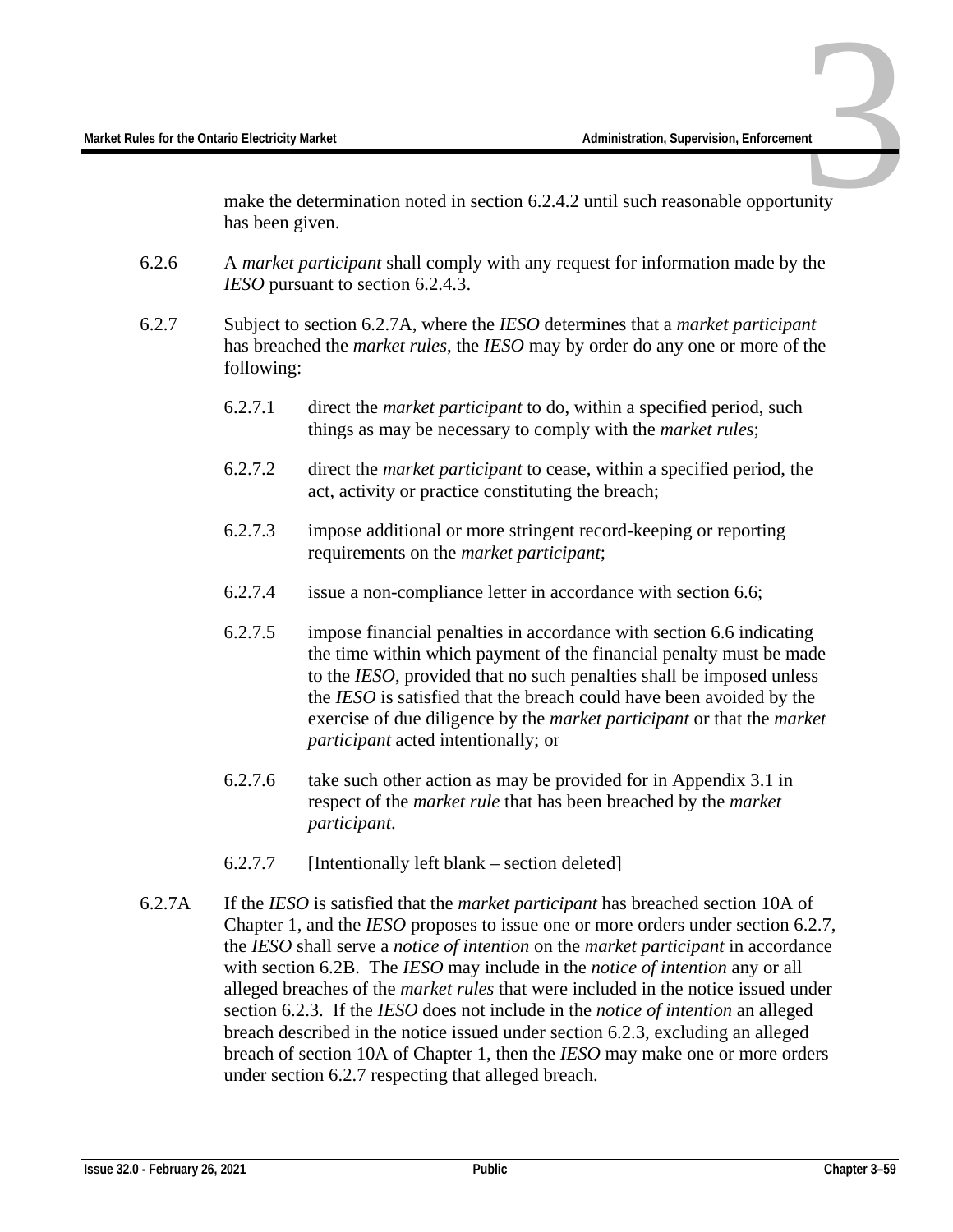- Administration, Supervision, Enforcement<br>
3.2.8 An order imposing financial penalties on a *market participant* pursuant to<br>
3.2.8 An order imposing financial penalties on a *market participant* pursuant to<br>
3.3.3, be cons 6.2.8 An order imposing financial penalties on a *market participant* pursuant to section 6.6 shall, subject to section 2.3.3, be considered to create an obligation under the *market rules* to pay the amount stated in the order and such amount may, without prejudice to any other manner of recovery available at law, be recovered accordingly.
	- 6.2.9 Failure to comply with an order of the *IESO* made pursuant to section 6.2.7 constitutes a breach of the *market rules*.

#### **6.2A Persistent Breaches of the Market Rules**

- 6.2A.1 If a *market participant* has breached the *market rules* on a persistent basis, the *IESO* may:
	- 6.2A.1.1 issue that *market participant* a *suspension order* under section 6.3A;
	- 6.2A.1.2 issue that *market participant* a *termination order* under section 6.4; or
	- 6.2A.1.3 deregister some or all of the *market participant's registered facilities*  under section 6.5.
- 6.2A.2 Where the *IESO* intends to act pursuant to section 6.2A.1, the *IESO* shall provide the *market participant* with a notice stating:
	- 6.2A.2.1 the nature of the action to be taken;
	- 6.2A.2.2 the grounds and any evidence on which the *IESO* relies on in support of the intended action;
	- 6.2A.2.3 the time within which the *market participant* may make written representations to the *IESO* as to why such action should not be taken; and
	- 6.2A.2.4 the right of the *market participant* to request a hearing before the *IESO Board* or a committee of the *IESO Board* established for such purpose to show cause why such action should not be taken.
- 6.2A.3 The *IESO* shall provide a copy of any notice issued under section 6.2A.2 to the *OEB* and to the *transmitter, distributor* and/or other *market participant* to whose *facilities* the *market participant's facilities* who is the subject of the notice are connected*.*
- 6.2A.4 If the *market participant* has requested a hearing, the *IESO Board* or a committee of the *IESO Board* established for such purpose shall conduct a hearing providing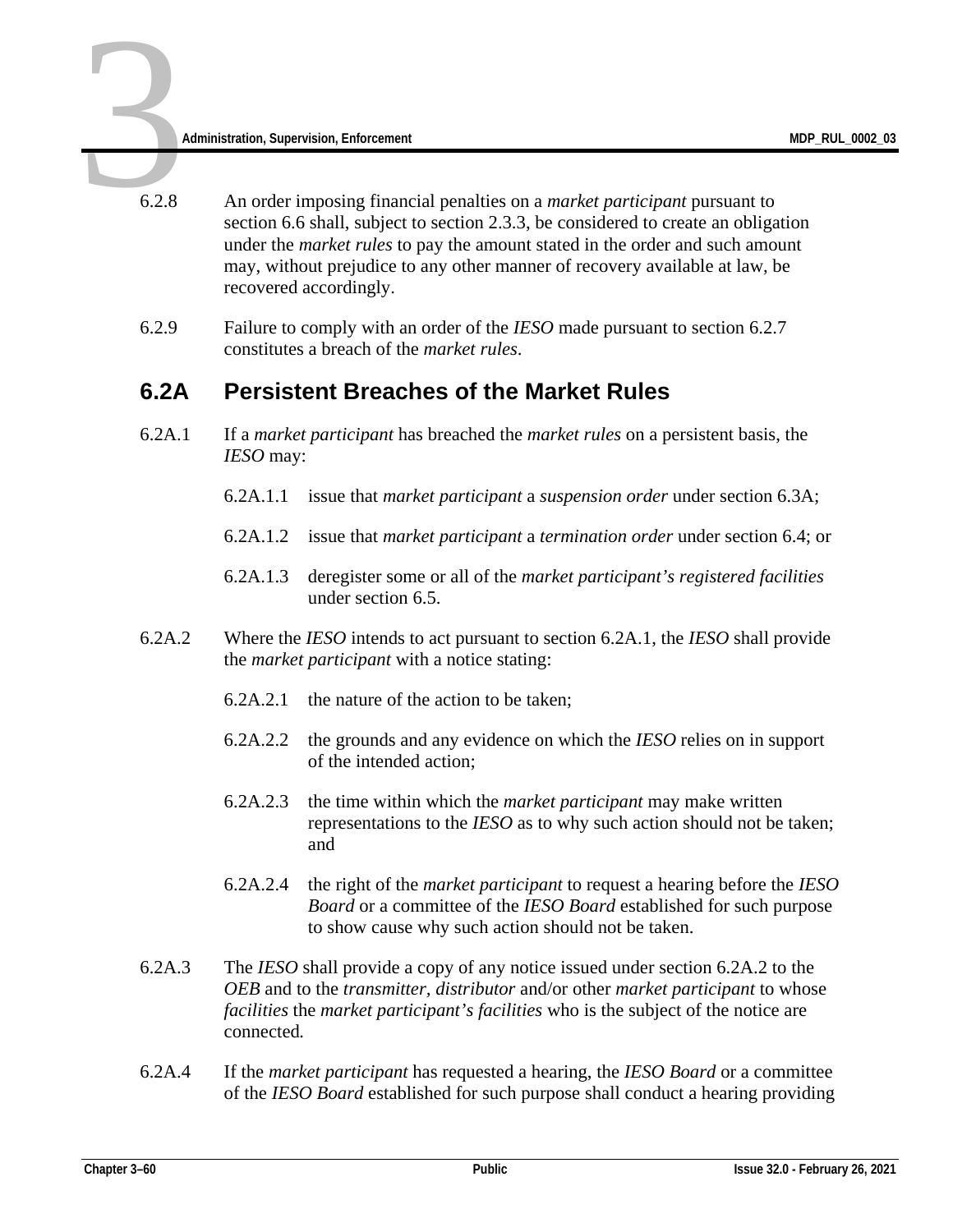**Market Rules for the Ontario Electricity Market**<br> **Administration, Supervision, Enforcement**<br> **Administration, Supervision, Enforcement**<br> **Administration, Supervision, Enforcement**<br> **Administration, Supervision, Enforceme** the *market participant* with a reasonable opportunity to show cause as to why such action should not be taken against it. Following the hearing, the *IESO Board* or the committee of the *IESO Board* established for such purpose may:

- 6.2A.4.1 approve the action that the *IESO* intends to take; or
- 6.2A.4.2 make any other appropriate order, including an order referred to in section 6.2.7.
- 6.2A.5 If the *market participant* has not requested a hearing, the *IESO* shall consider any written representations received from the *market participant* and may take any action specified in the notice issued under section 6.2A.2 or make any other appropriate order, including an order referred to in section 6.2.7.
- 6.2A.6 The *IESO* shall *publish* a notice of any actions taken under section 6.2A.4 or 6.2A.5 and provide a copy to the *OEB* and the *transmitter*, *distributor* and/or other *market participant* to whose *facilities* the *market participant's facilities* who is the subject of the notice are connected.

#### **6.2B Alleged Breaches of Section 10A of Chapter 1**

- 6.2B.1 For the purposes of section 6.2B, excluding sections 6.2B.19 and 6.2B.20, a reference to section 10A of Chapter 1 shall be deemed to include all breaches described in the *notice of intention*.
- 6.2B.2 If the *IESO* is satisfied that the *market participant* has breached section 10A of Chapter 1, the *IESO* shall, prior to making any order under section 6.2.7, serve a written *notice of intention* on the *market participant*. The notice shall set out the following:
	- 6.2B.2.1 the *market rules* that the *IESO* is satisfied that the *market participant* has breached;
	- 6.2B.2.2 the reasons the *IESO* intends to determine that the *market participant* has breached section 10A of Chapter 1;
	- 6.2B.2.3 the proposed order or orders under section 6.2.7;
	- 6.2B.2.4 the *market participant's* right to contest the *notice of intention* pursuant to section 6.2B.3; and
	- 6.2B.2.5 the time within which the *market participant* may contest the *notice of intention*.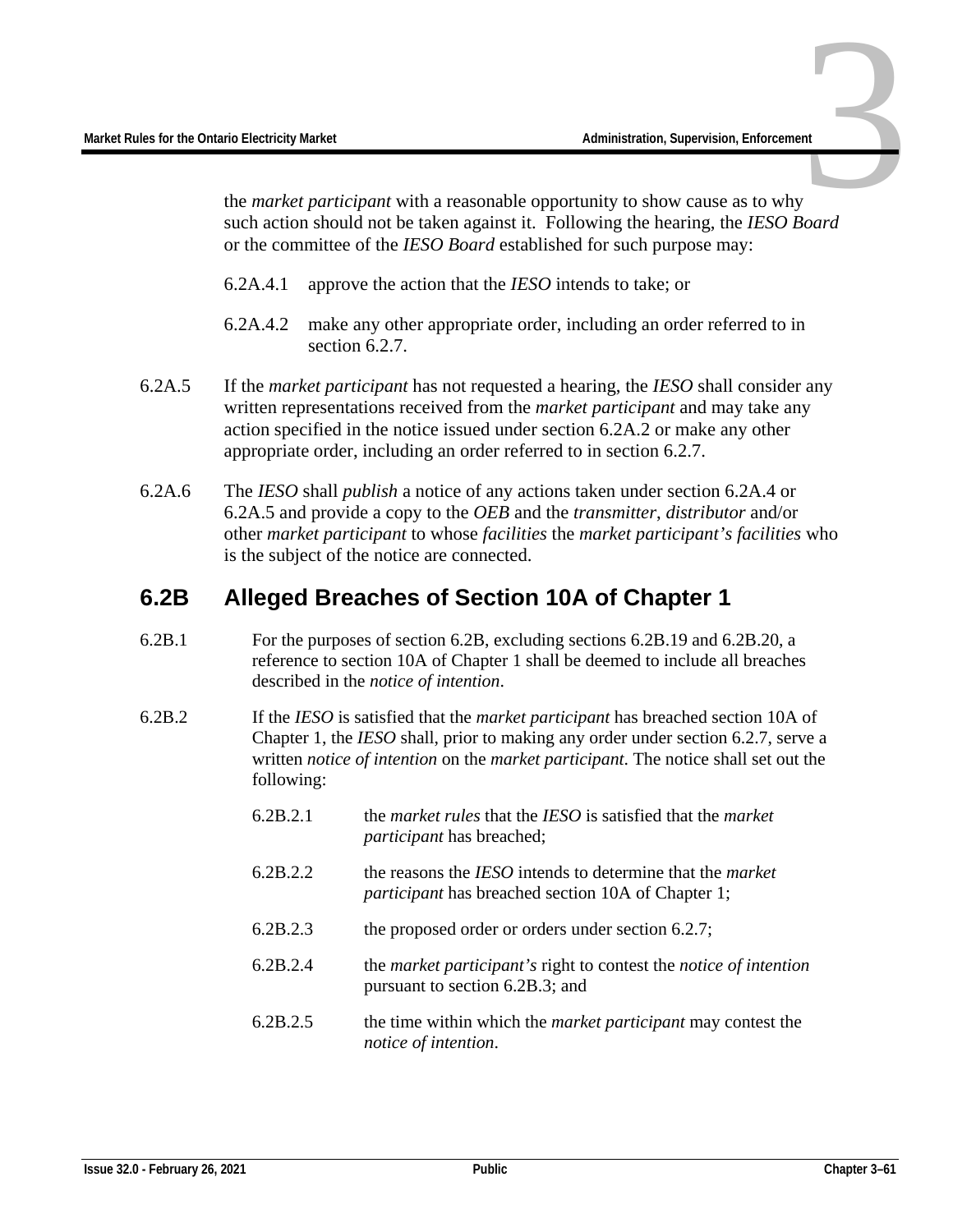| Administration, Supervision, Enforcement<br>MDP_RUL_0002_03 |                                                                                                                                                                                                                                                                                                                                                                                                                                                                                                                                                                                                                                                                                                                   |                                                                                                                                                                                                                                                                                                                                                                                                                       |  |  |
|-------------------------------------------------------------|-------------------------------------------------------------------------------------------------------------------------------------------------------------------------------------------------------------------------------------------------------------------------------------------------------------------------------------------------------------------------------------------------------------------------------------------------------------------------------------------------------------------------------------------------------------------------------------------------------------------------------------------------------------------------------------------------------------------|-----------------------------------------------------------------------------------------------------------------------------------------------------------------------------------------------------------------------------------------------------------------------------------------------------------------------------------------------------------------------------------------------------------------------|--|--|
|                                                             |                                                                                                                                                                                                                                                                                                                                                                                                                                                                                                                                                                                                                                                                                                                   |                                                                                                                                                                                                                                                                                                                                                                                                                       |  |  |
| 6.2B.3                                                      |                                                                                                                                                                                                                                                                                                                                                                                                                                                                                                                                                                                                                                                                                                                   | If the <i>market participant</i> wishes to contest the <i>notice of intention</i> , it shall serve a<br>response to the notice of intention on the IESO within 20 business days of receipt<br>of the <i>notice</i> of <i>intention</i> .                                                                                                                                                                              |  |  |
| 6.2B.4                                                      |                                                                                                                                                                                                                                                                                                                                                                                                                                                                                                                                                                                                                                                                                                                   | If the <i>market participant</i> does not contest the <i>notice of intention</i> within 20<br>business days of the receipt of the notice of intention, the IESO may determine<br>that the <i>market participant</i> has breached section 10A of Chapter 1 and impose<br>one or more orders under section 6.2.7.                                                                                                       |  |  |
| 6.2B.5                                                      |                                                                                                                                                                                                                                                                                                                                                                                                                                                                                                                                                                                                                                                                                                                   | If the market participant contests the notice of intention, the market participant<br>and the IESO shall attempt to resolve the matter through good faith negotiations<br>in accordance with sections 2.5.3A and 2.5.3B, except that the <i>response to the</i><br>notice of intention shall replace the notice of dispute referred to in section 2.5.3A<br>and shall be served in accordance with section 2.5.1A.4D. |  |  |
| 6.2B.6                                                      | Notwithstanding sections 2.5.3C and 2.5.4, if the parties are unable to resolve the<br>matter through good faith negotiations, the mediation process described in section<br>2.6 shall apply and either party may file with the <i>secretary</i> on written notice to<br>each other party a copy of the notice of intention and response to the notice of<br>intention together with proof of service. The secretary and mediator shall rely on<br>the notice of intention and response to the notice of intention in lieu of the notice<br>of dispute and response for the purposes of section 2.6. The IESO shall provide a<br>summary of the matter for <i>publication</i> in accordance with section 2.9.2.1. |                                                                                                                                                                                                                                                                                                                                                                                                                       |  |  |
| 6.2B.7                                                      | If the parties are unable to resolve the matter through the mediation process, then<br>within 5 business days of the filing of the written notice terminating the<br>mediation process, as referred to in section 2.6.1B, 2.6.13 or 2.6.16, the market<br>participant shall file with the <i>secretary</i> and serve on the <i>IESO</i> a notice to elect<br>electing one of the following available options:                                                                                                                                                                                                                                                                                                     |                                                                                                                                                                                                                                                                                                                                                                                                                       |  |  |
|                                                             | 6.2B.7.1                                                                                                                                                                                                                                                                                                                                                                                                                                                                                                                                                                                                                                                                                                          | that the matter be referred to an <i>arbitrator</i> pursuant to the process<br>described in section 2.7;                                                                                                                                                                                                                                                                                                              |  |  |
|                                                             | 6.2B.7.2                                                                                                                                                                                                                                                                                                                                                                                                                                                                                                                                                                                                                                                                                                          | that the IESO apply to the Ontario Energy Board to make a<br>determination and findings of fact as described in section 6.2B.11;<br><b>or</b>                                                                                                                                                                                                                                                                         |  |  |
|                                                             | 6.2B.7.3                                                                                                                                                                                                                                                                                                                                                                                                                                                                                                                                                                                                                                                                                                          | not to pursue the matter under either subsections 6.2B.7.1 or<br>6.2B.7.2.                                                                                                                                                                                                                                                                                                                                            |  |  |
| 6.2B.8                                                      | Where the <i>market participant</i> elects not to pursue the matter under section<br>6.2B.7.3 or does not make any election as described in section 6.2B.7, the IESO<br>may determine that the <i>market participant</i> has breached section 10A of Chapter 1<br>and impose one or more orders under section 6.2.7.                                                                                                                                                                                                                                                                                                                                                                                              |                                                                                                                                                                                                                                                                                                                                                                                                                       |  |  |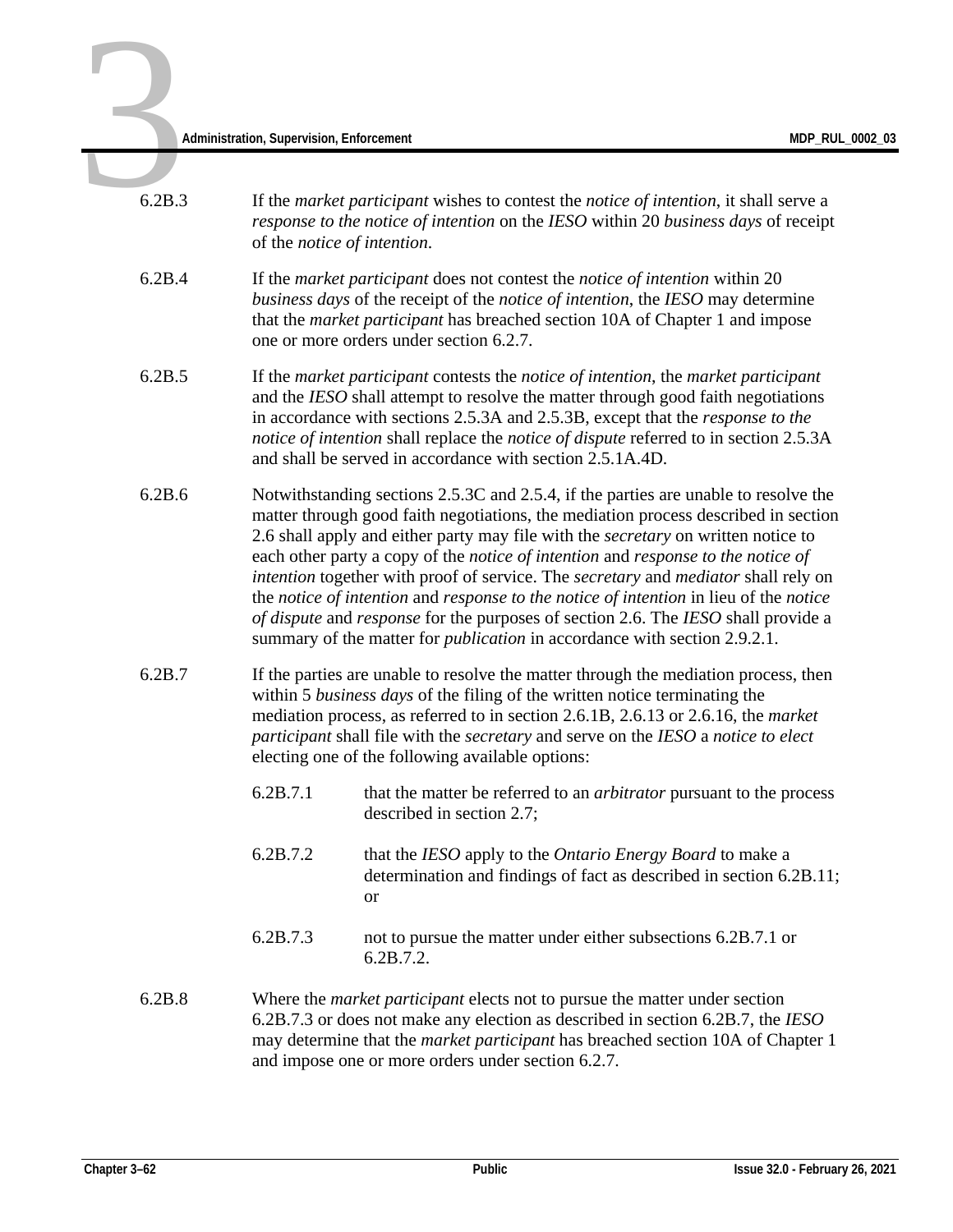| Market Rules for the Ontario Electricity Market |                                                                                                                                                                                                                                                                                                                                                                                                                                                                     | Administration, Supervision, Enforcement                                                                                                                          |  |
|-------------------------------------------------|---------------------------------------------------------------------------------------------------------------------------------------------------------------------------------------------------------------------------------------------------------------------------------------------------------------------------------------------------------------------------------------------------------------------------------------------------------------------|-------------------------------------------------------------------------------------------------------------------------------------------------------------------|--|
| 6.2B.9                                          | Where the <i>market participant</i> elects that the matter be referred to an <i>arbitrator</i><br>pursuant to section 6.2B.7.1, section 2.7 shall apply. For the purposes of section<br>2.7, the IESO shall be deemed to be the <i>applicant</i> and the <i>market participant</i> shall<br>be deemed to be the <i>respondent</i> .                                                                                                                                 |                                                                                                                                                                   |  |
| 6.2B.10                                         | Where the <i>market participant</i> elects that the <i>IESO</i> apply to the <i>Ontario Energy</i><br>Board pursuant to section 6.2B.7.2, the IESO shall bring the application to the<br>Ontario Energy Board within 20 business days of the service of the notice to<br>elect.                                                                                                                                                                                     |                                                                                                                                                                   |  |
| 6.2B.11                                         | In an application brought pursuant to section 6.2B.10, the <i>IESO</i> shall request that<br>the Ontario Energy Board make the following:                                                                                                                                                                                                                                                                                                                           |                                                                                                                                                                   |  |
|                                                 | 6.2B.11.1                                                                                                                                                                                                                                                                                                                                                                                                                                                           | a determination of whether the market participant has breached<br>section 10A of Chapter 1; and                                                                   |  |
|                                                 | 6.2B.11.2                                                                                                                                                                                                                                                                                                                                                                                                                                                           | findings of fact relevant to the imposition of one or more orders<br>by the <i>IESO</i> under section 6.2.7.                                                      |  |
| 6.2B.12                                         | Where the IESO applies for a hearing before the Ontario Energy Board pursuant<br>to section 6.2B.10 and the Ontario Energy Board dismisses the proceeding<br>without a hearing under subsection $4.6(1)(b)$ of the <i>Statutory Powers Procedure</i><br>Act, the notice to elect shall be deemed to be a request for arbitration under<br>section 6.2B.7.1 and the <i>IESO</i> shall refer the matter to an <i>arbitrator</i> in<br>accordance with section 6.2B.9. |                                                                                                                                                                   |  |
| 6.2B.13                                         | Where the <i>Ontario Energy Board</i> holds a hearing referred to in section 6.2B.11<br>and determines that the <i>market participant</i> has not breached section 10A of<br>Chapter 1, subject to any rights of appeal or review, the <i>IESO</i> shall adopt the<br><b>Ontario Energy Board's findings.</b>                                                                                                                                                       |                                                                                                                                                                   |  |
| 6.2B.14                                         | Where the <i>Ontario Energy Board</i> holds a hearing referred to in section 6.2B.11<br>and determines that the <i>market participant</i> has breached section 10A of Chapter<br>1, subject to any rights of appeal or review, the matter shall return to the IESO<br>and the IESO shall adopt the Ontario Energy Board's determination on breach.                                                                                                                  |                                                                                                                                                                   |  |
| 6.2B.15                                         |                                                                                                                                                                                                                                                                                                                                                                                                                                                                     | Where the matter returns to the <i>IESO</i> under section $6.2B.14$ , the <i>IESO</i> may issue<br>one or more orders pursuant to section 6.2.7 and, in doing so: |  |
|                                                 | 6.2B.15.1                                                                                                                                                                                                                                                                                                                                                                                                                                                           | shall adopt and apply all findings of fact made by the Ontario<br><i>Energy Board;</i> and                                                                        |  |
|                                                 | 6.2B.15.2                                                                                                                                                                                                                                                                                                                                                                                                                                                           | may adopt and apply any information from the record of the<br>hearing before the Ontario Energy Board,                                                            |  |

that are relevant to the order or orders under section 6.2.7 but may not rely on any additional evidence.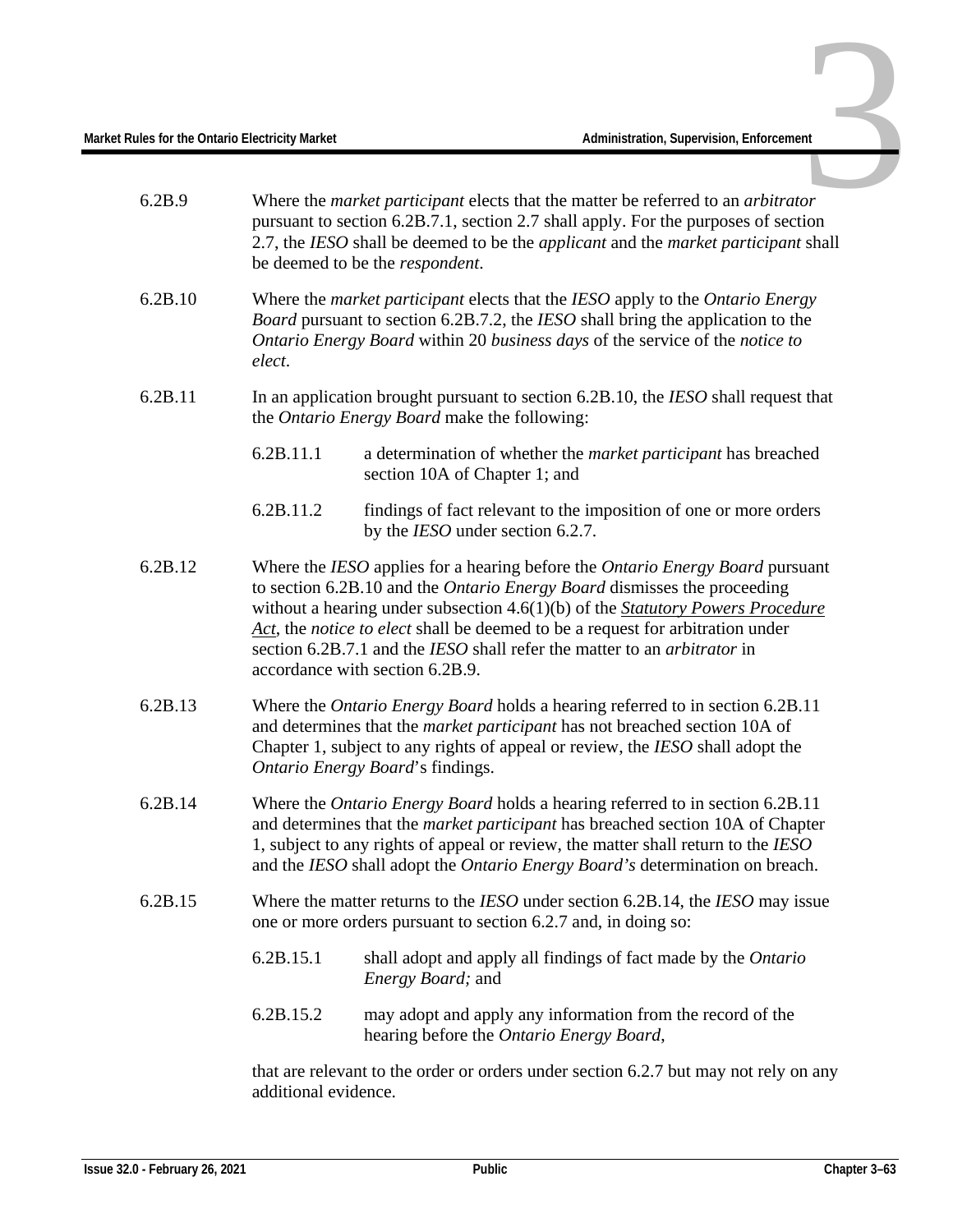|                  | Administration, Supervision, Enforcement                                                                                                                                                                                                                                                                                                                                                                                                         | MDP_RUL_0002_03 |
|------------------|--------------------------------------------------------------------------------------------------------------------------------------------------------------------------------------------------------------------------------------------------------------------------------------------------------------------------------------------------------------------------------------------------------------------------------------------------|-----------------|
|                  |                                                                                                                                                                                                                                                                                                                                                                                                                                                  |                 |
| 6.2B.16          | If the <i>market participant</i> wishes to dispute the <i>IESO</i> 's order or orders issued<br>pursuant to section 6.2B.15, it shall serve a <i>notice of dispute</i> on the IESO within<br>20 business days of receipt of the order or orders.                                                                                                                                                                                                 |                 |
| 6.2B.17          | Where the <i>market participant</i> disputes the order or orders issued by the <i>IESO</i><br>pursuant to section 6.2B.15, the <i>market participant</i> and the IESO shall attempt to<br>resolve the matter in accordance with sections 2.5 and 2.6.                                                                                                                                                                                            |                 |
| 6.2B.18          | The arbitration process set out in section 2.7 shall not apply to disputes as<br>described in section 6.2B.16. An order issued under section 6.2B.15 may be<br>appealed as provided for in section 36 of the <i>Electricity Act</i> , 1998 upon the filing<br>of a notice under section 2.6.1B, 2.6.13 or 2.6.16 terminating the mediation<br>process.                                                                                           |                 |
| 6.2B.19          | The IESO shall, pursuant to section 6.2B.2, serve a notice of intention no later<br>than six years after the day on which the alleged breach of section 10A of<br>Chapter 1 was discovered by the <i>IESO</i> . Where the <i>IESO</i> fails to serve a <i>notice</i><br>of intention within the time provided, no finding of breach of section 10A of<br>Chapter 1 shall be made pursuant to the <i>market rules</i> in respect of that conduct. |                 |
| $\epsilon$ on on | $\Gamma$ , at the company of $\Gamma$ , and $\Gamma$ and $\Gamma$ and $\Gamma$ and $\Gamma$ are $\Gamma$ and $\Gamma$ and $\Gamma$ and $\Gamma$ and $\Gamma$ and $\Gamma$ and $\Gamma$ and $\Gamma$ and $\Gamma$ and $\Gamma$ and $\Gamma$ and $\Gamma$ and $\Gamma$ and $\Gamma$ and $\Gamma$ and $\Gamma$ and $\Gamma$ a                                                                                                                       |                 |

6.2B.20 For the purposes of section 6.2B.19, the term "discovered" has the meaning prescribed in section 5(1) of the *Limitations Act, 2002*.

#### **6.3 Events of Default**

- 6.3.1 An *event of default* occurs if a *market participant* or the person that has provided *prudential support* or *capacity prudential support* in relation to the *market participant*:
	- 6.3.1.1 does not make a payment in full required under the *market rules* when due;
	- 6.3.1.2 fails to provide payment in full of any amount claimed by the *IESO* under any *prudential support* or *capacity prudential support;*
	- 6.3.1.3 fails to provide and maintain *prudential support* or *capacity prudential support* required to be supplied under the *market rules* within the time required;
	- 6.3.1.4 has a licence (including a *licence*), permit or other authorization necessary to carry on its principal business suspended, revoked or otherwise cease to be in full force and effect, provided that where a *market participant* holds more than one *licence* and only one such *licence* has been suspended, revoked or otherwise ceases to be in full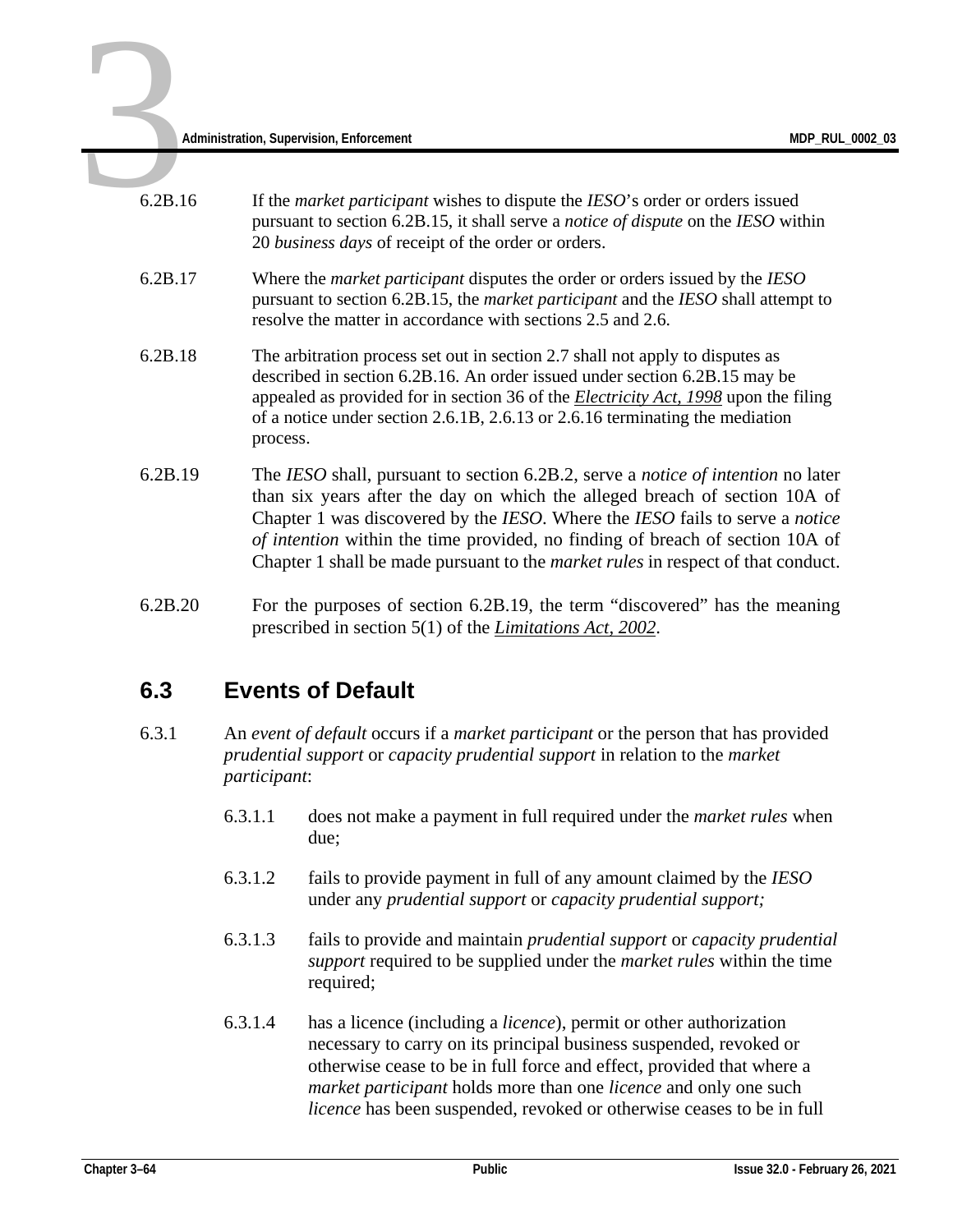**Market Rules for the Ontario Electricity Market**<br> **Administration, Supervision, Enforcement**<br> **Administration, Supervision, Enforcement**<br> **Supervision, Enforcement**<br> **Administration, Supervision, Enforcement**<br> **Administra** force and effect, the *event of default* and any action taken by the *IESO* with respect thereto shall relate only to such *licence*;

- 6.3.1.5 ceases or threatens to cease to carry on its business or a substantial part of its business;
- 6.3.1.6 becomes insolvent or is unable to pay all or some of its debts when they fall due for payment;
- 6.3.1.7 seeks to enter into an arrangement, composition or compromise with, or makes an assignment for the benefit of, all or any class of its creditors;
- 6.3.1.8 has a receiver or receiver and manager or person having a similar or analogous function under the laws of any relevant jurisdiction appointed in respect of any of its property that is used in or relevant to the performance of its obligations under the *market rules* or its *licence*;
- 6.3.1.9 is the subject of an order appointing an administrator, liquidator, trustee in bankruptcy or person having a similar or analogous function under the laws of any jurisdiction;
- 6.3.1.10 is wound up, dissolved, or otherwise has ceased to exist or is the subject of an application for winding up or dissolution, or any analogous procedure, under the laws of any jurisdiction, unless the notice of winding up or dissolution is discharged or withdrawn; or
- 6.3.1.11 ceases to satisfy any material requirement imposed upon it as a condition of its authorization to participate in the *IESO-administered markets* or to cause or permit electricity to be conveyed into, through or out of the *IESO-controlled grid*.
- 6.3.2 A *market participant* shall notify the *IESO* immediately upon:
	- 6.3.2.1 the occurrence of an *event of default* or any circumstance that may give rise to an *event of default* referred to in sections 6.3.1.4 to 6.3.1.11; or
	- 6.3.2.2 the appointment of a receiver or receiver and manager or person having a similar or analogous function under the laws of any relevant jurisdiction in respect of any property of the *market participant* or the *market participant's prudential support* provider, or *capacity prudential support* provider.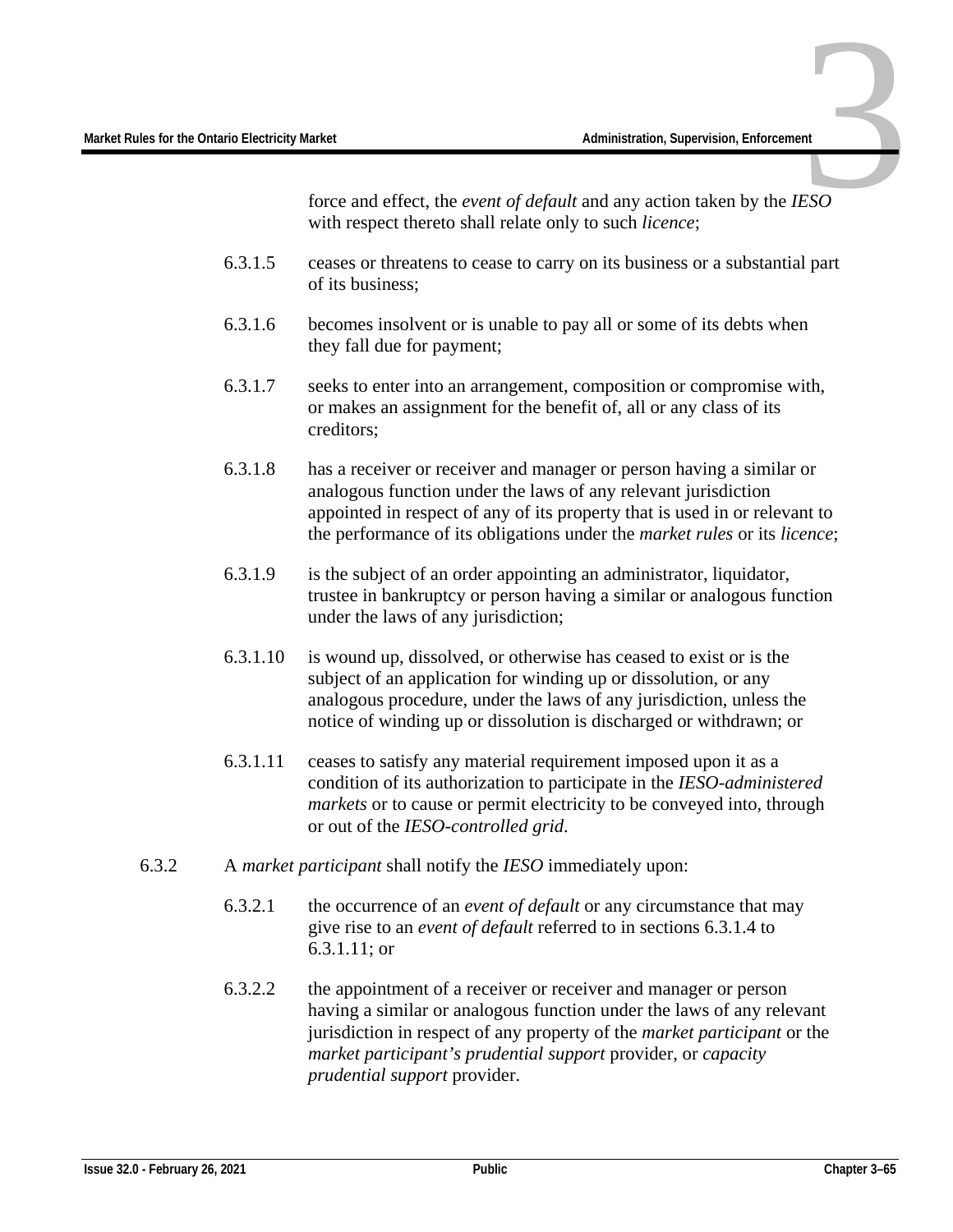- Administration, Supervision, Enforcement<br>
3.3 Where a *market participant* or a person providing *prudential support* or *capacity*<br> *Prudential support* on behalf of that *market participant* commits an *event of* 6.3.3 Where a *market participant* or a person providing *prudential support* or *capacity prudential support* on behalf of that *market participant* commits an *event of default,* the *IESO* may:
	- 6.3.3.1 issue to the *market participant* a *notice of intent to suspend* stating that the *market participant* will be suspended unless it remedies the *event of default* within 2 *business days* or such longer period as specified in the notice;
	- 6.3.3.2 immediately draw upon part or all of the *market participant's prudential support*or *capacity prudential support* for either the amount of any money owing to the *IESO* under the *market rules* or where the *market participant's prudential support* or *capacity prudential support* is due to expire or terminate and has not been replaced as required under section 5.2.5, 5A.2.3 or 5B.2.4 of Chapter 2, the undrawn part of the *prudential support* notwithstanding the provisions of section 5.7.2.5 of Chapter 2 until such time as the *market participant* has replaced its *prudential support* or *capacity prudential support*; and
	- 6.3.3.3 set-off any amounts due or credited to the *market participant* under the *market rules,* including those set out in section 4.8.2 of Chapter 9, and any program administered through the billing and *settlement* systems of the *IESO* against any amounts owed by the *market participant.*
	- 6.3.4 Where the *IESO* issues a *notice of intent to suspend* under section 6.3.3.1 or a *suspension order* under sections 6.3A.1.1 and 6.3A.1.2 to a *market participant*  that is a party to a *physical bilateral contract,* the *IESO* shall:
		- 6.3.4.1 deem any *physical bilateral contract quantities* to be zero for the period from the date the *event of default* occurs until it is remedied if that *market participant* is the *selling market participant*; or
		- 6.3.4.2 rescind or refuse to accept any initial or revised *physical bilateral contract data* relating to a *dispatch day* after the date of the *event of default* if that *market participant* is the *buying market participant*.
	- 6.3.5 [Intentionally left blank section deleted]
	- 6.3.6 A *market participant* may remedy an *event of default* by:
		- 6.3.6.1 satisfying any outstanding financial or other obligations that gave rise to the *event of default,* including any applicable *default interest* and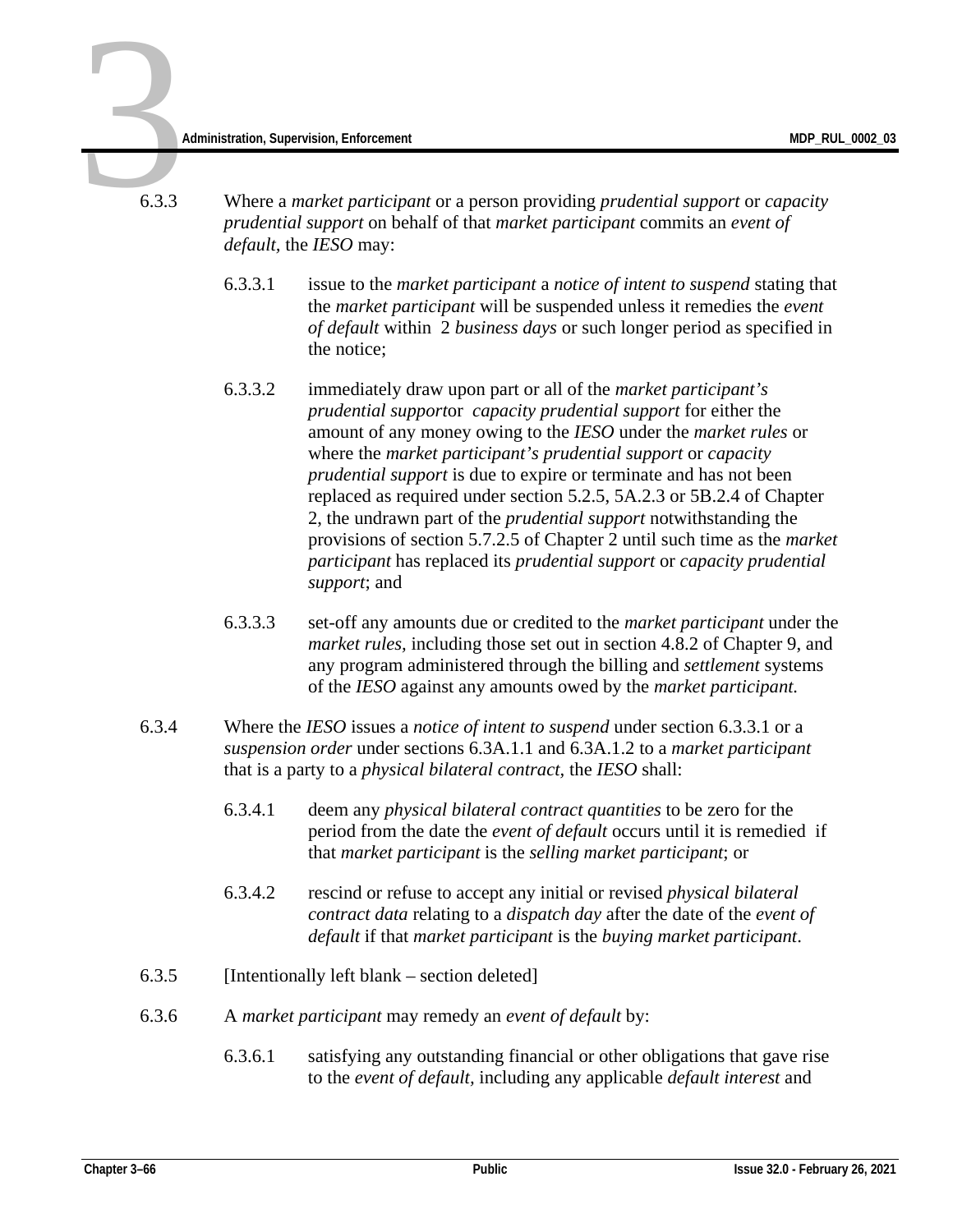Market Rules for the Ontario Electricity Market<br>
any costs and expenses incurred by the *IESO* as a result of the *event of*<br> *default*; and any costs and expenses incurred by the *IESO* as a result of the *event of default*; and

- 6.3.6.2 proving to the reasonable satisfaction of the *IESO* that the facts or circumstances which constituted the *event of default* no longer exist.
- 6.3.7 Notwithstanding that the *event of default* has been remedied, the *IESO* may impose any condition on the right of a *market participant* to participate in the *IESO-administered markets* or to cause or permit electricity to be conveyed into, through or out of the *IESO-controlled grid* that the *IESO* determines are appropriate, including:
	- 6.3.7.1 establishing a lower *trading limit* in respect of the *market participant* than would otherwise be the case under section 5.3 of Chapter 2;
	- 6.3.7.2 establishing a more frequent continuing schedule of payments than would otherwise be the case under Chapter 9; or
	- 6.3.7.3 imposing a more stringent *prudential support obligation* than would otherwise be the case under section 5 of Chapter 2.

#### **6.3A Suspension of a Market Participant**

- 6.3A.1 The *IESO* may issue a *suspension order* to a *market participant* if:
	- 6.3A.1.1 the *market participant* has not remedied an *event of default* within the time specified in the *notice of intent to suspend*;
	- 6.3A.1.2 an *event of default* specified in sections 6.3.1.5 to 6.3.1.10 has occurred in relation to the *market participant*; or
	- 6.3A.1.3 the *IESO* has determined under section 6.2A that a *suspension order*  should be issued because the *market participant* has persistently breached the *market rules*.
- 6.3A.2 The *IESO* shall *publish* the details of the *suspension order* and provide a copy of the *suspension order* to the *OEB* and the *transmitter, distributor* and/or other *market participant* to whose *facilities* the suspended *market participant* is connected.
- 6.3A.3 To the extent specified in the *suspension order,* a *suspended market participant* is ineligible to trade or enter into any transaction in the *IESO-administered markets* or to cause or permit electricity to be conveyed into, through or out of the *IESOcontrolled grid*.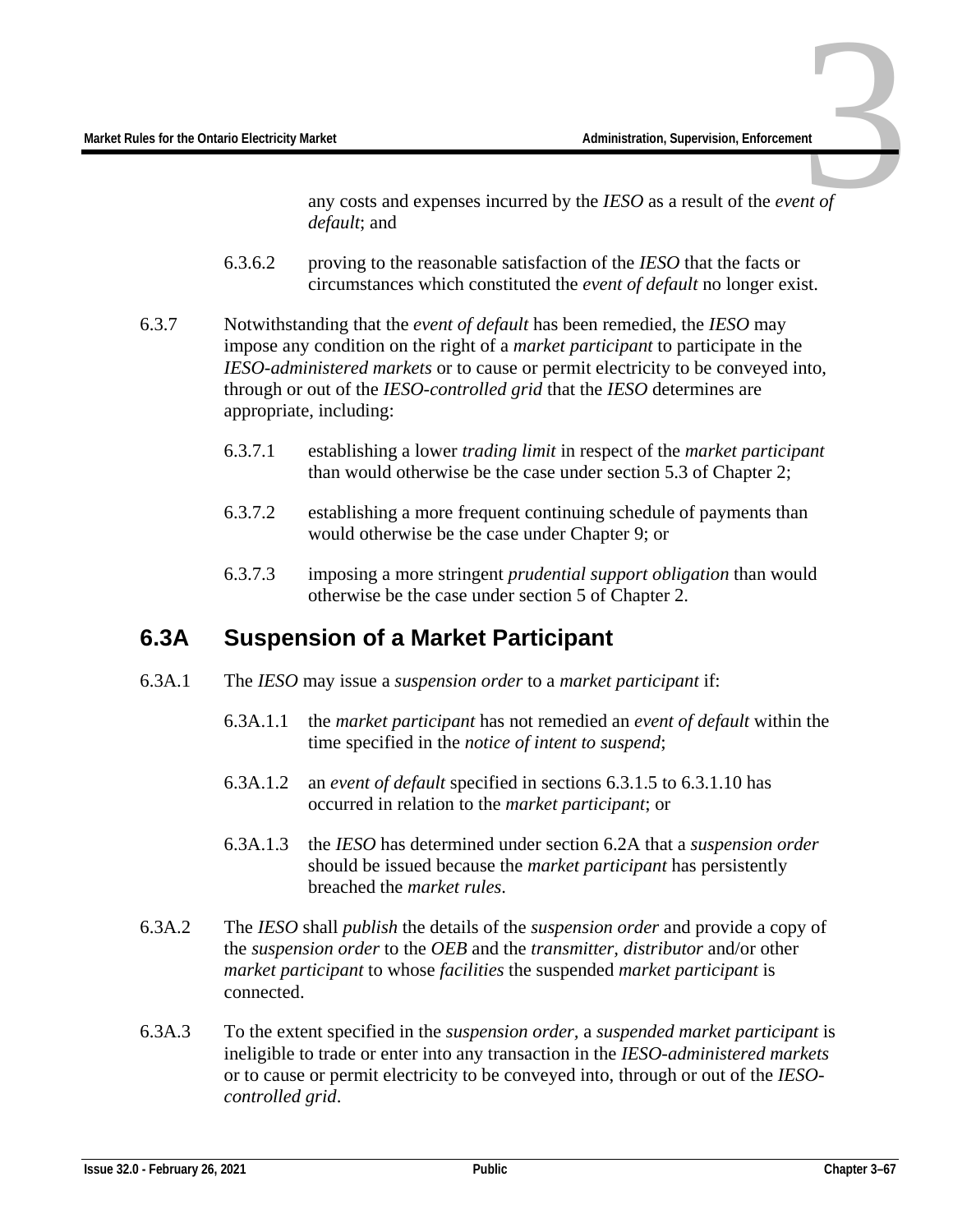- Administration, Supervision, Enforcement<br>
33A.4 The *IESO* may do one or more of the following to give effect to a *suspension*<br>
33A.4 The *IESO* may do one or more of the following to give effect to a *suspension* 6.3A.4 The *IESO* may do one or more of the following to give effect to a *suspension order*:
	- 6.3A.4.1 reject any bid, offer, TR bid or TR offer submitted by the suspended market participant;
	- 6.3A.4.2 set-off any amounts otherwise due to the *suspended market participant*  against any amounts owed by the *suspended market participant* under the *market rules*;
	- 6.3A.4.3 issue a disconnection order to the transmitter, distributor and/or other market participant to whose facilities the suspended market participant's facilities are connected and provide a copy to the OEB; or
	- 6.3A.4.4 make such further order or issue such directions to the *suspended market participant* as the *IESO* determines appropriate.
	- 6.3A.5 The *IESO* shall lift a *suspension order* if the *event of default* which triggered its issuance is remedied to the satisfaction of the *IESO* and there are no other *events of default* in existence with respect to the *suspended market participant*.
	- 6.3A.6 Notwithstanding that the *suspension order* has been lifted, the *IESO* may impose any condition on the right of a *market participant* that has been subject of a *suspension order* to participate in the *IESO-administered markets* or to cause or permit electricity to be conveyed into, through or out of the *IESO-controlled grid*  that the *IESO* determines are appropriate, including the conditions noted in sections 6.3.7.1 to 6.3.7.3.

#### **6.4 Termination of a Market Participant**

- 6.4.1 The *IESO* may issue a *termination order* to a *market participant* if:
	- 6.4.1.1 the market participant is a suspended market participant and has not remedied the event of default that triggered the suspension order within 5 business days of the issuance of the suspension order;
	- 6.4.1.2 the *market participant* is a *suspended market participant* and has notified the *IESO* that the *market participant* is not likely to remedy the *event of default* that triggered the issuance of the *suspension order*;
	- 6.4.1.3 the *market participant* has been wound up, dissolved, or otherwise has ceased to exist; or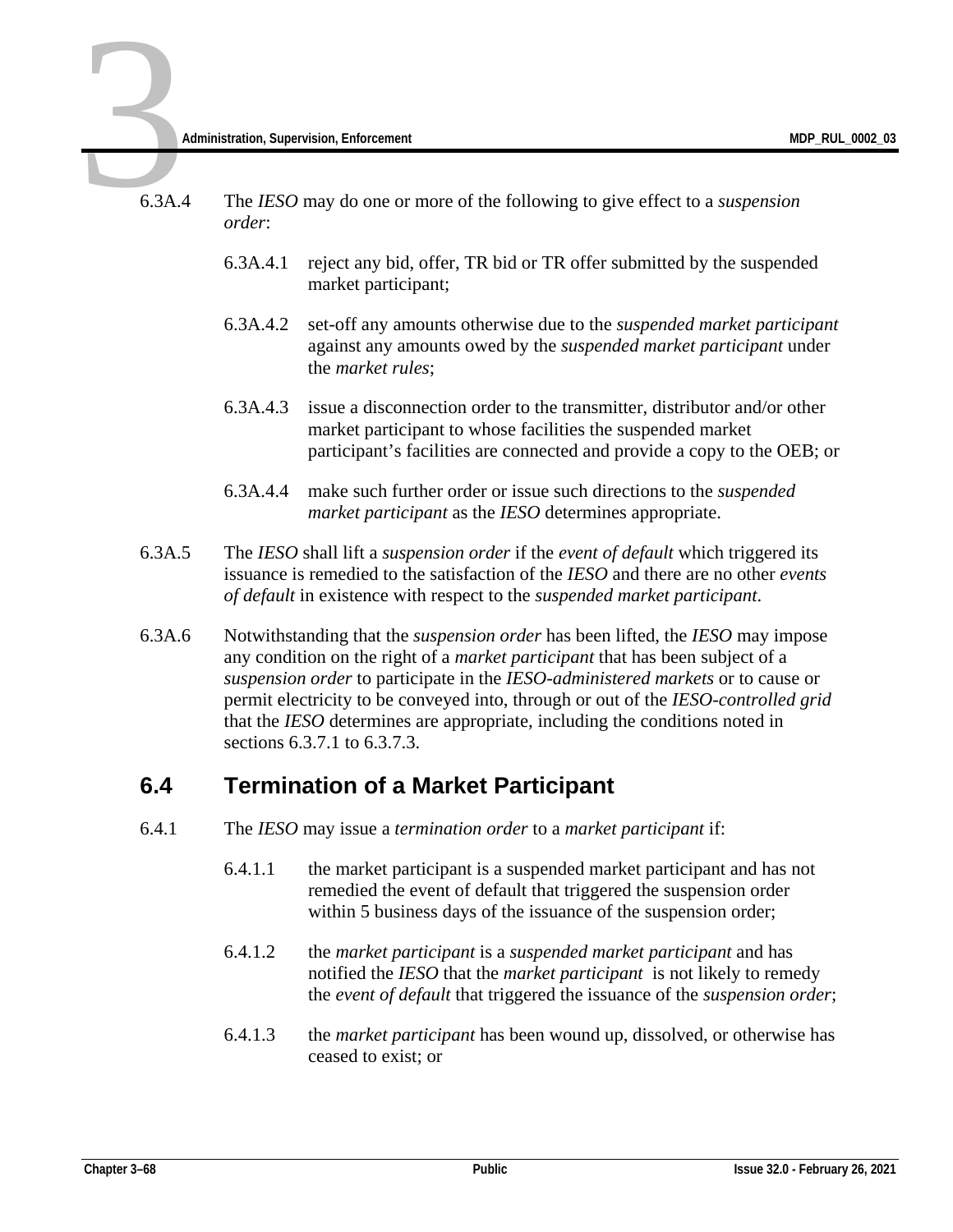- **Market Rules for the Ontario Electricity Market**<br> **Administration, Supervision, Enforcement**<br> **Administration, Supervision, Enforcement**<br> **3.4.1.4 the IESO has determined under section 6.2A that a** *termination order***<br>
<b>** 6.4.1.4 the *IESO* has determined under section 6.2A that a *termination order*  should be issued because the *market participant* has persistently breached the *market rules*.
	- 6.4.2 The *IESO* shall *publish* the details of the *termination order* and provide a copy of the *termination order* to the *OEB* and to the *transmitter, distributor* and/or other *market participant* to whose *facilities* the *terminated market participant's facilities* are connected.
	- 6.4.3 When the *IESO* issues a *termination order*, it may at the same time, if it has not already done so, issue a *disconnection order* to the *transmitter, distributor* and/or other *market participant* to whose *facilities* the *terminated market participant's facilities* are connected and provide a copy to the *OEB*.
	- 6.4.4 A *terminated market participant* that re-applies for authorization shall be required to comply with the provisions of section 3 of Chapter 2. The *IESO* may impose any conditions on the right of the *terminated market participant* to participate in *the IESO-administered markets* or to cause or permit electricity to be conveyed into, through or out of *the IESO-controlled grid* that the *IESO* determines are appropriate, including the conditions noted in sections 6.3.7.1 to 6.3.7.3.

#### **6.5 De-Registration of a Market Participant's Facilities**

- 6.5.1 The *IESO* may deregister some or all of a *market participant's registered facilities* if the *IESO* has determined under section 6.2A that the *market participant* has persistently breached the *market rules*.
- 6.5.2 Deregistering some or all of a *market participant's registered facilities* terminates all of the rights of the *market participant* in respect of those *registered facilities* to participate in the *IESO-administered markets* or in respect of those *registered facilities* to cause or permit electricity to be conveyed into, through or out of the *IESO-controlled grid* in respect of those *registered facilities*.
- 6.5.3 If the *IESO* deregisters some or all of a *market participant's registered facilities*, it may at the same time issue a *disconnection order* to the relevant *transmitter, distributor* and/or other *market participant* to whose *facilities* the *market participant's facilities* which is subject of the deregistration are connected and provide a copy to the *OEB*.
- 6.5.4 A *market participant* that wishes to re-register *registered facilities* that have been deregistered shall comply with the provisions of section 2 of Chapter 7. The *IESO*  may impose any conditions on right of the *market participant* to participate in the *IESO-administered markets* or to cause or permit electricity to be conveyed into,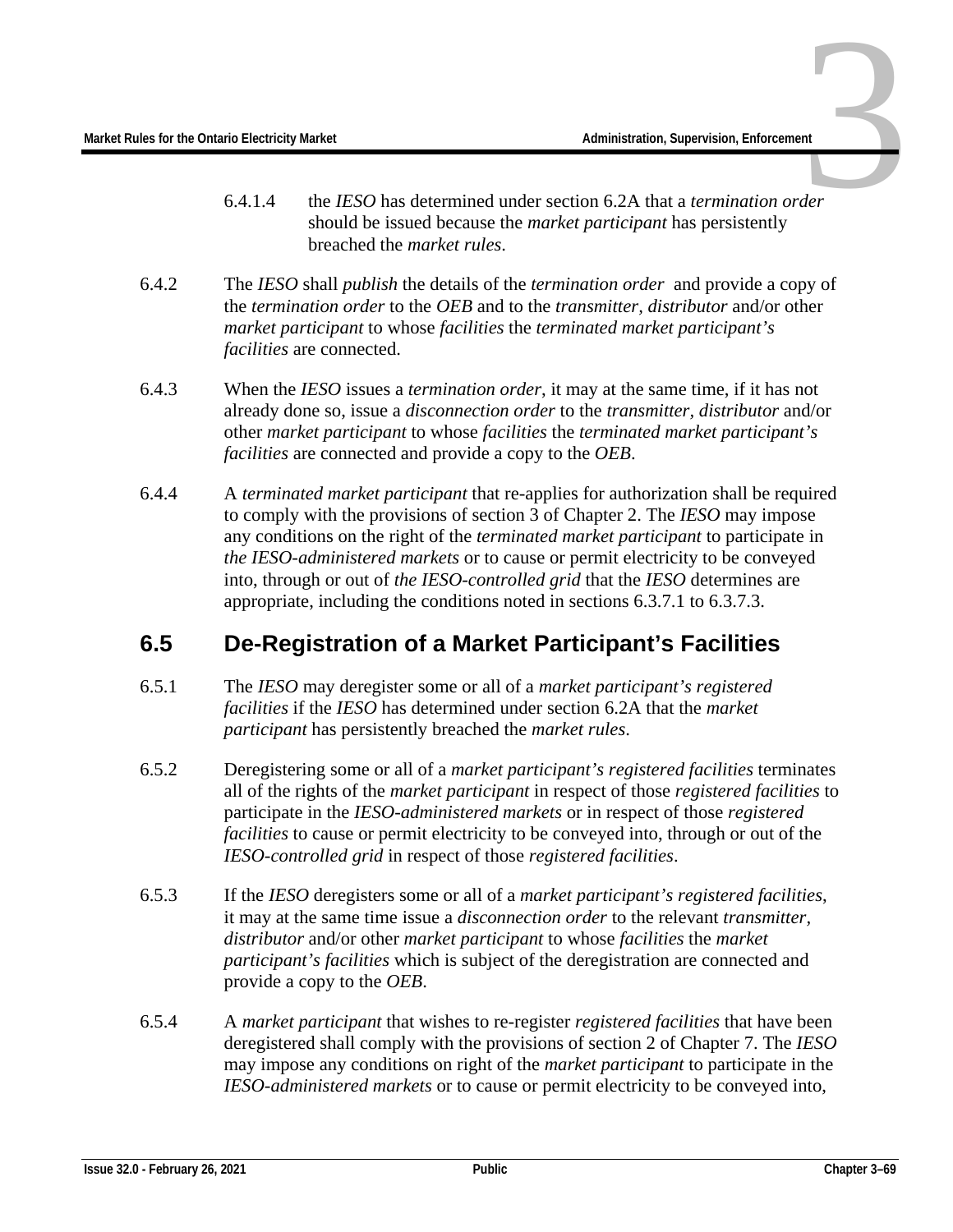Administration, Supervision, Enforcement<br>
through or out of the *IESO-controlled grid* that the *IESO* determines are<br>
appropriate, including the conditions noted in sections 6.3.7.1 to 6.3.7.3. through or out of the *IESO-controlled grid* that the *IESO* determines are appropriate, including the conditions noted in sections 6.3.7.1 to 6.3.7.3.

## **6.5A Disconnection Order**

- 6.5A.1 Each *transmitter, distributor* and other *market participant* to whom a *disconnection order* is issued pursuant to sections 6.3A.4.3, 6.4.3 or 6.5.3 shall, subject to this section 6.5A, on the date and at the time specified in the *disconnection order*, *disconnect* the *facilities* or equipment referred to in the *disconnection order*.
- 6.5A.2 Nothing in this section 6.5A is intended to prevent a *transmitter, distributor* or other *market participant* from taking action to ensure the safety of any person, prevent the damage of equipment, or prevent the violation of any *applicable law*; provided, however, that such *transmitter, distributor* or other *market participant*  shall coordinate to the fullest extent practicable any such action with the *IESO*.
- 6.5A.3 Without limiting the generality of section 8.3 of Chapter 1, a *disconnection order* may be issued by the IESO to a *transmitter, distributor* or other *market participant* pursuant to sections 6.3A.4.3, 6.4.3 or 6.5.3 by voice communication.

#### **6.6 Non-compliance Letters and Financial Penalties**

- 6.6.1 This section 6.6 sets forth the manner in which the *IESO* will pursuant to section 6.2.7 issue non-compliance letters and fix financial penalties to be imposed on *market participants* for breaches of the *market rules*.
- 6.6.2 Where the *IESO* has determined that it is appropriate to issue a letter of noncompliance or impose a financial penalty upon a *market participant*, the *IESO* shall:
	- 6.6.2.1 determine the level of non-compliance by the *market participant* in accordance with section 6.6.3;
	- 6.6.2.2 determine the rate of recurrence of non-compliance by the *market participant* in accordance with section 6.6.4;
	- 6.6.2.3 based on the determinations made in accordance with sections 6.6.2.1 and 6.6.2.2, issue a non-compliance letter or impose a financial penalty; and
	- 6.6.2.4 where a determination is made to impose a financial penalty, fix the amount of the penalty in accordance with section 6.6.6.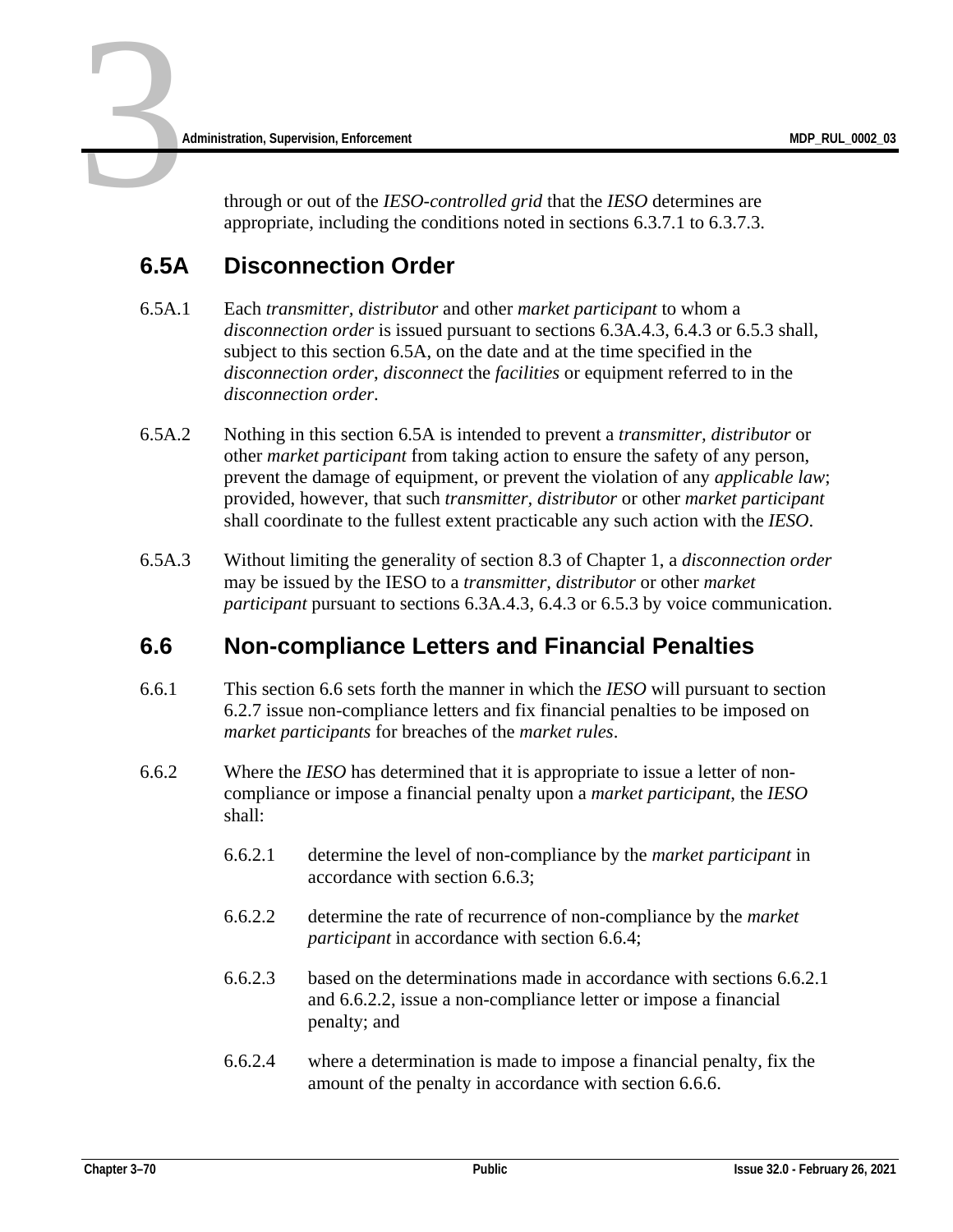- Market Rules for the Ontario Electricity Market<br> **Administration, Supervision, Enforcement**<br>
3.6.2.2.1 When determining the particular level of non-compliance referred to in<br>
3.5.2.1 Supervision 6.6.2.1, the *IESO* shall e 6.6.2A When determining the particular level of non-compliance referred to in section 6.6.2.1, the *IESO* shall establish:
	- whether all of the conditions for a level have been met; and
	- that the manner and time, proposed by the *market participant*, within which the non-compliance event will be remedied are reasonable under the circumstances.

If a *market participant*

- meets some but not all of the conditions of any single level; or
- proposes a manner and time in which the non-compliance event will be remedied that are not reasonable under the circumstances in the opinion of the *IESO*,

 then the *IESO* shall assign what it considers to be the appropriate non-compliance level.

- 6.6.3 The *IESO* shall determine the level of non-compliance referred to in section 6.6.2.1 as follows:
	- 6.6.3.1 Level "L1" shall apply where the *market participant*:
		- i. failed to comply, in part, with the requirements of a *market rule*, and
		- ii. on its own initiative informed the *IESO* on a timely basis of:
			- the reasons for the non-compliance, and
			- the manner and time in which the non-compliance will be remedied.
	- 6.6.3.2 Level "L2" shall apply where the *market participant*:
		- i. failed to comply in whole with the requirements of a *market rule*, and
		- ii. on its own initiative informed the *IESO* on a timely basis of:
			- the reasons for the non-compliance, and
			- the manner and time in which the non-compliance will be remedied.
	- 6.6.3.3 Level "L3" shall apply where the *market participant*: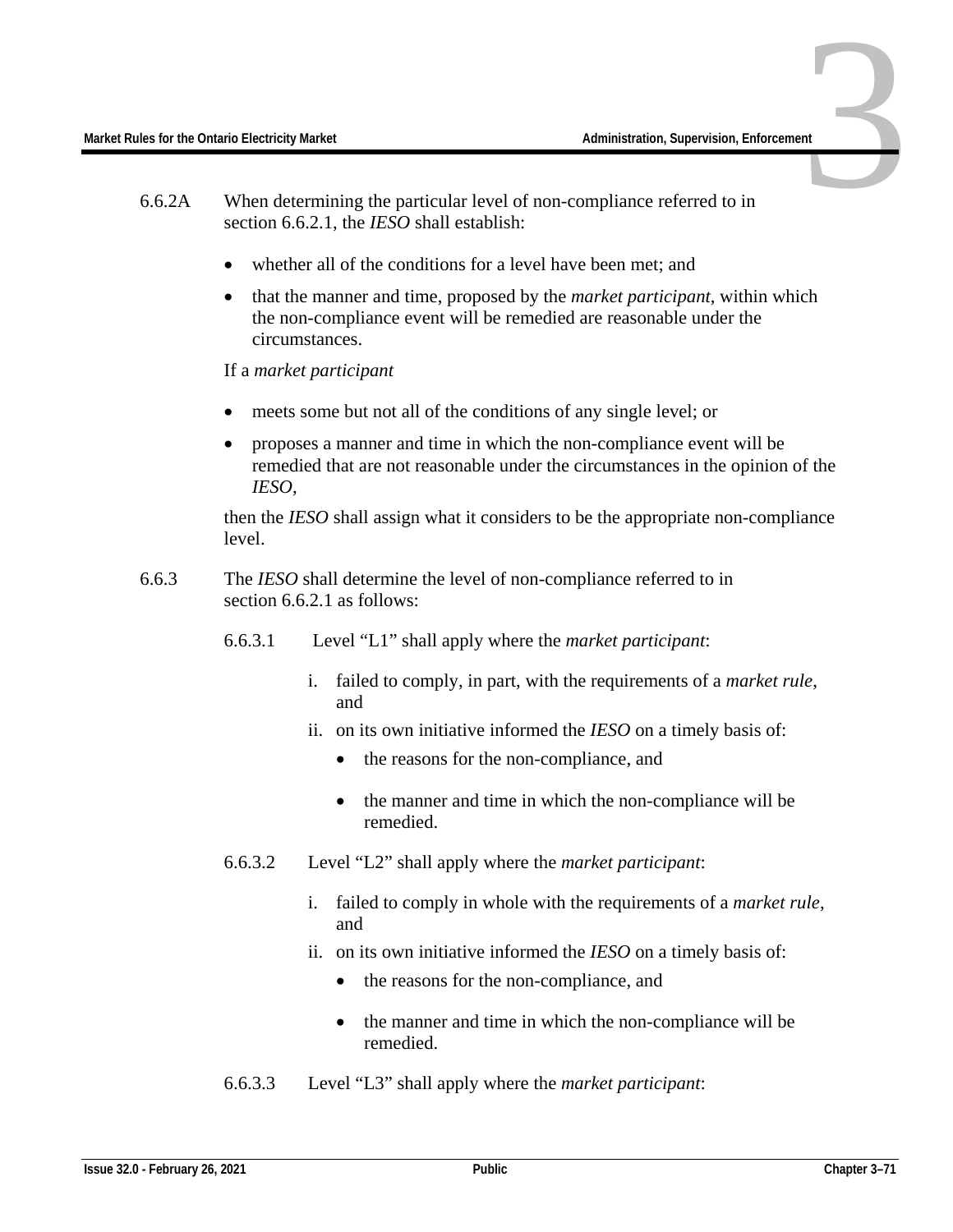- Administration, Supervision, Enforcement<br>
i. failed to comply, in whole or in part, with the requirements of a<br>
market rule, i. failed to comply, in whole or in part, with the requirements of a *market rule*,
	- ii. did not on its own initiative inform the *IESO* on a timely basis of the non-compliance; but
	- iii. did inform, at the *IESO*'s request and within the time specified in the request, the *IESO* of:
		- the reasons for the non-compliance, and
		- the manner and time in which the non-compliance will be remedied.
	- 6.6.3.4 Level "L4" shall apply where the *market participant*:
		- i. failed to comply, in whole or in part, with the requirements of a *market rule*,
		- ii. did not on its own initiative inform the *IESO* on a timely basis of the non-compliance; and
		- iii. did not inform, at the *IESO*'s request and within the time specified in the request, the *IESO* of:
			- the reasons for the non-compliance, and
			- the manner and time in which the non-compliance will be remedied.
	- 6.6.4 The *IESO* shall determine the rate of recurrence of non-compliance referred to in section 6.6.2.2 based on the frequency and duration with which the *market participant* has been found by the *IESO* to be in breach of the *market rules*.
	- 6.6.5 [Intentionally left blank section deleted]
	- 6.6.6 Where the *IESO* has determined, based on the determinations made under section 6.6.2, that the applicable sanction is the imposition of a financial penalty, the *IESO* shall, subject to section 6.6.6A, consider the factors listed in section 6.6.7 and impose a financial penalty on the *market participant* within the ranges set out in the following table.

| <b>Level of Non-Compliance</b> | <b>Range of Sanctions</b>                 |  |  |
|--------------------------------|-------------------------------------------|--|--|
|                                | Non-compliance letter or up to \$2,000.00 |  |  |
|                                | Non-compliance letter or up to \$4,000.00 |  |  |
| _3                             | Non-compliance letter or up to \$6,000.00 |  |  |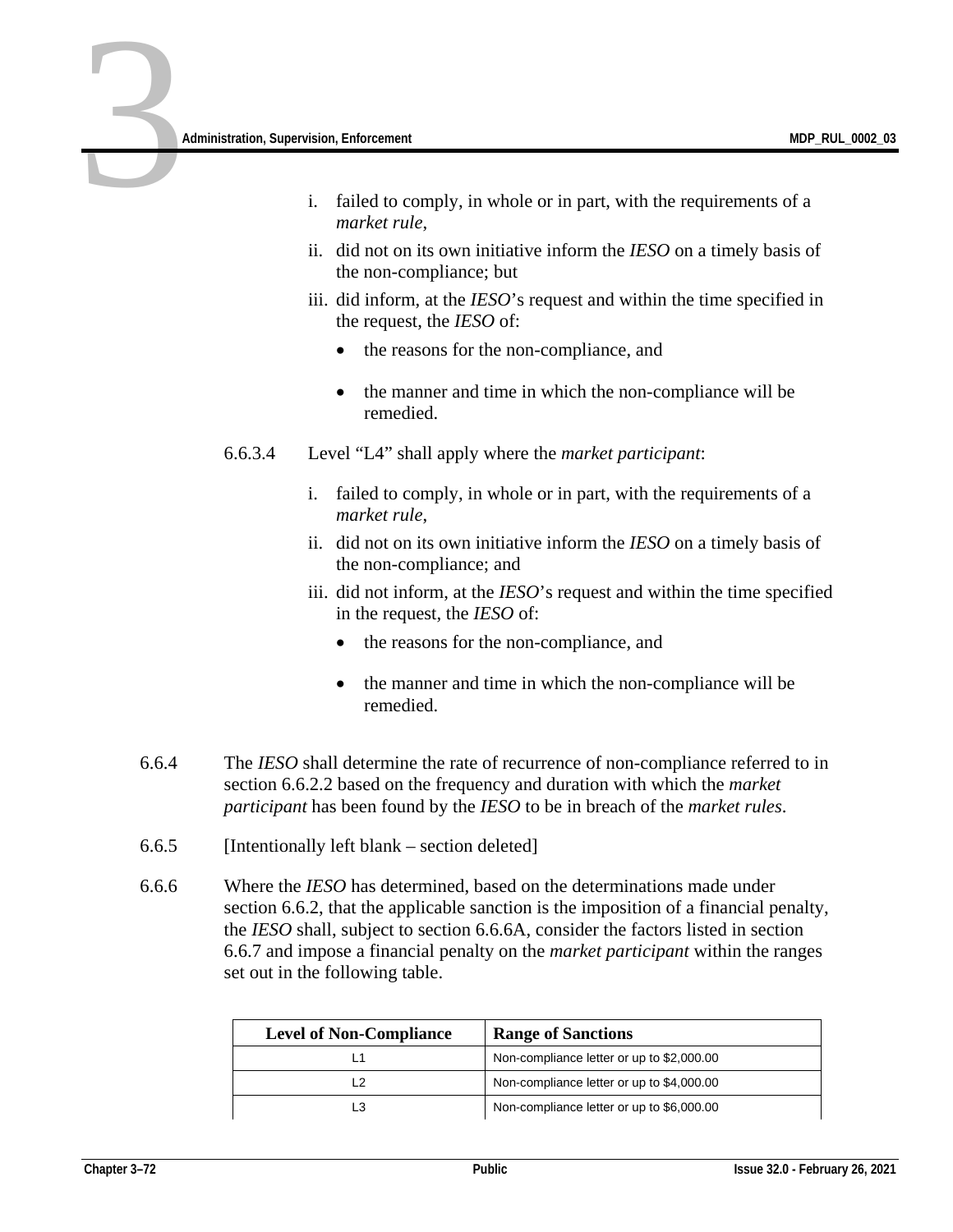| Market Rules for the Ontario Electricity Market |    | Administration, Supervision, Enforcement |  |  |  |
|-------------------------------------------------|----|------------------------------------------|--|--|--|
|                                                 |    |                                          |  |  |  |
|                                                 | L4 | \$1,000.00 to \$10,000.00                |  |  |  |
|                                                 |    |                                          |  |  |  |

- 6.6.6A The *IESO* may impose on a *market participant* a financial penalty in excess of the amount otherwise provided for in section 6.6.6 and no greater than \$1,000,000 per occurrence, where:
	- 6.6.6A.1 the market participant has breached a market rule while a declaration that the IESO-controlled grid is in an emergency operating state or a high-risk operating state was in effect;
	- 6.6.6A.2 the *market participant* breached a *market rule* while a declaration that *market operations* have been suspended was in effect;
	- 6.6.6A.3 the *IESO Board* determines that the impact of the *market participant*'s breach of a *market rule* on either the *IESO-administered markets* or the *reliability* of the *integrated power system* is particularly severe; or
	- 6.6.6A.4 the rate of recurrence of non-compliance by the *market participant* with the *market rules* is of such frequency or duration as to warrant the imposition of a higher financial penalty.
- 6.6.6B Where at least one of the conditions of 6.6.6A are met and the *IESO* has determined that the applicable sanction is the imposition of a financial penalty, the *IESO* shall, consider the factors listed in section 6.6.7 and impose a financial penalty on the *market participant* within the ranges set out in the following table.

|                   | <b>Non-Compliance Level</b><br>(Severity and Breach History) |             |                            |           |          |             |               |             |  |
|-------------------|--------------------------------------------------------------|-------------|----------------------------|-----------|----------|-------------|---------------|-------------|--|
| Impact            | Low                                                          |             | Moderate                   |           | High     |             | <b>Severe</b> |             |  |
| Level             |                                                              | Range Limit | Range Limit<br>Range Limit |           |          | Range Limit |               |             |  |
|                   | Min                                                          | Max         | Min                        | Max       | Min      | Max         | Min           | Max         |  |
| Low               | \$2,000                                                      | \$25,000    | \$2,000                    | \$50,000  | \$3,000  | \$75,000    | \$5,000       | \$100,000   |  |
| Little or<br>None |                                                              |             |                            |           |          |             |               |             |  |
| <b>Medium</b>     | \$2,000                                                      | \$100,000   | \$4.000                    | \$250,000 | \$6,000  | \$450,000   | \$10,000      | \$600,000   |  |
| Material          |                                                              |             |                            |           |          |             |               |             |  |
| High              | \$4,000                                                      | \$250,000   | \$8,000                    | \$500,000 | \$12,000 | \$750,000   | \$20,000      | \$1,000,000 |  |
| Severe            |                                                              |             |                            |           |          |             |               |             |  |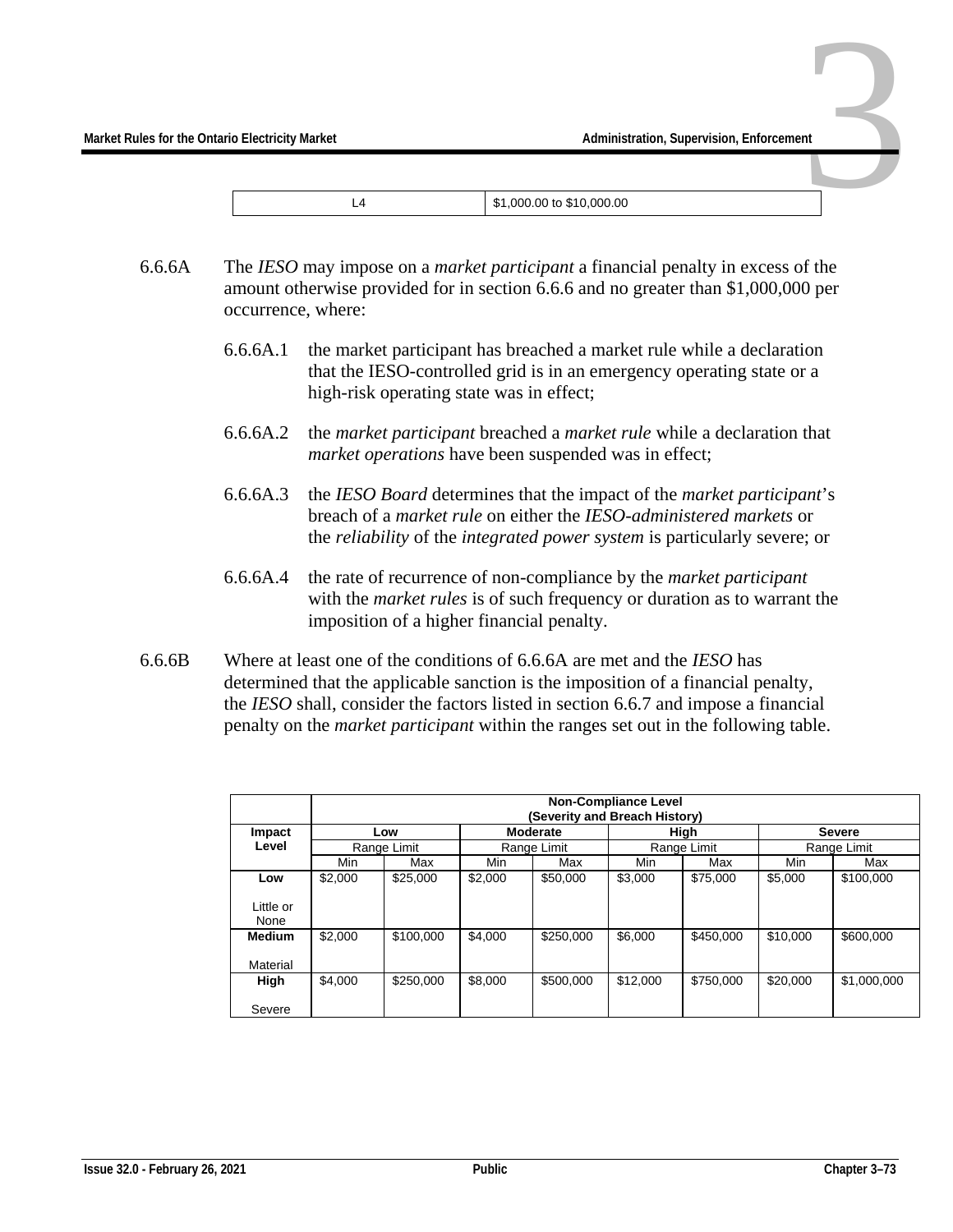Administration, Supervision, Enforcement<br>
33<br>
The *IESO* shall establish the penalty range at the intersection of the determined<br>
impact level and non-compliance level in accordance with the applicable *market* The *IESO* shall establish the penalty range at the intersection of the determined impact level and non-compliance level in accordance with the applicable *market manual* which includes:

- The *IESO* shall determine the impact level by examining all the impacts of the breach under investigation and selecting an appropriate impact level.
- The *IESO* shall determine the non-compliance level by examining breach history contributions, severity, and any aggravating or mitigating adjustments.
- 6.6.7 In fixing the amount of the financial penalty within the ranges described in the tables set forth in sections 6.6.6 and 6.6.6B, the *IESO* shall have regard to:
	- 6.6.7.1 the circumstances in which the breach occurred;
	- 6.6.7.2 the severity of the breach;
	- 6.6.7.3 the extent to which the breach was inadvertent, negligent, deliberate or otherwise;
	- 6.6.7.4 the length of time the breach remained unresolved;
	- 6.6.7.5 the actions of the *market participant* on becoming aware of the breach;
	- 6.6.7.6 whether the *market participant* disclosed the matter to the *IESO* on its own or whether it was prompted to do so;
	- 6.6.7.7 any benefit that the *market participant* obtained or may have obtained as a result of the breach;
	- 6.6.7.8 any previous breach by the *market participant* of the *market rules* or of the conditions of its *licence*;
	- 6.6.7.9 the actual or potential impact of the breach on other *market participants*;
	- 6.6.7.10 the actual or potential impact of the breach on the *IESO-administered markets* as a whole;
	- 6.6.7.10A the actual or potential impact of the breach on the *reliability* of the *integrated power system*;
	- 6.6.7.11 any sanctions that may be imposed on the *IESO* by a *standards authority* as a result of the breach;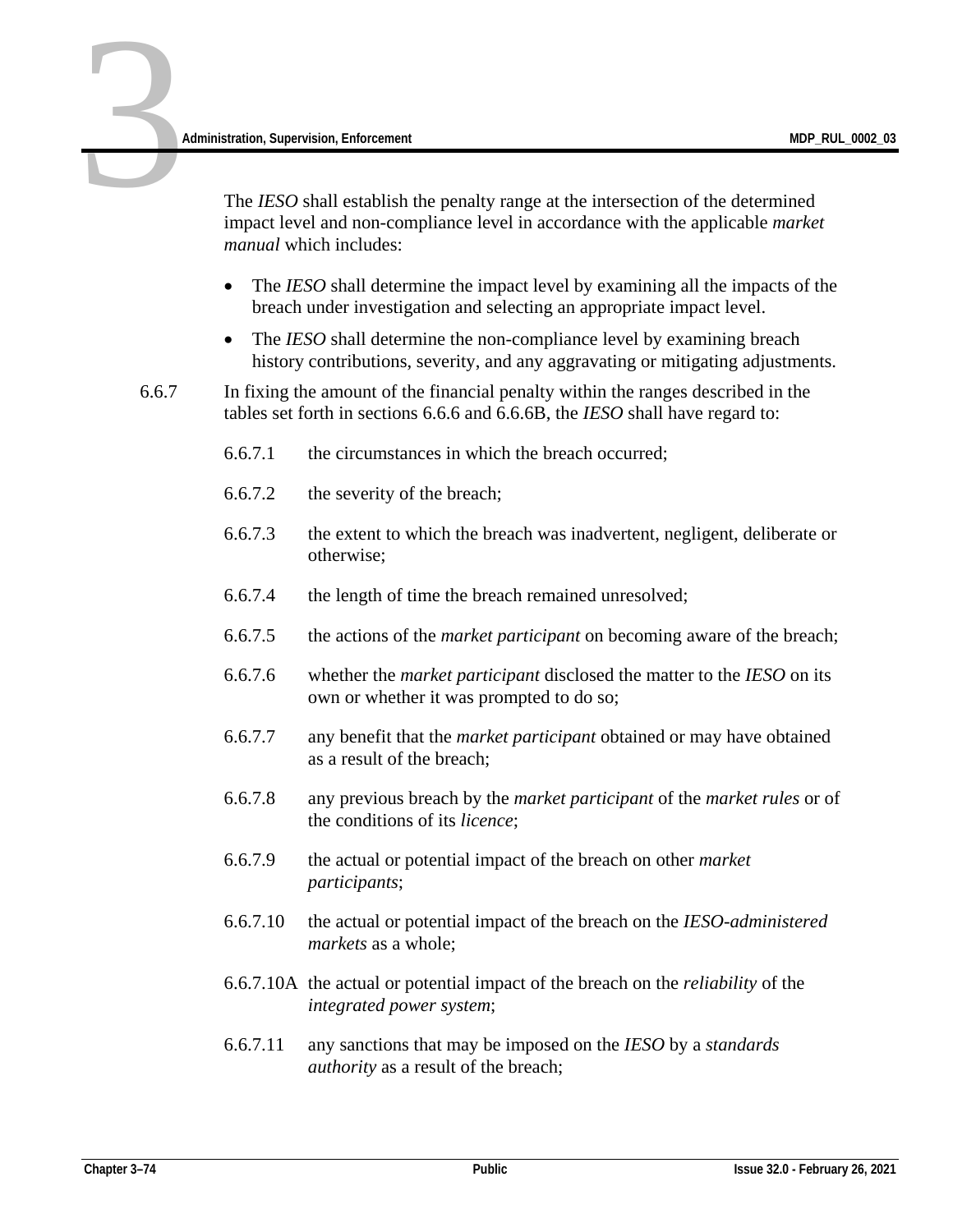- **Market Rules for the Ontario Electricity Market**<br> **Administration, Supervision, Enforcement**<br> **Administration, Supervision, Enforcement**<br> **3.6.6.7.12** the immediacy of the threat that the breach poses to the *reliability* 6.6.7.12 the immediacy of the threat that the breach poses to the *reliability* of the *integrated power system* or the *IESO-administered market*;
	- 6.6.7.13 presence and quality of the *market participant*'s compliance program;
	- 6.6.7.14 whether on its own initiative, a *market participant* has undertaken to reasonably compensate the *IESO-administered market* for the value of any benefit it obtained as a result of the breach; and
	- 6.6.7.15 such other matters as the *IESO* considers appropriate.
	- 6.6.8 Where Appendix 3.1 provides for the imposition of a formula-based penalty in respect of the breach of a *market rule*, the *IESO* may issue a letter of noncompliance pursuant to section 6.6.2.3 or impose a financial penalty upon the *market participant*, the amount of which shall be determined by the application of the following formula:

$$
P = D \times T \times C
$$

Where:

 $P =$  the amount of the financial penalty, in dollars

D = the deviation from the applicable obligation in the *market rules*, expressed in terms of MW, MVAR, kV, power factor or other determinant, as specified in Appendix 3.1 in respect of the particular *market rule*

 $T =$  the duration of the breach, expressed in hours or fractions of hours

 $C$  = the amount determined in accordance with section 6.6.9 in respect of the particular *market rule*

- 6.6.9 The amount C referred to in section 6.6.8 shall be determined, in respect of the breach of a particular *market rule*, by multiplying the *market price* prevailing at the time of the breach by an amount determined by the *IESO* having regard to the criteria set forth in section 6.6.7 and to the factors noted in sections 6.6.6A.1 to 6.6.6A.4, where applicable.
- 6.6.10 Where Appendix 3.1 specifies more than one sanction in respect of the breach of a particular *market rule*, the *IESO* may impose all of the sanctions so specified on the *market participant* provided that no financial penalty may be imposed in respect of a breach for which the *IESO* has issued a letter of non-compliance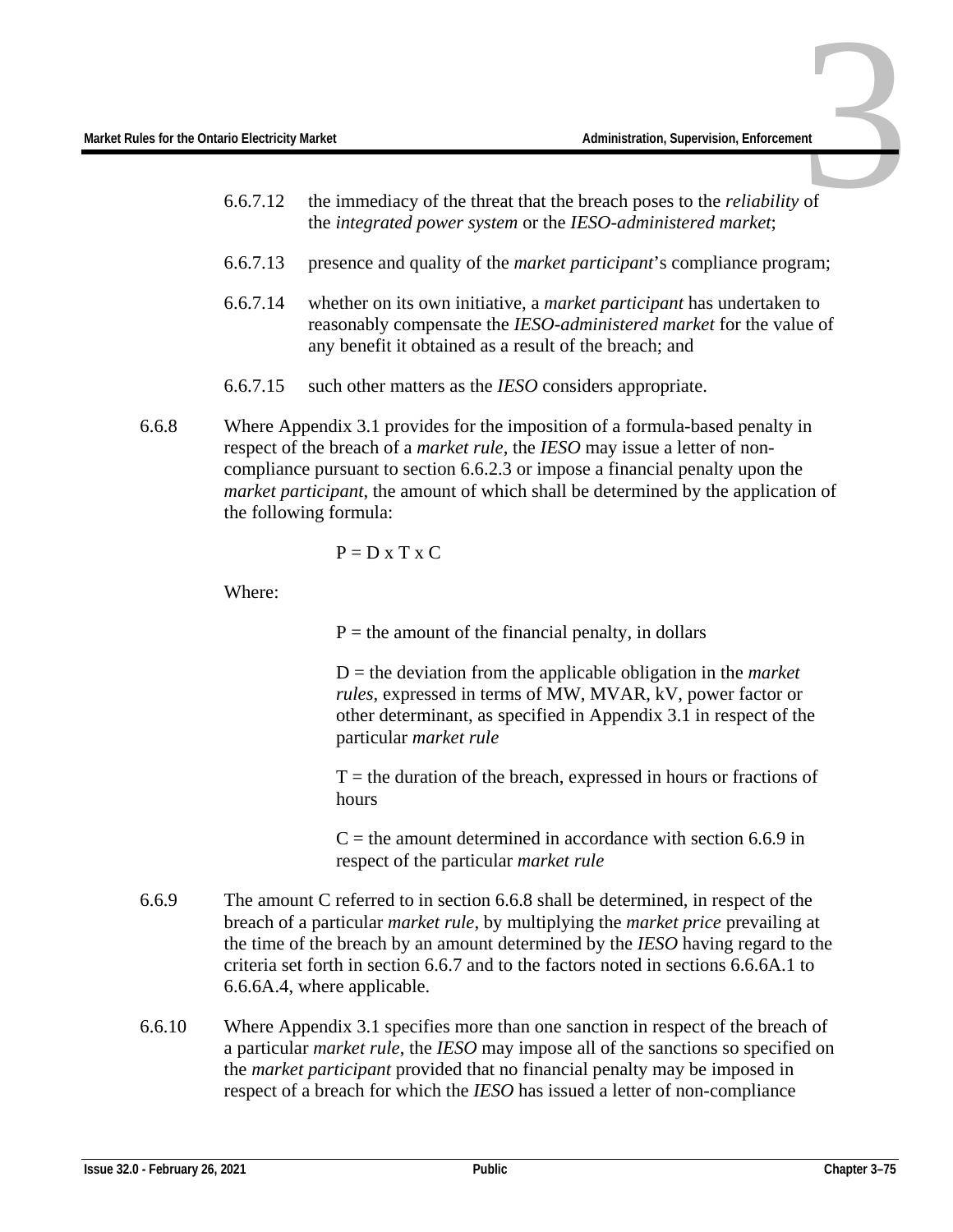Administration, Supervision, Enforcement<br>
pursuant to section 6.6.2.3. Nothing in this section 6.6.10 shall prevent the *IESO*<br>
from imposing a financial penalty for failure by a *market participant* to remedy a pursuant to section 6.6.2.3. Nothing in this section 6.6.10 shall prevent the *IESO* from imposing a financial penalty for failure by a *market participant* to remedy a breach in respect of which a letter of non-compliance has been issued or if there is any repetition or continuation of such breach.

- 6.6.10A In respect of a breach of section 7.5.8A of Chapter 7, the *IESO* may:
	- 6.6.10A.1 issue a letter of non-compliance or impose a financial penalty upon the *market participant* pursuant to sections 6.6.2.3, and 6.6.6; and
	- 6.6.10A.2 adjust *settlement amounts* paid or payable to a *registered market participant* such as *transmission rights* payments, congestion management *settlement* credits or other *settlement amounts* that the *registered market participant* received or avoided due to an act or omission or a course of conduct of either the *registered market participant* alone or the *registered market participant* by agreement or arrangement with one or more other *market participants* that led to the breach of section 7.5.8A of Chapter 7.
- 6.6.11 Nothing in this section 6.6 shall preclude the *IESO* from making an order under one or more of sections 6.2.7.1, 6.2.7.2, 6.2.7.3 or 6.2.7.6 in respect of a breach of the *market rules* with respect to which a sanction has been imposed pursuant to this section 6.6.
- 6.6.12 [Intentionally left blank]
	- 6.6.12.1 [Intentionally left blank]
	- 6.6.12.2 [Intentionally left blank]
- $6.6.13$  [Intentionally left blank section deleted]
- 6.6.14 No additional financial penalty may be imposed in respect of a breach of the *market rules* for which a financial penalty has already been imposed pursuant to this section 6.6 provided that nothing in this section 6.6.14 shall prevent the *IESO* from imposing a financial penalty for failure by a *market participant* to remedy a breach in respect of which a financial penalty has been imposed or if there is any repetition or continuation of such breach.

#### **6.7 Officers and Agents**

6.7.1 If any director, officer, employee partner or agent of a *market participant* does any act or refrains from doing any act which if done or omitted to be done, as the case may be, by a *market participant* would constitute a breach of the *market*